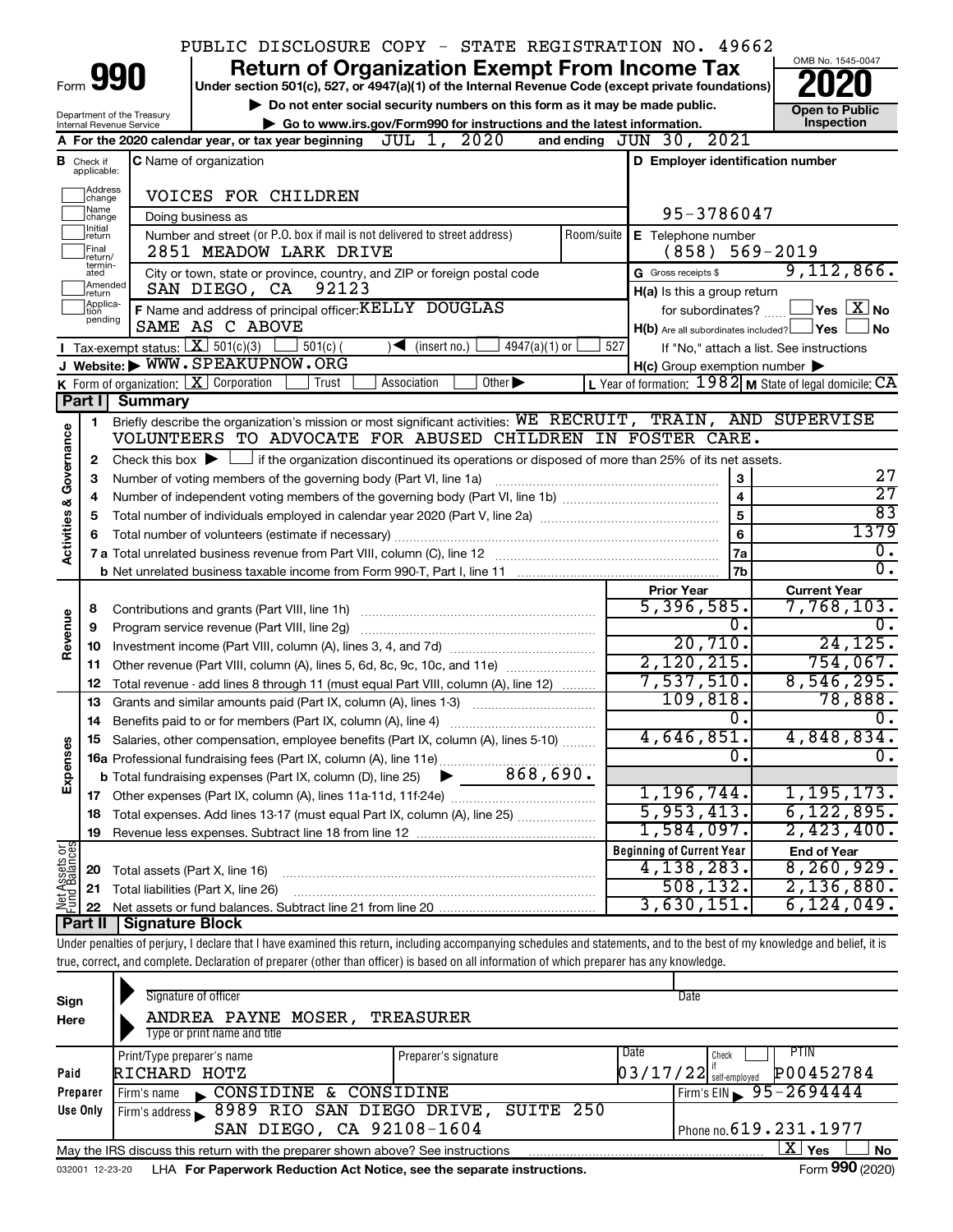|              | VOICES FOR CHILDREN<br>Form 990 (2020)                                                                                                       | 95-3786047    | Page 2                              |
|--------------|----------------------------------------------------------------------------------------------------------------------------------------------|---------------|-------------------------------------|
|              | Part III   Statement of Program Service Accomplishments                                                                                      |               |                                     |
|              |                                                                                                                                              |               | $\boxed{\text{X}}$                  |
| 1.           | Briefly describe the organization's mission:                                                                                                 |               |                                     |
|              | VOICES FOR CHILDREN TRANSFORMS THE LIVES OF ABUSED CHILDREN BY<br>PROVIDING THEM WITH COURT APPOINTED SPECIAL ADVOCATES (CASAS).             |               |                                     |
|              |                                                                                                                                              |               |                                     |
|              |                                                                                                                                              |               |                                     |
| $\mathbf{2}$ | Did the organization undertake any significant program services during the year which were not listed on the                                 |               |                                     |
|              | prior Form 990 or 990-EZ?                                                                                                                    |               | $\exists$ Yes $\boxed{\text{X}}$ No |
|              | If "Yes," describe these new services on Schedule O.                                                                                         |               |                                     |
| 3            | Did the organization cease conducting, or make significant changes in how it conducts, any program services?                                 |               | $\Box$ Yes $[\overline{X}]$ No      |
|              | If "Yes," describe these changes on Schedule O.                                                                                              |               |                                     |
| 4            | Describe the organization's program service accomplishments for each of its three largest program services, as measured by expenses.         |               |                                     |
|              | Section 501(c)(3) and 501(c)(4) organizations are required to report the amount of grants and allocations to others, the total expenses, and |               |                                     |
|              | revenue, if any, for each program service reported.                                                                                          |               |                                     |
| 4a           | 4,800,696. including grants of \$ 78,888. ) (Revenue \$<br>) (Expenses \$<br>(Code:                                                          |               |                                     |
|              | VOICES FOR CHILDREN (VFC) RECRUITS, TRAINS, AND MANAGES OVER 1,300                                                                           |               |                                     |
|              | VOLUNTEERS ANNUALLY TO SERVE AS COURT APPOINTED SPECIAL ADVOCATES<br>(CASAS) AND IS THE ONLY NONPROFIT ORGANIZATION DESIGNATED BY THE        |               |                                     |
|              | SUPERIOR COURTS OF SAN DIEGO AND RIVERSIDE COUNTIES TO PROVIDE THESE                                                                         |               |                                     |
|              | VFC WAS FOUNDED IN 1980 IN SAN DIEGO COUNTY, AND SINCE<br>CASA SERVICES.                                                                     |               |                                     |
|              | 2015, HAS ALSO OPERATED THE CASA PROGRAM FOR RIVERSIDE COUNTY.                                                                               | CASA          |                                     |
|              | VOLUNTEERS PLAY AN IMPORTANT ROLE IN THE FOSTER CARE SYSTEM, BUILDING                                                                        |               |                                     |
|              | TRUSTING RELATIONSHIPS WITH CHILDREN IN FOSTER CARE AND INTERFACING                                                                          |               |                                     |
|              | WITH THE PROFESSIONALS IN ORDER TO IDENTIFY AND PROTECT THE                                                                                  | <b>BEST</b>   |                                     |
|              | INTERESTS OF ABUSED, NEGLECTED, AND ABANDONED CHILDREN IN FOSTER CARE.                                                                       |               |                                     |
|              | THIS YEAR IN SAN DIEGO COUNTY, VOICES FOR CHILDREN PROVIDED ADVOCACY TO                                                                      |               |                                     |
|              | NEARLY 2,000 CHILDREN THROUGH ITS CASA VOLUNTEERS AND CASE LIAISONS AND                                                                      |               |                                     |
| 4b           |                                                                                                                                              |               | $\overline{\phantom{a}}$            |
|              |                                                                                                                                              |               |                                     |
|              |                                                                                                                                              |               |                                     |
|              |                                                                                                                                              |               |                                     |
|              |                                                                                                                                              |               |                                     |
|              |                                                                                                                                              |               |                                     |
|              |                                                                                                                                              |               |                                     |
|              |                                                                                                                                              |               |                                     |
|              |                                                                                                                                              |               |                                     |
|              |                                                                                                                                              |               |                                     |
|              |                                                                                                                                              |               |                                     |
|              |                                                                                                                                              |               |                                     |
| 4с           | (Code: ) (Expenses \$<br>including grants of \$                                                                                              | ) (Revenue \$ |                                     |
|              |                                                                                                                                              |               |                                     |
|              |                                                                                                                                              |               |                                     |
|              |                                                                                                                                              |               |                                     |
|              |                                                                                                                                              |               |                                     |
|              |                                                                                                                                              |               |                                     |
|              |                                                                                                                                              |               |                                     |
|              |                                                                                                                                              |               |                                     |
|              |                                                                                                                                              |               |                                     |
|              |                                                                                                                                              |               |                                     |
|              |                                                                                                                                              |               |                                     |
|              |                                                                                                                                              |               |                                     |
|              |                                                                                                                                              |               |                                     |
| 4d           | Other program services (Describe on Schedule O.)<br>(Revenue \$                                                                              |               |                                     |
| 4е           | (Expenses \$<br>including grants of \$<br>4,800,696.<br>Total program service expenses                                                       |               |                                     |
|              |                                                                                                                                              |               | Form 990 (2020)                     |
|              | SEE SCHEDULE O FOR CONTINUATION(S)<br>032002 12-23-20                                                                                        |               |                                     |
|              |                                                                                                                                              |               |                                     |
|              | 09360317 757767 VOIC91123663<br>2020.05091 VOICES FOR CHILDREN                                                                               |               | VOIC9112                            |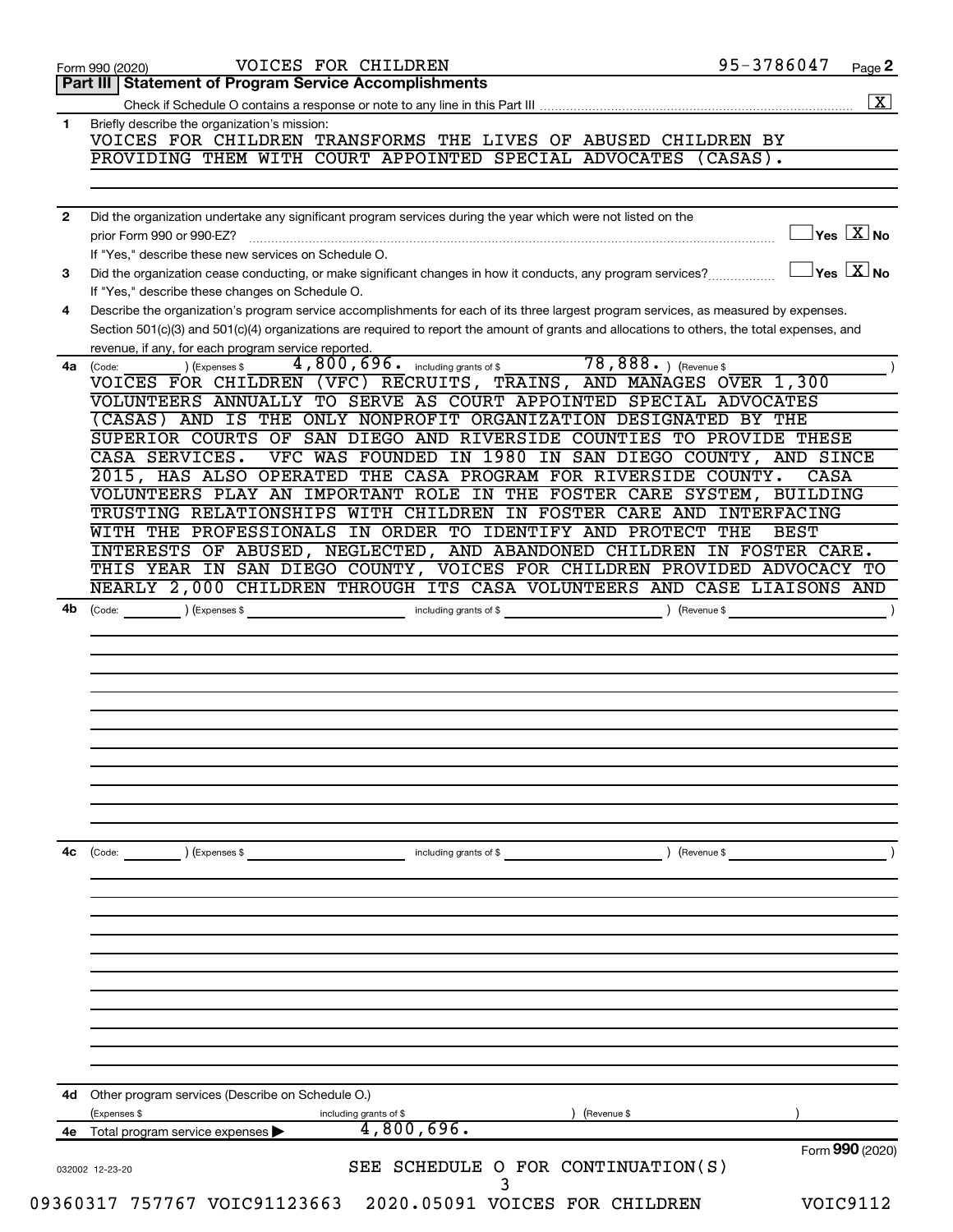|  | Form 990 (2020) |
|--|-----------------|

Form 990 (2020)  $\,$  VOICES FOR CHILDREN  $\,$  95 – 3786 0 47  $\,$  Page **Part IV Checklist of Required Schedules**

|    |                                                                                                                                                                                                                                     |                 | Yes                     | No                      |
|----|-------------------------------------------------------------------------------------------------------------------------------------------------------------------------------------------------------------------------------------|-----------------|-------------------------|-------------------------|
| 1  | Is the organization described in section $501(c)(3)$ or $4947(a)(1)$ (other than a private foundation)?                                                                                                                             |                 |                         |                         |
|    | If "Yes," complete Schedule A                                                                                                                                                                                                       | 1               | x                       |                         |
| 2  |                                                                                                                                                                                                                                     | $\mathbf{2}$    | $\overline{\mathtt{x}}$ |                         |
| 3  | Did the organization engage in direct or indirect political campaign activities on behalf of or in opposition to candidates for                                                                                                     |                 |                         | x                       |
|    | public office? If "Yes," complete Schedule C, Part I                                                                                                                                                                                | 3               |                         |                         |
| 4  | Section 501(c)(3) organizations. Did the organization engage in lobbying activities, or have a section 501(h) election in effect                                                                                                    | 4               |                         | x                       |
| 5  | Is the organization a section 501(c)(4), 501(c)(5), or 501(c)(6) organization that receives membership dues, assessments, or                                                                                                        |                 |                         |                         |
|    |                                                                                                                                                                                                                                     | 5               |                         | x                       |
| 6  | Did the organization maintain any donor advised funds or any similar funds or accounts for which donors have the right to                                                                                                           |                 |                         |                         |
|    | provide advice on the distribution or investment of amounts in such funds or accounts? If "Yes," complete Schedule D, Part I                                                                                                        | 6               |                         | x                       |
| 7  | Did the organization receive or hold a conservation easement, including easements to preserve open space,                                                                                                                           |                 |                         |                         |
|    | the environment, historic land areas, or historic structures? If "Yes," complete Schedule D, Part II                                                                                                                                | $\overline{7}$  |                         | x                       |
| 8  | Did the organization maintain collections of works of art, historical treasures, or other similar assets? If "Yes," complete                                                                                                        |                 |                         |                         |
|    | Schedule D, Part III <b>Process Construction Construction Construction</b> Construction Construction Construction Construction Construction Construction Construction Construction Construction Construction Construction Construct | 8               |                         | X.                      |
| 9  | Did the organization report an amount in Part X, line 21, for escrow or custodial account liability, serve as a custodian for                                                                                                       |                 |                         |                         |
|    | amounts not listed in Part X; or provide credit counseling, debt management, credit repair, or debt negotiation services?                                                                                                           |                 |                         |                         |
|    |                                                                                                                                                                                                                                     | 9               |                         | x                       |
| 10 | Did the organization, directly or through a related organization, hold assets in donor-restricted endowments                                                                                                                        |                 |                         |                         |
|    |                                                                                                                                                                                                                                     | 10              |                         | x.                      |
| 11 | If the organization's answer to any of the following questions is "Yes," then complete Schedule D, Parts VI, VII, VIII, IX, or X<br>as applicable.                                                                                  |                 |                         |                         |
|    | a Did the organization report an amount for land, buildings, and equipment in Part X, line 10? If "Yes," complete Schedule D,                                                                                                       |                 |                         |                         |
|    | Part VI                                                                                                                                                                                                                             | 11a             | х                       |                         |
|    | <b>b</b> Did the organization report an amount for investments - other securities in Part X, line 12, that is 5% or more of its total                                                                                               |                 |                         |                         |
|    |                                                                                                                                                                                                                                     | 11b             |                         | x                       |
|    | c Did the organization report an amount for investments - program related in Part X, line 13, that is 5% or more of its total                                                                                                       |                 |                         |                         |
|    |                                                                                                                                                                                                                                     |                 |                         | x                       |
|    | d Did the organization report an amount for other assets in Part X, line 15, that is 5% or more of its total assets reported in                                                                                                     |                 |                         |                         |
|    |                                                                                                                                                                                                                                     | 11d             |                         | x.                      |
|    | e Did the organization report an amount for other liabilities in Part X, line 25? If "Yes," complete Schedule D, Part X                                                                                                             | 11e             | $\overline{\mathbf{X}}$ |                         |
| f. | Did the organization's separate or consolidated financial statements for the tax year include a footnote that addresses                                                                                                             |                 |                         |                         |
|    | the organization's liability for uncertain tax positions under FIN 48 (ASC 740)? If "Yes," complete Schedule D, Part X                                                                                                              | 11f             | x                       |                         |
|    | 12a Did the organization obtain separate, independent audited financial statements for the tax year? If "Yes," complete<br>Schedule D, Parts XI and XII                                                                             | 12a             | x                       |                         |
|    | b Was the organization included in consolidated, independent audited financial statements for the tax year?                                                                                                                         |                 |                         |                         |
|    | If "Yes," and if the organization answered "No" to line 12a, then completing Schedule D, Parts XI and XII is optional www.                                                                                                          | 12 <sub>b</sub> |                         |                         |
| 13 | Is the organization a school described in section $170(b)(1)(A)(ii)$ ? If "Yes," complete Schedule E                                                                                                                                | 13              |                         | $\overline{\textbf{x}}$ |
|    | 14a Did the organization maintain an office, employees, or agents outside of the United States?                                                                                                                                     | 14a             |                         | X                       |
|    | <b>b</b> Did the organization have aggregate revenues or expenses of more than \$10,000 from grantmaking, fundraising, business,                                                                                                    |                 |                         |                         |
|    | investment, and program service activities outside the United States, or aggregate foreign investments valued at \$100,000                                                                                                          |                 |                         |                         |
|    |                                                                                                                                                                                                                                     | 14b             |                         | x                       |
| 15 | Did the organization report on Part IX, column (A), line 3, more than \$5,000 of grants or other assistance to or for any                                                                                                           |                 |                         |                         |
|    |                                                                                                                                                                                                                                     | 15              |                         | x                       |
| 16 | Did the organization report on Part IX, column (A), line 3, more than \$5,000 of aggregate grants or other assistance to                                                                                                            |                 |                         |                         |
|    | Did the organization report a total of more than \$15,000 of expenses for professional fundraising services on Part IX,                                                                                                             | 16              |                         | x                       |
| 17 |                                                                                                                                                                                                                                     | 17              |                         | x                       |
| 18 | Did the organization report more than \$15,000 total of fundraising event gross income and contributions on Part VIII, lines                                                                                                        |                 |                         |                         |
|    |                                                                                                                                                                                                                                     | 18              | x                       |                         |
| 19 | Did the organization report more than \$15,000 of gross income from gaming activities on Part VIII, line 9a? If "Yes,"                                                                                                              |                 |                         |                         |
|    |                                                                                                                                                                                                                                     | 19              |                         | x                       |
|    |                                                                                                                                                                                                                                     | 20a             |                         | $\overline{\mathtt{x}}$ |
|    |                                                                                                                                                                                                                                     | 20 <sub>b</sub> |                         |                         |
| 21 | Did the organization report more than \$5,000 of grants or other assistance to any domestic organization or                                                                                                                         |                 |                         |                         |
|    | domestic government on Part IX, column (A), line 1? If "Yes," complete Schedule I, Parts I and II                                                                                                                                   | 21              |                         | X.                      |

032003 12-23-20

Form (2020) **990**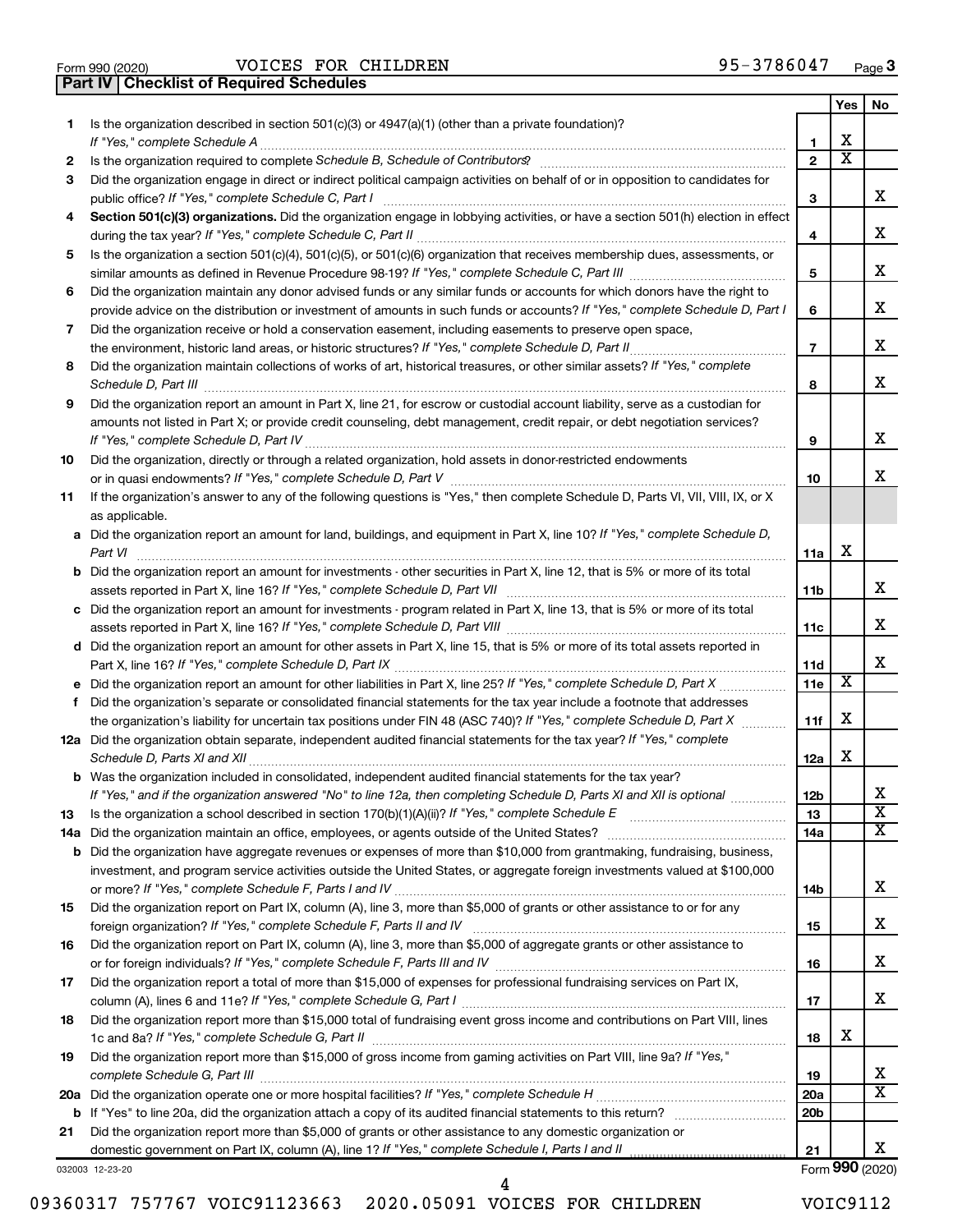|  | Form 990 (2020) |
|--|-----------------|
|  |                 |

Form 990 (2020)  $\,$  VOICES FOR CHILDREN  $\,$  95 – 3786 0 47  $\,$  Page

*(continued)* **Part IV Checklist of Required Schedules**

|               |                                                                                                                                                                                                                                |                 | Yes             | No                      |
|---------------|--------------------------------------------------------------------------------------------------------------------------------------------------------------------------------------------------------------------------------|-----------------|-----------------|-------------------------|
| 22            | Did the organization report more than \$5,000 of grants or other assistance to or for domestic individuals on                                                                                                                  |                 |                 |                         |
|               |                                                                                                                                                                                                                                | 22              | X               |                         |
| 23            | Did the organization answer "Yes" to Part VII, Section A, line 3, 4, or 5 about compensation of the organization's current                                                                                                     |                 |                 |                         |
|               | and former officers, directors, trustees, key employees, and highest compensated employees? If "Yes," complete                                                                                                                 |                 | X               |                         |
|               | Schedule J<br>24a Did the organization have a tax-exempt bond issue with an outstanding principal amount of more than \$100,000 as of the                                                                                      | 23              |                 |                         |
|               | last day of the year, that was issued after December 31, 2002? If "Yes," answer lines 24b through 24d and complete                                                                                                             |                 |                 |                         |
|               | Schedule K. If "No," go to line 25a                                                                                                                                                                                            | 24a             |                 | x                       |
|               | <b>b</b> Did the organization invest any proceeds of tax-exempt bonds beyond a temporary period exception?                                                                                                                     | 24 <sub>b</sub> |                 |                         |
|               | c Did the organization maintain an escrow account other than a refunding escrow at any time during the year to defease                                                                                                         |                 |                 |                         |
|               | any tax-exempt bonds?                                                                                                                                                                                                          | 24c             |                 |                         |
|               | d Did the organization act as an "on behalf of" issuer for bonds outstanding at any time during the year?                                                                                                                      | 24d             |                 |                         |
|               | 25a Section 501(c)(3), 501(c)(4), and 501(c)(29) organizations. Did the organization engage in an excess benefit                                                                                                               |                 |                 |                         |
|               |                                                                                                                                                                                                                                | 25a             |                 | x                       |
|               | <b>b</b> Is the organization aware that it engaged in an excess benefit transaction with a disqualified person in a prior year, and                                                                                            |                 |                 |                         |
|               | that the transaction has not been reported on any of the organization's prior Forms 990 or 990-EZ? If "Yes," complete                                                                                                          |                 |                 |                         |
|               | Schedule L, Part I                                                                                                                                                                                                             | 25b             |                 | х                       |
| 26            | Did the organization report any amount on Part X, line 5 or 22, for receivables from or payables to any current                                                                                                                |                 |                 |                         |
|               | or former officer, director, trustee, key employee, creator or founder, substantial contributor, or 35%                                                                                                                        |                 |                 |                         |
|               | controlled entity or family member of any of these persons? If "Yes," complete Schedule L, Part II                                                                                                                             | 26              |                 | х                       |
| 27            | Did the organization provide a grant or other assistance to any current or former officer, director, trustee, key employee,                                                                                                    |                 |                 |                         |
|               | creator or founder, substantial contributor or employee thereof, a grant selection committee member, or to a 35% controlled                                                                                                    |                 |                 |                         |
|               | entity (including an employee thereof) or family member of any of these persons? If "Yes," complete Schedule L, Part III                                                                                                       | 27              |                 | x                       |
| 28            | Was the organization a party to a business transaction with one of the following parties (see Schedule L, Part IV                                                                                                              |                 |                 |                         |
|               | instructions, for applicable filing thresholds, conditions, and exceptions):                                                                                                                                                   |                 |                 |                         |
|               | a A current or former officer, director, trustee, key employee, creator or founder, or substantial contributor? If                                                                                                             |                 |                 | х                       |
|               |                                                                                                                                                                                                                                | 28a             |                 | $\mathbf x$             |
|               | c A 35% controlled entity of one or more individuals and/or organizations described in lines 28a or 28b?If                                                                                                                     | 28 <sub>b</sub> |                 |                         |
|               |                                                                                                                                                                                                                                | 28c             |                 | х                       |
| 29            |                                                                                                                                                                                                                                | 29              | х               |                         |
| 30            | Did the organization receive contributions of art, historical treasures, or other similar assets, or qualified conservation                                                                                                    |                 |                 |                         |
|               |                                                                                                                                                                                                                                | 30              |                 | x                       |
| 31            | Did the organization liquidate, terminate, or dissolve and cease operations? If "Yes," complete Schedule N, Part I                                                                                                             | 31              |                 | $\overline{\mathbf{X}}$ |
| 32            | Did the organization sell, exchange, dispose of, or transfer more than 25% of its net assets? If "Yes," complete                                                                                                               |                 |                 |                         |
|               | Schedule N, Part II                                                                                                                                                                                                            | 32              |                 | х                       |
| 33            | Did the organization own 100% of an entity disregarded as separate from the organization under Regulations                                                                                                                     |                 |                 |                         |
|               |                                                                                                                                                                                                                                | 33              |                 | х                       |
| 34            | Was the organization related to any tax-exempt or taxable entity? If "Yes," complete Schedule R, Part II, III, or IV, and                                                                                                      |                 |                 |                         |
|               | Part V, line 1                                                                                                                                                                                                                 | 34              |                 | х                       |
|               |                                                                                                                                                                                                                                | <b>35a</b>      |                 | $\overline{\mathbf{X}}$ |
|               | b If "Yes" to line 35a, did the organization receive any payment from or engage in any transaction with a controlled entity                                                                                                    |                 |                 |                         |
|               |                                                                                                                                                                                                                                | 35 <sub>b</sub> |                 |                         |
| 36            | Section 501(c)(3) organizations. Did the organization make any transfers to an exempt non-charitable related organization?                                                                                                     |                 |                 |                         |
|               |                                                                                                                                                                                                                                | 36              |                 | x                       |
| 37            | Did the organization conduct more than 5% of its activities through an entity that is not a related organization                                                                                                               | 37              |                 | x                       |
| 38            | and that is treated as a partnership for federal income tax purposes? If "Yes," complete Schedule R, Part VI<br>Did the organization complete Schedule O and provide explanations in Schedule O for Part VI, lines 11b and 19? |                 |                 |                         |
|               |                                                                                                                                                                                                                                | 38              | X               |                         |
| <b>Part V</b> | <b>Statements Regarding Other IRS Filings and Tax Compliance</b>                                                                                                                                                               |                 |                 |                         |
|               |                                                                                                                                                                                                                                |                 |                 |                         |
|               |                                                                                                                                                                                                                                |                 | Yes             | No                      |
|               | 1a                                                                                                                                                                                                                             |                 |                 |                         |
|               | b Enter the number of Forms W-2G included in line 1a. Enter -0- if not applicable<br>1b                                                                                                                                        |                 |                 |                         |
|               | c Did the organization comply with backup withholding rules for reportable payments to vendors and reportable gaming                                                                                                           |                 |                 |                         |
|               |                                                                                                                                                                                                                                | 1c              | х               |                         |
|               | 032004 12-23-20                                                                                                                                                                                                                |                 | Form 990 (2020) |                         |
|               | 5                                                                                                                                                                                                                              |                 |                 |                         |

09360317 757767 VOIC91123663 2020.05091 VOICES FOR CHILDREN VOIC9112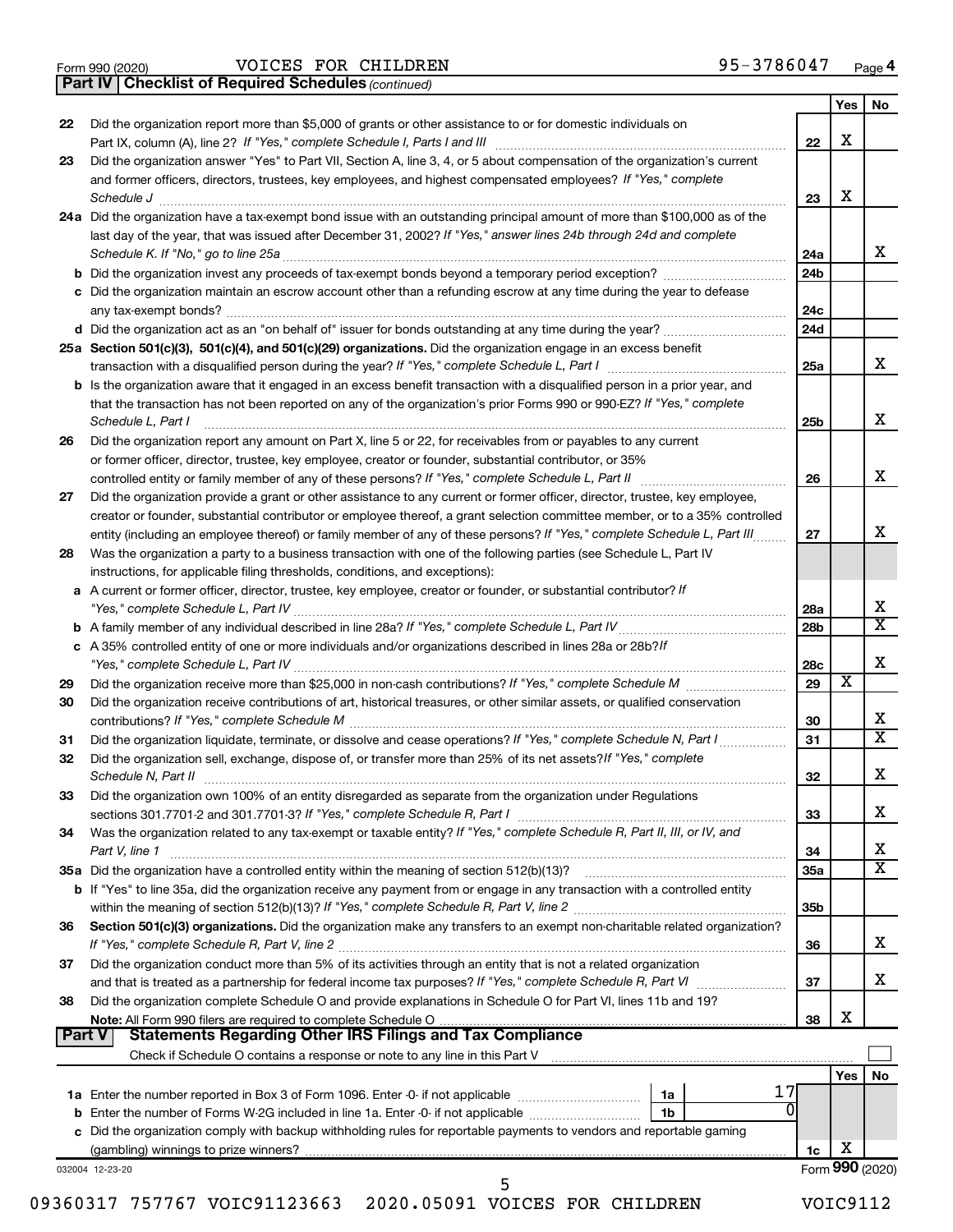| Form 990 (2020) | <b>FOR</b><br><b>CHILDREN</b><br><b>VOICES</b> | 3786047<br>$Q5 -$<br>$P$ age $\sigma$<br>ر ر |
|-----------------|------------------------------------------------|----------------------------------------------|
|-----------------|------------------------------------------------|----------------------------------------------|

| <b>Part V</b> | <b>Statements Regarding Other IRS Filings and Tax Compliance (continued)</b>                                                                    |    |                 |     |                         |
|---------------|-------------------------------------------------------------------------------------------------------------------------------------------------|----|-----------------|-----|-------------------------|
|               |                                                                                                                                                 |    |                 | Yes | No                      |
|               | 2a Enter the number of employees reported on Form W-3, Transmittal of Wage and Tax Statements,                                                  |    |                 |     |                         |
|               | filed for the calendar year ending with or within the year covered by this return<br>2a                                                         | 83 |                 |     |                         |
|               | b If at least one is reported on line 2a, did the organization file all required federal employment tax returns?                                |    | 2 <sub>b</sub>  | X   |                         |
|               |                                                                                                                                                 |    |                 |     |                         |
|               | 3a Did the organization have unrelated business gross income of \$1,000 or more during the year?                                                |    | 3a              |     | x                       |
|               |                                                                                                                                                 |    | 3 <sub>b</sub>  |     |                         |
|               | 4a At any time during the calendar year, did the organization have an interest in, or a signature or other authority over, a                    |    |                 |     |                         |
|               | financial account in a foreign country (such as a bank account, securities account, or other financial account)?                                |    | 4a              |     | X                       |
|               | <b>b</b> If "Yes," enter the name of the foreign country                                                                                        |    |                 |     |                         |
|               | See instructions for filing requirements for FinCEN Form 114, Report of Foreign Bank and Financial Accounts (FBAR).                             |    |                 |     |                         |
|               |                                                                                                                                                 |    | 5a              |     | х                       |
| b             |                                                                                                                                                 |    | 5b              |     | $\overline{\mathtt{x}}$ |
|               |                                                                                                                                                 |    | 5c              |     |                         |
|               | 6a Does the organization have annual gross receipts that are normally greater than \$100,000, and did the organization solicit                  |    |                 |     |                         |
|               |                                                                                                                                                 |    | 6a              |     | X                       |
|               | <b>b</b> If "Yes," did the organization include with every solicitation an express statement that such contributions or gifts                   |    |                 |     |                         |
|               |                                                                                                                                                 |    | 6b              |     |                         |
| 7             | Organizations that may receive deductible contributions under section 170(c).                                                                   |    |                 |     |                         |
| a             | Did the organization receive a payment in excess of \$75 made partly as a contribution and partly for goods and services provided to the payor? |    | 7a              |     | x                       |
|               |                                                                                                                                                 |    | 7b              |     |                         |
|               | c Did the organization sell, exchange, or otherwise dispose of tangible personal property for which it was required                             |    |                 |     |                         |
|               |                                                                                                                                                 |    | 7c              |     | X                       |
|               |                                                                                                                                                 | 7d |                 |     | x                       |
| е             | Did the organization receive any funds, directly or indirectly, to pay premiums on a personal benefit contract?                                 |    | 7e              |     |                         |
|               |                                                                                                                                                 |    | 7f              |     |                         |
| g             | If the organization received a contribution of qualified intellectual property, did the organization file Form 8899 as required?                |    | 7g<br>7h        |     |                         |
| h<br>8        | If the organization received a contribution of cars, boats, airplanes, or other vehicles, did the organization file a Form 1098-C?              |    |                 |     |                         |
|               | Sponsoring organizations maintaining donor advised funds. Did a donor advised fund maintained by the                                            |    | 8               |     |                         |
| 9             | Sponsoring organizations maintaining donor advised funds.                                                                                       |    |                 |     |                         |
| а             | Did the sponsoring organization make any taxable distributions under section 4966?                                                              |    | 9a              |     |                         |
| b             |                                                                                                                                                 |    | 9b              |     |                         |
| 10            | Section 501(c)(7) organizations. Enter:                                                                                                         |    |                 |     |                         |
| а             | 10a                                                                                                                                             |    |                 |     |                         |
|               | 10 <sub>b</sub><br>b Gross receipts, included on Form 990, Part VIII, line 12, for public use of club facilities                                |    |                 |     |                         |
| 11            | Section 501(c)(12) organizations. Enter:                                                                                                        |    |                 |     |                         |
| a             | 11a                                                                                                                                             |    |                 |     |                         |
|               | b Gross income from other sources (Do not net amounts due or paid to other sources against                                                      |    |                 |     |                         |
|               | 11 <sub>b</sub>                                                                                                                                 |    |                 |     |                         |
|               | 12a Section 4947(a)(1) non-exempt charitable trusts. Is the organization filing Form 990 in lieu of Form 1041?                                  |    | 12a             |     |                         |
|               | <b>b</b> If "Yes," enter the amount of tax-exempt interest received or accrued during the year<br>12b                                           |    |                 |     |                         |
| 13            | Section 501(c)(29) qualified nonprofit health insurance issuers.                                                                                |    |                 |     |                         |
|               | a Is the organization licensed to issue qualified health plans in more than one state?                                                          |    | 1За             |     |                         |
|               | Note: See the instructions for additional information the organization must report on Schedule O.                                               |    |                 |     |                         |
|               | <b>b</b> Enter the amount of reserves the organization is required to maintain by the states in which the                                       |    |                 |     |                         |
|               | 13 <sub>b</sub>                                                                                                                                 |    |                 |     |                         |
|               | 13 <sub>c</sub>                                                                                                                                 |    |                 |     |                         |
|               | 14a Did the organization receive any payments for indoor tanning services during the tax year?                                                  |    | 14a             |     | х                       |
|               | <b>b</b> If "Yes," has it filed a Form 720 to report these payments? If "No," provide an explanation on Schedule O                              |    | 14 <sub>b</sub> |     |                         |
| 15            | Is the organization subject to the section 4960 tax on payment(s) of more than \$1,000,000 in remuneration or                                   |    |                 |     |                         |
|               |                                                                                                                                                 |    | 15              |     | x                       |
|               | If "Yes," see instructions and file Form 4720, Schedule N.                                                                                      |    |                 |     |                         |
| 16            | Is the organization an educational institution subject to the section 4968 excise tax on net investment income?                                 |    | 16              |     | х                       |
|               | If "Yes," complete Form 4720, Schedule O.                                                                                                       |    |                 |     | Form $990(2020)$        |

032005 12-23-20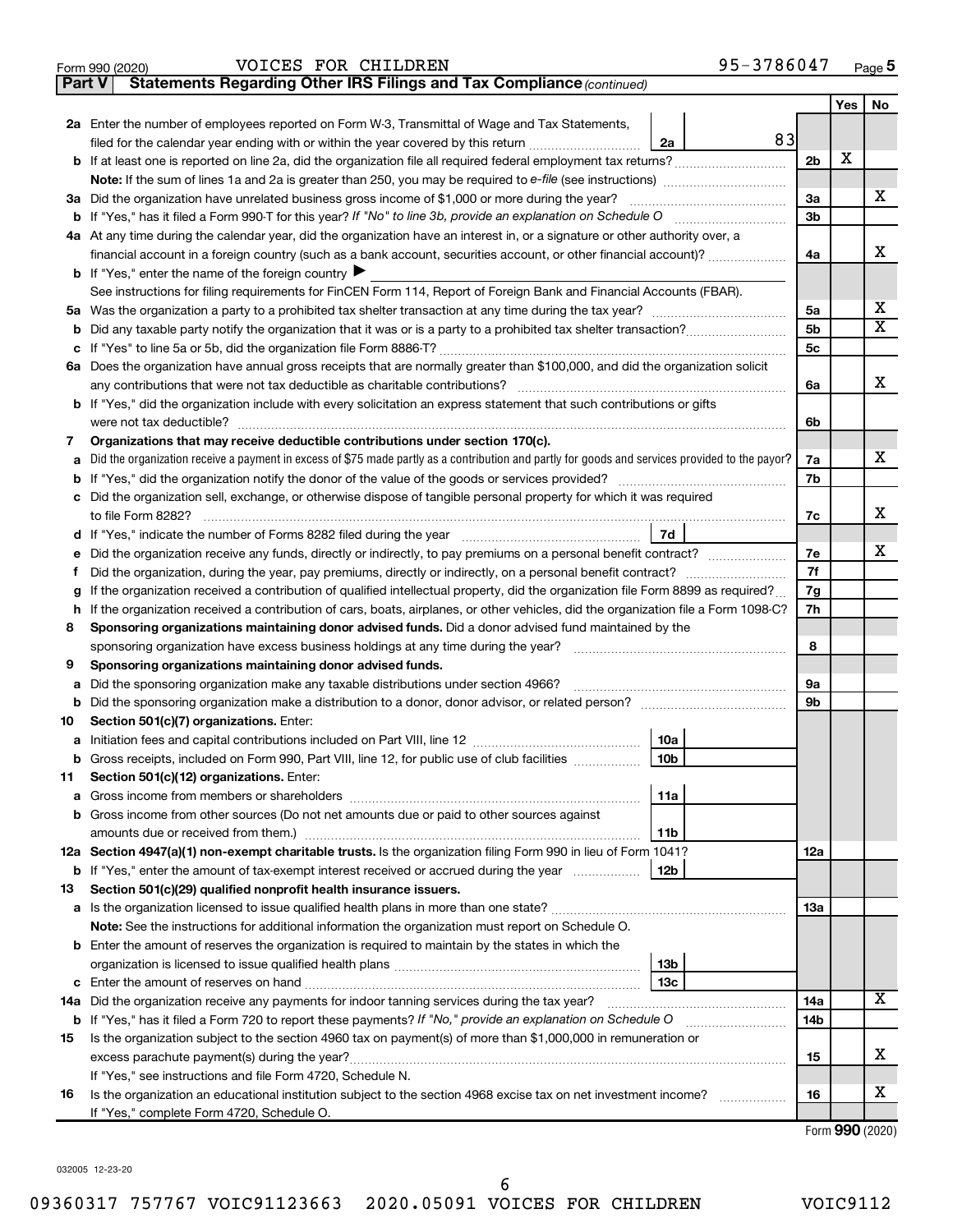| Form 990 (2020) |  |
|-----------------|--|
|-----------------|--|

# Form 990 (2020)  $\,$  VOICES FOR CHILDREN  $\,$  95 – 3786 0 47  $\,$  Page

**Part VI** Governance, Management, and Disclosure For each "Yes" response to lines 2 through 7b below, and for a "No" response *to line 8a, 8b, or 10b below, describe the circumstances, processes, or changes on Schedule O. See instructions.*

|    | Check if Schedule O contains a response or note to any line in this Part VI [11] [12] Check if Schedule O contains a response or note to any line in this Part VI |                               |                 |                              | $\overline{\mathbf{x}}$ |
|----|-------------------------------------------------------------------------------------------------------------------------------------------------------------------|-------------------------------|-----------------|------------------------------|-------------------------|
|    | <b>Section A. Governing Body and Management</b>                                                                                                                   |                               |                 |                              |                         |
|    |                                                                                                                                                                   |                               | 27              | Yes                          | No                      |
|    | 1a Enter the number of voting members of the governing body at the end of the tax year                                                                            | 1a                            |                 |                              |                         |
|    | If there are material differences in voting rights among members of the governing body, or if the governing                                                       |                               |                 |                              |                         |
|    | body delegated broad authority to an executive committee or similar committee, explain on Schedule O.                                                             |                               | 27              |                              |                         |
|    | <b>b</b> Enter the number of voting members included on line 1a, above, who are independent                                                                       | 1b                            |                 |                              |                         |
| 2  | Did any officer, director, trustee, or key employee have a family relationship or a business relationship with any other                                          |                               |                 |                              |                         |
|    | officer, director, trustee, or key employee?                                                                                                                      |                               | $\mathbf{2}$    |                              |                         |
| 3  | Did the organization delegate control over management duties customarily performed by or under the direct supervision                                             |                               |                 |                              |                         |
|    |                                                                                                                                                                   |                               | 3               |                              |                         |
| 4  | Did the organization make any significant changes to its governing documents since the prior Form 990 was filed?                                                  |                               | 4               |                              |                         |
| 5  |                                                                                                                                                                   |                               | 5               |                              |                         |
| 6  |                                                                                                                                                                   |                               | 6               |                              |                         |
| 7a | Did the organization have members, stockholders, or other persons who had the power to elect or appoint one or                                                    |                               |                 |                              |                         |
|    |                                                                                                                                                                   |                               | 7a              |                              |                         |
|    | <b>b</b> Are any governance decisions of the organization reserved to (or subject to approval by) members, stockholders, or                                       |                               |                 |                              |                         |
|    | persons other than the governing body?                                                                                                                            |                               | 7b              |                              |                         |
| 8  | Did the organization contemporaneously document the meetings held or written actions undertaken during the year by the following:                                 |                               |                 |                              |                         |
|    |                                                                                                                                                                   |                               | 8a              | х                            |                         |
|    |                                                                                                                                                                   |                               | 8b              | $\overline{\textbf{x}}$      |                         |
| 9  | Is there any officer, director, trustee, or key employee listed in Part VII, Section A, who cannot be reached at the                                              |                               |                 |                              |                         |
|    | organization's mailing address? If "Yes," provide the names and addresses on Schedule O manual content content                                                    |                               | 9               |                              |                         |
|    | Section B. Policies (This Section B requests information about policies not required by the Internal Revenue Code.)                                               |                               |                 |                              |                         |
|    |                                                                                                                                                                   |                               |                 | Yes                          |                         |
|    |                                                                                                                                                                   |                               | 10a             |                              |                         |
|    | <b>b</b> If "Yes," did the organization have written policies and procedures governing the activities of such chapters, affiliates,                               |                               |                 |                              |                         |
|    |                                                                                                                                                                   |                               | 10b             |                              |                         |
|    | 11a Has the organization provided a complete copy of this Form 990 to all members of its governing body before filing the form?                                   |                               | 11a             | X                            |                         |
|    | <b>b</b> Describe in Schedule O the process, if any, used by the organization to review this Form 990.                                                            |                               |                 |                              |                         |
|    |                                                                                                                                                                   |                               | 12a             | х                            |                         |
| b  |                                                                                                                                                                   |                               | 12 <sub>b</sub> | $\overline{\textbf{x}}$      |                         |
|    | c Did the organization regularly and consistently monitor and enforce compliance with the policy? If "Yes," describe                                              |                               |                 |                              |                         |
|    | in Schedule O how this was done <i>machine and a continuum continuum continuum continuum continuum continuum continuum</i>                                        |                               | 12c             | х                            |                         |
| 13 |                                                                                                                                                                   |                               | 13              | $\overline{\mathbf{x}}$      |                         |
|    | Did the organization have a written document retention and destruction policy? [11] manufaction manufaction in                                                    |                               | 14              | $\overline{\mathbf{x}}$      |                         |
| 14 |                                                                                                                                                                   |                               |                 |                              |                         |
| 15 | Did the process for determining compensation of the following persons include a review and approval by independent                                                |                               |                 |                              |                         |
|    | persons, comparability data, and contemporaneous substantiation of the deliberation and decision?                                                                 |                               |                 |                              |                         |
|    |                                                                                                                                                                   |                               | <b>15a</b>      | х<br>$\overline{\textbf{x}}$ |                         |
|    |                                                                                                                                                                   |                               | 15b             |                              |                         |
|    | If "Yes" to line 15a or 15b, describe the process in Schedule O (see instructions).                                                                               |                               |                 |                              |                         |
|    | 16a Did the organization invest in, contribute assets to, or participate in a joint venture or similar arrangement with a                                         |                               |                 |                              |                         |
|    | taxable entity during the year?                                                                                                                                   |                               | 16a             |                              |                         |
|    | b If "Yes," did the organization follow a written policy or procedure requiring the organization to evaluate its participation                                    |                               |                 |                              |                         |
|    | in joint venture arrangements under applicable federal tax law, and take steps to safeguard the organization's                                                    |                               |                 |                              |                         |
|    | exempt status with respect to such arrangements?                                                                                                                  |                               | 16b             |                              |                         |
|    | <b>Section C. Disclosure</b>                                                                                                                                      |                               |                 |                              |                         |
| 17 | List the states with which a copy of this Form 990 is required to be filed $\blacktriangleright$ CA                                                               |                               |                 |                              |                         |
| 18 | Section 6104 requires an organization to make its Forms 1023 (1024 or 1024-A, if applicable), 990, and 990-T (Section 501(c)(3)s only) available                  |                               |                 |                              |                         |
|    | for public inspection. Indicate how you made these available. Check all that apply.                                                                               |                               |                 |                              |                         |
|    | $X$ Own website<br>$X$ Upon request<br>Another's website                                                                                                          | Other (explain on Schedule O) |                 |                              |                         |
| 19 | Describe on Schedule O whether (and if so, how) the organization made its governing documents, conflict of interest policy, and financial                         |                               |                 |                              |                         |
|    | statements available to the public during the tax year.                                                                                                           |                               |                 |                              |                         |
| 20 | State the name, address, and telephone number of the person who possesses the organization's books and records                                                    |                               |                 |                              |                         |
|    | JAMES SCOFFIN CPA CFO - (858) 569-2019                                                                                                                            |                               |                 |                              |                         |
|    | 2851 MEADOW LARK DRIVE, SAN DIEGO, CA<br>92123                                                                                                                    |                               |                 |                              |                         |
|    | 032006 12-23-20                                                                                                                                                   |                               |                 | Form 990 (2020)              |                         |
|    |                                                                                                                                                                   |                               |                 |                              |                         |
|    | 09360317 757767 VOIC91123663 2020.05091 VOICES FOR CHILDREN                                                                                                       |                               |                 | VOIC9112                     |                         |
|    |                                                                                                                                                                   |                               |                 |                              |                         |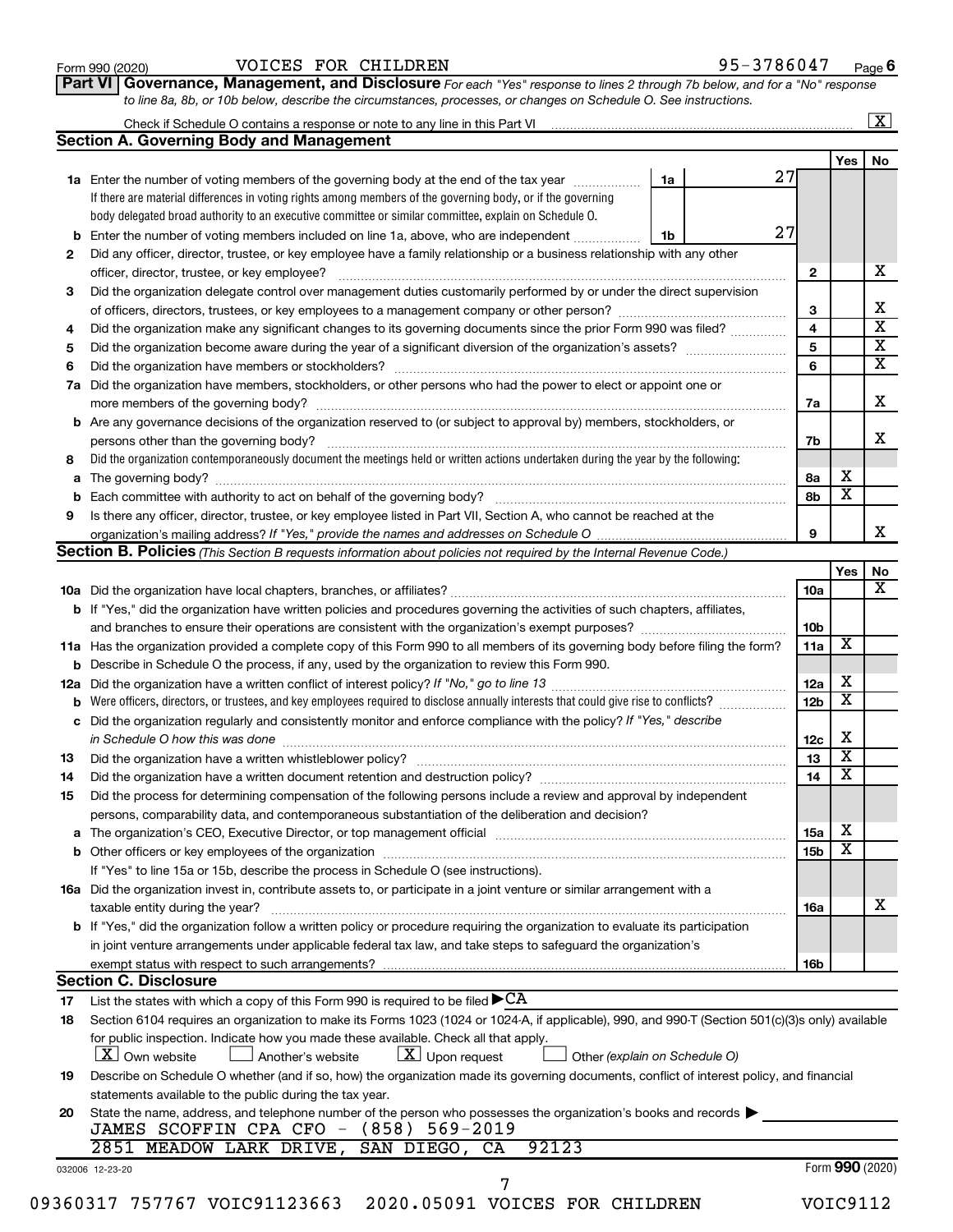$\Box$ 

| Part VII Compensation of Officers, Directors, Trustees, Key Employees, Highest Compensated |  |  |
|--------------------------------------------------------------------------------------------|--|--|
| <b>Employees, and Independent Contractors</b>                                              |  |  |

Check if Schedule O contains a response or note to any line in this Part VII

**Section A. Officers, Directors, Trustees, Key Employees, and Highest Compensated Employees**

**1a**  Complete this table for all persons required to be listed. Report compensation for the calendar year ending with or within the organization's tax year.  $\bullet$  List all of the organization's current officers, directors, trustees (whether individuals or organizations), regardless of amount of compensation.

Enter -0- in columns (D), (E), and (F) if no compensation was paid.

**•** List all of the organization's current key employees, if any. See instructions for definition of "key employee."

• List the organization's five *current* highest compensated employees (other than an officer, director, trustee, or key employee) who received reportable compensation (Box 5 of Form W-2 and/or Box 7 of Form 1099-MISC) of more than \$100,000 from the organization and any related organizations.

 $\bullet$  List all of the organization's former officers, key employees, and highest compensated employees who received more than \$100,000 of reportable compensation from the organization and any related organizations.

**•** List all of the organization's former directors or trustees that received, in the capacity as a former director or trustee of the organization, more than \$10,000 of reportable compensation from the organization and any related organizations.

See instructions for the order in which to list the persons above.

Check this box if neither the organization nor any related organization compensated any current officer, director, or trustee.  $\Box$ 

| (A)                                  | (B)           |                                |                                                              | (C)         |              |                                   |        | (D)             | (E)             | (F)             |
|--------------------------------------|---------------|--------------------------------|--------------------------------------------------------------|-------------|--------------|-----------------------------------|--------|-----------------|-----------------|-----------------|
| Name and title                       | Average       |                                |                                                              |             | Position     |                                   |        | Reportable      | Reportable      | Estimated       |
|                                      | hours per     |                                | (do not check more than one<br>box, unless person is both an |             |              |                                   |        | compensation    | compensation    | amount of       |
|                                      | week          |                                | officer and a director/trustee)                              |             |              |                                   |        | from            | from related    | other           |
|                                      | (list any     |                                |                                                              |             |              |                                   |        | the             | organizations   | compensation    |
|                                      | hours for     |                                |                                                              |             |              |                                   |        | organization    | (W-2/1099-MISC) | from the        |
|                                      | related       |                                |                                                              |             |              |                                   |        | (W-2/1099-MISC) |                 | organization    |
|                                      | organizations |                                |                                                              |             |              |                                   |        |                 |                 | and related     |
|                                      | below         | Individual trustee or director | Institutional trustee                                        |             | Key employee |                                   |        |                 |                 | organizations   |
|                                      | line)         |                                |                                                              | Officer     |              | Highest compensated<br>  employee | Former |                 |                 |                 |
| (1)<br>ANNEELISE GOETZ, ESQ          | 1.00          |                                |                                                              |             |              |                                   |        |                 |                 |                 |
| CHAIR                                |               | $\mathbf X$                    |                                                              | $\mathbf X$ |              |                                   |        | $\mathbf 0$ .   | $\mathbf 0$ .   | $\mathbf 0$ .   |
| ANNETTE BRADBURY<br>(2)              | 1.00          |                                |                                                              |             |              |                                   |        |                 |                 |                 |
| VICE CHAIR                           |               | $\mathbf X$                    |                                                              | $\mathbf X$ |              |                                   |        | $\mathbf{0}$ .  | $\mathbf 0$ .   | $\mathbf 0$ .   |
| (3)<br>LISE N. WILSON, ESQ           | 1.00          |                                |                                                              |             |              |                                   |        |                 |                 |                 |
| <b>SECRETARY</b>                     |               | $\mathbf X$                    |                                                              | X           |              |                                   |        | 0.              | $\mathbf 0$ .   | $\mathbf 0$ .   |
| GEORGE LAI<br>(4)                    | 1.00          |                                |                                                              |             |              |                                   |        |                 |                 |                 |
| TREASURER                            |               | X                              |                                                              | X           |              |                                   |        | 0.              | $\mathbf 0$     | $\mathbf 0$ .   |
| (5)<br>WILLIAM B. SAILER, ESQ.       | 1.00          |                                |                                                              |             |              |                                   |        |                 |                 |                 |
| CHAIR (FORMER)                       |               | $\mathbf X$                    |                                                              | X           |              |                                   |        | $\mathbf 0$ .   | $\mathbf 0$ .   | $\mathbf 0$ .   |
| (6) MELISE BALASTRIERI               | 1.00          |                                |                                                              |             |              |                                   |        |                 |                 |                 |
| <b>MEMBER</b>                        |               | X                              |                                                              |             |              |                                   |        | $\mathbf 0$ .   | $\mathbf 0$ .   | $\mathbf 0$ .   |
| (7)<br>MARY BENIRSCHKE               | 1.00          |                                |                                                              |             |              |                                   |        |                 |                 |                 |
| <b>MEMBER</b>                        |               | $\mathbf X$                    |                                                              |             |              |                                   |        | 0.              | $\mathbf 0$ .   | $\mathbf 0$ .   |
| (8) DAVID BIALIS                     | 1.00          |                                |                                                              |             |              |                                   |        |                 |                 |                 |
| <b>MEMBER</b>                        |               | $\mathbf X$                    |                                                              |             |              |                                   |        | $\mathbf 0$ .   | 0.              | $\mathbf 0$ .   |
| (9)<br><b>RYAN BLAIR</b>             | 1.00          |                                |                                                              |             |              |                                   |        |                 |                 |                 |
| <b>MEMBER</b>                        |               | $\mathbf X$                    |                                                              |             |              |                                   |        | $\mathbf 0$ .   | $\mathbf 0$ .   | $\mathbf 0$ .   |
| (10) PATTY COHEN                     | 1.00          |                                |                                                              |             |              |                                   |        |                 |                 |                 |
| <b>MEMBER</b>                        |               | X                              |                                                              |             |              |                                   |        | $\mathbf 0$ .   | $\mathbf 0$ .   | $\mathbf 0$ .   |
| (11) NANCY BANNING DOYLE             | 1.00          |                                |                                                              |             |              |                                   |        |                 |                 |                 |
| <b>MEMBER</b>                        |               | $\mathbf X$                    |                                                              |             |              |                                   |        | 0.              | $\mathbf 0$ .   | $\mathbf 0$ .   |
| (12) GINA ELLIS                      | 1.00          |                                |                                                              |             |              |                                   |        |                 |                 |                 |
| <b>MEMBER</b>                        |               | X                              |                                                              |             |              |                                   |        | $\mathbf 0$ .   | 0.              | $\mathbf 0$ .   |
| (13) LISETTE FARRELL                 | 1.00          |                                |                                                              |             |              |                                   |        |                 |                 |                 |
| <b>MEMBER</b>                        |               | $\mathbf X$                    |                                                              |             |              |                                   |        | 0.              | $\mathbf 0$     | $\mathbf 0$ .   |
| (14) P. RANDOLPH FINCH, JR., ESQ     | 1.00          |                                |                                                              |             |              |                                   |        |                 |                 |                 |
| <b>MEMBER</b>                        |               | $\mathbf X$                    |                                                              |             |              |                                   |        | $\mathbf 0$ .   | $\mathbf 0$ .   | $\mathbf 0$ .   |
| (15) THE HON. SUSAN D. HUGUENOR (RET | 1.00          |                                |                                                              |             |              |                                   |        |                 |                 |                 |
| <b>MEMBER</b>                        |               | X                              |                                                              |             |              |                                   |        | 0.              | $\mathbf 0$ .   | $\mathbf 0$ .   |
| (16) ERBIN KEITH, ESQ                | 1.00          |                                |                                                              |             |              |                                   |        |                 |                 |                 |
| <b>MEMBER</b>                        |               | $\mathbf X$                    |                                                              |             |              |                                   |        | $\mathbf 0$ .   | $\mathbf 0$ .   | $\mathbf 0$ .   |
| (17) RICHARD KINTZ, ESQ              | 1.00          |                                |                                                              |             |              |                                   |        |                 |                 |                 |
| <b>MEMBER</b>                        |               | $\mathbf X$                    |                                                              |             |              |                                   |        | $\mathbf 0$ .   | $\mathbf 0$ .   | 0.              |
| 032007 12-23-20                      |               |                                |                                                              |             |              |                                   |        |                 |                 | Form 990 (2020) |

8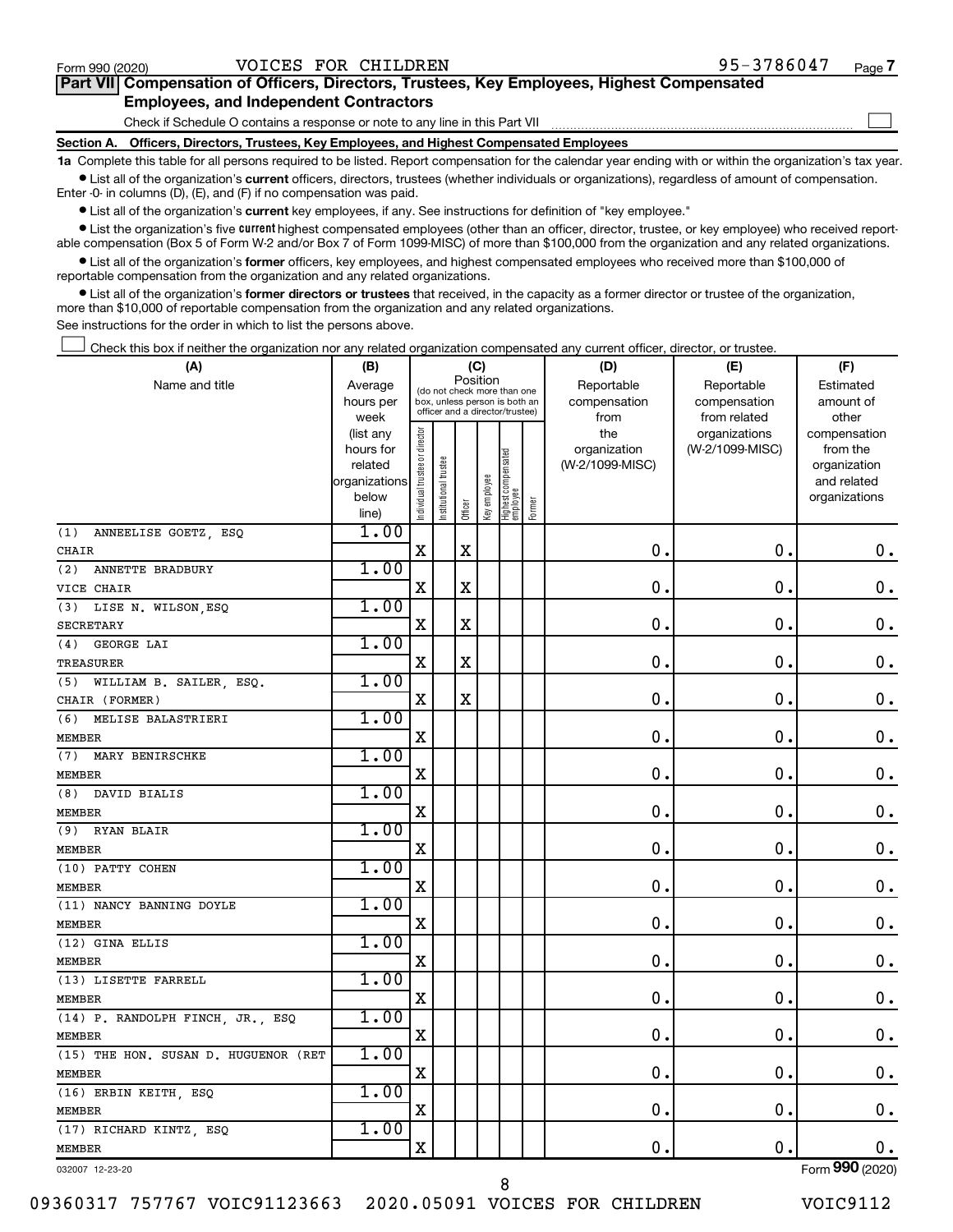|  | Form 990 (2020 |  |  |
|--|----------------|--|--|
|--|----------------|--|--|

95-3786047 Page 8

| Part VII Section A. Officers, Directors, Trustees, Key Employees, and Highest Compensated Employees (continued)                                                                                                                                             |                        |                                |                       |         |              |                                 |        |                                 |                  |                 |                          |               |
|-------------------------------------------------------------------------------------------------------------------------------------------------------------------------------------------------------------------------------------------------------------|------------------------|--------------------------------|-----------------------|---------|--------------|---------------------------------|--------|---------------------------------|------------------|-----------------|--------------------------|---------------|
| (A)                                                                                                                                                                                                                                                         | (B)                    |                                |                       |         | (C)          |                                 |        | (D)                             | (E)              |                 | (F)                      |               |
| Name and title                                                                                                                                                                                                                                              | Average                |                                |                       |         | Position     | (do not check more than one     |        | Reportable                      | Reportable       |                 | Estimated                |               |
|                                                                                                                                                                                                                                                             | hours per              |                                |                       |         |              | box, unless person is both an   |        | compensation                    | compensation     |                 | amount of                |               |
|                                                                                                                                                                                                                                                             | week                   |                                |                       |         |              | officer and a director/trustee) |        | from                            | from related     |                 | other                    |               |
|                                                                                                                                                                                                                                                             | (list any<br>hours for |                                |                       |         |              |                                 |        | the                             | organizations    |                 | compensation             |               |
|                                                                                                                                                                                                                                                             | related                |                                |                       |         |              |                                 |        | organization<br>(W-2/1099-MISC) | (W-2/1099-MISC)  |                 | from the<br>organization |               |
|                                                                                                                                                                                                                                                             | organizations          |                                |                       |         |              |                                 |        |                                 |                  |                 | and related              |               |
|                                                                                                                                                                                                                                                             | below                  | Individual trustee or director | Institutional trustee |         | Key employee |                                 |        |                                 |                  |                 | organizations            |               |
|                                                                                                                                                                                                                                                             | line)                  |                                |                       | Officer |              | Highest compensated<br>employee | Former |                                 |                  |                 |                          |               |
| (18) ANDREA PAYNE MOSER                                                                                                                                                                                                                                     | 1.00                   |                                |                       |         |              |                                 |        |                                 |                  |                 |                          |               |
| MEMBER                                                                                                                                                                                                                                                      |                        | x                              |                       |         |              |                                 |        | О.                              | $\mathbf 0$ .    |                 |                          | 0.            |
| (19) JENNIFER O'CONNELL                                                                                                                                                                                                                                     | 1.00                   |                                |                       |         |              |                                 |        |                                 |                  |                 |                          |               |
| <b>MEMBER</b>                                                                                                                                                                                                                                               |                        | x                              |                       |         |              |                                 |        | $\mathbf 0$ .                   | $\mathbf 0$ .    |                 |                          | $\mathbf 0$ . |
| (20) HOLLIS R. PETERSON, ESQ                                                                                                                                                                                                                                | 1.00                   |                                |                       |         |              |                                 |        |                                 |                  |                 |                          |               |
| MEMBER                                                                                                                                                                                                                                                      |                        | X                              |                       |         |              |                                 |        | $\mathbf 0$ .                   | $\mathbf 0$ .    |                 |                          | $\mathbf 0$ . |
| (21) NANCY R. PFEIFFER                                                                                                                                                                                                                                      | 1.00                   |                                |                       |         |              |                                 |        |                                 |                  |                 |                          |               |
| <b>MEMBER</b>                                                                                                                                                                                                                                               |                        | X                              |                       |         |              |                                 |        | $\mathbf 0$ .                   | $\mathbf 0$ .    |                 |                          | $\mathbf 0$ . |
| (22) KRISTIE E. PFISTER, ESQ.                                                                                                                                                                                                                               | 1.00                   |                                |                       |         |              |                                 |        |                                 |                  |                 |                          |               |
| MEMBER                                                                                                                                                                                                                                                      | 1.00                   | X                              |                       |         |              |                                 |        | $\mathbf 0$ .                   | $\mathbf 0$ .    |                 |                          | $\mathbf 0$ . |
| (23) PENNY E. ROBBINS                                                                                                                                                                                                                                       |                        | X                              |                       |         |              |                                 |        | $\mathbf 0$ .                   | $\mathbf 0$ .    |                 |                          | $\mathbf 0$ . |
| MEMBER<br>(24) LAUREE SAHBA                                                                                                                                                                                                                                 | 1.00                   |                                |                       |         |              |                                 |        |                                 |                  |                 |                          |               |
| MEMBER                                                                                                                                                                                                                                                      |                        | X                              |                       |         |              |                                 |        | $\mathbf 0$ .                   | $\mathbf 0$ .    |                 |                          | $\mathbf 0$ . |
| (25) KATIE SULLIVAN                                                                                                                                                                                                                                         | 1.00                   |                                |                       |         |              |                                 |        |                                 |                  |                 |                          |               |
| <b>MEMBER</b>                                                                                                                                                                                                                                               |                        | X                              |                       |         |              |                                 |        | $\mathbf 0$ .                   | $\mathbf 0$ .    |                 |                          | $\mathbf 0$ . |
| (26) TED TCHANG                                                                                                                                                                                                                                             | 1.00                   |                                |                       |         |              |                                 |        |                                 |                  |                 |                          |               |
| MEMBER                                                                                                                                                                                                                                                      |                        | X                              |                       |         |              |                                 |        | 0.                              | $\mathbf 0$ .    |                 |                          | 0.            |
| 1b Subtotal                                                                                                                                                                                                                                                 |                        |                                |                       |         |              |                                 |        | $\overline{0}$                  | σ.               |                 |                          | σ.            |
|                                                                                                                                                                                                                                                             |                        |                                |                       |         |              |                                 |        | 599,188.                        | σ.               |                 |                          | 16,496.       |
|                                                                                                                                                                                                                                                             |                        |                                |                       |         |              |                                 |        | 599,188.                        | $\overline{0}$ . |                 |                          | 16,496.       |
| Total number of individuals (including but not limited to those listed above) who received more than \$100,000 of reportable<br>2                                                                                                                           |                        |                                |                       |         |              |                                 |        |                                 |                  |                 |                          |               |
| compensation from the organization                                                                                                                                                                                                                          |                        |                                |                       |         |              |                                 |        |                                 |                  |                 |                          | 3             |
|                                                                                                                                                                                                                                                             |                        |                                |                       |         |              |                                 |        |                                 |                  |                 | Yes                      | <b>No</b>     |
| Did the organization list any former officer, director, trustee, key employee, or highest compensated employee on<br>3                                                                                                                                      |                        |                                |                       |         |              |                                 |        |                                 |                  |                 |                          |               |
| line 1a? If "Yes," complete Schedule J for such individual                                                                                                                                                                                                  |                        |                                |                       |         |              |                                 |        |                                 |                  | 3               |                          | х             |
| For any individual listed on line 1a, is the sum of reportable compensation and other compensation from the organization<br>4                                                                                                                               |                        |                                |                       |         |              |                                 |        |                                 |                  |                 |                          |               |
| and related organizations greater than \$150,000? If "Yes," complete Schedule J for such individual                                                                                                                                                         |                        |                                |                       |         |              |                                 |        |                                 |                  | 4               | X                        |               |
| Did any person listed on line 1a receive or accrue compensation from any unrelated organization or individual for services<br>5                                                                                                                             |                        |                                |                       |         |              |                                 |        |                                 |                  |                 |                          |               |
| <b>Section B. Independent Contractors</b>                                                                                                                                                                                                                   |                        |                                |                       |         |              |                                 |        |                                 |                  | 5               |                          | x             |
|                                                                                                                                                                                                                                                             |                        |                                |                       |         |              |                                 |        |                                 |                  |                 |                          |               |
| Complete this table for your five highest compensated independent contractors that received more than \$100,000 of compensation from<br>1<br>the organization. Report compensation for the calendar year ending with or within the organization's tax year. |                        |                                |                       |         |              |                                 |        |                                 |                  |                 |                          |               |
| (A)                                                                                                                                                                                                                                                         |                        |                                |                       |         |              |                                 |        | (B)                             |                  | (C)             |                          |               |
| Name and business address                                                                                                                                                                                                                                   |                        |                                | <b>NONE</b>           |         |              |                                 |        | Description of services         |                  | Compensation    |                          |               |
|                                                                                                                                                                                                                                                             |                        |                                |                       |         |              |                                 |        |                                 |                  |                 |                          |               |
|                                                                                                                                                                                                                                                             |                        |                                |                       |         |              |                                 |        |                                 |                  |                 |                          |               |
|                                                                                                                                                                                                                                                             |                        |                                |                       |         |              |                                 |        |                                 |                  |                 |                          |               |
|                                                                                                                                                                                                                                                             |                        |                                |                       |         |              |                                 |        |                                 |                  |                 |                          |               |
|                                                                                                                                                                                                                                                             |                        |                                |                       |         |              |                                 |        |                                 |                  |                 |                          |               |
|                                                                                                                                                                                                                                                             |                        |                                |                       |         |              |                                 |        |                                 |                  |                 |                          |               |
|                                                                                                                                                                                                                                                             |                        |                                |                       |         |              |                                 |        |                                 |                  |                 |                          |               |
|                                                                                                                                                                                                                                                             |                        |                                |                       |         |              |                                 |        |                                 |                  |                 |                          |               |
|                                                                                                                                                                                                                                                             |                        |                                |                       |         |              |                                 |        |                                 |                  |                 |                          |               |
|                                                                                                                                                                                                                                                             |                        |                                |                       |         |              |                                 |        |                                 |                  |                 |                          |               |
| Total number of independent contractors (including but not limited to those listed above) who received more than<br>2                                                                                                                                       |                        |                                |                       |         |              | U                               |        |                                 |                  |                 |                          |               |
| \$100,000 of compensation from the organization<br>SEE PART VII, SECTION A CONTINUATION SHEETS                                                                                                                                                              |                        |                                |                       |         |              |                                 |        |                                 |                  | Form 990 (2020) |                          |               |
| 032008 12-23-20                                                                                                                                                                                                                                             |                        |                                |                       |         |              |                                 |        |                                 |                  |                 |                          |               |

09360317 757767 VOIC91123663 2020.05091 VOICES FOR CHILDREN VOIC9112

9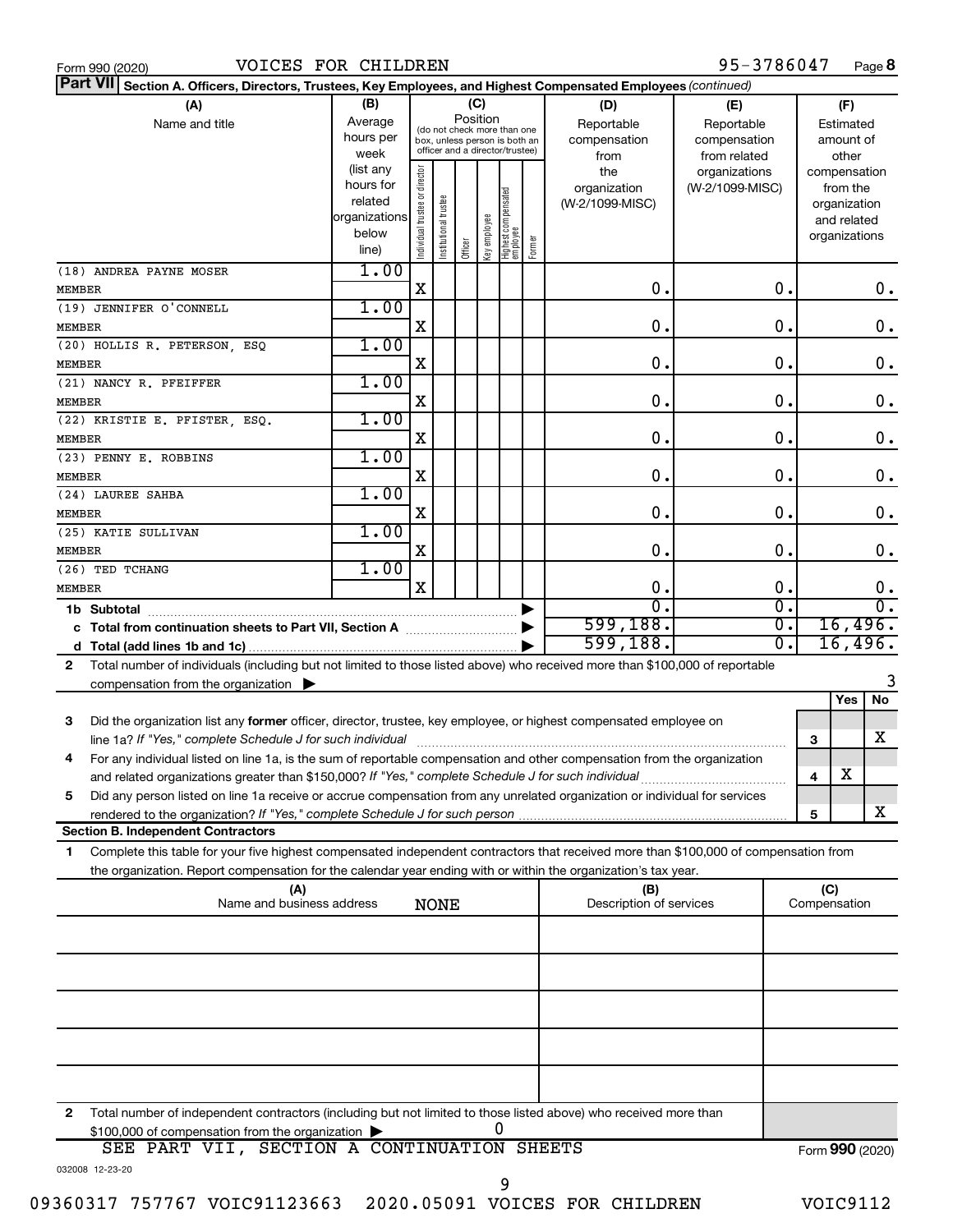| VOICES FOR CHILDREN<br>Form 990                                                                                           |                        |                                |                       |                        |              |                              |        |                 | 95-3786047                    |                          |
|---------------------------------------------------------------------------------------------------------------------------|------------------------|--------------------------------|-----------------------|------------------------|--------------|------------------------------|--------|-----------------|-------------------------------|--------------------------|
| <b>Part VII</b><br>Section A. Officers, Directors, Trustees, Key Employees, and Highest Compensated Employees (continued) |                        |                                |                       |                        |              |                              |        |                 |                               |                          |
| (A)                                                                                                                       | (B)                    |                                |                       |                        | (C)          |                              |        | (D)             | (E)                           | (F)                      |
| Name and title                                                                                                            | Average                |                                |                       | Position               |              |                              |        | Reportable      | Reportable                    | Estimated                |
|                                                                                                                           | hours                  |                                |                       | (check all that apply) |              |                              |        | compensation    | compensation                  | amount of                |
|                                                                                                                           | per<br>week            |                                |                       |                        |              |                              |        | from<br>the     | from related<br>organizations | other                    |
|                                                                                                                           | (list any              |                                |                       |                        |              |                              |        | organization    | (W-2/1099-MISC)               | compensation<br>from the |
|                                                                                                                           | hours for              |                                |                       |                        |              |                              |        | (W-2/1099-MISC) |                               | organization             |
|                                                                                                                           | related                |                                |                       |                        |              |                              |        |                 |                               | and related              |
|                                                                                                                           | organizations<br>below |                                |                       |                        |              |                              |        |                 |                               | organizations            |
|                                                                                                                           | line)                  | Individual trustee or director | Institutional trustee | Officer                | Key employee | Highest compensated employee | Former |                 |                               |                          |
| (27) DALE E. YAHNKE, CFA, CFP                                                                                             | 1.00                   |                                |                       |                        |              |                              |        |                 |                               |                          |
| MEMBER                                                                                                                    |                        | $\mathbf X$                    |                       |                        |              |                              |        | 0.              | 0.                            | $0$ .                    |
| (28) KELLY DOUGLAS                                                                                                        | 50.00                  |                                |                       |                        |              |                              |        |                 |                               |                          |
| PREISDENT/CEO                                                                                                             |                        |                                |                       | $\mathbf X$            |              |                              |        | 215,502.        | 0.                            | 707.                     |
| (29) STEPHEN MOORE                                                                                                        | 40.00                  |                                |                       |                        |              |                              |        |                 |                               |                          |
| CHIEF PROGRAM OFFICER                                                                                                     |                        |                                |                       | $\mathbf X$            |              |                              |        | 119,932.        | 0.                            | 4,846.                   |
| (30) JESSICA MUNOZ                                                                                                        | 40.00                  |                                |                       |                        |              |                              |        |                 |                               |                          |
| EXECUTIVE DIRECTOR                                                                                                        |                        |                                |                       | $\mathbf X$            |              |                              |        | 120,773.        | 0.                            | 48.                      |
| (31) JAMES SCOFFIN                                                                                                        | 40.00                  |                                |                       |                        |              |                              |        |                 |                               |                          |
| CFO                                                                                                                       |                        |                                |                       | X                      |              |                              |        | 72,998.         | 0.                            | 0.                       |
| (32) REBECCA RADER                                                                                                        | 40.00                  |                                |                       |                        |              |                              |        |                 |                               |                          |
| OFFICER                                                                                                                   |                        |                                |                       | $\mathbf X$            |              |                              |        | 69,983.         | 0.                            | 10,895.                  |
|                                                                                                                           |                        |                                |                       |                        |              |                              |        |                 |                               |                          |
|                                                                                                                           |                        |                                |                       |                        |              |                              |        |                 |                               |                          |
|                                                                                                                           |                        |                                |                       |                        |              |                              |        |                 |                               |                          |
|                                                                                                                           |                        |                                |                       |                        |              |                              |        |                 |                               |                          |
|                                                                                                                           |                        |                                |                       |                        |              |                              |        |                 |                               |                          |
|                                                                                                                           |                        |                                |                       |                        |              |                              |        |                 |                               |                          |
|                                                                                                                           |                        |                                |                       |                        |              |                              |        |                 |                               |                          |
|                                                                                                                           |                        |                                |                       |                        |              |                              |        |                 |                               |                          |
|                                                                                                                           |                        |                                |                       |                        |              |                              |        |                 |                               |                          |
|                                                                                                                           |                        |                                |                       |                        |              |                              |        |                 |                               |                          |
|                                                                                                                           |                        |                                |                       |                        |              |                              |        |                 |                               |                          |
|                                                                                                                           |                        |                                |                       |                        |              |                              |        |                 |                               |                          |
|                                                                                                                           |                        |                                |                       |                        |              |                              |        |                 |                               |                          |
|                                                                                                                           |                        |                                |                       |                        |              |                              |        |                 |                               |                          |
|                                                                                                                           |                        |                                |                       |                        |              |                              |        |                 |                               |                          |
|                                                                                                                           |                        |                                |                       |                        |              |                              |        |                 |                               |                          |
|                                                                                                                           |                        |                                |                       |                        |              |                              |        |                 |                               |                          |
|                                                                                                                           |                        |                                |                       |                        |              |                              |        |                 |                               |                          |
|                                                                                                                           |                        |                                |                       |                        |              |                              |        |                 |                               |                          |
|                                                                                                                           |                        |                                |                       |                        |              |                              |        |                 |                               |                          |
|                                                                                                                           |                        |                                |                       |                        |              |                              |        |                 |                               |                          |
|                                                                                                                           |                        |                                |                       |                        |              |                              |        |                 |                               |                          |
|                                                                                                                           |                        |                                |                       |                        |              |                              |        |                 |                               |                          |
|                                                                                                                           |                        |                                |                       |                        |              |                              |        |                 |                               |                          |
|                                                                                                                           |                        |                                |                       |                        |              |                              |        |                 |                               |                          |
|                                                                                                                           |                        |                                |                       |                        |              |                              |        |                 |                               |                          |
| Total to Part VII, Section A, line 1c                                                                                     |                        |                                |                       |                        |              |                              |        | 599,188.        |                               | 16,496.                  |
|                                                                                                                           |                        |                                |                       |                        |              |                              |        |                 |                               |                          |

032201 04-01-20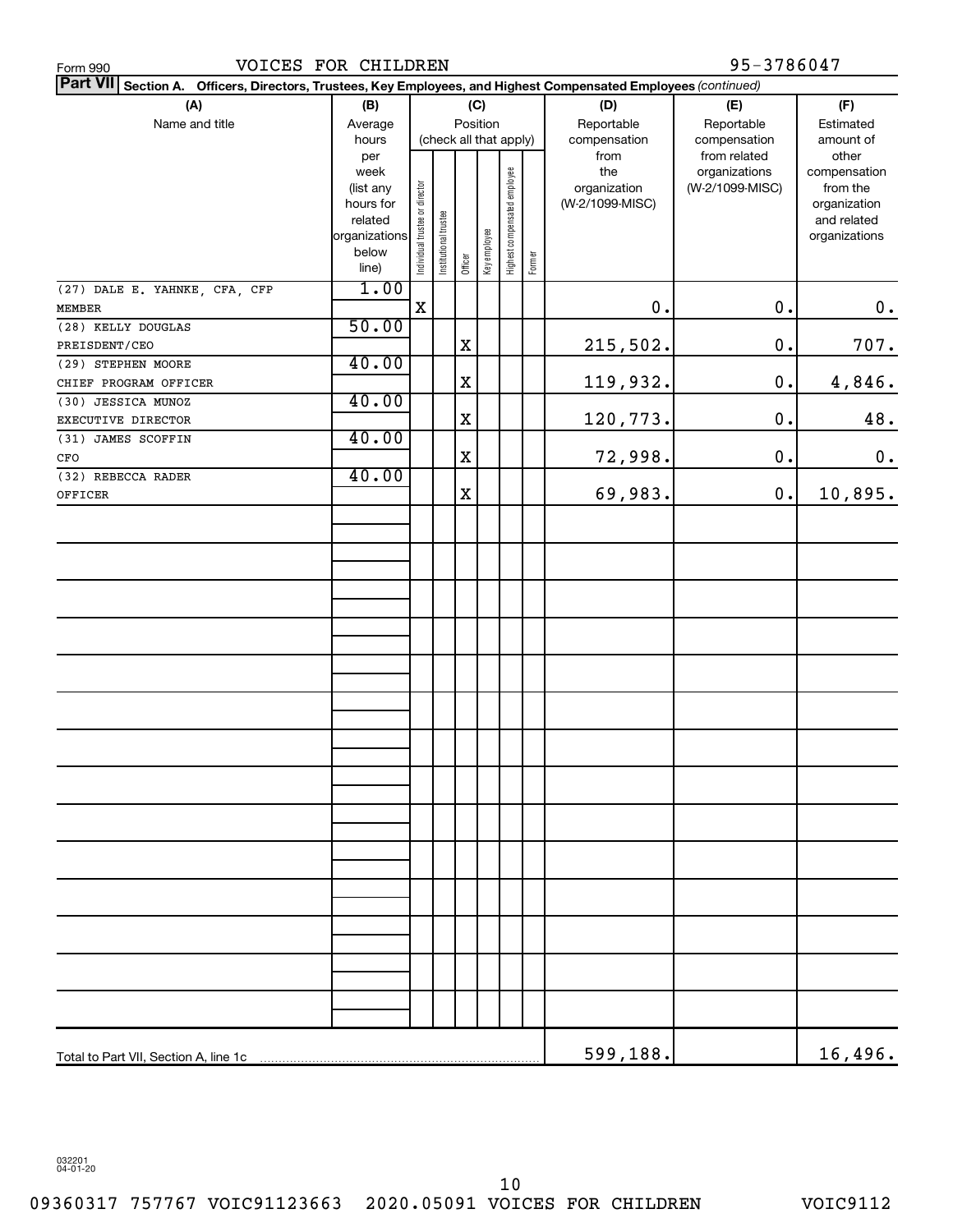|                                                           | <b>Part VIII</b> |                   | <b>Statement of Revenue</b>                                                                                                                                                                                                                                            |                                                                                                                       |                                                   |                     |                                       |                               |                                                                 |
|-----------------------------------------------------------|------------------|-------------------|------------------------------------------------------------------------------------------------------------------------------------------------------------------------------------------------------------------------------------------------------------------------|-----------------------------------------------------------------------------------------------------------------------|---------------------------------------------------|---------------------|---------------------------------------|-------------------------------|-----------------------------------------------------------------|
|                                                           |                  |                   |                                                                                                                                                                                                                                                                        |                                                                                                                       |                                                   |                     |                                       |                               |                                                                 |
|                                                           |                  |                   |                                                                                                                                                                                                                                                                        |                                                                                                                       |                                                   | Total revenue       | Related or exempt<br>function revenue | Unrelated<br>business revenue | (D)<br>Revenue excluded<br>from tax under<br>sections 512 - 514 |
| Contributions, Gifts, Grants<br>and Other Similar Amounts |                  | b<br>с<br>d<br>h. | 1 a Federated campaigns<br>Membership dues<br>Fundraising events<br>Related organizations<br>Government grants (contributions)<br>f All other contributions, gifts, grants, and<br>similar amounts not included above<br>Noncash contributions included in lines 1a-1f | 1a<br>1 <sub>b</sub><br>1 <sub>c</sub><br>1 <sub>d</sub><br>1e<br>1f<br>$1g$ \$                                       | 606, 240.<br>2,851,427.<br>4,310,436.<br>493,222. | $\vert 7$ ,768,103. |                                       |                               |                                                                 |
|                                                           |                  |                   |                                                                                                                                                                                                                                                                        |                                                                                                                       | <b>Business Code</b>                              |                     |                                       |                               |                                                                 |
| Program Service<br>Revenue                                | 2a               | b<br>c<br>d<br>е  | <u> 1980 - Johann Barbara, martxa alemaniar a</u><br>the control of the control of the control of the control of the control of<br>the control of the control of the control of the control of                                                                         |                                                                                                                       | ▶                                                 |                     |                                       |                               |                                                                 |
|                                                           | 3                |                   | Investment income (including dividends, interest, and                                                                                                                                                                                                                  |                                                                                                                       |                                                   |                     |                                       |                               |                                                                 |
|                                                           | 4<br>5           |                   | Income from investment of tax-exempt bond proceeds                                                                                                                                                                                                                     |                                                                                                                       |                                                   | 24,535.             |                                       |                               | 24,535.                                                         |
|                                                           |                  | b<br>с            | 6 a Gross rents<br>.<br>Less: rental expenses<br>Rental income or (loss)                                                                                                                                                                                               | (i) Real<br>6a<br>6 <sub>b</sub><br>6c                                                                                | (ii) Personal                                     |                     |                                       |                               |                                                                 |
|                                                           |                  | d                 | Net rental income or (loss)<br>7 a Gross amount from sales of<br>assets other than inventory<br><b>b</b> Less: cost or other basis                                                                                                                                     | (i) Securities<br>7a 446, 303.                                                                                        | (ii) Other                                        |                     |                                       |                               |                                                                 |
| Revenue                                                   |                  |                   | and sales expenses                                                                                                                                                                                                                                                     | 7b 446, 713.<br>$-410.$<br>7c                                                                                         |                                                   |                     |                                       |                               |                                                                 |
|                                                           |                  |                   | c Gain or (loss)                                                                                                                                                                                                                                                       |                                                                                                                       |                                                   | $-410.$             |                                       |                               | $-410.$                                                         |
| ৯<br>$\check{\bar{\epsilon}}$                             |                  |                   | 8 a Gross income from fundraising events (not<br>including \$<br>contributions reported on line 1c). See<br><b>b</b> Less: direct expenses <i>manually contained</i>                                                                                                   | 606,240. of                                                                                                           | 8a 873, 925.<br>$8b$ 119,858.                     |                     |                                       |                               |                                                                 |
|                                                           |                  |                   | c Net income or (loss) from fundraising events                                                                                                                                                                                                                         |                                                                                                                       |                                                   | 754,067.            |                                       |                               | 754,067.                                                        |
|                                                           |                  |                   | 9 a Gross income from gaming activities. See                                                                                                                                                                                                                           |                                                                                                                       | 9a                                                |                     |                                       |                               |                                                                 |
|                                                           |                  |                   | <b>b</b> Less: direct expenses <b>manually</b><br>c Net income or (loss) from gaming activities                                                                                                                                                                        |                                                                                                                       | 9 <sub>b</sub>                                    |                     |                                       |                               |                                                                 |
|                                                           |                  |                   | 10 a Gross sales of inventory, less returns                                                                                                                                                                                                                            |                                                                                                                       |                                                   |                     |                                       |                               |                                                                 |
|                                                           |                  |                   | <b>b</b> Less: cost of goods sold                                                                                                                                                                                                                                      |                                                                                                                       | H <sub>0b</sub>                                   |                     |                                       |                               |                                                                 |
|                                                           |                  |                   | c Net income or (loss) from sales of inventory                                                                                                                                                                                                                         |                                                                                                                       | <b>Business Code</b>                              |                     |                                       |                               |                                                                 |
|                                                           | 11a              |                   | the control of the control of the control of the control of the                                                                                                                                                                                                        |                                                                                                                       |                                                   |                     |                                       |                               |                                                                 |
|                                                           |                  | b                 |                                                                                                                                                                                                                                                                        |                                                                                                                       |                                                   |                     |                                       |                               |                                                                 |
| Miscellaneous<br>Revenue                                  |                  | с                 |                                                                                                                                                                                                                                                                        | <u> 1989 - Johann Barbara, martin amerikan basal dan berasal dalam basal dalam basal dalam basal dalam basal dala</u> |                                                   |                     |                                       |                               |                                                                 |
|                                                           |                  |                   |                                                                                                                                                                                                                                                                        |                                                                                                                       |                                                   |                     |                                       |                               |                                                                 |
|                                                           |                  |                   |                                                                                                                                                                                                                                                                        |                                                                                                                       |                                                   |                     |                                       |                               |                                                                 |
|                                                           | 12               |                   |                                                                                                                                                                                                                                                                        |                                                                                                                       |                                                   | 8,546,295.          | $\overline{0}$ .                      | 0.1                           | 778,192.<br>Form 990 (2020)                                     |

Form 990 (2020) VOLCES FOR CHILDREN 9 5-3 7 8 6 0 4 7 Page

VOICES FOR CHILDREN 95-3786047

11

09360317 757767 VOIC91123663 2020.05091 VOICES FOR CHILDREN VOIC9112

**9**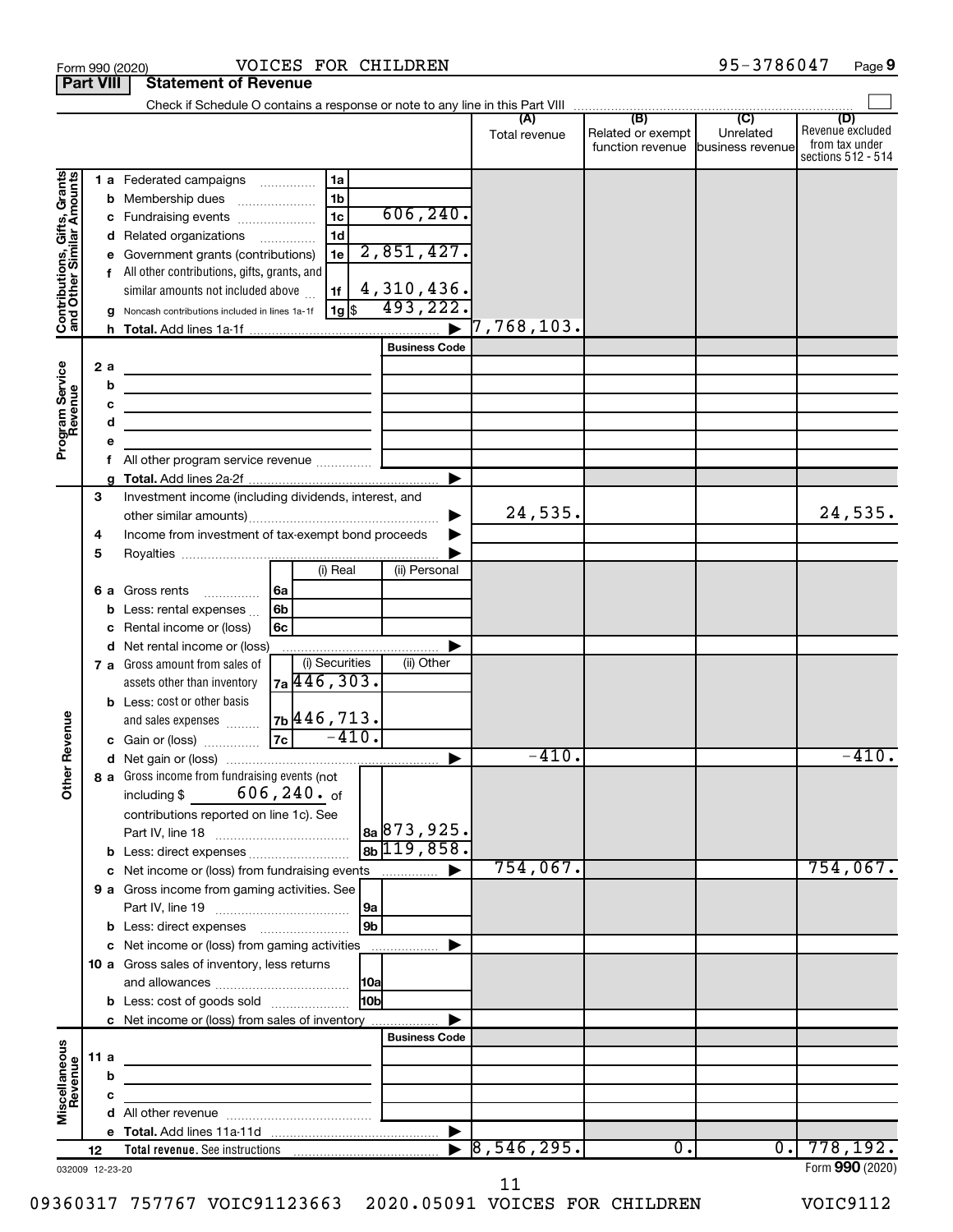Form 990 (2020) Page VOICES FOR CHILDREN 95-3786047

**Part IX Statement of Functional Expenses**

|              | Section 501(c)(3) and 501(c)(4) organizations must complete all columns. All other organizations must complete column (A). |                       |                                    |                                           |                                |
|--------------|----------------------------------------------------------------------------------------------------------------------------|-----------------------|------------------------------------|-------------------------------------------|--------------------------------|
|              | Check if Schedule O contains a response or note to any line in this Part IX.                                               |                       |                                    |                                           |                                |
|              | Do not include amounts reported on lines 6b,<br>7b, 8b, 9b, and 10b of Part VIII.                                          | (A)<br>Total expenses | (B)<br>Program service<br>expenses | (C)<br>Management and<br>general expenses | (D)<br>Fundraising<br>expenses |
| 1.           | Grants and other assistance to domestic organizations                                                                      |                       |                                    |                                           |                                |
|              | and domestic governments. See Part IV, line 21                                                                             |                       |                                    |                                           |                                |
| $\mathbf{2}$ | Grants and other assistance to domestic                                                                                    |                       |                                    |                                           |                                |
|              | individuals. See Part IV, line 22                                                                                          | 78,888.               | 78,888.                            |                                           |                                |
| 3            | Grants and other assistance to foreign                                                                                     |                       |                                    |                                           |                                |
|              | organizations, foreign governments, and foreign                                                                            |                       |                                    |                                           |                                |
|              | individuals. See Part IV, lines 15 and 16                                                                                  |                       |                                    |                                           |                                |
| 4            | Benefits paid to or for members                                                                                            |                       |                                    |                                           |                                |
| 5            | Compensation of current officers, directors,                                                                               |                       |                                    |                                           |                                |
|              | trustees, and key employees                                                                                                | 684,794.              | 347,169.                           | 109,741.                                  | 227,884.                       |
| 6            | Compensation not included above to disqualified                                                                            |                       |                                    |                                           |                                |
|              | persons (as defined under section 4958(f)(1)) and                                                                          |                       |                                    |                                           |                                |
|              | persons described in section 4958(c)(3)(B)                                                                                 |                       |                                    |                                           |                                |
| 7            |                                                                                                                            | 3,564,633.            | 2,976,339.                         | 217,754.                                  | 370,540.                       |
| 8            | Pension plan accruals and contributions (include                                                                           |                       |                                    |                                           |                                |
|              | section 401(k) and 403(b) employer contributions)                                                                          |                       |                                    |                                           |                                |
| 9            | Other employee benefits                                                                                                    | 282,751.              | 233, 191.                          | 14,852.                                   | 34,708.                        |
| 10           |                                                                                                                            | 316,656.              | 247,450.                           | 25,724.                                   | 43,482.                        |
| 11           | Fees for services (nonemployees):                                                                                          |                       |                                    |                                           |                                |
| а            |                                                                                                                            |                       |                                    |                                           |                                |
| b            |                                                                                                                            |                       |                                    |                                           |                                |
|              |                                                                                                                            | 37,000.               |                                    | 37,000.                                   |                                |
| d            |                                                                                                                            |                       |                                    |                                           |                                |
| е            | Professional fundraising services. See Part IV, line 17                                                                    |                       |                                    |                                           |                                |
|              | Investment management fees                                                                                                 | 1,484.                |                                    | 1,484.                                    |                                |
| q            | Other. (If line 11g amount exceeds 10% of line 25,                                                                         |                       |                                    |                                           |                                |
|              | column (A) amount, list line 11g expenses on Sch O.)                                                                       | 139,228.              | 50,680.                            | 5,858.                                    | 82,690.                        |
| 12           |                                                                                                                            | 162, 211.             | 162, 211.                          |                                           |                                |
| 13           |                                                                                                                            | 34,294.               | 27,444.                            | 5,227.                                    | 1,623.                         |
| 14           |                                                                                                                            |                       |                                    |                                           |                                |
| 15           |                                                                                                                            |                       |                                    |                                           |                                |
| 16           |                                                                                                                            | 381,222.              | 326,946.                           | 2,380.                                    | 51,896.                        |
| 17           |                                                                                                                            |                       |                                    |                                           |                                |
| 18           | Payments of travel or entertainment expenses                                                                               |                       |                                    |                                           |                                |
|              | for any federal, state, or local public officials                                                                          |                       |                                    |                                           |                                |
| 19           | Conferences, conventions, and meetings                                                                                     |                       |                                    |                                           |                                |
| 20           | Interest                                                                                                                   |                       |                                    |                                           |                                |
| 21           | Depreciation, depletion, and amortization                                                                                  | 49,921.               | 39,608.                            | 3,757.                                    | 6,556.                         |
| 22           |                                                                                                                            | 55, 197.              | 55, 197.                           |                                           |                                |
| 23<br>24     | Insurance<br>Other expenses. Itemize expenses not covered                                                                  |                       |                                    |                                           |                                |
|              | above (List miscellaneous expenses on line 24e. If<br>line 24e amount exceeds 10% of line 25, column (A)                   |                       |                                    |                                           |                                |
|              | amount, list line 24e expenses on Schedule O.)<br>DUES & SUBSCRIPTIONS                                                     | 99,485.               | 58,462.                            | 20,999.                                   | 20,024.                        |
| a            | <b>TELEPHONE</b>                                                                                                           | 57,692.               | 47,444.                            | 4,107.                                    | 6,141.                         |
|              | EQUIPMENT & MAINTENACE                                                                                                     | 45,512.               | 44,617.                            | $\overline{222}$ .                        | 673.                           |
|              | MILEAGE &<br>MEALS                                                                                                         | 41,797.               | 40,987.                            | 124.                                      | 686.                           |
|              | All other expenses                                                                                                         | 90, 130.              | 64,063.                            | 4,280.                                    | 21,787.                        |
| е<br>25      | Total functional expenses. Add lines 1 through 24e                                                                         | 6, 122, 895.          | 4,800,696.                         | 453,509.                                  | 868,690.                       |
| 26           | Joint costs. Complete this line only if the organization                                                                   |                       |                                    |                                           |                                |
|              | reported in column (B) joint costs from a combined                                                                         |                       |                                    |                                           |                                |
|              | educational campaign and fundraising solicitation.                                                                         |                       |                                    |                                           |                                |
|              | Check here $\blacktriangleright$<br>if following SOP 98-2 (ASC 958-720)                                                    |                       |                                    |                                           |                                |

032010 12-23-20

Form (2020) **990**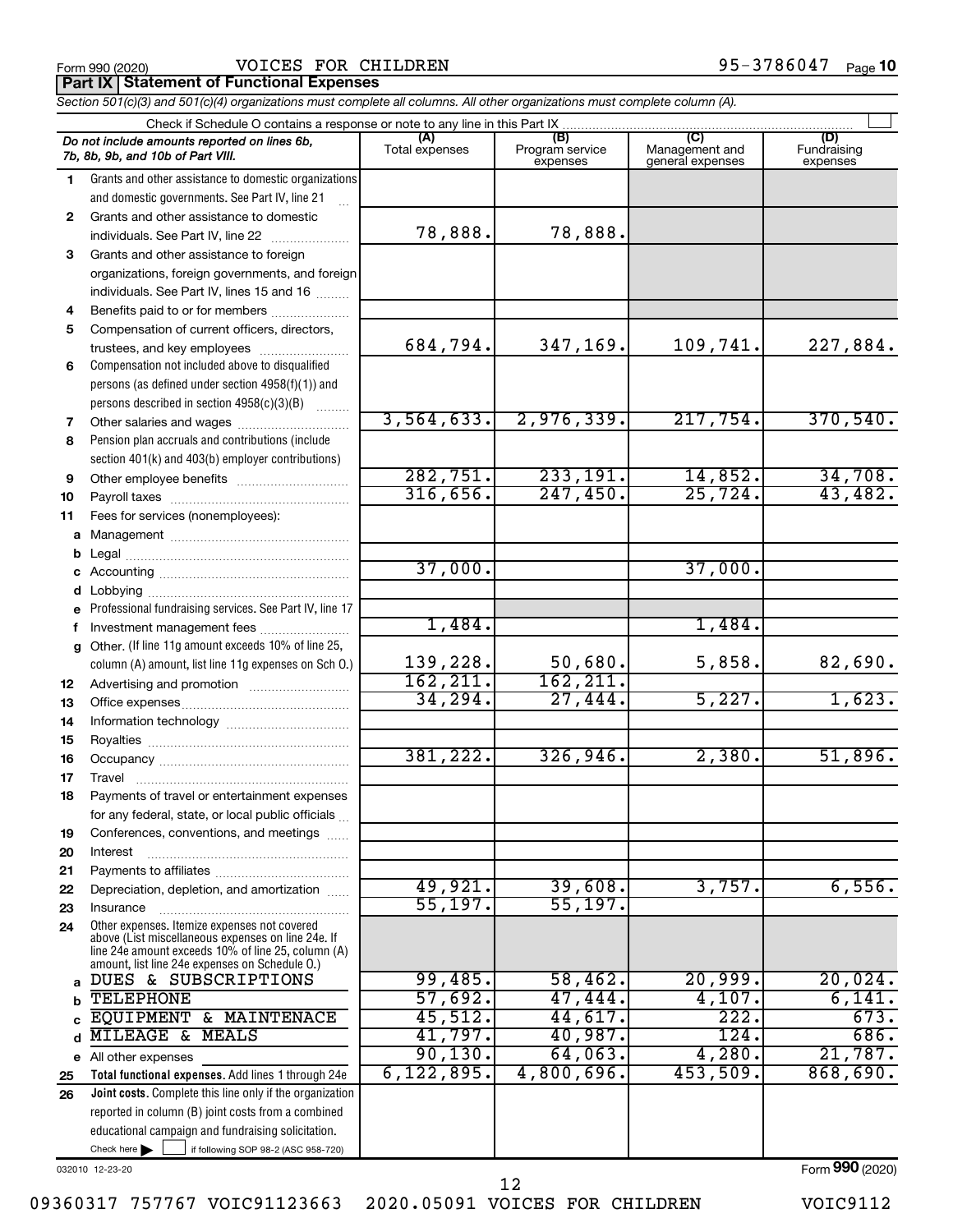# Form 990 (2020)  $\blacksquare$   $\blacksquare$   $\blacksquare$   $\blacksquare$   $\blacksquare$   $\blacksquare$   $\blacksquare$   $\blacksquare$   $\blacksquare$   $\blacksquare$   $\blacksquare$   $\blacksquare$   $\blacksquare$   $\blacksquare$   $\blacksquare$   $\blacksquare$   $\blacksquare$   $\blacksquare$   $\blacksquare$   $\blacksquare$   $\blacksquare$   $\blacksquare$   $\blacksquare$   $\blacksquare$   $\blacksquare$   $\blacksquare$   $\blacksquare$   $\blacksquare$   $\blacksquare$   $\$

Check if Schedule O contains a response or note to any line in this Part X

|                             |          |                                                                                                                                                                                                                                |                 |                           | (A) | Beginning of year    |                 | (B)<br>End of year |
|-----------------------------|----------|--------------------------------------------------------------------------------------------------------------------------------------------------------------------------------------------------------------------------------|-----------------|---------------------------|-----|----------------------|-----------------|--------------------|
|                             | 1        |                                                                                                                                                                                                                                |                 |                           |     | 691, 225.            | $\mathbf{1}$    | 1,960,109.         |
|                             | 2        |                                                                                                                                                                                                                                |                 |                           |     | 2,189,586.           | $\mathbf 2$     | 3,698,020.         |
|                             | 3        |                                                                                                                                                                                                                                |                 |                           |     | 791,414.             | 3               | 1,951,170.         |
|                             | 4        |                                                                                                                                                                                                                                |                 |                           |     |                      | 4               |                    |
|                             | 5        | Loans and other receivables from any current or former officer, director,                                                                                                                                                      |                 |                           |     |                      |                 |                    |
|                             |          | trustee, key employee, creator or founder, substantial contributor, or 35%                                                                                                                                                     |                 |                           |     |                      |                 |                    |
|                             |          | controlled entity or family member of any of these persons                                                                                                                                                                     |                 |                           |     |                      | 5               |                    |
|                             | 6        | Loans and other receivables from other disqualified persons (as defined                                                                                                                                                        |                 |                           |     |                      |                 |                    |
|                             |          | under section $4958(f)(1)$ , and persons described in section $4958(c)(3)(B)$                                                                                                                                                  |                 |                           |     |                      | 6               |                    |
|                             | 7        |                                                                                                                                                                                                                                |                 |                           |     |                      | $\overline{7}$  |                    |
| Assets                      | 8        |                                                                                                                                                                                                                                |                 |                           |     |                      | 8               |                    |
|                             | 9        | Prepaid expenses and deferred charges [11] [11] Prepaid expenses and deferred charges [11] [11] All and the summary series are presented as a series and the series and the series and series and series and series are series |                 |                           |     | 27,808.              | 9               | 121,380.           |
|                             |          | 10a Land, buildings, and equipment: cost or other                                                                                                                                                                              |                 |                           |     |                      |                 |                    |
|                             |          | basis. Complete Part VI of Schedule D                                                                                                                                                                                          | 10a             | $\frac{700,541}{548,747}$ |     |                      |                 |                    |
|                             |          | <b>b</b> Less: accumulated depreciation                                                                                                                                                                                        | 10 <sub>b</sub> |                           |     | 147,955.             | 10 <sub>c</sub> | 151,794.           |
|                             | 11       |                                                                                                                                                                                                                                |                 |                           |     |                      | 11              |                    |
|                             | 12       |                                                                                                                                                                                                                                |                 |                           |     |                      | 12              |                    |
|                             | 13       |                                                                                                                                                                                                                                |                 |                           |     | 260,070.             | 13              | 348, 231.          |
|                             | 14       |                                                                                                                                                                                                                                |                 |                           |     |                      | 14              |                    |
|                             | 15       |                                                                                                                                                                                                                                |                 |                           |     | 30, 225.             | 15              | 30, 225.           |
|                             | 16       |                                                                                                                                                                                                                                |                 |                           |     | 4,138,283.           | 16              | 8, 260, 929.       |
|                             | 17       |                                                                                                                                                                                                                                |                 |                           |     | 394,582.             | 17              | 620,869.           |
|                             | 18       |                                                                                                                                                                                                                                |                 |                           |     |                      | 18              |                    |
|                             | 19       |                                                                                                                                                                                                                                |                 |                           |     | 36,500.              | 19              | 569,054.           |
|                             | 20       |                                                                                                                                                                                                                                |                 |                           |     |                      | 20              |                    |
|                             | 21       | Escrow or custodial account liability. Complete Part IV of Schedule D                                                                                                                                                          |                 |                           |     |                      | 21              |                    |
|                             | 22       | Loans and other payables to any current or former officer, director,                                                                                                                                                           |                 |                           |     |                      |                 |                    |
| Liabilities                 |          | trustee, key employee, creator or founder, substantial contributor, or 35%                                                                                                                                                     |                 |                           |     |                      |                 |                    |
|                             |          |                                                                                                                                                                                                                                |                 |                           |     |                      | 22              |                    |
|                             | 23       | Secured mortgages and notes payable to unrelated third parties                                                                                                                                                                 |                 |                           |     |                      | 23              |                    |
|                             | 24       | Unsecured notes and loans payable to unrelated third parties                                                                                                                                                                   |                 |                           |     |                      | 24              |                    |
|                             | 25       | Other liabilities (including federal income tax, payables to related third                                                                                                                                                     |                 |                           |     |                      |                 |                    |
|                             |          | parties, and other liabilities not included on lines 17-24). Complete Part X                                                                                                                                                   |                 |                           |     |                      |                 | 946,957.           |
|                             |          | of Schedule D                                                                                                                                                                                                                  |                 |                           |     | 77,050.<br>508, 132. | 25              | 2,136,880.         |
|                             | 26       |                                                                                                                                                                                                                                |                 |                           |     |                      | 26              |                    |
|                             |          | Organizations that follow FASB ASC 958, check here $\blacktriangleright \boxed{X}$                                                                                                                                             |                 |                           |     |                      |                 |                    |
|                             |          | and complete lines 27, 28, 32, and 33.<br>Net assets without donor restrictions                                                                                                                                                |                 |                           |     | 3,391,023.           | 27              | 5,642,525.         |
|                             | 27<br>28 |                                                                                                                                                                                                                                |                 |                           |     | 239, 128.            | 28              | 481,524.           |
|                             |          | Organizations that do not follow FASB ASC 958, check here $\blacktriangleright$                                                                                                                                                |                 |                           |     |                      |                 |                    |
|                             |          | and complete lines 29 through 33.                                                                                                                                                                                              |                 |                           |     |                      |                 |                    |
|                             | 29       |                                                                                                                                                                                                                                |                 |                           |     |                      | 29              |                    |
|                             | 30       | Paid-in or capital surplus, or land, building, or equipment fund                                                                                                                                                               |                 |                           |     |                      | 30              |                    |
|                             | 31       | Retained earnings, endowment, accumulated income, or other funds                                                                                                                                                               |                 |                           |     |                      | 31              |                    |
| Net Assets or Fund Balances | 32       |                                                                                                                                                                                                                                |                 |                           |     | 3,630,151.           | 32              | 6,124,049.         |
|                             | 33       |                                                                                                                                                                                                                                |                 |                           |     | 4, 138, 283.         | 33              | 8, 260, 929.       |

95-3786047 Page 11

 $\perp$ 

Form (2020) **990**

**Part X** | Balance Sheet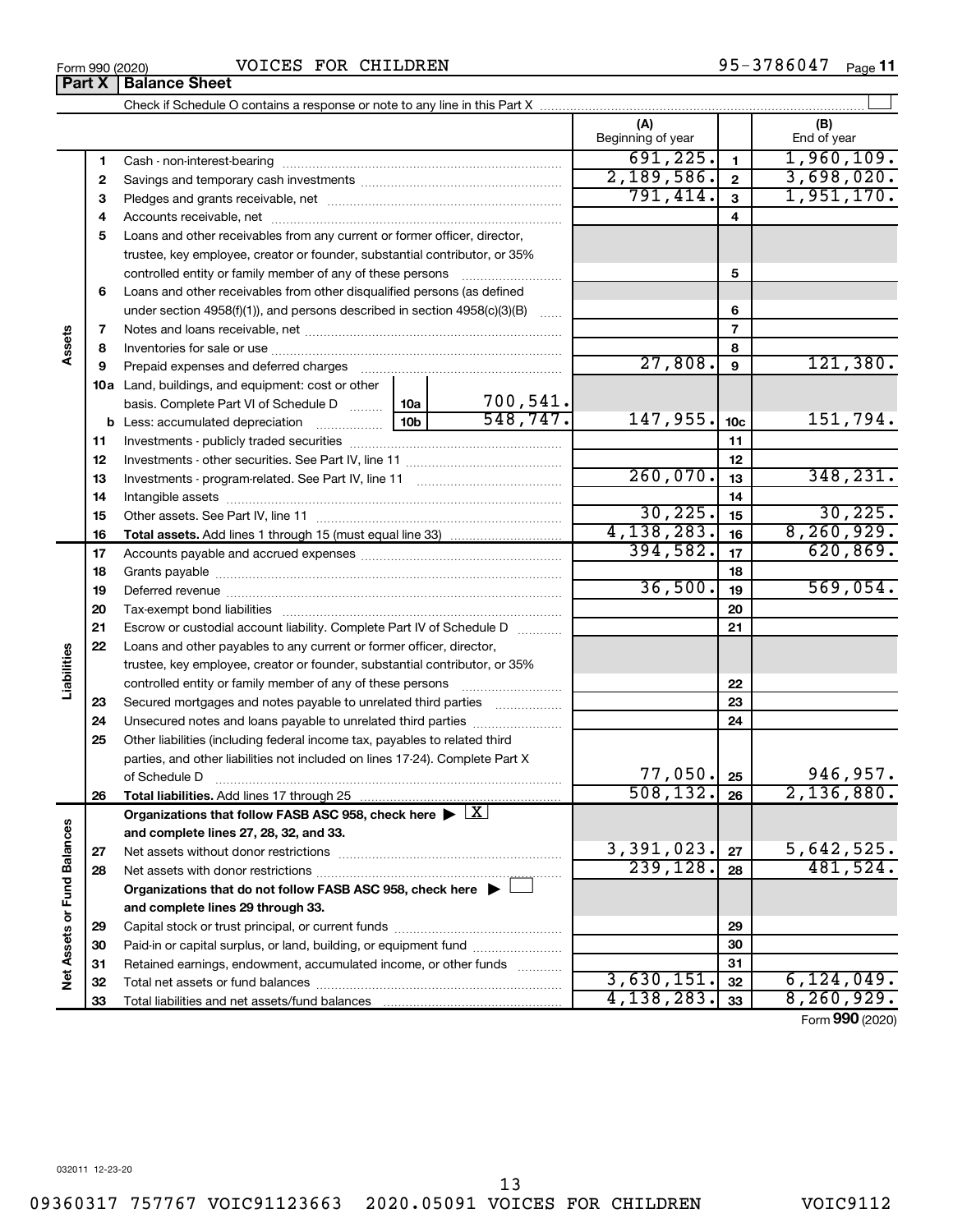| Part XI   Reconciliation of Net Assets<br>8,546,295.<br>$\mathbf{1}$<br>1<br>6, 122, 895.<br>$\overline{2}$<br>2<br>2,423,400.<br>3<br>З<br>Revenue less expenses. Subtract line 2 from line 1<br>3,630,151.<br>$\overline{\mathbf{4}}$<br>4<br>70,498.<br>5<br>5<br>6<br>6<br>$\overline{7}$<br>7<br>Investment expenses www.communication.com/www.communication.com/www.communication.com/www.com<br>8<br>8<br>$\overline{0}$ .<br>Other changes in net assets or fund balances (explain on Schedule O) manual contraction control of the changes in net assets or fund balances (explain on Schedule O)<br>9<br>9<br>Net assets or fund balances at end of year. Combine lines 3 through 9 (must equal Part X, line 32,<br>10<br>6, 124, 049.<br>10<br>Part XII Financial Statements and Reporting<br>$\lfloor x \rfloor$<br>No<br>Yes<br>Accounting method used to prepare the Form 990: $\Box$ Cash $\Box X$ Accrual<br>$\Box$ Other<br>1<br>If the organization changed its method of accounting from a prior year or checked "Other," explain in Schedule O.<br>х<br>2a<br>If "Yes," check a box below to indicate whether the financial statements for the year were compiled or reviewed on a<br>separate basis, consolidated basis, or both:<br>Both consolidated and separate basis<br>Separate basis<br>Consolidated basis<br>x<br>2 <sub>b</sub><br>If "Yes," check a box below to indicate whether the financial statements for the year were audited on a separate basis,<br>consolidated basis, or both:<br>$ \mathbf{X} $ Separate basis<br><b>Consolidated basis</b><br>Both consolidated and separate basis<br>c If "Yes" to line 2a or 2b, does the organization have a committee that assumes responsibility for oversight of the audit,<br>X<br>2c<br>If the organization changed either its oversight process or selection process during the tax year, explain on Schedule O.<br>3a As a result of a federal award, was the organization required to undergo an audit or audits as set forth in the Single Audit<br>х<br>Act and OMB Circular A-133?<br>3a<br><b>b</b> If "Yes," did the organization undergo the required audit or audits? If the organization did not undergo the required audit<br>X<br>3b<br><b>000</b> | VOICES FOR CHILDREN<br>Form 990 (2020) | 95-3786047 | Page 12 |
|-----------------------------------------------------------------------------------------------------------------------------------------------------------------------------------------------------------------------------------------------------------------------------------------------------------------------------------------------------------------------------------------------------------------------------------------------------------------------------------------------------------------------------------------------------------------------------------------------------------------------------------------------------------------------------------------------------------------------------------------------------------------------------------------------------------------------------------------------------------------------------------------------------------------------------------------------------------------------------------------------------------------------------------------------------------------------------------------------------------------------------------------------------------------------------------------------------------------------------------------------------------------------------------------------------------------------------------------------------------------------------------------------------------------------------------------------------------------------------------------------------------------------------------------------------------------------------------------------------------------------------------------------------------------------------------------------------------------------------------------------------------------------------------------------------------------------------------------------------------------------------------------------------------------------------------------------------------------------------------------------------------------------------------------------------------------------------------------------------------------------------------------------------------------------------------------------------------------------------------------------------|----------------------------------------|------------|---------|
|                                                                                                                                                                                                                                                                                                                                                                                                                                                                                                                                                                                                                                                                                                                                                                                                                                                                                                                                                                                                                                                                                                                                                                                                                                                                                                                                                                                                                                                                                                                                                                                                                                                                                                                                                                                                                                                                                                                                                                                                                                                                                                                                                                                                                                                     |                                        |            |         |
|                                                                                                                                                                                                                                                                                                                                                                                                                                                                                                                                                                                                                                                                                                                                                                                                                                                                                                                                                                                                                                                                                                                                                                                                                                                                                                                                                                                                                                                                                                                                                                                                                                                                                                                                                                                                                                                                                                                                                                                                                                                                                                                                                                                                                                                     |                                        |            |         |
|                                                                                                                                                                                                                                                                                                                                                                                                                                                                                                                                                                                                                                                                                                                                                                                                                                                                                                                                                                                                                                                                                                                                                                                                                                                                                                                                                                                                                                                                                                                                                                                                                                                                                                                                                                                                                                                                                                                                                                                                                                                                                                                                                                                                                                                     |                                        |            |         |
|                                                                                                                                                                                                                                                                                                                                                                                                                                                                                                                                                                                                                                                                                                                                                                                                                                                                                                                                                                                                                                                                                                                                                                                                                                                                                                                                                                                                                                                                                                                                                                                                                                                                                                                                                                                                                                                                                                                                                                                                                                                                                                                                                                                                                                                     |                                        |            |         |
|                                                                                                                                                                                                                                                                                                                                                                                                                                                                                                                                                                                                                                                                                                                                                                                                                                                                                                                                                                                                                                                                                                                                                                                                                                                                                                                                                                                                                                                                                                                                                                                                                                                                                                                                                                                                                                                                                                                                                                                                                                                                                                                                                                                                                                                     |                                        |            |         |
|                                                                                                                                                                                                                                                                                                                                                                                                                                                                                                                                                                                                                                                                                                                                                                                                                                                                                                                                                                                                                                                                                                                                                                                                                                                                                                                                                                                                                                                                                                                                                                                                                                                                                                                                                                                                                                                                                                                                                                                                                                                                                                                                                                                                                                                     |                                        |            |         |
|                                                                                                                                                                                                                                                                                                                                                                                                                                                                                                                                                                                                                                                                                                                                                                                                                                                                                                                                                                                                                                                                                                                                                                                                                                                                                                                                                                                                                                                                                                                                                                                                                                                                                                                                                                                                                                                                                                                                                                                                                                                                                                                                                                                                                                                     |                                        |            |         |
|                                                                                                                                                                                                                                                                                                                                                                                                                                                                                                                                                                                                                                                                                                                                                                                                                                                                                                                                                                                                                                                                                                                                                                                                                                                                                                                                                                                                                                                                                                                                                                                                                                                                                                                                                                                                                                                                                                                                                                                                                                                                                                                                                                                                                                                     |                                        |            |         |
|                                                                                                                                                                                                                                                                                                                                                                                                                                                                                                                                                                                                                                                                                                                                                                                                                                                                                                                                                                                                                                                                                                                                                                                                                                                                                                                                                                                                                                                                                                                                                                                                                                                                                                                                                                                                                                                                                                                                                                                                                                                                                                                                                                                                                                                     |                                        |            |         |
|                                                                                                                                                                                                                                                                                                                                                                                                                                                                                                                                                                                                                                                                                                                                                                                                                                                                                                                                                                                                                                                                                                                                                                                                                                                                                                                                                                                                                                                                                                                                                                                                                                                                                                                                                                                                                                                                                                                                                                                                                                                                                                                                                                                                                                                     |                                        |            |         |
|                                                                                                                                                                                                                                                                                                                                                                                                                                                                                                                                                                                                                                                                                                                                                                                                                                                                                                                                                                                                                                                                                                                                                                                                                                                                                                                                                                                                                                                                                                                                                                                                                                                                                                                                                                                                                                                                                                                                                                                                                                                                                                                                                                                                                                                     |                                        |            |         |
|                                                                                                                                                                                                                                                                                                                                                                                                                                                                                                                                                                                                                                                                                                                                                                                                                                                                                                                                                                                                                                                                                                                                                                                                                                                                                                                                                                                                                                                                                                                                                                                                                                                                                                                                                                                                                                                                                                                                                                                                                                                                                                                                                                                                                                                     |                                        |            |         |
|                                                                                                                                                                                                                                                                                                                                                                                                                                                                                                                                                                                                                                                                                                                                                                                                                                                                                                                                                                                                                                                                                                                                                                                                                                                                                                                                                                                                                                                                                                                                                                                                                                                                                                                                                                                                                                                                                                                                                                                                                                                                                                                                                                                                                                                     |                                        |            |         |
|                                                                                                                                                                                                                                                                                                                                                                                                                                                                                                                                                                                                                                                                                                                                                                                                                                                                                                                                                                                                                                                                                                                                                                                                                                                                                                                                                                                                                                                                                                                                                                                                                                                                                                                                                                                                                                                                                                                                                                                                                                                                                                                                                                                                                                                     |                                        |            |         |
|                                                                                                                                                                                                                                                                                                                                                                                                                                                                                                                                                                                                                                                                                                                                                                                                                                                                                                                                                                                                                                                                                                                                                                                                                                                                                                                                                                                                                                                                                                                                                                                                                                                                                                                                                                                                                                                                                                                                                                                                                                                                                                                                                                                                                                                     |                                        |            |         |
|                                                                                                                                                                                                                                                                                                                                                                                                                                                                                                                                                                                                                                                                                                                                                                                                                                                                                                                                                                                                                                                                                                                                                                                                                                                                                                                                                                                                                                                                                                                                                                                                                                                                                                                                                                                                                                                                                                                                                                                                                                                                                                                                                                                                                                                     |                                        |            |         |
|                                                                                                                                                                                                                                                                                                                                                                                                                                                                                                                                                                                                                                                                                                                                                                                                                                                                                                                                                                                                                                                                                                                                                                                                                                                                                                                                                                                                                                                                                                                                                                                                                                                                                                                                                                                                                                                                                                                                                                                                                                                                                                                                                                                                                                                     |                                        |            |         |
|                                                                                                                                                                                                                                                                                                                                                                                                                                                                                                                                                                                                                                                                                                                                                                                                                                                                                                                                                                                                                                                                                                                                                                                                                                                                                                                                                                                                                                                                                                                                                                                                                                                                                                                                                                                                                                                                                                                                                                                                                                                                                                                                                                                                                                                     |                                        |            |         |
|                                                                                                                                                                                                                                                                                                                                                                                                                                                                                                                                                                                                                                                                                                                                                                                                                                                                                                                                                                                                                                                                                                                                                                                                                                                                                                                                                                                                                                                                                                                                                                                                                                                                                                                                                                                                                                                                                                                                                                                                                                                                                                                                                                                                                                                     |                                        |            |         |
|                                                                                                                                                                                                                                                                                                                                                                                                                                                                                                                                                                                                                                                                                                                                                                                                                                                                                                                                                                                                                                                                                                                                                                                                                                                                                                                                                                                                                                                                                                                                                                                                                                                                                                                                                                                                                                                                                                                                                                                                                                                                                                                                                                                                                                                     |                                        |            |         |
|                                                                                                                                                                                                                                                                                                                                                                                                                                                                                                                                                                                                                                                                                                                                                                                                                                                                                                                                                                                                                                                                                                                                                                                                                                                                                                                                                                                                                                                                                                                                                                                                                                                                                                                                                                                                                                                                                                                                                                                                                                                                                                                                                                                                                                                     |                                        |            |         |
|                                                                                                                                                                                                                                                                                                                                                                                                                                                                                                                                                                                                                                                                                                                                                                                                                                                                                                                                                                                                                                                                                                                                                                                                                                                                                                                                                                                                                                                                                                                                                                                                                                                                                                                                                                                                                                                                                                                                                                                                                                                                                                                                                                                                                                                     |                                        |            |         |
|                                                                                                                                                                                                                                                                                                                                                                                                                                                                                                                                                                                                                                                                                                                                                                                                                                                                                                                                                                                                                                                                                                                                                                                                                                                                                                                                                                                                                                                                                                                                                                                                                                                                                                                                                                                                                                                                                                                                                                                                                                                                                                                                                                                                                                                     |                                        |            |         |
|                                                                                                                                                                                                                                                                                                                                                                                                                                                                                                                                                                                                                                                                                                                                                                                                                                                                                                                                                                                                                                                                                                                                                                                                                                                                                                                                                                                                                                                                                                                                                                                                                                                                                                                                                                                                                                                                                                                                                                                                                                                                                                                                                                                                                                                     |                                        |            |         |
|                                                                                                                                                                                                                                                                                                                                                                                                                                                                                                                                                                                                                                                                                                                                                                                                                                                                                                                                                                                                                                                                                                                                                                                                                                                                                                                                                                                                                                                                                                                                                                                                                                                                                                                                                                                                                                                                                                                                                                                                                                                                                                                                                                                                                                                     |                                        |            |         |
|                                                                                                                                                                                                                                                                                                                                                                                                                                                                                                                                                                                                                                                                                                                                                                                                                                                                                                                                                                                                                                                                                                                                                                                                                                                                                                                                                                                                                                                                                                                                                                                                                                                                                                                                                                                                                                                                                                                                                                                                                                                                                                                                                                                                                                                     |                                        |            |         |
|                                                                                                                                                                                                                                                                                                                                                                                                                                                                                                                                                                                                                                                                                                                                                                                                                                                                                                                                                                                                                                                                                                                                                                                                                                                                                                                                                                                                                                                                                                                                                                                                                                                                                                                                                                                                                                                                                                                                                                                                                                                                                                                                                                                                                                                     |                                        |            |         |
|                                                                                                                                                                                                                                                                                                                                                                                                                                                                                                                                                                                                                                                                                                                                                                                                                                                                                                                                                                                                                                                                                                                                                                                                                                                                                                                                                                                                                                                                                                                                                                                                                                                                                                                                                                                                                                                                                                                                                                                                                                                                                                                                                                                                                                                     |                                        |            |         |
|                                                                                                                                                                                                                                                                                                                                                                                                                                                                                                                                                                                                                                                                                                                                                                                                                                                                                                                                                                                                                                                                                                                                                                                                                                                                                                                                                                                                                                                                                                                                                                                                                                                                                                                                                                                                                                                                                                                                                                                                                                                                                                                                                                                                                                                     |                                        |            |         |
|                                                                                                                                                                                                                                                                                                                                                                                                                                                                                                                                                                                                                                                                                                                                                                                                                                                                                                                                                                                                                                                                                                                                                                                                                                                                                                                                                                                                                                                                                                                                                                                                                                                                                                                                                                                                                                                                                                                                                                                                                                                                                                                                                                                                                                                     |                                        |            |         |
|                                                                                                                                                                                                                                                                                                                                                                                                                                                                                                                                                                                                                                                                                                                                                                                                                                                                                                                                                                                                                                                                                                                                                                                                                                                                                                                                                                                                                                                                                                                                                                                                                                                                                                                                                                                                                                                                                                                                                                                                                                                                                                                                                                                                                                                     |                                        |            |         |
|                                                                                                                                                                                                                                                                                                                                                                                                                                                                                                                                                                                                                                                                                                                                                                                                                                                                                                                                                                                                                                                                                                                                                                                                                                                                                                                                                                                                                                                                                                                                                                                                                                                                                                                                                                                                                                                                                                                                                                                                                                                                                                                                                                                                                                                     |                                        |            |         |
|                                                                                                                                                                                                                                                                                                                                                                                                                                                                                                                                                                                                                                                                                                                                                                                                                                                                                                                                                                                                                                                                                                                                                                                                                                                                                                                                                                                                                                                                                                                                                                                                                                                                                                                                                                                                                                                                                                                                                                                                                                                                                                                                                                                                                                                     |                                        |            |         |
|                                                                                                                                                                                                                                                                                                                                                                                                                                                                                                                                                                                                                                                                                                                                                                                                                                                                                                                                                                                                                                                                                                                                                                                                                                                                                                                                                                                                                                                                                                                                                                                                                                                                                                                                                                                                                                                                                                                                                                                                                                                                                                                                                                                                                                                     |                                        |            |         |

Form (2020) **990**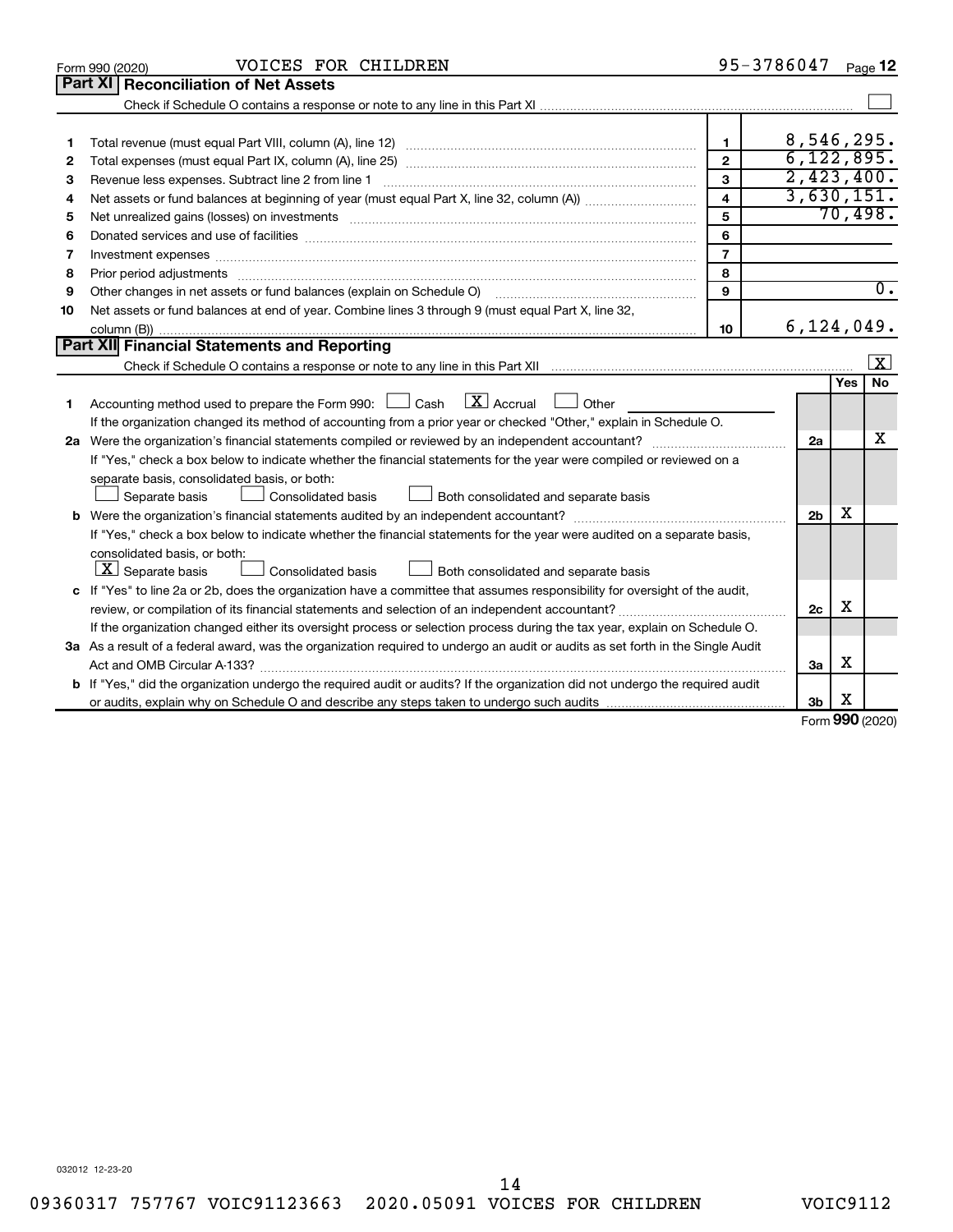| <b>SCHEDULE A</b> |  |
|-------------------|--|
|-------------------|--|

Department of the Treasury Internal Revenue Service

|  |  | (Form 990 or 990-EZ) |  |
|--|--|----------------------|--|
|  |  |                      |  |

# Form 990 or 990-EZ) **Public Charity Status and Public Support**<br>
Complete if the organization is a section 501(c)(3) organization or a section<br> **2020**

**4947(a)(1) nonexempt charitable trust. | Attach to Form 990 or Form 990-EZ.** 

**| Go to www.irs.gov/Form990 for instructions and the latest information.**

|                         | <b>Open to Public</b><br>Inspection |  |  |  |  |
|-------------------------|-------------------------------------|--|--|--|--|
| dentification nu<br>'n. |                                     |  |  |  |  |

OMB No. 1545-0047

| Name of the organization |  |  |  |
|--------------------------|--|--|--|
|--------------------------|--|--|--|

|       | Name of the organization |                                                                                                                                                                                                                                                       |                                                                                                                         |                                                       |                             |                                 | <b>Employer identification number</b> |  |                                      |
|-------|--------------------------|-------------------------------------------------------------------------------------------------------------------------------------------------------------------------------------------------------------------------------------------------------|-------------------------------------------------------------------------------------------------------------------------|-------------------------------------------------------|-----------------------------|---------------------------------|---------------------------------------|--|--------------------------------------|
|       | Part I                   |                                                                                                                                                                                                                                                       | VOICES FOR CHILDREN<br>Reason for Public Charity Status. (All organizations must complete this part.) See instructions. |                                                       |                             |                                 |                                       |  | 95-3786047                           |
|       |                          |                                                                                                                                                                                                                                                       |                                                                                                                         |                                                       |                             |                                 |                                       |  |                                      |
|       |                          |                                                                                                                                                                                                                                                       | The organization is not a private foundation because it is: (For lines 1 through 12, check only one box.)               |                                                       |                             |                                 |                                       |  |                                      |
| 1.    |                          | A church, convention of churches, or association of churches described in section 170(b)(1)(A)(i).                                                                                                                                                    |                                                                                                                         |                                                       |                             |                                 |                                       |  |                                      |
| 2     |                          | A school described in section 170(b)(1)(A)(ii). (Attach Schedule E (Form 990 or 990-EZ).)                                                                                                                                                             |                                                                                                                         |                                                       |                             |                                 |                                       |  |                                      |
| 3.    |                          | A hospital or a cooperative hospital service organization described in section 170(b)(1)(A)(iii).                                                                                                                                                     |                                                                                                                         |                                                       |                             |                                 |                                       |  |                                      |
| 4     |                          | A medical research organization operated in conjunction with a hospital described in section 170(b)(1)(A)(iii). Enter the hospital's name,                                                                                                            |                                                                                                                         |                                                       |                             |                                 |                                       |  |                                      |
|       |                          | city, and state:                                                                                                                                                                                                                                      |                                                                                                                         |                                                       |                             |                                 |                                       |  |                                      |
| 5     |                          | An organization operated for the benefit of a college or university owned or operated by a governmental unit described in                                                                                                                             |                                                                                                                         |                                                       |                             |                                 |                                       |  |                                      |
|       |                          | section 170(b)(1)(A)(iv). (Complete Part II.)                                                                                                                                                                                                         |                                                                                                                         |                                                       |                             |                                 |                                       |  |                                      |
| 6.    |                          | A federal, state, or local government or governmental unit described in section 170(b)(1)(A)(v).<br>7 $ X $ An organization that normally receives a substantial part of its support from a governmental unit or from the general public described in |                                                                                                                         |                                                       |                             |                                 |                                       |  |                                      |
|       |                          |                                                                                                                                                                                                                                                       |                                                                                                                         |                                                       |                             |                                 |                                       |  |                                      |
|       |                          | section 170(b)(1)(A)(vi). (Complete Part II.)                                                                                                                                                                                                         |                                                                                                                         |                                                       |                             |                                 |                                       |  |                                      |
| 8     |                          | A community trust described in section 170(b)(1)(A)(vi). (Complete Part II.)                                                                                                                                                                          |                                                                                                                         |                                                       |                             |                                 |                                       |  |                                      |
| 9     |                          | An agricultural research organization described in section 170(b)(1)(A)(ix) operated in conjunction with a land-grant college                                                                                                                         |                                                                                                                         |                                                       |                             |                                 |                                       |  |                                      |
|       |                          | or university or a non-land-grant college of agriculture (see instructions). Enter the name, city, and state of the college or                                                                                                                        |                                                                                                                         |                                                       |                             |                                 |                                       |  |                                      |
|       |                          | university:                                                                                                                                                                                                                                           |                                                                                                                         |                                                       |                             |                                 |                                       |  |                                      |
| 10    |                          | An organization that normally receives (1) more than 33 1/3% of its support from contributions, membership fees, and gross receipts from                                                                                                              |                                                                                                                         |                                                       |                             |                                 |                                       |  |                                      |
|       |                          | activities related to its exempt functions, subject to certain exceptions; and (2) no more than 33 1/3% of its support from gross investment                                                                                                          |                                                                                                                         |                                                       |                             |                                 |                                       |  |                                      |
|       |                          | income and unrelated business taxable income (less section 511 tax) from businesses acquired by the organization after June 30, 1975.                                                                                                                 |                                                                                                                         |                                                       |                             |                                 |                                       |  |                                      |
|       |                          | See section 509(a)(2). (Complete Part III.)                                                                                                                                                                                                           |                                                                                                                         |                                                       |                             |                                 |                                       |  |                                      |
| 11    |                          | An organization organized and operated exclusively to test for public safety. See section 509(a)(4).                                                                                                                                                  |                                                                                                                         |                                                       |                             |                                 |                                       |  |                                      |
| 12    |                          | An organization organized and operated exclusively for the benefit of, to perform the functions of, or to carry out the purposes of one or                                                                                                            |                                                                                                                         |                                                       |                             |                                 |                                       |  |                                      |
|       |                          | more publicly supported organizations described in section 509(a)(1) or section 509(a)(2). See section 509(a)(3). Check the box in                                                                                                                    |                                                                                                                         |                                                       |                             |                                 |                                       |  |                                      |
|       |                          | lines 12a through 12d that describes the type of supporting organization and complete lines 12e, 12f, and 12g.                                                                                                                                        |                                                                                                                         |                                                       |                             |                                 |                                       |  |                                      |
| а     |                          | Type I. A supporting organization operated, supervised, or controlled by its supported organization(s), typically by giving                                                                                                                           |                                                                                                                         |                                                       |                             |                                 |                                       |  |                                      |
|       |                          | the supported organization(s) the power to regularly appoint or elect a majority of the directors or trustees of the supporting                                                                                                                       |                                                                                                                         |                                                       |                             |                                 |                                       |  |                                      |
|       |                          | organization. You must complete Part IV, Sections A and B.                                                                                                                                                                                            |                                                                                                                         |                                                       |                             |                                 |                                       |  |                                      |
| b     |                          | Type II. A supporting organization supervised or controlled in connection with its supported organization(s), by having                                                                                                                               |                                                                                                                         |                                                       |                             |                                 |                                       |  |                                      |
|       |                          | control or management of the supporting organization vested in the same persons that control or manage the supported                                                                                                                                  |                                                                                                                         |                                                       |                             |                                 |                                       |  |                                      |
|       |                          | organization(s). You must complete Part IV, Sections A and C.<br>Type III functionally integrated. A supporting organization operated in connection with, and functionally integrated with,                                                           |                                                                                                                         |                                                       |                             |                                 |                                       |  |                                      |
| с     |                          | its supported organization(s) (see instructions). You must complete Part IV, Sections A, D, and E.                                                                                                                                                    |                                                                                                                         |                                                       |                             |                                 |                                       |  |                                      |
| d     |                          | Type III non-functionally integrated. A supporting organization operated in connection with its supported organization(s)                                                                                                                             |                                                                                                                         |                                                       |                             |                                 |                                       |  |                                      |
|       |                          | that is not functionally integrated. The organization generally must satisfy a distribution requirement and an attentiveness                                                                                                                          |                                                                                                                         |                                                       |                             |                                 |                                       |  |                                      |
|       |                          | requirement (see instructions). You must complete Part IV, Sections A and D, and Part V.                                                                                                                                                              |                                                                                                                         |                                                       |                             |                                 |                                       |  |                                      |
|       |                          | Check this box if the organization received a written determination from the IRS that it is a Type I, Type II, Type III                                                                                                                               |                                                                                                                         |                                                       |                             |                                 |                                       |  |                                      |
|       |                          | functionally integrated, or Type III non-functionally integrated supporting organization.                                                                                                                                                             |                                                                                                                         |                                                       |                             |                                 |                                       |  |                                      |
|       |                          | f Enter the number of supported organizations                                                                                                                                                                                                         |                                                                                                                         |                                                       |                             |                                 |                                       |  |                                      |
|       |                          | g Provide the following information about the supported organization(s).                                                                                                                                                                              |                                                                                                                         |                                                       |                             |                                 |                                       |  |                                      |
|       |                          | (i) Name of supported                                                                                                                                                                                                                                 | (ii) EIN                                                                                                                | (iii) Type of organization                            | in your governing document? | (iv) Is the organization listed | (v) Amount of monetary                |  | (vi) Amount of other                 |
|       |                          | organization                                                                                                                                                                                                                                          |                                                                                                                         | (described on lines 1-10<br>above (see instructions)) | Yes                         | No                              | support (see instructions)            |  | support (see instructions)           |
|       |                          |                                                                                                                                                                                                                                                       |                                                                                                                         |                                                       |                             |                                 |                                       |  |                                      |
|       |                          |                                                                                                                                                                                                                                                       |                                                                                                                         |                                                       |                             |                                 |                                       |  |                                      |
|       |                          |                                                                                                                                                                                                                                                       |                                                                                                                         |                                                       |                             |                                 |                                       |  |                                      |
|       |                          |                                                                                                                                                                                                                                                       |                                                                                                                         |                                                       |                             |                                 |                                       |  |                                      |
|       |                          |                                                                                                                                                                                                                                                       |                                                                                                                         |                                                       |                             |                                 |                                       |  |                                      |
|       |                          |                                                                                                                                                                                                                                                       |                                                                                                                         |                                                       |                             |                                 |                                       |  |                                      |
|       |                          |                                                                                                                                                                                                                                                       |                                                                                                                         |                                                       |                             |                                 |                                       |  |                                      |
|       |                          |                                                                                                                                                                                                                                                       |                                                                                                                         |                                                       |                             |                                 |                                       |  |                                      |
|       |                          |                                                                                                                                                                                                                                                       |                                                                                                                         |                                                       |                             |                                 |                                       |  |                                      |
|       |                          |                                                                                                                                                                                                                                                       |                                                                                                                         |                                                       |                             |                                 |                                       |  |                                      |
| Total |                          |                                                                                                                                                                                                                                                       |                                                                                                                         |                                                       |                             |                                 |                                       |  |                                      |
|       |                          | LHA For Paperwork Reduction Act Notice, see the Instructions for Form 990 or 990-EZ. 032021 01-25-21                                                                                                                                                  |                                                                                                                         |                                                       |                             |                                 |                                       |  | Schedule A (Form 990 or 990-EZ) 2020 |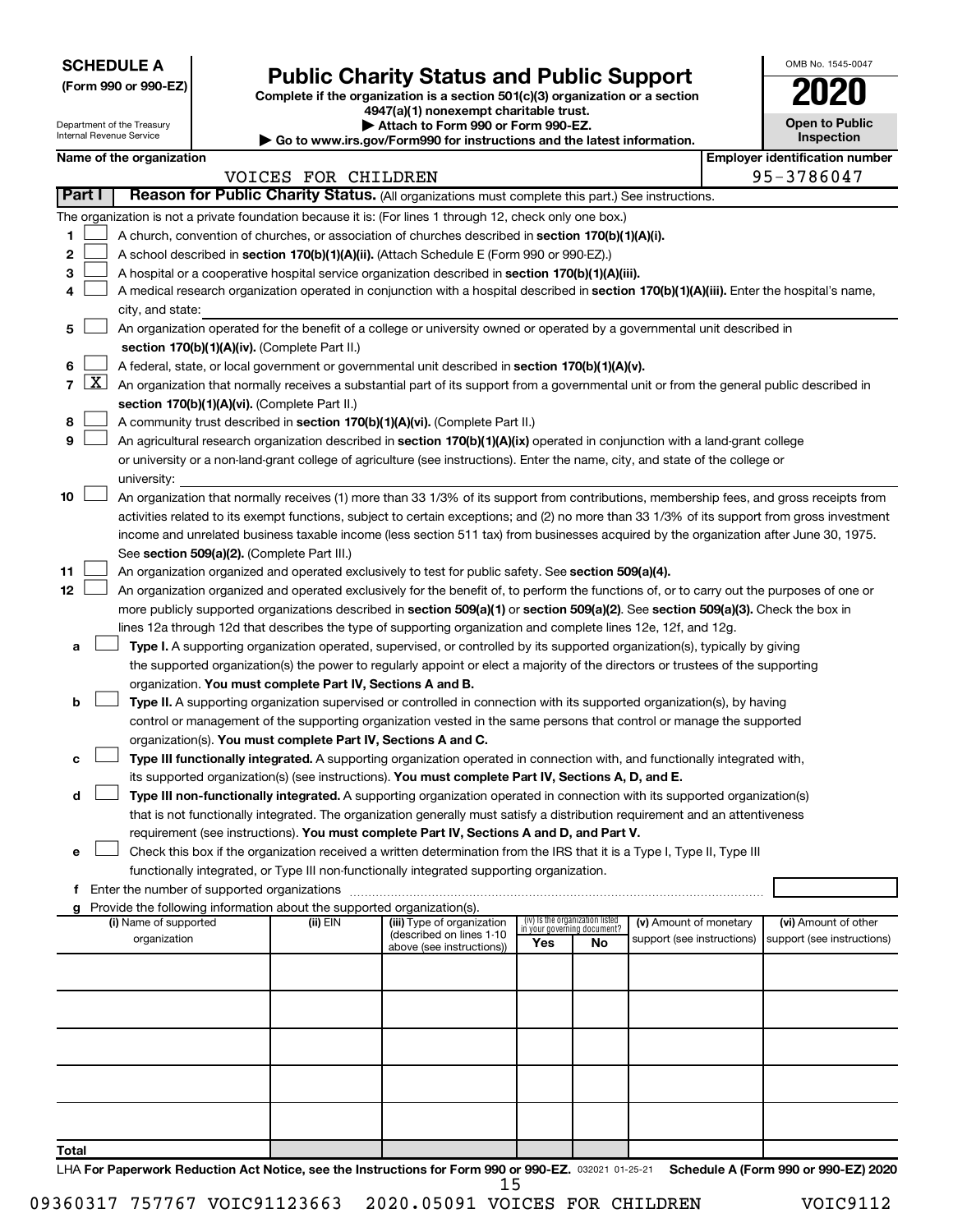# Schedule A (Form 990 or 990-EZ) 2020  $\sqrt{\text{VOLCES}}$   $\sqrt{\text{PDENN}}$  Page  $\sqrt{\text{PDENN}}$  95 - 3786047  $\sqrt{\text{Page}}$

# (Complete only if you checked the box on line 5, 7, or 8 of Part I or if the organization failed to qualify under Part III. If the organization **Part II Support Schedule for Organizations Described in Sections 170(b)(1)(A)(iv) and 170(b)(1)(A)(vi)**

fails to qualify under the tests listed below, please complete Part III.)

| <b>Section A. Public Support</b> |                                                                                                                                                                                                                                                                                                                                                                            |            |            |            |              |            |                                          |  |
|----------------------------------|----------------------------------------------------------------------------------------------------------------------------------------------------------------------------------------------------------------------------------------------------------------------------------------------------------------------------------------------------------------------------|------------|------------|------------|--------------|------------|------------------------------------------|--|
|                                  | Calendar year (or fiscal year beginning in) $\blacktriangleright$                                                                                                                                                                                                                                                                                                          | (a) 2016   | (b) 2017   | $(c)$ 2018 | $(d)$ 2019   | (e) 2020   | (f) Total                                |  |
|                                  | 1 Gifts, grants, contributions, and                                                                                                                                                                                                                                                                                                                                        |            |            |            |              |            |                                          |  |
|                                  | membership fees received. (Do not                                                                                                                                                                                                                                                                                                                                          |            |            |            |              |            |                                          |  |
|                                  | include any "unusual grants.")                                                                                                                                                                                                                                                                                                                                             | 6,025,055. | 4,722,433. | 4,410,663. | 5, 396, 585. | 7,768,103. | 28, 322, 839.                            |  |
|                                  | 2 Tax revenues levied for the organ-                                                                                                                                                                                                                                                                                                                                       |            |            |            |              |            |                                          |  |
|                                  | ization's benefit and either paid to                                                                                                                                                                                                                                                                                                                                       |            |            |            |              |            |                                          |  |
|                                  | or expended on its behalf                                                                                                                                                                                                                                                                                                                                                  |            |            |            |              |            |                                          |  |
|                                  | 3 The value of services or facilities                                                                                                                                                                                                                                                                                                                                      |            |            |            |              |            |                                          |  |
|                                  | furnished by a governmental unit to                                                                                                                                                                                                                                                                                                                                        |            |            |            |              |            |                                          |  |
|                                  | the organization without charge                                                                                                                                                                                                                                                                                                                                            |            |            |            |              |            |                                          |  |
|                                  | 4 Total. Add lines 1 through 3                                                                                                                                                                                                                                                                                                                                             | 6,025,055. | 4,722,433. | 4,410,663. | 5,396,585.   | 7,768,103. | 28, 322, 839.                            |  |
|                                  | 5 The portion of total contributions                                                                                                                                                                                                                                                                                                                                       |            |            |            |              |            |                                          |  |
|                                  | by each person (other than a                                                                                                                                                                                                                                                                                                                                               |            |            |            |              |            |                                          |  |
|                                  | governmental unit or publicly                                                                                                                                                                                                                                                                                                                                              |            |            |            |              |            |                                          |  |
|                                  | supported organization) included                                                                                                                                                                                                                                                                                                                                           |            |            |            |              |            |                                          |  |
|                                  | on line 1 that exceeds 2% of the                                                                                                                                                                                                                                                                                                                                           |            |            |            |              |            |                                          |  |
|                                  | amount shown on line 11,                                                                                                                                                                                                                                                                                                                                                   |            |            |            |              |            |                                          |  |
|                                  | column (f)                                                                                                                                                                                                                                                                                                                                                                 |            |            |            |              |            | 1,852,839.                               |  |
|                                  | 6 Public support. Subtract line 5 from line 4.                                                                                                                                                                                                                                                                                                                             |            |            |            |              |            | 26,470,000.                              |  |
|                                  | <b>Section B. Total Support</b>                                                                                                                                                                                                                                                                                                                                            |            |            |            |              |            |                                          |  |
|                                  | Calendar year (or fiscal year beginning in)                                                                                                                                                                                                                                                                                                                                | (a) 2016   | (b) 2017   | $(c)$ 2018 | $(d)$ 2019   | (e) 2020   | (f) Total                                |  |
|                                  | 7 Amounts from line 4                                                                                                                                                                                                                                                                                                                                                      | 6,025,055. | 4,722,433. | 4,410,663  | 5,396,585    | 7,768,103. | 28, 322, 839.                            |  |
|                                  | 8 Gross income from interest,                                                                                                                                                                                                                                                                                                                                              |            |            |            |              |            |                                          |  |
|                                  | dividends, payments received on                                                                                                                                                                                                                                                                                                                                            |            |            |            |              |            |                                          |  |
|                                  | securities loans, rents, royalties,                                                                                                                                                                                                                                                                                                                                        |            |            |            |              |            |                                          |  |
|                                  | and income from similar sources                                                                                                                                                                                                                                                                                                                                            | 6,370.     | 13,031.    | 21,140.    | 20,322.      | 24,535.    | 85,398.                                  |  |
|                                  | <b>9</b> Net income from unrelated business                                                                                                                                                                                                                                                                                                                                |            |            |            |              |            |                                          |  |
|                                  |                                                                                                                                                                                                                                                                                                                                                                            |            |            |            |              |            |                                          |  |
|                                  | activities, whether or not the                                                                                                                                                                                                                                                                                                                                             |            |            |            |              |            |                                          |  |
|                                  | business is regularly carried on                                                                                                                                                                                                                                                                                                                                           |            |            |            |              |            |                                          |  |
|                                  | 10 Other income. Do not include gain                                                                                                                                                                                                                                                                                                                                       |            |            |            |              |            |                                          |  |
|                                  | or loss from the sale of capital                                                                                                                                                                                                                                                                                                                                           |            |            |            |              |            |                                          |  |
|                                  | assets (Explain in Part VI.)                                                                                                                                                                                                                                                                                                                                               |            |            |            |              |            | 28,408,237.                              |  |
|                                  | 11 Total support. Add lines 7 through 10                                                                                                                                                                                                                                                                                                                                   |            |            |            |              |            |                                          |  |
|                                  | <b>12</b> Gross receipts from related activities, etc. (see instructions)                                                                                                                                                                                                                                                                                                  |            |            |            |              | 12         |                                          |  |
|                                  | 13 First 5 years. If the Form 990 is for the organization's first, second, third, fourth, or fifth tax year as a section 501(c)(3)<br>organization, check this box and stop here                                                                                                                                                                                           |            |            |            |              |            |                                          |  |
|                                  | Section C. Computation of Public Support Percentage                                                                                                                                                                                                                                                                                                                        |            |            |            |              |            |                                          |  |
|                                  | 14 Public support percentage for 2020 (line 6, column (f), divided by line 11, column (f))                                                                                                                                                                                                                                                                                 |            |            |            |              | 14         | 93.18<br>%                               |  |
|                                  |                                                                                                                                                                                                                                                                                                                                                                            |            |            |            |              | 15         | 90.58<br>%                               |  |
|                                  | 16a 33 1/3% support test - 2020. If the organization did not check the box on line 13, and line 14 is 33 1/3% or more, check this box and                                                                                                                                                                                                                                  |            |            |            |              |            |                                          |  |
|                                  |                                                                                                                                                                                                                                                                                                                                                                            |            |            |            |              |            | $\blacktriangleright$ $\boxed{\text{X}}$ |  |
|                                  | stop here. The organization qualifies as a publicly supported organization manufaction manufacture or manufacture or the organization manufacture or the state of the state of the state of the state of the state of the stat<br>b 33 1/3% support test - 2019. If the organization did not check a box on line 13 or 16a, and line 15 is 33 1/3% or more, check this box |            |            |            |              |            |                                          |  |
|                                  |                                                                                                                                                                                                                                                                                                                                                                            |            |            |            |              |            |                                          |  |
|                                  | and stop here. The organization qualifies as a publicly supported organization [11] manuscription manuscription manuscription manuscription and stop here. The organization qualifies as a publicly supported organization                                                                                                                                                 |            |            |            |              |            |                                          |  |
|                                  | 17a 10% -facts-and-circumstances test - 2020. If the organization did not check a box on line 13, 16a, or 16b, and line 14 is 10% or more,                                                                                                                                                                                                                                 |            |            |            |              |            |                                          |  |
|                                  | and if the organization meets the facts-and-circumstances test, check this box and stop here. Explain in Part VI how the organization                                                                                                                                                                                                                                      |            |            |            |              |            |                                          |  |
|                                  | meets the facts-and-circumstances test. The organization qualifies as a publicly supported organization<br><b>b 10%</b> -facts-and-circumstances test - 2019. If the organization did not check a box on line 13, 16a, 16b, or 17a, and line 15 is 10% or                                                                                                                  |            |            |            |              |            |                                          |  |
|                                  |                                                                                                                                                                                                                                                                                                                                                                            |            |            |            |              |            |                                          |  |
|                                  | more, and if the organization meets the facts-and-circumstances test, check this box and <b>stop here.</b> Explain in Part VI how the                                                                                                                                                                                                                                      |            |            |            |              |            |                                          |  |
|                                  | organization meets the facts-and-circumstances test. The organization qualifies as a publicly supported organization                                                                                                                                                                                                                                                       |            |            |            |              |            |                                          |  |
| 18.                              | Private foundation. If the organization did not check a box on line 13, 16a, 16b, 17a, or 17b, check this box and see instructions                                                                                                                                                                                                                                         |            |            |            |              |            |                                          |  |

**Schedule A (Form 990 or 990-EZ) 2020**

032022 01-25-21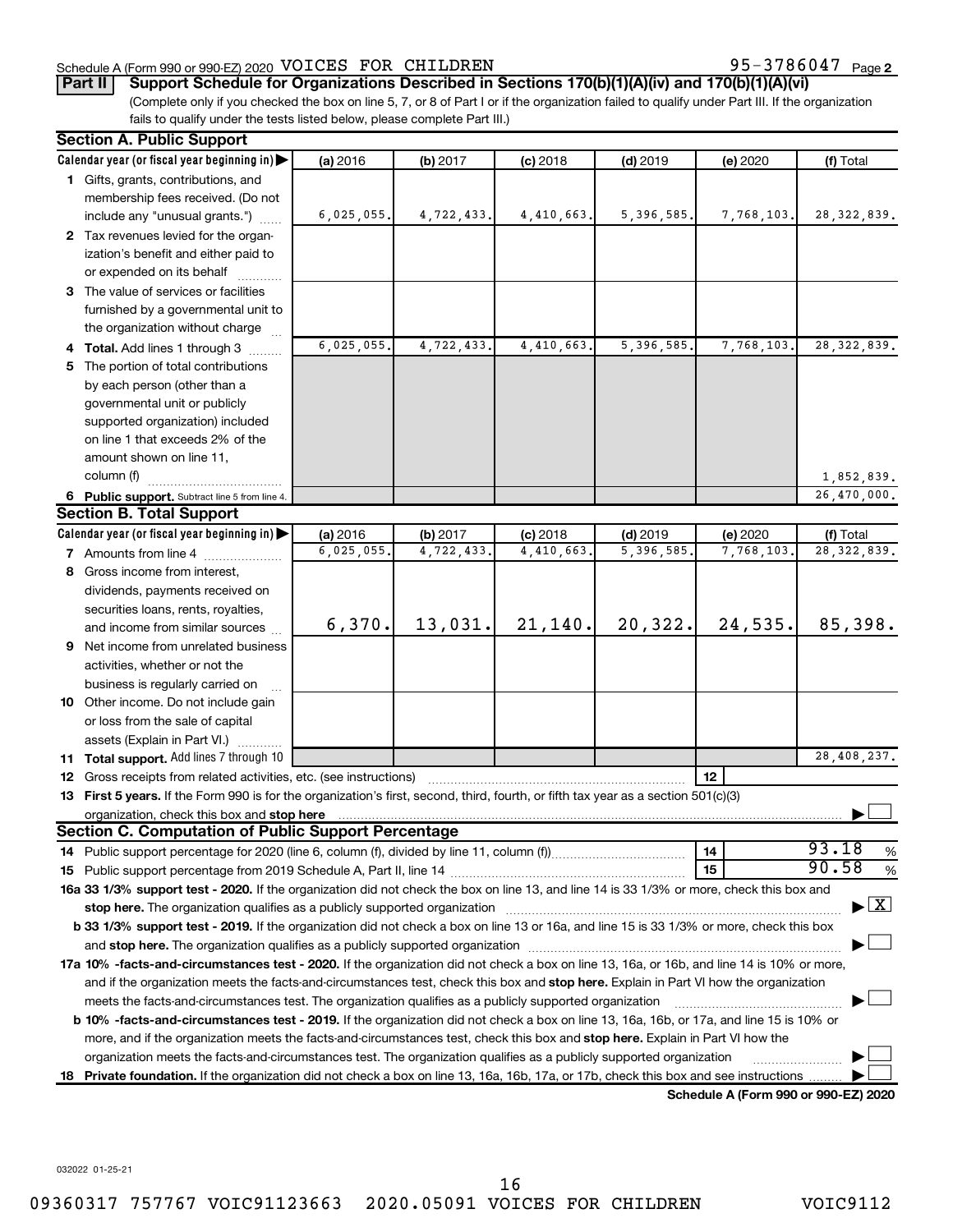# Schedule A (Form 990 or 990-EZ) 2020  $\sqrt{\text{VOLCES}}$   $\sqrt{\text{PDENN}}$  Page  $\sqrt{\text{PDENN}}$  95 - 3786047  $\sqrt{\text{Page}}$

95-3786047 Page 3

(Complete only if you checked the box on line 10 of Part I or if the organization failed to qualify under Part II. If the organization fails to qualify under the tests listed below, please complete Part II.)

| <b>Section A. Public Support</b>                                                                                                                                                         |          |          |          |            |          |                                      |
|------------------------------------------------------------------------------------------------------------------------------------------------------------------------------------------|----------|----------|----------|------------|----------|--------------------------------------|
| Calendar year (or fiscal year beginning in) $\blacktriangleright$                                                                                                                        | (a) 2016 | (b) 2017 | (c) 2018 | $(d)$ 2019 | (e) 2020 | (f) Total                            |
| 1 Gifts, grants, contributions, and                                                                                                                                                      |          |          |          |            |          |                                      |
| membership fees received. (Do not                                                                                                                                                        |          |          |          |            |          |                                      |
| include any "unusual grants.")                                                                                                                                                           |          |          |          |            |          |                                      |
| 2 Gross receipts from admissions,<br>merchandise sold or services per-<br>formed, or facilities furnished in<br>any activity that is related to the<br>organization's tax-exempt purpose |          |          |          |            |          |                                      |
| 3 Gross receipts from activities that                                                                                                                                                    |          |          |          |            |          |                                      |
| are not an unrelated trade or bus-                                                                                                                                                       |          |          |          |            |          |                                      |
| iness under section 513                                                                                                                                                                  |          |          |          |            |          |                                      |
| 4 Tax revenues levied for the organ-                                                                                                                                                     |          |          |          |            |          |                                      |
| ization's benefit and either paid to                                                                                                                                                     |          |          |          |            |          |                                      |
| or expended on its behalf                                                                                                                                                                |          |          |          |            |          |                                      |
| 5 The value of services or facilities                                                                                                                                                    |          |          |          |            |          |                                      |
| furnished by a governmental unit to                                                                                                                                                      |          |          |          |            |          |                                      |
| the organization without charge                                                                                                                                                          |          |          |          |            |          |                                      |
| 6 Total. Add lines 1 through 5                                                                                                                                                           |          |          |          |            |          |                                      |
| 7a Amounts included on lines 1, 2, and                                                                                                                                                   |          |          |          |            |          |                                      |
| 3 received from disqualified persons                                                                                                                                                     |          |          |          |            |          |                                      |
| <b>b</b> Amounts included on lines 2 and 3 received<br>from other than disqualified persons that<br>exceed the greater of \$5,000 or 1% of the<br>amount on line 13 for the year         |          |          |          |            |          |                                      |
| c Add lines 7a and 7b                                                                                                                                                                    |          |          |          |            |          |                                      |
| 8 Public support. (Subtract line 7c from line 6.)                                                                                                                                        |          |          |          |            |          |                                      |
| <b>Section B. Total Support</b>                                                                                                                                                          |          |          |          |            |          |                                      |
| Calendar year (or fiscal year beginning in) $\blacktriangleright$                                                                                                                        | (a) 2016 | (b) 2017 | (c) 2018 | $(d)$ 2019 | (e) 2020 | (f) Total                            |
| 9 Amounts from line 6                                                                                                                                                                    |          |          |          |            |          |                                      |
| <b>10a</b> Gross income from interest,<br>dividends, payments received on<br>securities loans, rents, royalties,<br>and income from similar sources                                      |          |          |          |            |          |                                      |
| <b>b</b> Unrelated business taxable income                                                                                                                                               |          |          |          |            |          |                                      |
| (less section 511 taxes) from businesses<br>acquired after June 30, 1975                                                                                                                 |          |          |          |            |          |                                      |
| c Add lines 10a and 10b                                                                                                                                                                  |          |          |          |            |          |                                      |
| <b>11</b> Net income from unrelated business<br>activities not included in line 10b.<br>whether or not the business is<br>regularly carried on                                           |          |          |          |            |          |                                      |
| 12 Other income. Do not include gain<br>or loss from the sale of capital<br>assets (Explain in Part VI.)                                                                                 |          |          |          |            |          |                                      |
| <b>13</b> Total support. (Add lines 9, 10c, 11, and 12.)                                                                                                                                 |          |          |          |            |          |                                      |
| 14 First 5 years. If the Form 990 is for the organization's first, second, third, fourth, or fifth tax year as a section 501(c)(3) organization,                                         |          |          |          |            |          |                                      |
|                                                                                                                                                                                          |          |          |          |            |          |                                      |
| Section C. Computation of Public Support Percentage                                                                                                                                      |          |          |          |            |          |                                      |
|                                                                                                                                                                                          |          |          |          |            | 15       | ℅                                    |
| 16 Public support percentage from 2019 Schedule A, Part III, line 15                                                                                                                     |          |          |          |            | 16       | %                                    |
| Section D. Computation of Investment Income Percentage                                                                                                                                   |          |          |          |            |          |                                      |
|                                                                                                                                                                                          |          |          |          |            | 17       | %                                    |
| 18 Investment income percentage from 2019 Schedule A, Part III, line 17                                                                                                                  |          |          |          |            | 18       | %                                    |
| 19a 33 1/3% support tests - 2020. If the organization did not check the box on line 14, and line 15 is more than 33 1/3%, and line 17 is not                                             |          |          |          |            |          |                                      |
| more than 33 1/3%, check this box and stop here. The organization qualifies as a publicly supported organization                                                                         |          |          |          |            |          |                                      |
| <b>b 33 1/3% support tests - 2019.</b> If the organization did not check a box on line 14 or line 19a, and line 16 is more than 33 1/3%, and                                             |          |          |          |            |          |                                      |
| line 18 is not more than 33 1/3%, check this box and stop here. The organization qualifies as a publicly supported organization                                                          |          |          |          |            |          |                                      |
|                                                                                                                                                                                          |          |          |          |            |          |                                      |
| 032023 01-25-21                                                                                                                                                                          |          |          | 17       |            |          | Schedule A (Form 990 or 990-EZ) 2020 |

09360317 757767 VOIC91123663 2020.05091 VOICES FOR CHILDREN VOIC9112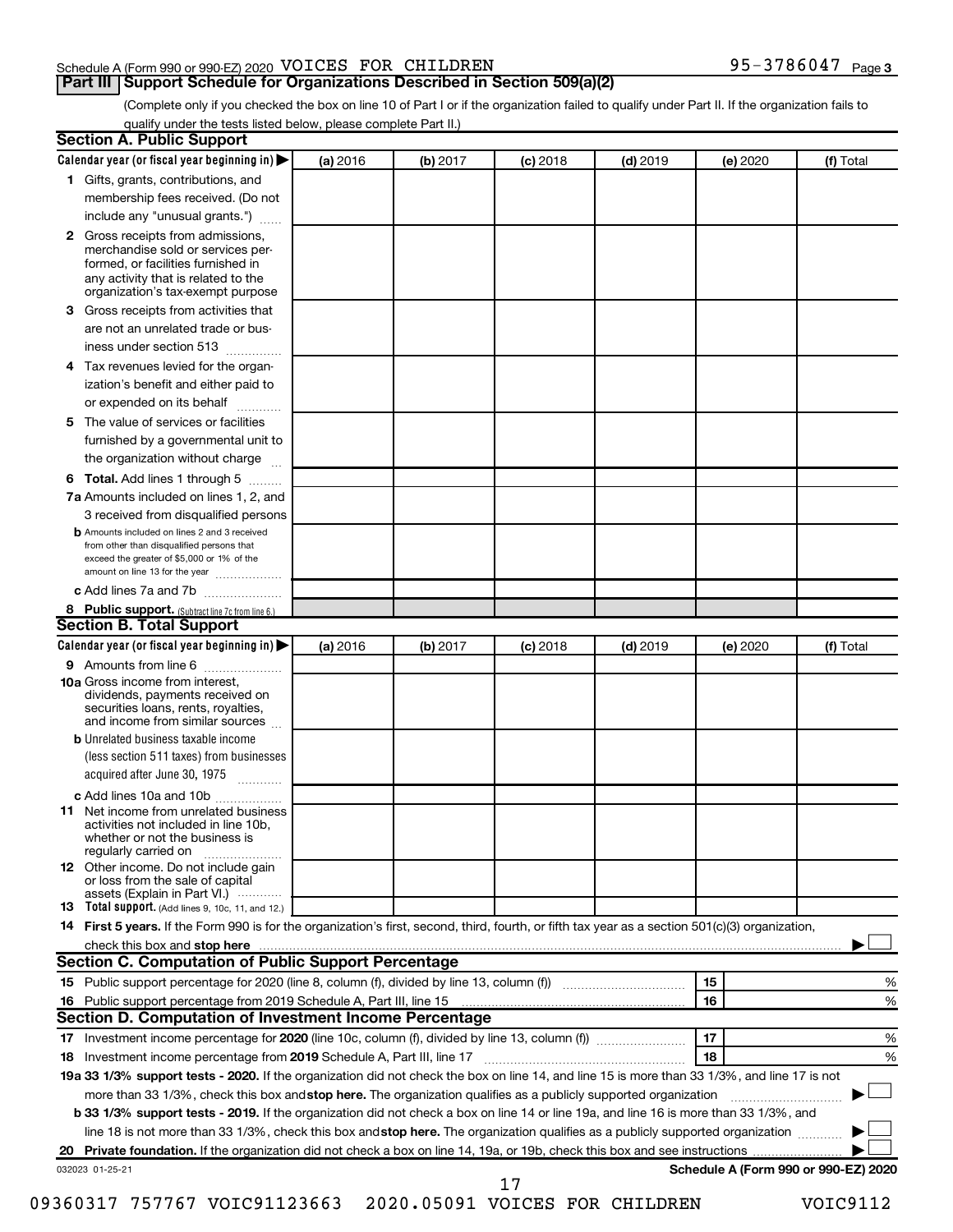**2**

**3a**

**3b**

**3c**

**4a**

**4b**

**4c**

**5a**

**5b 5c**

**6**

**7**

**8**

**9a**

**9b**

**9c**

**10a**

**10b**

**Yes No**

# **Part IV Supporting Organizations**

(Complete only if you checked a box in line 12 on Part I. If you checked box 12a, Part I, complete Sections A and B. If you checked box 12b, Part I, complete Sections A and C. If you checked box 12c, Part I, complete Sections A, D, and E. If you checked box 12d, Part I, complete Sections A and D, and complete Part V.)

# **Section A. All Supporting Organizations**

- **1** Are all of the organization's supported organizations listed by name in the organization's governing documents? If "No," describe in Part VI how the supported organizations are designated. If designated by *class or purpose, describe the designation. If historic and continuing relationship, explain.*
- **2** Did the organization have any supported organization that does not have an IRS determination of status under section 509(a)(1) or (2)? If "Yes," explain in Part **VI** how the organization determined that the supported *organization was described in section 509(a)(1) or (2).*
- **3a** Did the organization have a supported organization described in section 501(c)(4), (5), or (6)? If "Yes," answer *lines 3b and 3c below.*
- **b** Did the organization confirm that each supported organization qualified under section 501(c)(4), (5), or (6) and satisfied the public support tests under section 509(a)(2)? If "Yes," describe in Part VI when and how the *organization made the determination.*
- **c** Did the organization ensure that all support to such organizations was used exclusively for section 170(c)(2)(B) purposes? If "Yes," explain in Part VI what controls the organization put in place to ensure such use.
- **4 a** *If* Was any supported organization not organized in the United States ("foreign supported organization")? *"Yes," and if you checked box 12a or 12b in Part I, answer lines 4b and 4c below.*
- **b** Did the organization have ultimate control and discretion in deciding whether to make grants to the foreign supported organization? If "Yes," describe in Part VI how the organization had such control and discretion *despite being controlled or supervised by or in connection with its supported organizations.*
- **c** Did the organization support any foreign supported organization that does not have an IRS determination under sections 501(c)(3) and 509(a)(1) or (2)? If "Yes," explain in Part VI what controls the organization used *to ensure that all support to the foreign supported organization was used exclusively for section 170(c)(2)(B) purposes.*
- **5a** Did the organization add, substitute, or remove any supported organizations during the tax year? If "Yes," answer lines 5b and 5c below (if applicable). Also, provide detail in **Part VI,** including (i) the names and EIN *numbers of the supported organizations added, substituted, or removed; (ii) the reasons for each such action; (iii) the authority under the organization's organizing document authorizing such action; and (iv) how the action was accomplished (such as by amendment to the organizing document).*
- **b Type I or Type II only.** Was any added or substituted supported organization part of a class already designated in the organization's organizing document?
- **c Substitutions only.**  Was the substitution the result of an event beyond the organization's control?
- **6** Did the organization provide support (whether in the form of grants or the provision of services or facilities) to **Part VI.** support or benefit one or more of the filing organization's supported organizations? If "Yes," provide detail in anyone other than (i) its supported organizations, (ii) individuals that are part of the charitable class benefited by one or more of its supported organizations, or (iii) other supporting organizations that also
- **7** Did the organization provide a grant, loan, compensation, or other similar payment to a substantial contributor regard to a substantial contributor? If "Yes," complete Part I of Schedule L (Form 990 or 990-EZ). (as defined in section 4958(c)(3)(C)), a family member of a substantial contributor, or a 35% controlled entity with
- **8** Did the organization make a loan to a disqualified person (as defined in section 4958) not described in line 7? *If "Yes," complete Part I of Schedule L (Form 990 or 990-EZ).*
- **9 a** Was the organization controlled directly or indirectly at any time during the tax year by one or more in section 509(a)(1) or (2))? If "Yes," provide detail in **Part VI.** disqualified persons, as defined in section 4946 (other than foundation managers and organizations described
- **b** Did one or more disqualified persons (as defined in line 9a) hold a controlling interest in any entity in which the supporting organization had an interest? If "Yes," provide detail in Part VI.
- **c** Did a disqualified person (as defined in line 9a) have an ownership interest in, or derive any personal benefit from, assets in which the supporting organization also had an interest? If "Yes," provide detail in Part VI.
- **10 a** Was the organization subject to the excess business holdings rules of section 4943 because of section supporting organizations)? If "Yes," answer line 10b below. 4943(f) (regarding certain Type II supporting organizations, and all Type III non-functionally integrated
	- **b** Did the organization have any excess business holdings in the tax year? (Use Schedule C, Form 4720, to *determine whether the organization had excess business holdings.)*

032024 01-25-21

**Schedule A (Form 990 or 990-EZ) 2020**

18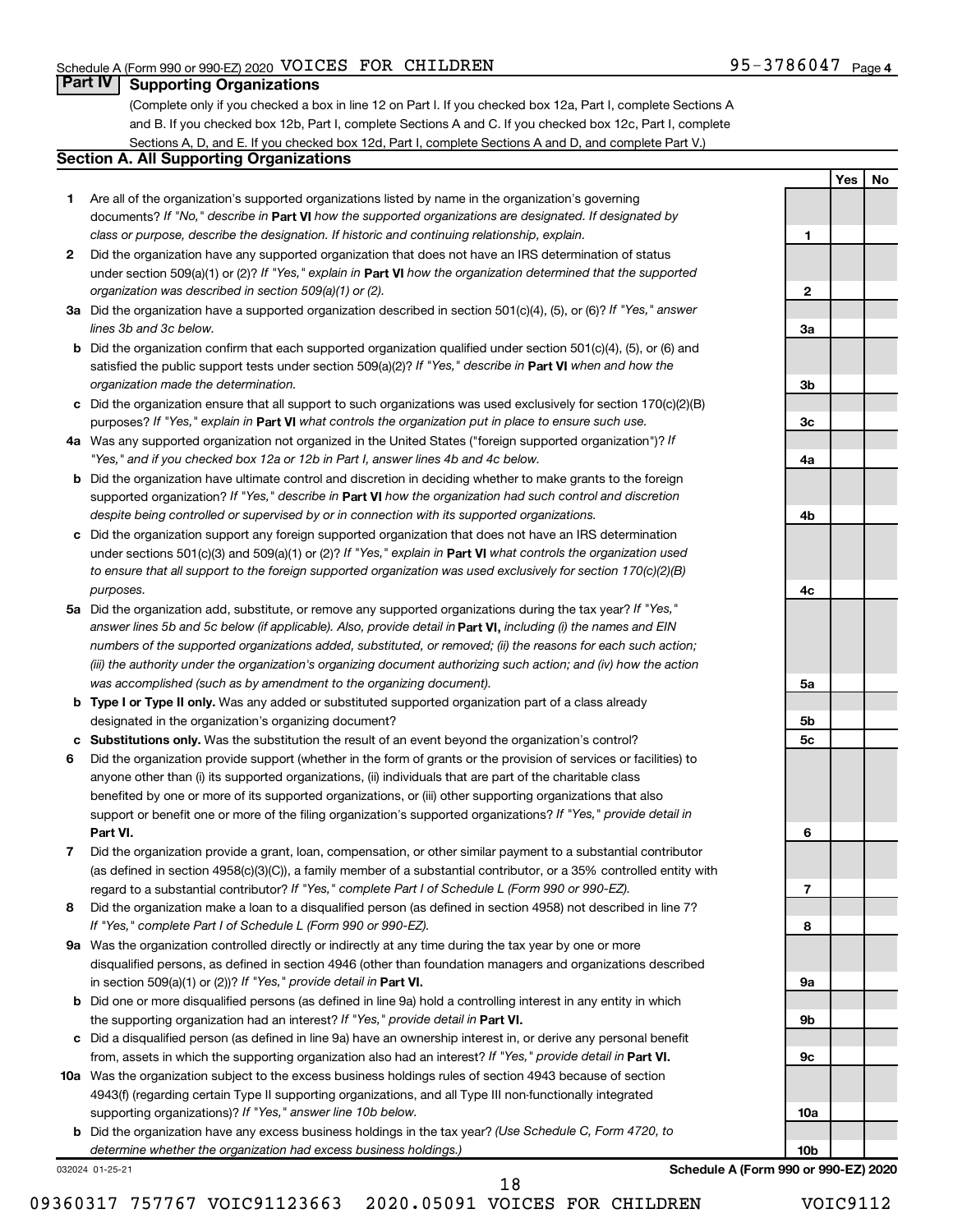|              |                                                                                                                                                                                                                                                            |                 | Yes | No |
|--------------|------------------------------------------------------------------------------------------------------------------------------------------------------------------------------------------------------------------------------------------------------------|-----------------|-----|----|
| 11           | Has the organization accepted a gift or contribution from any of the following persons?                                                                                                                                                                    |                 |     |    |
|              | a A person who directly or indirectly controls, either alone or together with persons described in lines 11b and                                                                                                                                           |                 |     |    |
|              | 11c below, the governing body of a supported organization?                                                                                                                                                                                                 | 11a             |     |    |
|              | <b>b</b> A family member of a person described in line 11a above?                                                                                                                                                                                          | 11 <sub>b</sub> |     |    |
|              | c A 35% controlled entity of a person described in line 11a or 11b above?If "Yes" to line 11a, 11b, or 11c, provide                                                                                                                                        |                 |     |    |
|              | detail in Part VI.                                                                                                                                                                                                                                         | 11c             |     |    |
|              | <b>Section B. Type I Supporting Organizations</b>                                                                                                                                                                                                          |                 |     |    |
|              |                                                                                                                                                                                                                                                            |                 | Yes | No |
| 1            | Did the governing body, members of the governing body, officers acting in their official capacity, or membership of one or                                                                                                                                 |                 |     |    |
|              | more supported organizations have the power to regularly appoint or elect at least a majority of the organization's officers,                                                                                                                              |                 |     |    |
|              | directors, or trustees at all times during the tax year? If "No," describe in Part VI how the supported organization(s)                                                                                                                                    |                 |     |    |
|              | effectively operated, supervised, or controlled the organization's activities. If the organization had more than one supported<br>organization, describe how the powers to appoint and/or remove officers, directors, or trustees were allocated among the |                 |     |    |
|              | supported organizations and what conditions or restrictions, if any, applied to such powers during the tax year.                                                                                                                                           | 1               |     |    |
| $\mathbf{2}$ | Did the organization operate for the benefit of any supported organization other than the supported                                                                                                                                                        |                 |     |    |
|              | organization(s) that operated, supervised, or controlled the supporting organization? If "Yes," explain in                                                                                                                                                 |                 |     |    |
|              | Part VI how providing such benefit carried out the purposes of the supported organization(s) that operated,                                                                                                                                                |                 |     |    |
|              | supervised, or controlled the supporting organization.                                                                                                                                                                                                     | $\mathbf{2}$    |     |    |
|              | <b>Section C. Type II Supporting Organizations</b>                                                                                                                                                                                                         |                 |     |    |
|              |                                                                                                                                                                                                                                                            |                 | Yes | No |
| 1.           | Were a majority of the organization's directors or trustees during the tax year also a majority of the directors                                                                                                                                           |                 |     |    |
|              | or trustees of each of the organization's supported organization(s)? If "No," describe in Part VI how control                                                                                                                                              |                 |     |    |
|              | or management of the supporting organization was vested in the same persons that controlled or managed                                                                                                                                                     |                 |     |    |
|              | the supported organization(s).                                                                                                                                                                                                                             | 1               |     |    |
|              | Section D. All Type III Supporting Organizations                                                                                                                                                                                                           |                 |     |    |
|              |                                                                                                                                                                                                                                                            |                 | Yes | No |
| 1            | Did the organization provide to each of its supported organizations, by the last day of the fifth month of the                                                                                                                                             |                 |     |    |
|              | organization's tax year, (i) a written notice describing the type and amount of support provided during the prior tax                                                                                                                                      |                 |     |    |
|              | year, (ii) a copy of the Form 990 that was most recently filed as of the date of notification, and (iii) copies of the                                                                                                                                     |                 |     |    |
|              | organization's governing documents in effect on the date of notification, to the extent not previously provided?                                                                                                                                           | 1               |     |    |
| $\mathbf{2}$ | Were any of the organization's officers, directors, or trustees either (i) appointed or elected by the supported                                                                                                                                           |                 |     |    |
|              | organization(s) or (ii) serving on the governing body of a supported organization? If "No," explain in Part VI how                                                                                                                                         |                 |     |    |
|              | the organization maintained a close and continuous working relationship with the supported organization(s).                                                                                                                                                | $\mathbf{2}$    |     |    |
| 3            | By reason of the relationship described in line 2, above, did the organization's supported organizations have a                                                                                                                                            |                 |     |    |
|              | significant voice in the organization's investment policies and in directing the use of the organization's                                                                                                                                                 |                 |     |    |
|              | income or assets at all times during the tax year? If "Yes," describe in Part VI the role the organization's                                                                                                                                               |                 |     |    |
|              | supported organizations played in this regard.                                                                                                                                                                                                             | 3               |     |    |
|              | Section E. Type III Functionally Integrated Supporting Organizations                                                                                                                                                                                       |                 |     |    |
| 1            | Check the box next to the method that the organization used to satisfy the Integral Part Test during the yealsee instructions).                                                                                                                            |                 |     |    |
| a            | The organization satisfied the Activities Test. Complete line 2 below.                                                                                                                                                                                     |                 |     |    |
| b            | The organization is the parent of each of its supported organizations. Complete line 3 below.                                                                                                                                                              |                 |     |    |
| c            | The organization supported a governmental entity. Describe in Part VI how you supported a governmental entity (see instructions).                                                                                                                          |                 |     |    |
| 2            | Activities Test. Answer lines 2a and 2b below.                                                                                                                                                                                                             |                 | Yes | No |
| а            | Did substantially all of the organization's activities during the tax year directly further the exempt purposes of                                                                                                                                         |                 |     |    |
|              | the supported organization(s) to which the organization was responsive? If "Yes," then in Part VI identify                                                                                                                                                 |                 |     |    |
|              | those supported organizations and explain how these activities directly furthered their exempt purposes,                                                                                                                                                   |                 |     |    |
|              | how the organization was responsive to those supported organizations, and how the organization determined                                                                                                                                                  |                 |     |    |
|              | that these activities constituted substantially all of its activities.                                                                                                                                                                                     | 2a              |     |    |
|              | <b>b</b> Did the activities described in line 2a, above, constitute activities that, but for the organization's involvement,                                                                                                                               |                 |     |    |
|              | one or more of the organization's supported organization(s) would have been engaged in? If "Yes," explain in                                                                                                                                               |                 |     |    |
|              | Part VI the reasons for the organization's position that its supported organization(s) would have engaged in                                                                                                                                               |                 |     |    |
|              | these activities but for the organization's involvement.                                                                                                                                                                                                   | 2 <sub>b</sub>  |     |    |
| З            | Parent of Supported Organizations. Answer lines 3a and 3b below.                                                                                                                                                                                           |                 |     |    |
|              | Did the organization have the power to regularly appoint or elect a majority of the officers, directors, or                                                                                                                                                |                 |     |    |
| а            | trustees of each of the supported organizations? If "Yes" or "No" provide details in Part VI.                                                                                                                                                              | За              |     |    |
|              | <b>b</b> Did the organization exercise a substantial degree of direction over the policies, programs, and activities of each                                                                                                                               |                 |     |    |
|              | of its supported organizations? If "Yes," describe in Part VI the role played by the organization in this regard.                                                                                                                                          | 3b              |     |    |
|              | Schedule A (Form 990 or 990-EZ) 2020<br>032025 01-25-21                                                                                                                                                                                                    |                 |     |    |
|              | 19                                                                                                                                                                                                                                                         |                 |     |    |

09360317 757767 VOIC91123663 2020.05091 VOICES FOR CHILDREN VOIC9112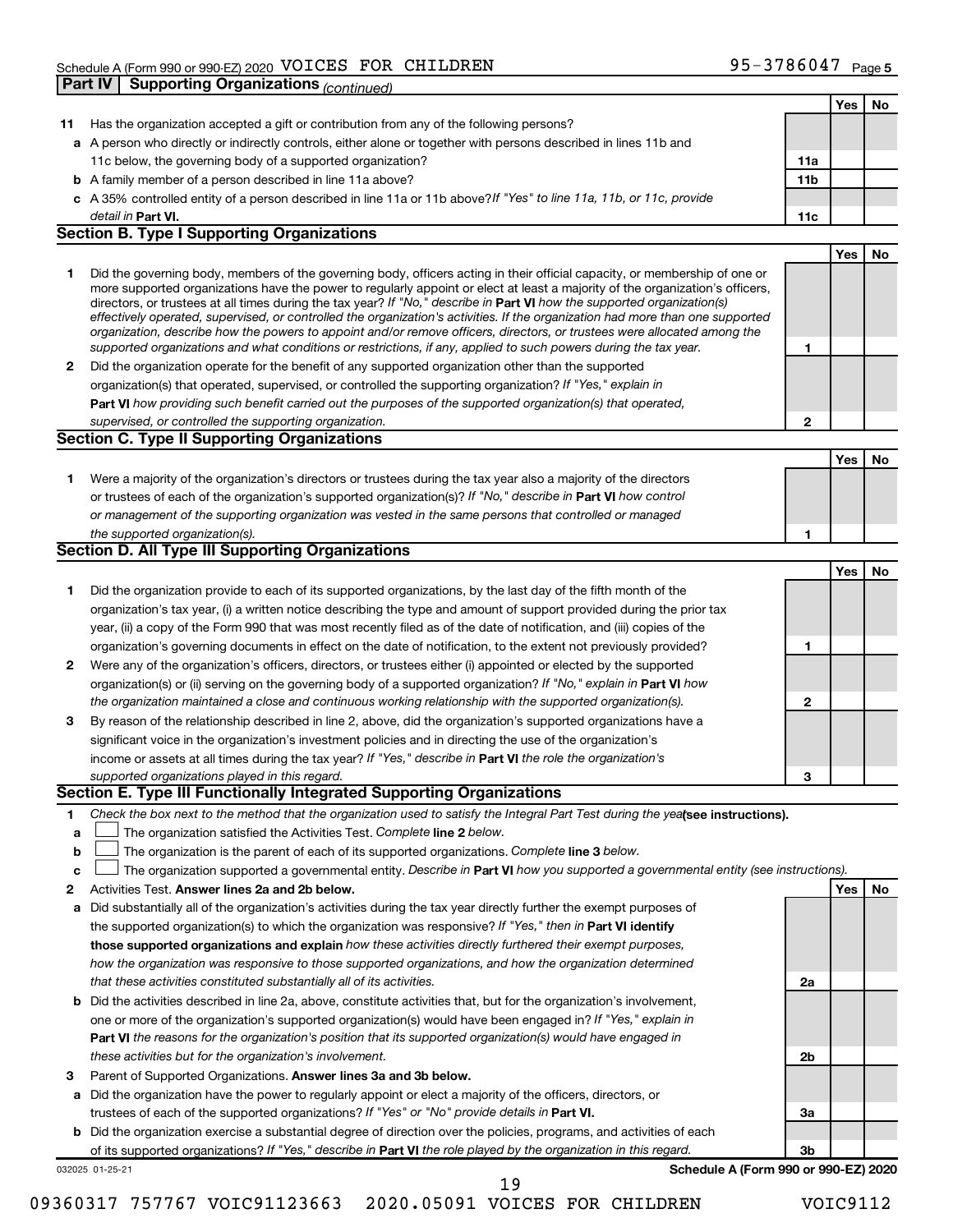# Schedule A (Form 990 or 990-EZ) 2020  $\sqrt{\text{VOLCES}}$   $\sqrt{\text{PDENN}}$  Page  $\sqrt{\text{PDENN}}$  95 - 3786047  $\sqrt{\text{Page}}$ **Part V Type III Non-Functionally Integrated 509(a)(3) Supporting Organizations**

1 **Letter See instructions.** Check here if the organization satisfied the Integral Part Test as a qualifying trust on Nov. 20, 1970 (*explain in* Part **VI**). See instructions. All other Type III non-functionally integrated supporting organizations must complete Sections A through E.

|    | Section A - Adjusted Net Income                                             | (A) Prior Year | (B) Current Year<br>(optional) |                                |
|----|-----------------------------------------------------------------------------|----------------|--------------------------------|--------------------------------|
| 1  | Net short-term capital gain                                                 | 1              |                                |                                |
| 2  | Recoveries of prior-year distributions                                      | $\mathbf{2}$   |                                |                                |
| 3  | Other gross income (see instructions)                                       | 3              |                                |                                |
| 4  | Add lines 1 through 3.                                                      | 4              |                                |                                |
| 5  | Depreciation and depletion                                                  | 5              |                                |                                |
| 6  | Portion of operating expenses paid or incurred for production or            |                |                                |                                |
|    | collection of gross income or for management, conservation, or              |                |                                |                                |
|    | maintenance of property held for production of income (see instructions)    | 6              |                                |                                |
| 7  | Other expenses (see instructions)                                           | $\overline{7}$ |                                |                                |
| 8  | Adjusted Net Income (subtract lines 5, 6, and 7 from line 4)                | 8              |                                |                                |
|    | <b>Section B - Minimum Asset Amount</b>                                     |                | (A) Prior Year                 | (B) Current Year<br>(optional) |
| 1. | Aggregate fair market value of all non-exempt-use assets (see               |                |                                |                                |
|    | instructions for short tax year or assets held for part of year):           |                |                                |                                |
|    | a Average monthly value of securities                                       | 1a             |                                |                                |
|    | <b>b</b> Average monthly cash balances                                      | 1 <sub>b</sub> |                                |                                |
|    | c Fair market value of other non-exempt-use assets                          | 1c             |                                |                                |
|    | d Total (add lines 1a, 1b, and 1c)                                          | 1 <sub>d</sub> |                                |                                |
|    | e Discount claimed for blockage or other factors                            |                |                                |                                |
|    | (explain in detail in Part VI):                                             |                |                                |                                |
| 2  | Acquisition indebtedness applicable to non-exempt-use assets                | $\mathbf{2}$   |                                |                                |
| З  | Subtract line 2 from line 1d.                                               | 3              |                                |                                |
| 4  | Cash deemed held for exempt use. Enter 0.015 of line 3 (for greater amount, |                |                                |                                |
|    | see instructions).                                                          | 4              |                                |                                |
| 5  | Net value of non-exempt-use assets (subtract line 4 from line 3)            | 5              |                                |                                |
| 6  | Multiply line 5 by 0.035.                                                   | 6              |                                |                                |
| 7  | Recoveries of prior-year distributions                                      | $\overline{7}$ |                                |                                |
| 8  | Minimum Asset Amount (add line 7 to line 6)                                 | 8              |                                |                                |
|    | <b>Section C - Distributable Amount</b>                                     |                |                                | <b>Current Year</b>            |
| 1  | Adjusted net income for prior year (from Section A, line 8, column A)       | 1              |                                |                                |
| 2  | Enter 0.85 of line 1.                                                       | $\mathbf{2}$   |                                |                                |
| З  | Minimum asset amount for prior year (from Section B, line 8, column A)      | 3              |                                |                                |
| 4  | Enter greater of line 2 or line 3.                                          | 4              |                                |                                |
| 5  | Income tax imposed in prior year                                            | 5              |                                |                                |
| 6  | <b>Distributable Amount.</b> Subtract line 5 from line 4, unless subject to |                |                                |                                |
|    | emergency temporary reduction (see instructions).                           | 6              |                                |                                |
|    |                                                                             |                |                                |                                |

**7** Check here if the current year is the organization's first as a non-functionally integrated Type III supporting organization (see † instructions).

**Schedule A (Form 990 or 990-EZ) 2020**

032026 01-25-21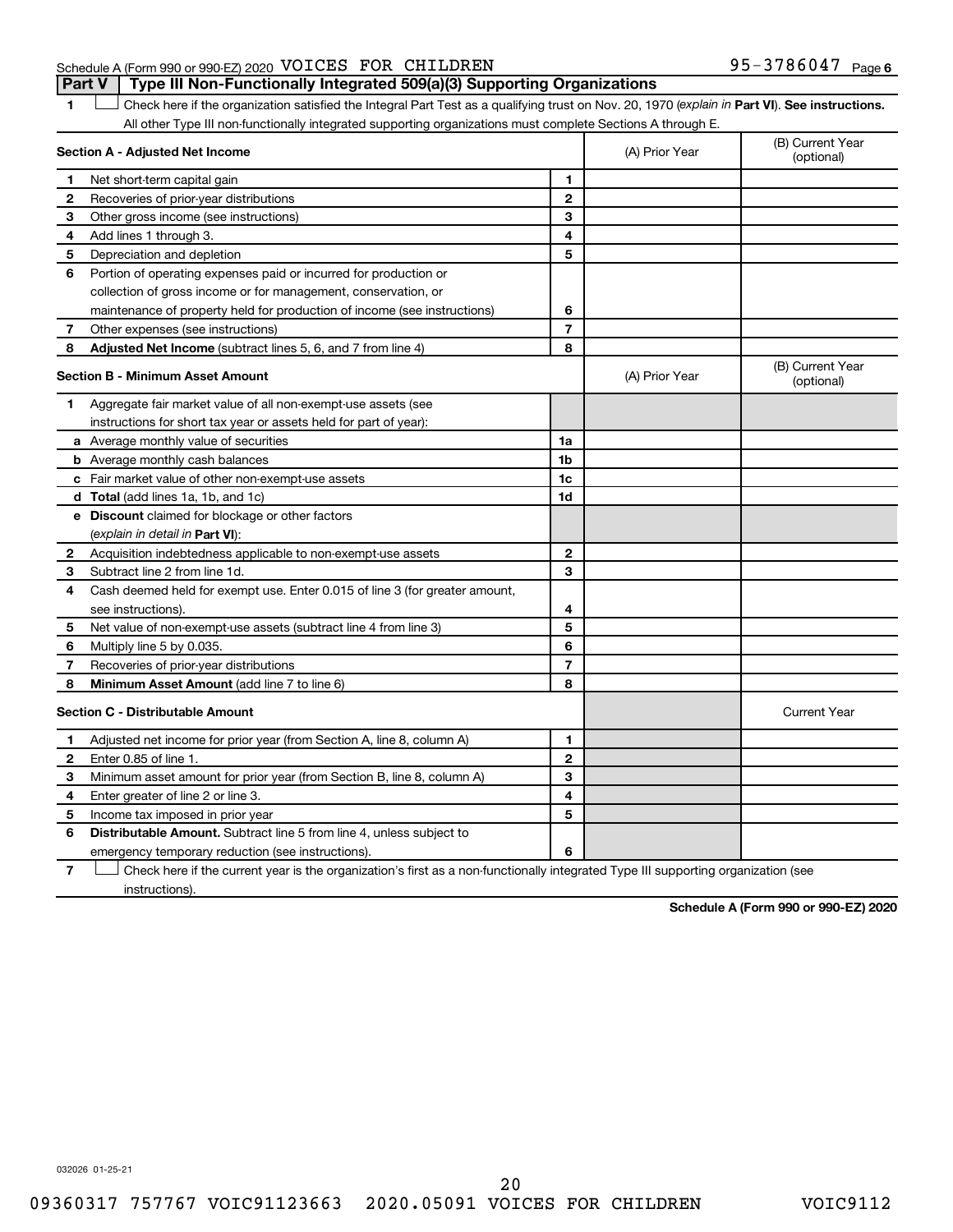|    | Type III Non-Functionally Integrated 509(a)(3) Supporting Organizations (continued)<br>Part V |                                    |                                               |                                                  |  |  |  |  |
|----|-----------------------------------------------------------------------------------------------|------------------------------------|-----------------------------------------------|--------------------------------------------------|--|--|--|--|
|    | <b>Section D - Distributions</b>                                                              |                                    |                                               | <b>Current Year</b>                              |  |  |  |  |
| 1  | Amounts paid to supported organizations to accomplish exempt purposes                         |                                    | 1                                             |                                                  |  |  |  |  |
| 2  | Amounts paid to perform activity that directly furthers exempt purposes of supported          |                                    |                                               |                                                  |  |  |  |  |
|    | organizations, in excess of income from activity                                              |                                    | 2                                             |                                                  |  |  |  |  |
| 3  | Administrative expenses paid to accomplish exempt purposes of supported organizations         |                                    | 3                                             |                                                  |  |  |  |  |
| 4  | Amounts paid to acquire exempt-use assets                                                     |                                    | 4                                             |                                                  |  |  |  |  |
| 5  | Qualified set-aside amounts (prior IRS approval required - provide details in Part VI)        |                                    | 5                                             |                                                  |  |  |  |  |
| 6  | Other distributions ( <i>describe in Part VI</i> ). See instructions.                         |                                    | 6                                             |                                                  |  |  |  |  |
| 7  | Total annual distributions. Add lines 1 through 6.                                            |                                    | 7                                             |                                                  |  |  |  |  |
| 8  | Distributions to attentive supported organizations to which the organization is responsive    |                                    |                                               |                                                  |  |  |  |  |
|    | ( <i>provide details in Part VI</i> ). See instructions.                                      | 8                                  |                                               |                                                  |  |  |  |  |
| 9  | Distributable amount for 2020 from Section C, line 6                                          | 9                                  |                                               |                                                  |  |  |  |  |
| 10 | Line 8 amount divided by line 9 amount                                                        | 10                                 |                                               |                                                  |  |  |  |  |
|    | <b>Section E - Distribution Allocations (see instructions)</b>                                | (i)<br><b>Excess Distributions</b> | (ii)<br><b>Underdistributions</b><br>Pre-2020 | (iii)<br><b>Distributable</b><br>Amount for 2020 |  |  |  |  |
| 1  | Distributable amount for 2020 from Section C, line 6                                          |                                    |                                               |                                                  |  |  |  |  |
| 2  | Underdistributions, if any, for years prior to 2020 (reason-                                  |                                    |                                               |                                                  |  |  |  |  |
|    | able cause required - explain in Part VI). See instructions.                                  |                                    |                                               |                                                  |  |  |  |  |
| 3  | Excess distributions carryover, if any, to 2020                                               |                                    |                                               |                                                  |  |  |  |  |
|    | a From 2015                                                                                   |                                    |                                               |                                                  |  |  |  |  |
|    | $b$ From 2016                                                                                 |                                    |                                               |                                                  |  |  |  |  |
|    | c From 2017                                                                                   |                                    |                                               |                                                  |  |  |  |  |
|    | <b>d</b> From 2018                                                                            |                                    |                                               |                                                  |  |  |  |  |
|    | e From 2019                                                                                   |                                    |                                               |                                                  |  |  |  |  |
|    | f Total of lines 3a through 3e                                                                |                                    |                                               |                                                  |  |  |  |  |
|    | g Applied to underdistributions of prior years                                                |                                    |                                               |                                                  |  |  |  |  |
|    | h Applied to 2020 distributable amount                                                        |                                    |                                               |                                                  |  |  |  |  |
| Ť. | Carryover from 2015 not applied (see instructions)                                            |                                    |                                               |                                                  |  |  |  |  |
|    | Remainder. Subtract lines 3g, 3h, and 3i from line 3f.                                        |                                    |                                               |                                                  |  |  |  |  |
| 4  | Distributions for 2020 from Section D,                                                        |                                    |                                               |                                                  |  |  |  |  |
|    | line $7:$                                                                                     |                                    |                                               |                                                  |  |  |  |  |
|    | a Applied to underdistributions of prior years                                                |                                    |                                               |                                                  |  |  |  |  |
|    | <b>b</b> Applied to 2020 distributable amount                                                 |                                    |                                               |                                                  |  |  |  |  |
|    | c Remainder. Subtract lines 4a and 4b from line 4.                                            |                                    |                                               |                                                  |  |  |  |  |
| 5  | Remaining underdistributions for years prior to 2020, if                                      |                                    |                                               |                                                  |  |  |  |  |
|    | any. Subtract lines 3g and 4a from line 2. For result greater                                 |                                    |                                               |                                                  |  |  |  |  |
|    | than zero, explain in Part VI. See instructions.                                              |                                    |                                               |                                                  |  |  |  |  |
| 6  | Remaining underdistributions for 2020. Subtract lines 3h                                      |                                    |                                               |                                                  |  |  |  |  |
|    | and 4b from line 1. For result greater than zero, explain in                                  |                                    |                                               |                                                  |  |  |  |  |
|    | <b>Part VI.</b> See instructions.                                                             |                                    |                                               |                                                  |  |  |  |  |
| 7  | Excess distributions carryover to 2021. Add lines 3j                                          |                                    |                                               |                                                  |  |  |  |  |
|    | and 4c.                                                                                       |                                    |                                               |                                                  |  |  |  |  |
| 8  | Breakdown of line 7:                                                                          |                                    |                                               |                                                  |  |  |  |  |
|    | a Excess from 2016                                                                            |                                    |                                               |                                                  |  |  |  |  |
|    | <b>b</b> Excess from 2017                                                                     |                                    |                                               |                                                  |  |  |  |  |
|    | c Excess from 2018                                                                            |                                    |                                               |                                                  |  |  |  |  |
|    | d Excess from 2019                                                                            |                                    |                                               |                                                  |  |  |  |  |
|    | e Excess from 2020                                                                            |                                    |                                               |                                                  |  |  |  |  |

**Schedule A (Form 990 or 990-EZ) 2020**

032027 01-25-21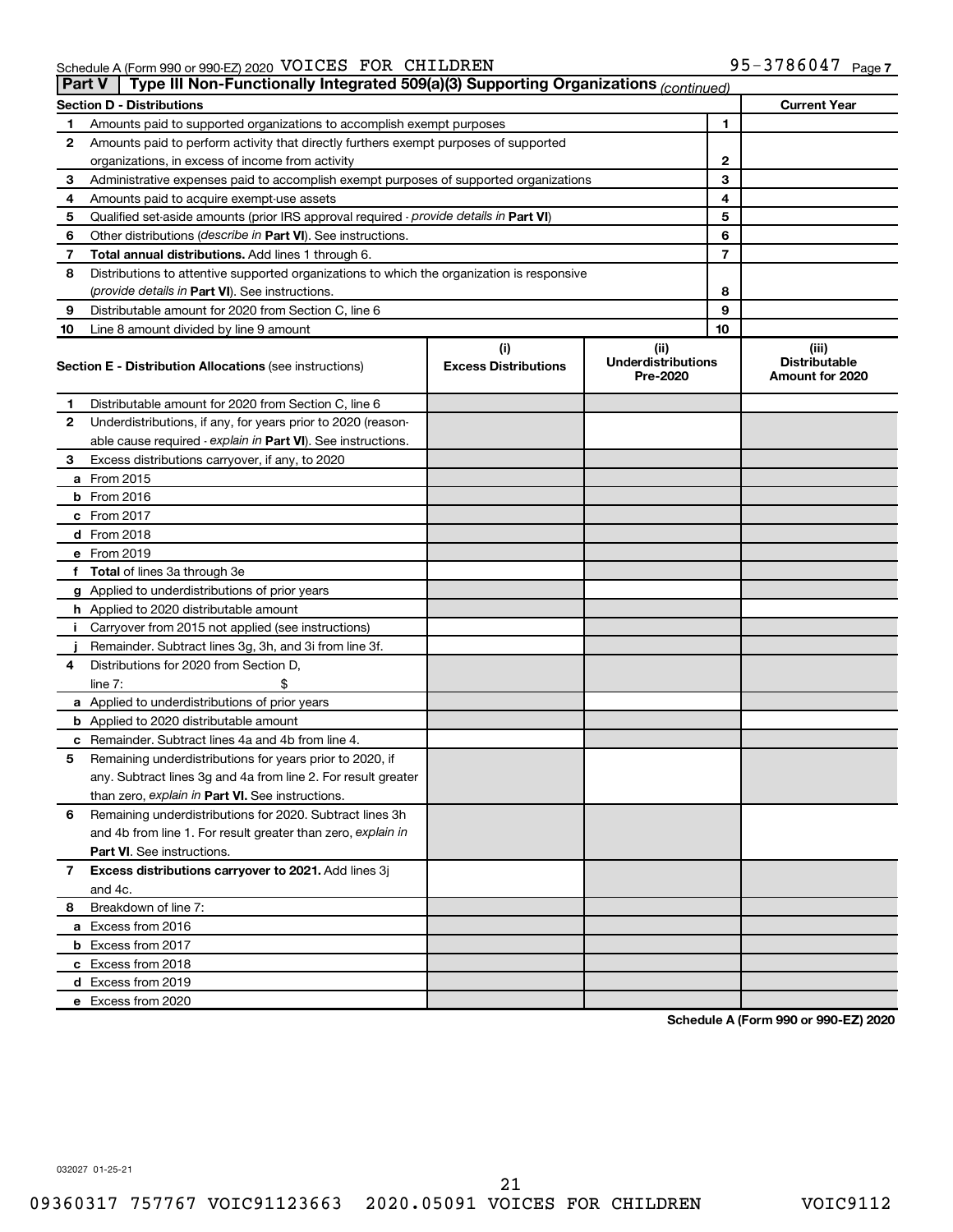| (See instructions.) | Section D, lines 5, 6, and 8; and Part V, Section E, lines 2, 5, and 6. Also complete this part for any additional information. |  |                                      |  |
|---------------------|---------------------------------------------------------------------------------------------------------------------------------|--|--------------------------------------|--|
|                     |                                                                                                                                 |  |                                      |  |
|                     |                                                                                                                                 |  |                                      |  |
|                     |                                                                                                                                 |  |                                      |  |
|                     |                                                                                                                                 |  |                                      |  |
|                     |                                                                                                                                 |  |                                      |  |
|                     |                                                                                                                                 |  |                                      |  |
|                     |                                                                                                                                 |  |                                      |  |
|                     |                                                                                                                                 |  |                                      |  |
|                     |                                                                                                                                 |  |                                      |  |
|                     |                                                                                                                                 |  |                                      |  |
|                     |                                                                                                                                 |  |                                      |  |
|                     |                                                                                                                                 |  |                                      |  |
|                     |                                                                                                                                 |  |                                      |  |
|                     |                                                                                                                                 |  |                                      |  |
|                     |                                                                                                                                 |  |                                      |  |
|                     |                                                                                                                                 |  |                                      |  |
|                     |                                                                                                                                 |  |                                      |  |
|                     |                                                                                                                                 |  |                                      |  |
|                     |                                                                                                                                 |  |                                      |  |
|                     |                                                                                                                                 |  |                                      |  |
|                     |                                                                                                                                 |  |                                      |  |
|                     |                                                                                                                                 |  |                                      |  |
|                     |                                                                                                                                 |  |                                      |  |
|                     |                                                                                                                                 |  |                                      |  |
|                     |                                                                                                                                 |  |                                      |  |
|                     |                                                                                                                                 |  |                                      |  |
|                     |                                                                                                                                 |  |                                      |  |
|                     |                                                                                                                                 |  |                                      |  |
|                     |                                                                                                                                 |  |                                      |  |
|                     |                                                                                                                                 |  |                                      |  |
|                     |                                                                                                                                 |  |                                      |  |
|                     |                                                                                                                                 |  |                                      |  |
|                     |                                                                                                                                 |  |                                      |  |
|                     |                                                                                                                                 |  |                                      |  |
|                     |                                                                                                                                 |  |                                      |  |
|                     |                                                                                                                                 |  |                                      |  |
|                     |                                                                                                                                 |  | Schedule A (Form 990 or 990-EZ) 2020 |  |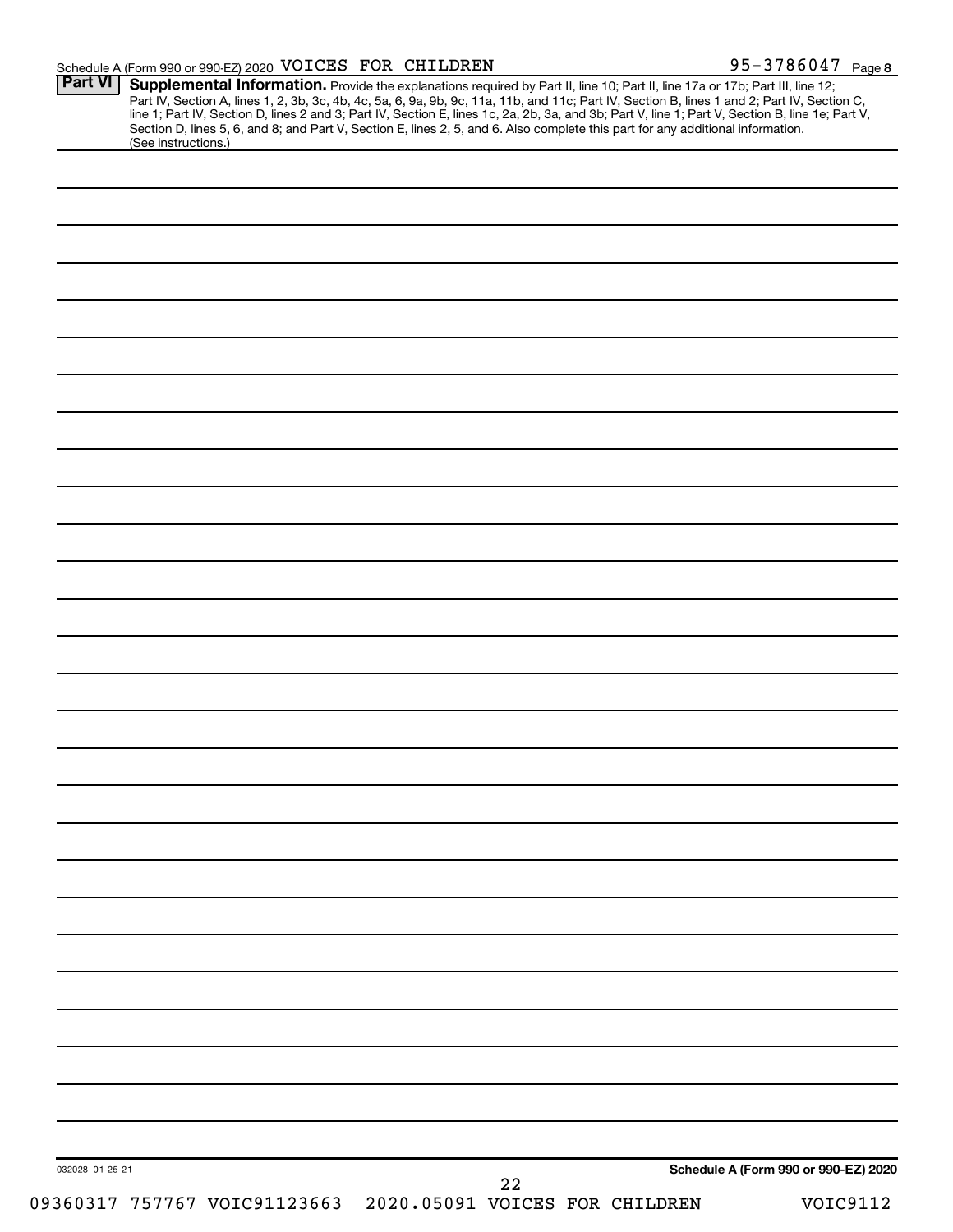Department of the Treasury Internal Revenue Service **(Form 990, 990-EZ,**

Name of the organization

# \*\* PUBLIC DISCLOSURE COPY \*\*

# **Schedule B Schedule of Contributors**

**or 990-PF) | Attach to Form 990, Form 990-EZ, or Form 990-PF. | Go to www.irs.gov/Form990 for the latest information.** OMB No. 1545-0047

**2020**

**Employer identification number**

|  | VOICES FOR CHILDREN | 95-3786047 |
|--|---------------------|------------|
|  |                     |            |

| <b>Organization type (check one):</b> |                                                                                    |  |  |  |
|---------------------------------------|------------------------------------------------------------------------------------|--|--|--|
| Filers of:                            | Section:                                                                           |  |  |  |
| Form 990 or 990-EZ                    | $\underline{\mathbf{X}}$ 501(c)( 3) (enter number) organization                    |  |  |  |
|                                       | $4947(a)(1)$ nonexempt charitable trust <b>not</b> treated as a private foundation |  |  |  |
|                                       | 527 political organization                                                         |  |  |  |
| Form 990-PF                           | 501(c)(3) exempt private foundation                                                |  |  |  |
|                                       | 4947(a)(1) nonexempt charitable trust treated as a private foundation              |  |  |  |
|                                       | 501(c)(3) taxable private foundation                                               |  |  |  |
|                                       |                                                                                    |  |  |  |

Check if your organization is covered by the General Rule or a Special Rule.

**Note:**  Only a section 501(c)(7), (8), or (10) organization can check boxes for both the General Rule and a Special Rule. See instructions.

### **General Rule**

 $\Box$ 

 $\Box$ 

For an organization filing Form 990, 990-EZ, or 990-PF that received, during the year, contributions totaling \$5,000 or more (in money or property) from any one contributor. Complete Parts I and II. See instructions for determining a contributor's total contributions.

### **Special Rules**

any one contributor, during the year, total contributions of the greater of (1) \$5,000; or (2) 2% of the amount on (i) Form 990, Part VIII, line 1h;  $\boxed{\text{X}}$  For an organization described in section 501(c)(3) filing Form 990 or 990-EZ that met the 33 1/3% support test of the regulations under sections 509(a)(1) and 170(b)(1)(A)(vi), that checked Schedule A (Form 990 or 990-EZ), Part II, line 13, 16a, or 16b, and that received from or (ii) Form 990-EZ, line 1. Complete Parts I and II.

For an organization described in section 501(c)(7), (8), or (10) filing Form 990 or 990-EZ that received from any one contributor, during the year, total contributions of more than \$1,000 exclusively for religious, charitable, scientific, literary, or educational purposes, or for the prevention of cruelty to children or animals. Complete Parts I (entering "N/A" in column (b) instead of the contributor name and address), II, and III.  $\Box$ 

purpose. Don't complete any of the parts unless the General Rule applies to this organization because it received nonexclusively year, contributions exclusively for religious, charitable, etc., purposes, but no such contributions totaled more than \$1,000. If this box is checked, enter here the total contributions that were received during the year for an exclusively religious, charitable, etc., For an organization described in section 501(c)(7), (8), or (10) filing Form 990 or 990-EZ that received from any one contributor, during the religious, charitable, etc., contributions totaling \$5,000 or more during the year  $~\ldots\ldots\ldots\ldots\ldots\ldots\ldots\ldots\blacktriangleright~$ \$

**Caution:**  An organization that isn't covered by the General Rule and/or the Special Rules doesn't file Schedule B (Form 990, 990-EZ, or 990-PF),  **must** but it answer "No" on Part IV, line 2, of its Form 990; or check the box on line H of its Form 990-EZ or on its Form 990-PF, Part I, line 2, to certify that it doesn't meet the filing requirements of Schedule B (Form 990, 990-EZ, or 990-PF).

**For Paperwork Reduction Act Notice, see the instructions for Form 990, 990-EZ, or 990-PF. Schedule B (Form 990, 990-EZ, or 990-PF) (2020)** LHA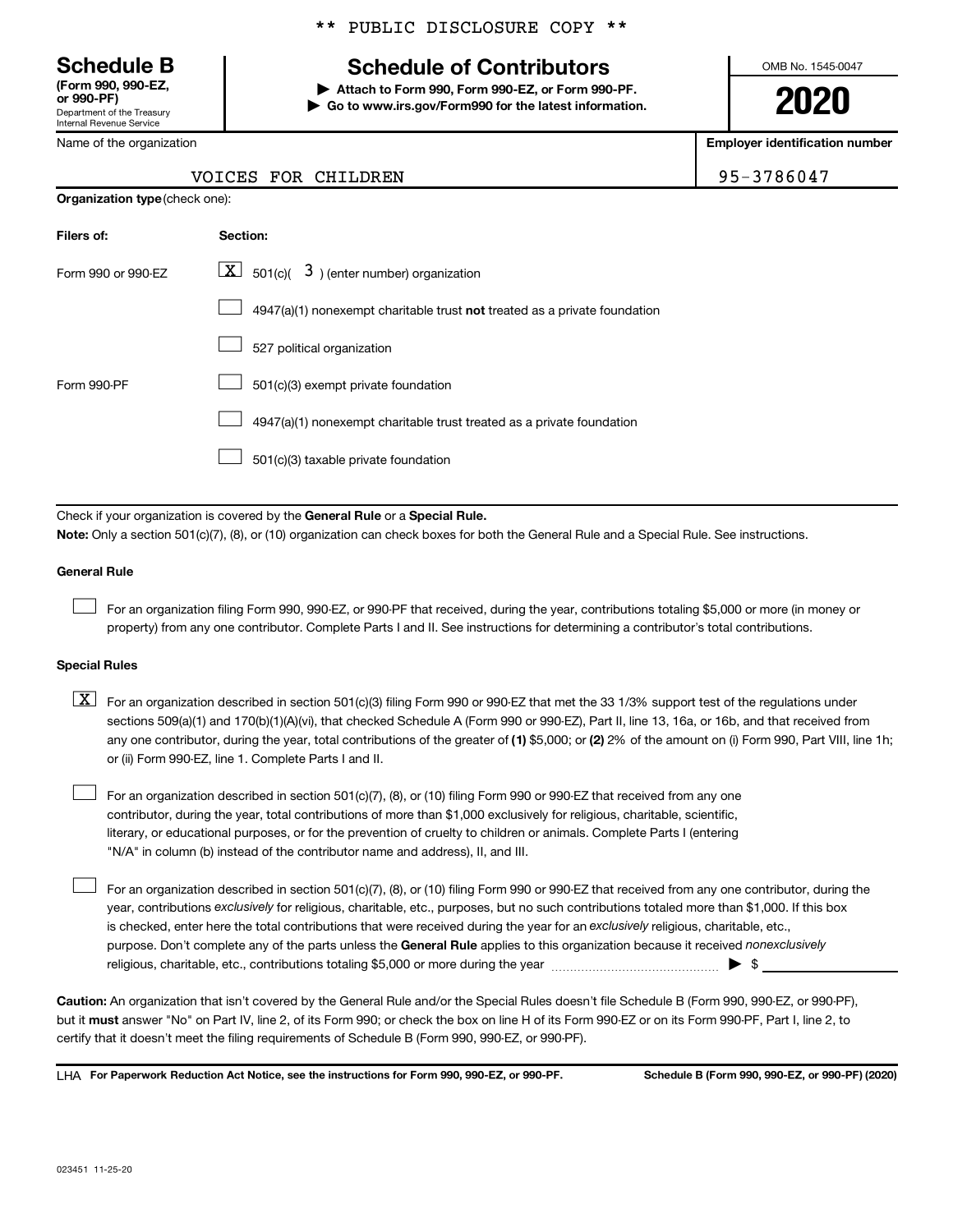### Schedule B (Form 990, 990-EZ, or 990-PF) (2020)

Name of organization

**Employer identification number**

#### 023452 11-25-20 **Schedule B (Form 990, 990-EZ, or 990-PF) (2020) (a) No. (b) Name, address, and ZIP + 4 (c) Total contributions (d) Type of contribution Person Payroll Noncash (a) No. (b) Name, address, and ZIP + 4 (c) Total contributions (d) Type of contribution Person Payroll Noncash (a) No. (b) Name, address, and ZIP + 4 (c) Total contributions (d) Type of contribution Person Payroll Noncash (a) No. (b) Name, address, and ZIP + 4 (c) Total contributions (d) Type of contribution Person Payroll Noncash (a) No. (b) Name, address, and ZIP + 4 (c) Total contributions (d) Type of contribution Person Payroll Noncash (a) No. (b) Name, address, and ZIP + 4 (c) Total contributions (d) Type of contribution Person Payroll Noncash Part I** Contributors (see instructions). Use duplicate copies of Part I if additional space is needed. \$ (Complete Part II for noncash contributions.) \$ (Complete Part II for noncash contributions.) \$ (Complete Part II for noncash contributions.) \$ (Complete Part II for noncash contributions.) \$ (Complete Part II for noncash contributions.) \$ (Complete Part II for noncash contributions.)  $\boxed{\textbf{X}}$  $\Box$  $\Box$  $\boxed{\textbf{X}}$  $\Box$  $\Box$  $\boxed{\textbf{X}}$  $\Box$  $\Box$  $\boxed{\text{X}}$  $\Box$  $\Box$  $\boxed{\text{X}}$  $\Box$  $\Box$  $\boxed{\text{X}}$  $\Box$  $\Box$  $\begin{array}{|c|c|c|c|c|}\hline \ \text{1} & \text{Person} & \text{X} \ \hline \end{array}$ 844,631.  $2$  Person  $\overline{\text{X}}$ 1,025,000.  $\begin{array}{|c|c|c|c|c|c|}\hline \text{3} & \text{Person} & \text{X} \ \hline \end{array}$ 557,350.  $\begin{array}{|c|c|c|c|c|}\hline \text{4} & \text{Person} & \text{\textbf{X}}\ \hline \end{array}$ 1,090,848. 5 X 193,389.  $\overline{6}$  Person  $\overline{X}$ 200,000. 24

09360317 757767 VOIC91123663 2020.05091 VOICES FOR CHILDREN VOIC9112

**2**

VOICES FOR CHILDREN 95-3786047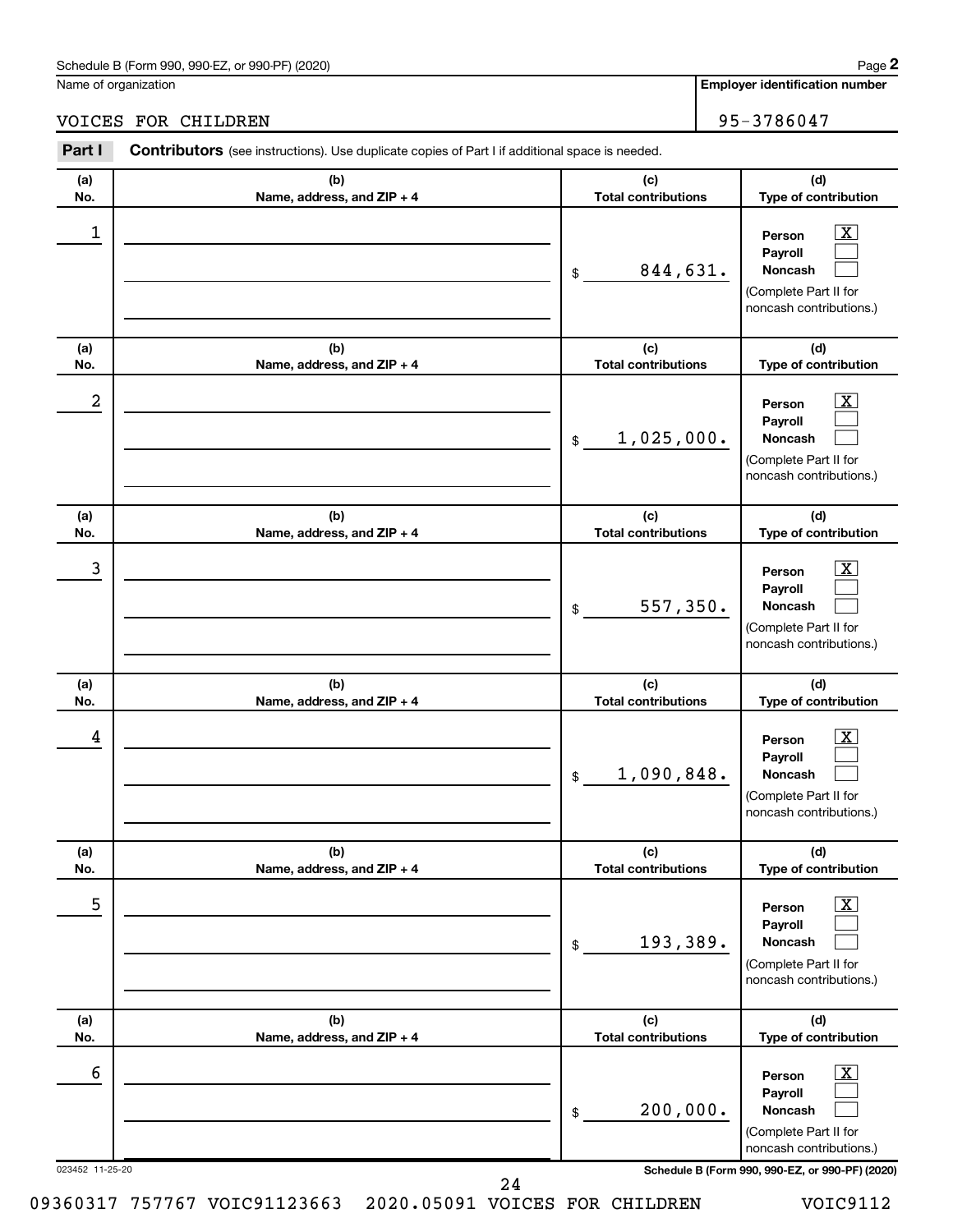### Schedule B (Form 990, 990-EZ, or 990-PF) (2020)

Name of organization

**Employer identification number**

VOICES FOR CHILDREN 95-3786047

#### 023452 11-25-20 **Schedule B (Form 990, 990-EZ, or 990-PF) (2020) (a) No. (b) Name, address, and ZIP + 4 (c) Total contributions (d) Type of contribution Person Payroll Noncash (a) No. (b) Name, address, and ZIP + 4 (c) Total contributions (d) Type of contribution Person Payroll Noncash (a) No. (b) Name, address, and ZIP + 4 (c) Total contributions (d) Type of contribution Person Payroll Noncash (a) No. (b) Name, address, and ZIP + 4 (c) Total contributions (d) Type of contribution Person Payroll Noncash (a) No. (b) Name, address, and ZIP + 4 (c) Total contributions (d) Type of contribution Person Payroll Noncash (a) No. (b) Name, address, and ZIP + 4 (c) Total contributions (d) Type of contribution Person Payroll Noncash Part I** Contributors (see instructions). Use duplicate copies of Part I if additional space is needed. \$ (Complete Part II for noncash contributions.) \$ (Complete Part II for noncash contributions.) \$ (Complete Part II for noncash contributions.) \$ (Complete Part II for noncash contributions.) \$ (Complete Part II for noncash contributions.) \$ (Complete Part II for noncash contributions.)  $\Box$  $\Box$ †  $\Box$  $\Box$  $\Box$  $\Box$  $\Box$  $\Box$  $\Box$  $\Box$  $\Box$  $\Box$  $\Box$  $\Box$  $\Box$  $\Box$  $\Box$ 7  $239,983.$ 25

09360317 757767 VOIC91123663 2020.05091 VOICES FOR CHILDREN VOIC9112

**2**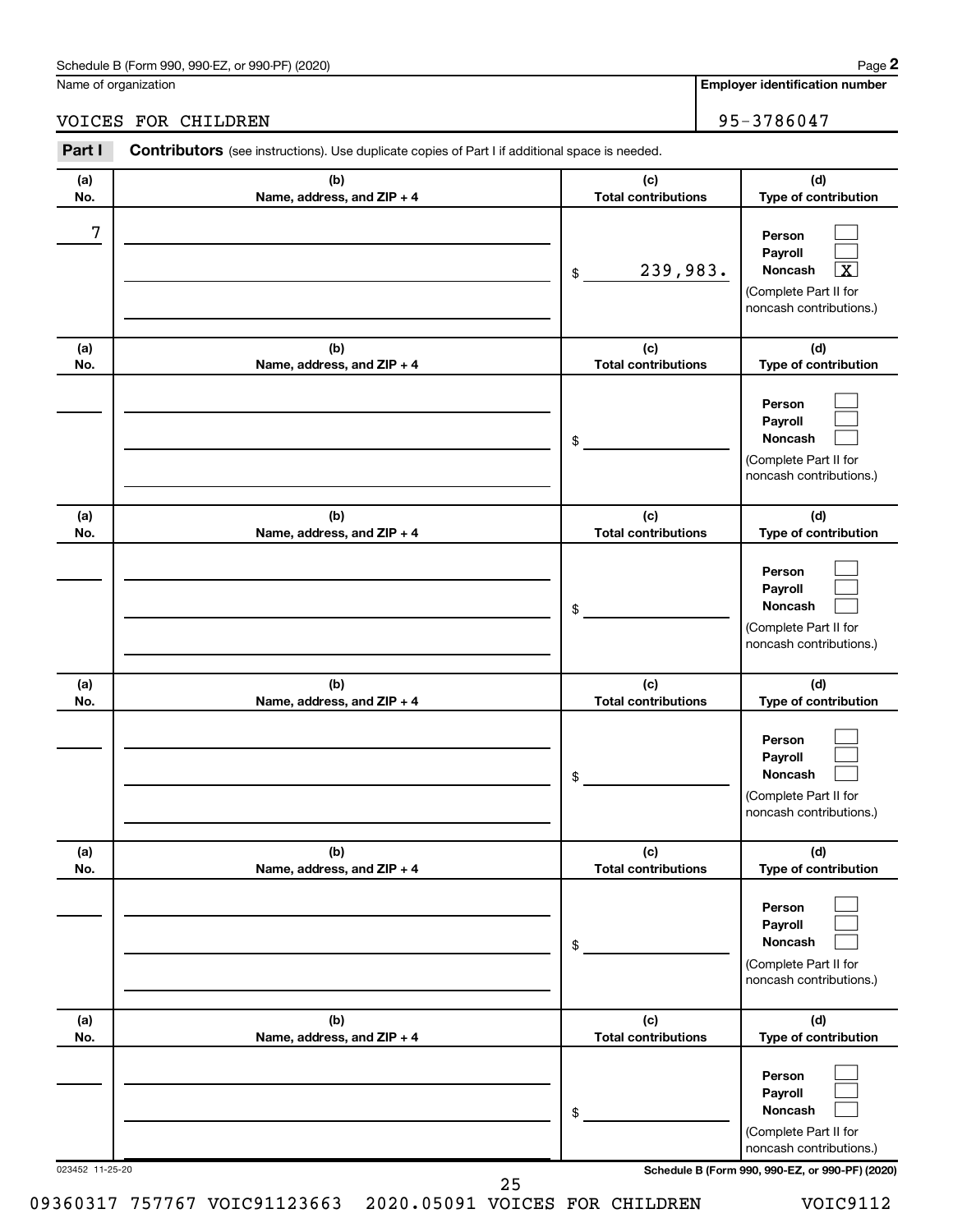| Schedule B (Form 990, 990-EZ, or 990-PF) (2020) | Paɑe |
|-------------------------------------------------|------|
|-------------------------------------------------|------|

Name of organization

**Employer identification number**

# VOICES FOR CHILDREN 95-3786047

Part II Noncash Property (see instructions). Use duplicate copies of Part II if additional space is needed.

| (a)<br>No.<br>from<br>Part I | (b)<br>Description of noncash property given | (c)<br>FMV (or estimate)<br>(See instructions.) | (d)<br>Date received                            |
|------------------------------|----------------------------------------------|-------------------------------------------------|-------------------------------------------------|
|                              | <b>STOCKS</b>                                |                                                 |                                                 |
| $\overline{7}$               |                                              |                                                 |                                                 |
|                              |                                              |                                                 |                                                 |
|                              |                                              | 239,983.<br>$\$$                                | 06/30/21                                        |
| (a)                          |                                              |                                                 |                                                 |
| No.                          | (b)                                          | (c)                                             | (d)                                             |
| from                         | Description of noncash property given        | FMV (or estimate)<br>(See instructions.)        | Date received                                   |
| Part I                       |                                              |                                                 |                                                 |
|                              |                                              |                                                 |                                                 |
|                              |                                              |                                                 |                                                 |
|                              |                                              | \$                                              |                                                 |
|                              |                                              |                                                 |                                                 |
| (a)                          |                                              | (c)                                             |                                                 |
| No.<br>from                  | (b)<br>Description of noncash property given | FMV (or estimate)                               | (d)<br>Date received                            |
| Part I                       |                                              | (See instructions.)                             |                                                 |
|                              |                                              |                                                 |                                                 |
|                              |                                              |                                                 |                                                 |
|                              |                                              |                                                 |                                                 |
|                              |                                              | \$                                              |                                                 |
| (a)                          |                                              |                                                 |                                                 |
| No.                          | (b)                                          | (c)<br>FMV (or estimate)                        | (d)                                             |
| from                         | Description of noncash property given        | (See instructions.)                             | Date received                                   |
| Part I                       |                                              |                                                 |                                                 |
|                              |                                              |                                                 |                                                 |
|                              |                                              |                                                 |                                                 |
|                              |                                              | \$                                              |                                                 |
|                              |                                              |                                                 |                                                 |
| (a)<br>No.                   | (b)                                          | (c)                                             | (d)                                             |
| from                         | Description of noncash property given        | FMV (or estimate)                               | Date received                                   |
| Part I                       |                                              | (See instructions.)                             |                                                 |
|                              |                                              |                                                 |                                                 |
|                              |                                              |                                                 |                                                 |
|                              |                                              | \$                                              |                                                 |
|                              |                                              |                                                 |                                                 |
| (a)                          |                                              |                                                 |                                                 |
| No.                          | (b)                                          | (c)<br>FMV (or estimate)                        | (d)                                             |
| from<br>Part I               | Description of noncash property given        | (See instructions.)                             | Date received                                   |
|                              |                                              |                                                 |                                                 |
|                              |                                              |                                                 |                                                 |
|                              |                                              |                                                 |                                                 |
|                              |                                              | \$                                              |                                                 |
| 023453 11-25-20              | 26                                           |                                                 | Schedule B (Form 990, 990-EZ, or 990-PF) (2020) |
|                              |                                              |                                                 |                                                 |

09360317 757767 VOIC91123663 2020.05091 VOICES FOR CHILDREN VOIC9112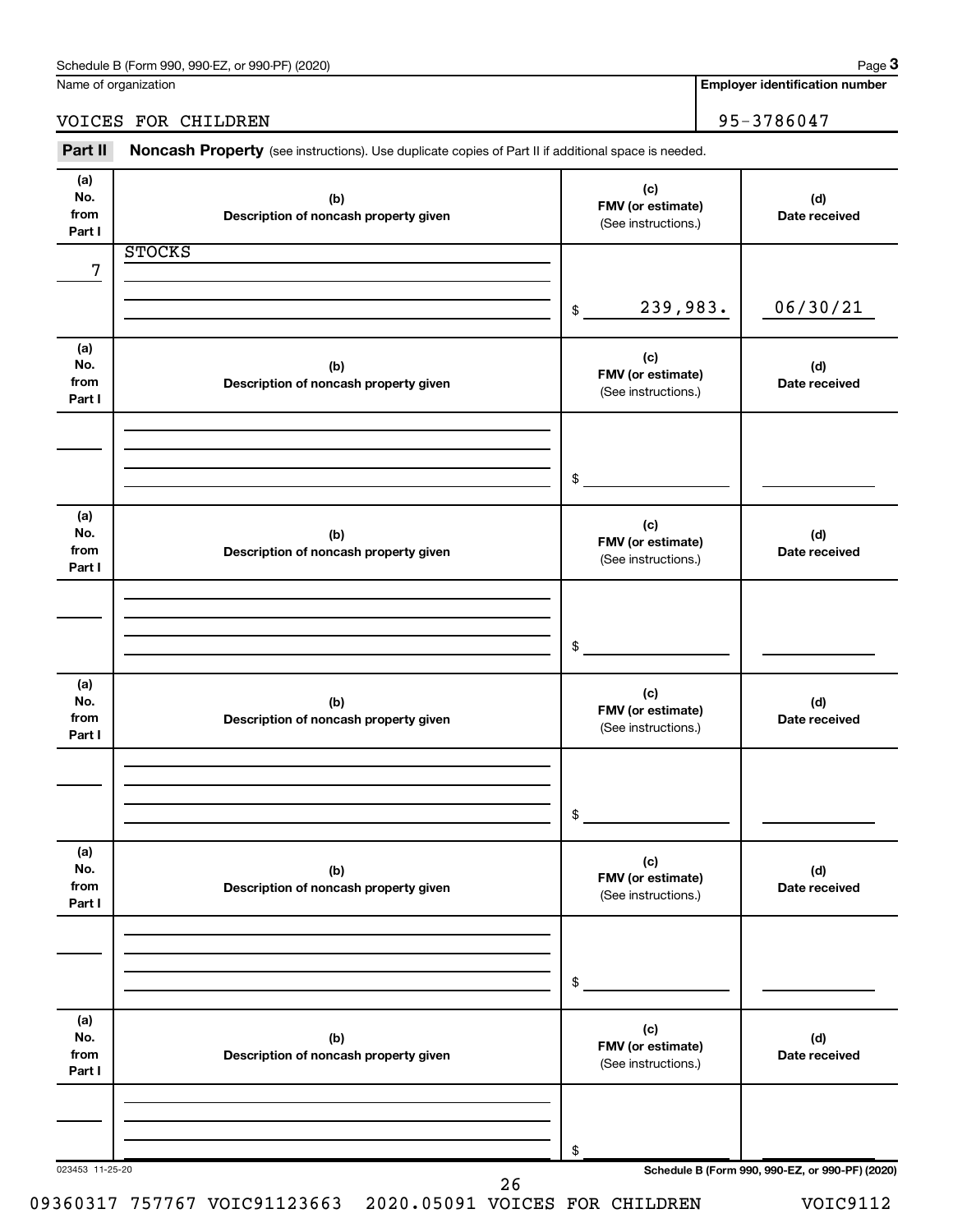| Name of organization      |                                                                                                                                                                                                                                                                                                                                                                                                                                                                                                                                      |                      | <b>Employer identification number</b>           |
|---------------------------|--------------------------------------------------------------------------------------------------------------------------------------------------------------------------------------------------------------------------------------------------------------------------------------------------------------------------------------------------------------------------------------------------------------------------------------------------------------------------------------------------------------------------------------|----------------------|-------------------------------------------------|
|                           | VOICES FOR CHILDREN                                                                                                                                                                                                                                                                                                                                                                                                                                                                                                                  |                      | 95-3786047                                      |
| Part III                  | Exclusively religious, charitable, etc., contributions to organizations described in section 501(c)(7), (8), or (10) that total more than \$1,000 for the year<br>from any one contributor. Complete columns (a) through (e) and the following line entry. For organizations<br>completing Part III, enter the total of exclusively religious, charitable, etc., contributions of \$1,000 or less for the year. (Enter this info. once.) $\blacktriangleright$ \$<br>Use duplicate copies of Part III if additional space is needed. |                      |                                                 |
| (a) No.<br>from<br>Part I | (b) Purpose of gift                                                                                                                                                                                                                                                                                                                                                                                                                                                                                                                  | (c) Use of gift      | (d) Description of how gift is held             |
|                           |                                                                                                                                                                                                                                                                                                                                                                                                                                                                                                                                      |                      |                                                 |
|                           |                                                                                                                                                                                                                                                                                                                                                                                                                                                                                                                                      | (e) Transfer of gift |                                                 |
|                           | Transferee's name, address, and ZIP + 4                                                                                                                                                                                                                                                                                                                                                                                                                                                                                              |                      | Relationship of transferor to transferee        |
| (a) No.<br>from<br>Part I | (b) Purpose of gift                                                                                                                                                                                                                                                                                                                                                                                                                                                                                                                  | (c) Use of gift      | (d) Description of how gift is held             |
|                           |                                                                                                                                                                                                                                                                                                                                                                                                                                                                                                                                      |                      |                                                 |
|                           |                                                                                                                                                                                                                                                                                                                                                                                                                                                                                                                                      | (e) Transfer of gift |                                                 |
|                           | Transferee's name, address, and ZIP + 4                                                                                                                                                                                                                                                                                                                                                                                                                                                                                              |                      | Relationship of transferor to transferee        |
| (a) No.<br>from<br>Part I | (b) Purpose of gift                                                                                                                                                                                                                                                                                                                                                                                                                                                                                                                  | (c) Use of gift      | (d) Description of how gift is held             |
|                           |                                                                                                                                                                                                                                                                                                                                                                                                                                                                                                                                      |                      |                                                 |
|                           |                                                                                                                                                                                                                                                                                                                                                                                                                                                                                                                                      | (e) Transfer of gift |                                                 |
|                           | Transferee's name, address, and ZIP + 4                                                                                                                                                                                                                                                                                                                                                                                                                                                                                              |                      | Relationship of transferor to transferee        |
| (a) No.<br>from<br>Part I | (b) Purpose of gift                                                                                                                                                                                                                                                                                                                                                                                                                                                                                                                  | (c) Use of gift      | (d) Description of how gift is held             |
|                           |                                                                                                                                                                                                                                                                                                                                                                                                                                                                                                                                      |                      |                                                 |
|                           |                                                                                                                                                                                                                                                                                                                                                                                                                                                                                                                                      | (e) Transfer of gift |                                                 |
|                           | Transferee's name, address, and ZIP + 4                                                                                                                                                                                                                                                                                                                                                                                                                                                                                              |                      | Relationship of transferor to transferee        |
|                           |                                                                                                                                                                                                                                                                                                                                                                                                                                                                                                                                      |                      |                                                 |
| 023454 11-25-20           |                                                                                                                                                                                                                                                                                                                                                                                                                                                                                                                                      |                      | Schedule B (Form 990, 990-EZ, or 990-PF) (2020) |

09360317 757767 VOIC91123663 2020.05091 VOICES FOR CHILDREN VOIC9112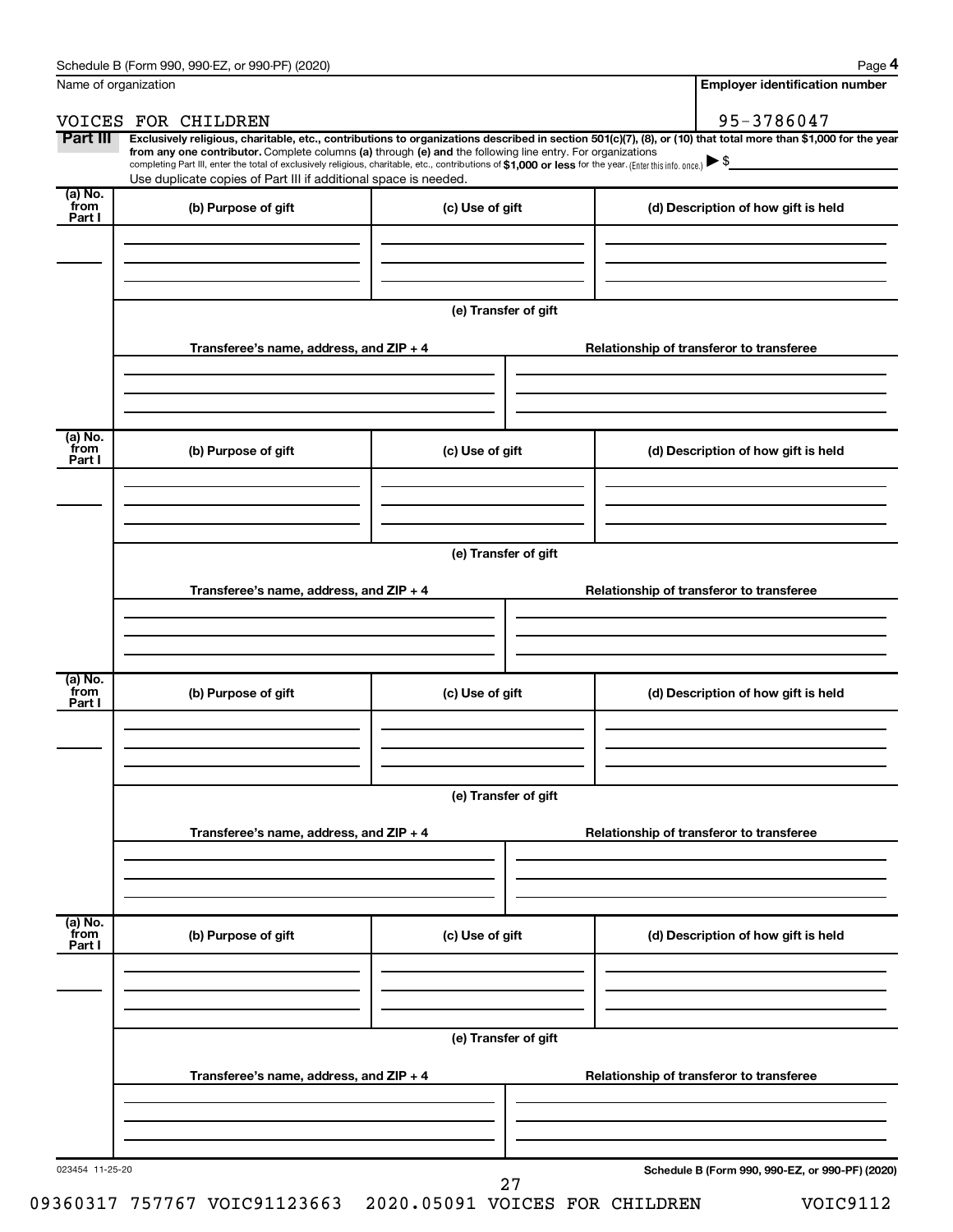| <b>SCHEDULE D</b> |  |
|-------------------|--|
|-------------------|--|

| (Form 990) |  |
|------------|--|
|------------|--|

032051 12-01-20

# **SCHEDULE D Supplemental Financial Statements**<br> **Form 990 2020**<br> **Part IV** line 6.7.8.9.10, 11a, 11b, 11d, 11d, 11d, 11d, 11d, 12a, 0r, 12b

**(Form 990) | Complete if the organization answered "Yes" on Form 990, Part IV, line 6, 7, 8, 9, 10, 11a, 11b, 11c, 11d, 11e, 11f, 12a, or 12b.**

**| Attach to Form 990. |Go to www.irs.gov/Form990 for instructions and the latest information.**



Department of the Treasury Internal Revenue Service **Name of the organization**<br> **Employer in the organization EMPLOYER ISOR** CULTIFIENT

|  |            |  | ployer identification number |
|--|------------|--|------------------------------|
|  | AE STOCAAT |  |                              |

|         | VOICES FOR CHILDREN                                                                                                                            |                                                    |                          | 95-3786047                      |
|---------|------------------------------------------------------------------------------------------------------------------------------------------------|----------------------------------------------------|--------------------------|---------------------------------|
| Part I  | Organizations Maintaining Donor Advised Funds or Other Similar Funds or Accounts. Complete if the                                              |                                                    |                          |                                 |
|         | organization answered "Yes" on Form 990, Part IV, line 6.                                                                                      |                                                    |                          |                                 |
|         |                                                                                                                                                | (a) Donor advised funds                            |                          | (b) Funds and other accounts    |
| 1       |                                                                                                                                                |                                                    |                          |                                 |
| 2       | Aggregate value of contributions to (during year)                                                                                              |                                                    |                          |                                 |
| З       | Aggregate value of grants from (during year)                                                                                                   |                                                    |                          |                                 |
| 4       |                                                                                                                                                |                                                    |                          |                                 |
| 5       | Did the organization inform all donors and donor advisors in writing that the assets held in donor advised funds                               |                                                    |                          |                                 |
|         |                                                                                                                                                |                                                    |                          | Yes<br>No                       |
|         | Did the organization inform all grantees, donors, and donor advisors in writing that grant funds can be used only                              |                                                    |                          |                                 |
| 6       |                                                                                                                                                |                                                    |                          |                                 |
|         | for charitable purposes and not for the benefit of the donor or donor advisor, or for any other purpose conferring                             |                                                    |                          |                                 |
| Part II | Conservation Easements. Complete if the organization answered "Yes" on Form 990, Part IV, line 7.                                              |                                                    |                          | Yes<br>No                       |
|         |                                                                                                                                                |                                                    |                          |                                 |
| 1       | Purpose(s) of conservation easements held by the organization (check all that apply).                                                          |                                                    |                          |                                 |
|         | Preservation of land for public use (for example, recreation or education)                                                                     | Preservation of a historically important land area |                          |                                 |
|         | Protection of natural habitat                                                                                                                  | Preservation of a certified historic structure     |                          |                                 |
|         | Preservation of open space                                                                                                                     |                                                    |                          |                                 |
| 2       | Complete lines 2a through 2d if the organization held a qualified conservation contribution in the form of a conservation easement on the last |                                                    |                          |                                 |
|         | day of the tax year.                                                                                                                           |                                                    |                          | Held at the End of the Tax Year |
|         |                                                                                                                                                |                                                    | 2a                       |                                 |
| b       | Total acreage restricted by conservation easements                                                                                             |                                                    | 2b                       |                                 |
| c       |                                                                                                                                                |                                                    | 2c                       |                                 |
|         | d Number of conservation easements included in (c) acquired after 7/25/06, and not on a historic structure                                     |                                                    |                          |                                 |
|         | listed in the National Register [111] [12] The Marian Marian Marian Marian Marian Marian Marian Marian Marian M                                |                                                    | 2d                       |                                 |
| 3       | Number of conservation easements modified, transferred, released, extinguished, or terminated by the organization during the tax               |                                                    |                          |                                 |
|         | $year \triangleright$                                                                                                                          |                                                    |                          |                                 |
| 4       | Number of states where property subject to conservation easement is located >                                                                  |                                                    |                          |                                 |
| 5       | Does the organization have a written policy regarding the periodic monitoring, inspection, handling of                                         |                                                    |                          |                                 |
|         | violations, and enforcement of the conservation easements it holds?                                                                            |                                                    |                          | Yes<br>No                       |
| 6       | Staff and volunteer hours devoted to monitoring, inspecting, handling of violations, and enforcing conservation easements during the year      |                                                    |                          |                                 |
|         |                                                                                                                                                |                                                    |                          |                                 |
| 7       | Amount of expenses incurred in monitoring, inspecting, handling of violations, and enforcing conservation easements during the year            |                                                    |                          |                                 |
|         | $\blacktriangleright$ \$                                                                                                                       |                                                    |                          |                                 |
| 8       | Does each conservation easement reported on line 2(d) above satisfy the requirements of section 170(h)(4)(B)(i)                                |                                                    |                          |                                 |
|         |                                                                                                                                                |                                                    |                          | Yes<br>No                       |
| 9       | In Part XIII, describe how the organization reports conservation easements in its revenue and expense statement and                            |                                                    |                          |                                 |
|         | balance sheet, and include, if applicable, the text of the footnote to the organization's financial statements that describes the              |                                                    |                          |                                 |
|         | organization's accounting for conservation easements.                                                                                          |                                                    |                          |                                 |
|         | Organizations Maintaining Collections of Art, Historical Treasures, or Other Similar Assets.<br>Part III                                       |                                                    |                          |                                 |
|         | Complete if the organization answered "Yes" on Form 990, Part IV, line 8.                                                                      |                                                    |                          |                                 |
|         | 1a If the organization elected, as permitted under FASB ASC 958, not to report in its revenue statement and balance sheet works                |                                                    |                          |                                 |
|         | of art, historical treasures, or other similar assets held for public exhibition, education, or research in furtherance of public              |                                                    |                          |                                 |
|         | service, provide in Part XIII the text of the footnote to its financial statements that describes these items.                                 |                                                    |                          |                                 |
|         | b If the organization elected, as permitted under FASB ASC 958, to report in its revenue statement and balance sheet works of                  |                                                    |                          |                                 |
|         | art, historical treasures, or other similar assets held for public exhibition, education, or research in furtherance of public service,        |                                                    |                          |                                 |
|         | provide the following amounts relating to these items:                                                                                         |                                                    |                          |                                 |
|         |                                                                                                                                                |                                                    |                          |                                 |
|         | (i)                                                                                                                                            |                                                    | $\blacktriangleright$ \$ | - \$                            |
|         | (ii) Assets included in Form 990, Part X                                                                                                       |                                                    |                          |                                 |
| 2       | If the organization received or held works of art, historical treasures, or other similar assets for financial gain, provide                   |                                                    |                          |                                 |
|         | the following amounts required to be reported under FASB ASC 958 relating to these items:                                                      |                                                    |                          |                                 |
|         |                                                                                                                                                |                                                    |                          | \$                              |
|         |                                                                                                                                                |                                                    |                          | - \$                            |
|         | LHA For Paperwork Reduction Act Notice, see the Instructions for Form 990.                                                                     |                                                    |                          | Schedule D (Form 990) 2020      |

28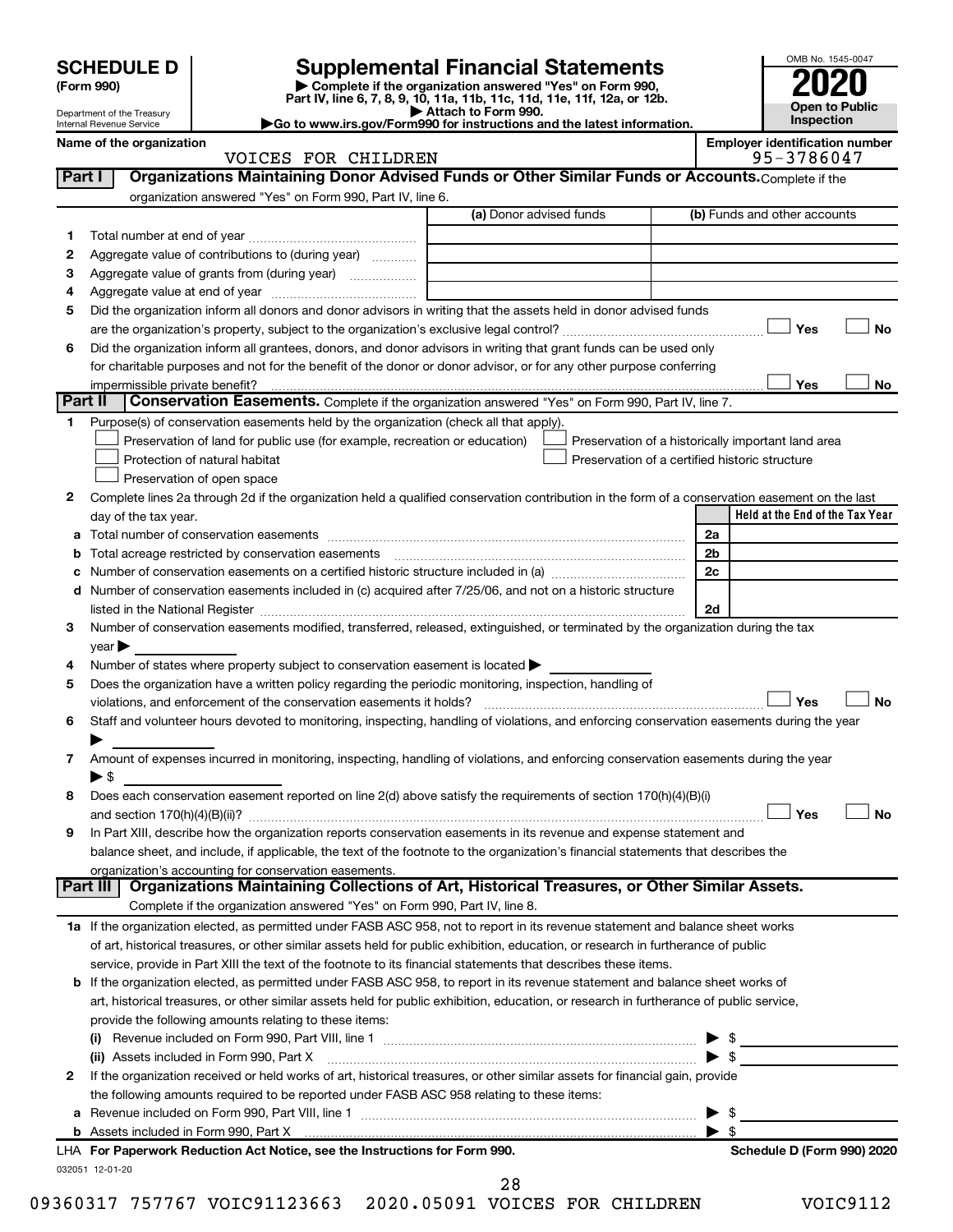|               | Schedule D (Form 990) 2020                                                                                                                                                                                                     | VOICES FOR CHILDREN |                            |                                                                                                                                                                                                                                |          |                 | 95-3786047 Page 2                          |                |          |          |
|---------------|--------------------------------------------------------------------------------------------------------------------------------------------------------------------------------------------------------------------------------|---------------------|----------------------------|--------------------------------------------------------------------------------------------------------------------------------------------------------------------------------------------------------------------------------|----------|-----------------|--------------------------------------------|----------------|----------|----------|
|               | Organizations Maintaining Collections of Art, Historical Treasures, or Other Similar Assets(continued)<br>Part III                                                                                                             |                     |                            |                                                                                                                                                                                                                                |          |                 |                                            |                |          |          |
| 3             | Using the organization's acquisition, accession, and other records, check any of the following that make significant use of its                                                                                                |                     |                            |                                                                                                                                                                                                                                |          |                 |                                            |                |          |          |
|               | collection items (check all that apply):                                                                                                                                                                                       |                     |                            |                                                                                                                                                                                                                                |          |                 |                                            |                |          |          |
| a             | Public exhibition                                                                                                                                                                                                              |                     |                            | Loan or exchange program                                                                                                                                                                                                       |          |                 |                                            |                |          |          |
| b             | Scholarly research                                                                                                                                                                                                             |                     |                            | Other and the control of the control of the control of the control of the control of the control of the control of the control of the control of the control of the control of the control of the control of the control of th |          |                 |                                            |                |          |          |
| c             | Preservation for future generations                                                                                                                                                                                            |                     |                            |                                                                                                                                                                                                                                |          |                 |                                            |                |          |          |
| 4             | Provide a description of the organization's collections and explain how they further the organization's exempt purpose in Part XIII.                                                                                           |                     |                            |                                                                                                                                                                                                                                |          |                 |                                            |                |          |          |
| 5             | During the year, did the organization solicit or receive donations of art, historical treasures, or other similar assets                                                                                                       |                     |                            |                                                                                                                                                                                                                                |          |                 |                                            |                |          |          |
|               |                                                                                                                                                                                                                                |                     |                            |                                                                                                                                                                                                                                |          |                 |                                            | Yes            |          | No       |
|               | <b>Part IV</b><br><b>Escrow and Custodial Arrangements.</b> Complete if the organization answered "Yes" on Form 990, Part IV, line 9, or                                                                                       |                     |                            |                                                                                                                                                                                                                                |          |                 |                                            |                |          |          |
|               | reported an amount on Form 990, Part X, line 21.                                                                                                                                                                               |                     |                            |                                                                                                                                                                                                                                |          |                 |                                            |                |          |          |
|               | 1a Is the organization an agent, trustee, custodian or other intermediary for contributions or other assets not included                                                                                                       |                     |                            |                                                                                                                                                                                                                                |          |                 |                                            |                |          |          |
|               |                                                                                                                                                                                                                                |                     |                            |                                                                                                                                                                                                                                |          |                 |                                            | Yes            |          | No       |
|               | b If "Yes," explain the arrangement in Part XIII and complete the following table:                                                                                                                                             |                     |                            |                                                                                                                                                                                                                                |          |                 |                                            |                |          |          |
|               |                                                                                                                                                                                                                                |                     |                            |                                                                                                                                                                                                                                |          |                 |                                            | Amount         |          |          |
|               | c Beginning balance measurements and the contract of the contract of the contract of the contract of the contract of the contract of the contract of the contract of the contract of the contract of the contract of the contr |                     |                            |                                                                                                                                                                                                                                |          | 1c              |                                            |                |          |          |
|               |                                                                                                                                                                                                                                |                     |                            |                                                                                                                                                                                                                                |          | 1d              |                                            |                |          |          |
|               | e Distributions during the year manufactured and contained and contained and contained and contained and contained and contained and contained and contained and contained and contained and contained and contained and conta |                     |                            |                                                                                                                                                                                                                                |          | 1e              |                                            |                |          |          |
|               |                                                                                                                                                                                                                                |                     |                            |                                                                                                                                                                                                                                |          | 1f              |                                            |                |          |          |
|               | 2a Did the organization include an amount on Form 990, Part X, line 21, for escrow or custodial account liability?                                                                                                             |                     |                            |                                                                                                                                                                                                                                |          |                 | .                                          | Yes            |          | No       |
| <b>Part V</b> | <b>b</b> If "Yes," explain the arrangement in Part XIII. Check here if the explanation has been provided on Part XIII<br>Endowment Funds. Complete if the organization answered "Yes" on Form 990, Part IV, line 10.           |                     |                            |                                                                                                                                                                                                                                |          |                 |                                            |                |          |          |
|               |                                                                                                                                                                                                                                | (a) Current year    |                            | (c) Two years back                                                                                                                                                                                                             |          |                 | (d) Three years back   (e) Four years back |                |          |          |
|               | 1a Beginning of year balance                                                                                                                                                                                                   | 162,500.            | (b) Prior year<br>162,500. |                                                                                                                                                                                                                                | 162,500. |                 | 100,000                                    |                |          |          |
|               |                                                                                                                                                                                                                                | 115,308.            |                            |                                                                                                                                                                                                                                |          |                 | 62,500                                     |                |          | 100,000. |
|               | Net investment earnings, gains, and losses                                                                                                                                                                                     | 89,458.             |                            |                                                                                                                                                                                                                                | 5,127.   |                 |                                            |                |          |          |
|               |                                                                                                                                                                                                                                |                     |                            |                                                                                                                                                                                                                                |          |                 |                                            |                |          |          |
|               | e Other expenditures for facilities                                                                                                                                                                                            |                     |                            |                                                                                                                                                                                                                                |          |                 |                                            |                |          |          |
|               | and programs                                                                                                                                                                                                                   |                     |                            |                                                                                                                                                                                                                                | 4,374.   |                 |                                            |                |          |          |
|               | f Administrative expenses                                                                                                                                                                                                      | 1,484.              |                            |                                                                                                                                                                                                                                | 753.     |                 |                                            |                |          |          |
| g             | End of year balance <i></i>                                                                                                                                                                                                    | 365,782.            | 162,500.                   |                                                                                                                                                                                                                                | 162,500. |                 | 162,500                                    |                |          | 100,000. |
| 2             | Provide the estimated percentage of the current year end balance (line 1g, column (a)) held as:                                                                                                                                |                     |                            |                                                                                                                                                                                                                                |          |                 |                                            |                |          |          |
|               | a Board designated or quasi-endowment >                                                                                                                                                                                        | 38.5776             | %                          |                                                                                                                                                                                                                                |          |                 |                                            |                |          |          |
|               | <b>b</b> Permanent endowment $\triangleright$ 61.4224                                                                                                                                                                          | $\%$                |                            |                                                                                                                                                                                                                                |          |                 |                                            |                |          |          |
|               | c Term endowment $\blacktriangleright$                                                                                                                                                                                         | %                   |                            |                                                                                                                                                                                                                                |          |                 |                                            |                |          |          |
|               | The percentages on lines 2a, 2b, and 2c should equal 100%.                                                                                                                                                                     |                     |                            |                                                                                                                                                                                                                                |          |                 |                                            |                |          |          |
|               | 3a Are there endowment funds not in the possession of the organization that are held and administered for the organization                                                                                                     |                     |                            |                                                                                                                                                                                                                                |          |                 |                                            |                |          |          |
|               | by:                                                                                                                                                                                                                            |                     |                            |                                                                                                                                                                                                                                |          |                 |                                            |                | Yes      | No       |
|               | (i)                                                                                                                                                                                                                            |                     |                            |                                                                                                                                                                                                                                |          |                 |                                            | 3a(i)          |          | X        |
|               |                                                                                                                                                                                                                                |                     |                            |                                                                                                                                                                                                                                |          |                 |                                            | 3a(ii)         |          | х        |
|               |                                                                                                                                                                                                                                |                     |                            |                                                                                                                                                                                                                                |          |                 |                                            | 3b             |          |          |
| 4             | Describe in Part XIII the intended uses of the organization's endowment funds.                                                                                                                                                 |                     |                            |                                                                                                                                                                                                                                |          |                 |                                            |                |          |          |
|               | Land, Buildings, and Equipment.<br><b>Part VI</b>                                                                                                                                                                              |                     |                            |                                                                                                                                                                                                                                |          |                 |                                            |                |          |          |
|               | Complete if the organization answered "Yes" on Form 990, Part IV, line 11a. See Form 990, Part X, line 10.                                                                                                                     |                     |                            |                                                                                                                                                                                                                                |          |                 |                                            |                |          |          |
|               | Description of property                                                                                                                                                                                                        | (a) Cost or other   |                            | (b) Cost or other                                                                                                                                                                                                              |          | (c) Accumulated |                                            | (d) Book value |          |          |
|               |                                                                                                                                                                                                                                | basis (investment)  |                            | basis (other)                                                                                                                                                                                                                  |          | depreciation    |                                            |                |          |          |
|               |                                                                                                                                                                                                                                |                     |                            |                                                                                                                                                                                                                                |          |                 |                                            |                |          |          |
|               |                                                                                                                                                                                                                                |                     |                            |                                                                                                                                                                                                                                |          |                 |                                            |                |          |          |
|               |                                                                                                                                                                                                                                |                     |                            |                                                                                                                                                                                                                                |          |                 |                                            |                |          |          |
|               |                                                                                                                                                                                                                                |                     |                            |                                                                                                                                                                                                                                |          |                 |                                            |                |          |          |
|               |                                                                                                                                                                                                                                |                     |                            | 700, 541.                                                                                                                                                                                                                      |          | 548,747.        |                                            |                |          | 151,794. |
|               | Total. Add lines 1a through 1e. (Column (d) must equal Form 990, Part X, column (B), line 10c.)                                                                                                                                |                     |                            |                                                                                                                                                                                                                                |          |                 |                                            |                | 151,794. |          |
|               |                                                                                                                                                                                                                                |                     |                            |                                                                                                                                                                                                                                |          |                 | Schedule D (Form 990) 2020                 |                |          |          |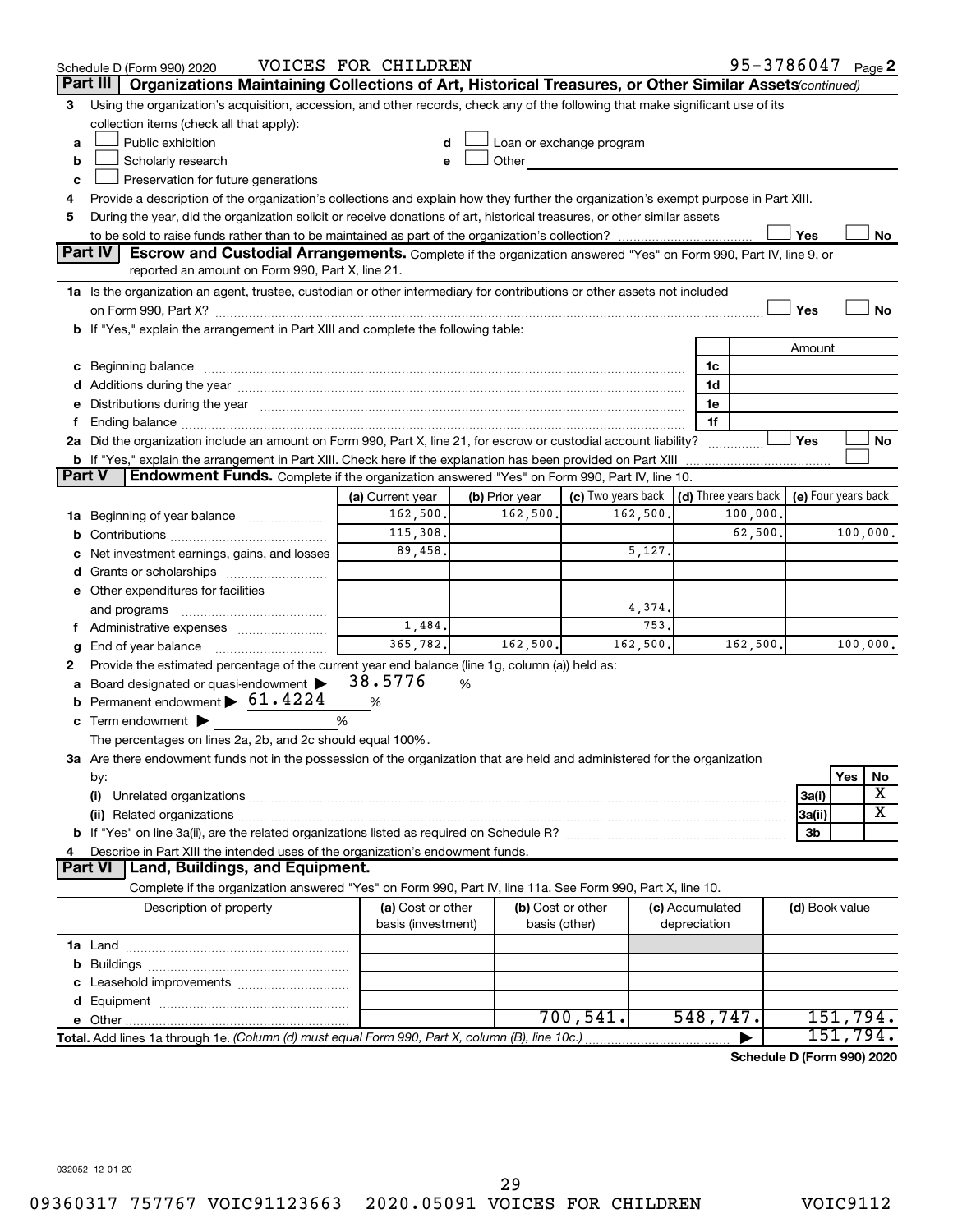| Part VII Investments - Other Securities.                                                                                                    |                 |                                                           |                |
|---------------------------------------------------------------------------------------------------------------------------------------------|-----------------|-----------------------------------------------------------|----------------|
| Complete if the organization answered "Yes" on Form 990, Part IV, line 11b. See Form 990, Part X, line 12.                                  |                 |                                                           |                |
| (a) Description of security or category (including name of security)                                                                        | (b) Book value  | (c) Method of valuation: Cost or end-of-year market value |                |
| (1) Financial derivatives                                                                                                                   |                 |                                                           |                |
|                                                                                                                                             |                 |                                                           |                |
| (3) Other                                                                                                                                   |                 |                                                           |                |
| (A)                                                                                                                                         |                 |                                                           |                |
| (B)                                                                                                                                         |                 |                                                           |                |
| (C)                                                                                                                                         |                 |                                                           |                |
| (D)                                                                                                                                         |                 |                                                           |                |
| (E)                                                                                                                                         |                 |                                                           |                |
| (F)                                                                                                                                         |                 |                                                           |                |
| (G)                                                                                                                                         |                 |                                                           |                |
| (H)                                                                                                                                         |                 |                                                           |                |
| <b>Total.</b> (Col. (b) must equal Form 990, Part X, col. (B) line $12$ .)<br>Part VIII Investments - Program Related.                      |                 |                                                           |                |
|                                                                                                                                             |                 |                                                           |                |
| Complete if the organization answered "Yes" on Form 990, Part IV, line 11c. See Form 990, Part X, line 13.<br>(a) Description of investment | (b) Book value  | (c) Method of valuation: Cost or end-of-year market value |                |
|                                                                                                                                             |                 |                                                           |                |
| (1)                                                                                                                                         |                 |                                                           |                |
| (2)                                                                                                                                         |                 |                                                           |                |
| (3)                                                                                                                                         |                 |                                                           |                |
| (4)<br>(5)                                                                                                                                  |                 |                                                           |                |
| (6)                                                                                                                                         |                 |                                                           |                |
| (7)                                                                                                                                         |                 |                                                           |                |
| (8)                                                                                                                                         |                 |                                                           |                |
| (9)                                                                                                                                         |                 |                                                           |                |
| <b>Total.</b> (Col. (b) must equal Form 990, Part X, col. (B) line $13$ .)                                                                  |                 |                                                           |                |
| Part IX<br><b>Other Assets.</b>                                                                                                             |                 |                                                           |                |
| Complete if the organization answered "Yes" on Form 990, Part IV, line 11d. See Form 990, Part X, line 15.                                  |                 |                                                           |                |
|                                                                                                                                             | (a) Description |                                                           | (b) Book value |
| (1)                                                                                                                                         |                 |                                                           |                |
| (2)                                                                                                                                         |                 |                                                           |                |
| (3)                                                                                                                                         |                 |                                                           |                |
| (4)                                                                                                                                         |                 |                                                           |                |
| (5)                                                                                                                                         |                 |                                                           |                |
| (6)                                                                                                                                         |                 |                                                           |                |
| (7)                                                                                                                                         |                 |                                                           |                |
| (8)                                                                                                                                         |                 |                                                           |                |
| (9)                                                                                                                                         |                 |                                                           |                |
|                                                                                                                                             |                 |                                                           |                |
| <b>Other Liabilities.</b><br>Part X                                                                                                         |                 |                                                           |                |
| Complete if the organization answered "Yes" on Form 990, Part IV, line 11e or 11f. See Form 990, Part X, line 25.                           |                 |                                                           |                |
| (a) Description of liability<br>1.                                                                                                          |                 |                                                           | (b) Book value |
| (1) Federal income taxes                                                                                                                    |                 |                                                           |                |
| DEFERRED RENT<br>(2)                                                                                                                        |                 |                                                           | 72,905.        |
| PPP LOAN PAYABLE<br>(3)                                                                                                                     |                 |                                                           | 874,052.       |
| (4)                                                                                                                                         |                 |                                                           |                |
| (5)                                                                                                                                         |                 |                                                           |                |
| (6)                                                                                                                                         |                 |                                                           |                |
| (7)                                                                                                                                         |                 |                                                           |                |
| (8)                                                                                                                                         |                 |                                                           |                |
| (9)                                                                                                                                         |                 |                                                           |                |
|                                                                                                                                             |                 |                                                           | 946, 957.      |

**2.** Liability for uncertain tax positions. In Part XIII, provide the text of the footnote to the organization's financial statements that reports the organization's liability for uncertain tax positions under FASB ASC 740. Check here if the text of the footnote has been provided in Part XIII..  $\boxed{\text{X}}$ 

**Schedule D (Form 990) 2020**

032053 12-01-20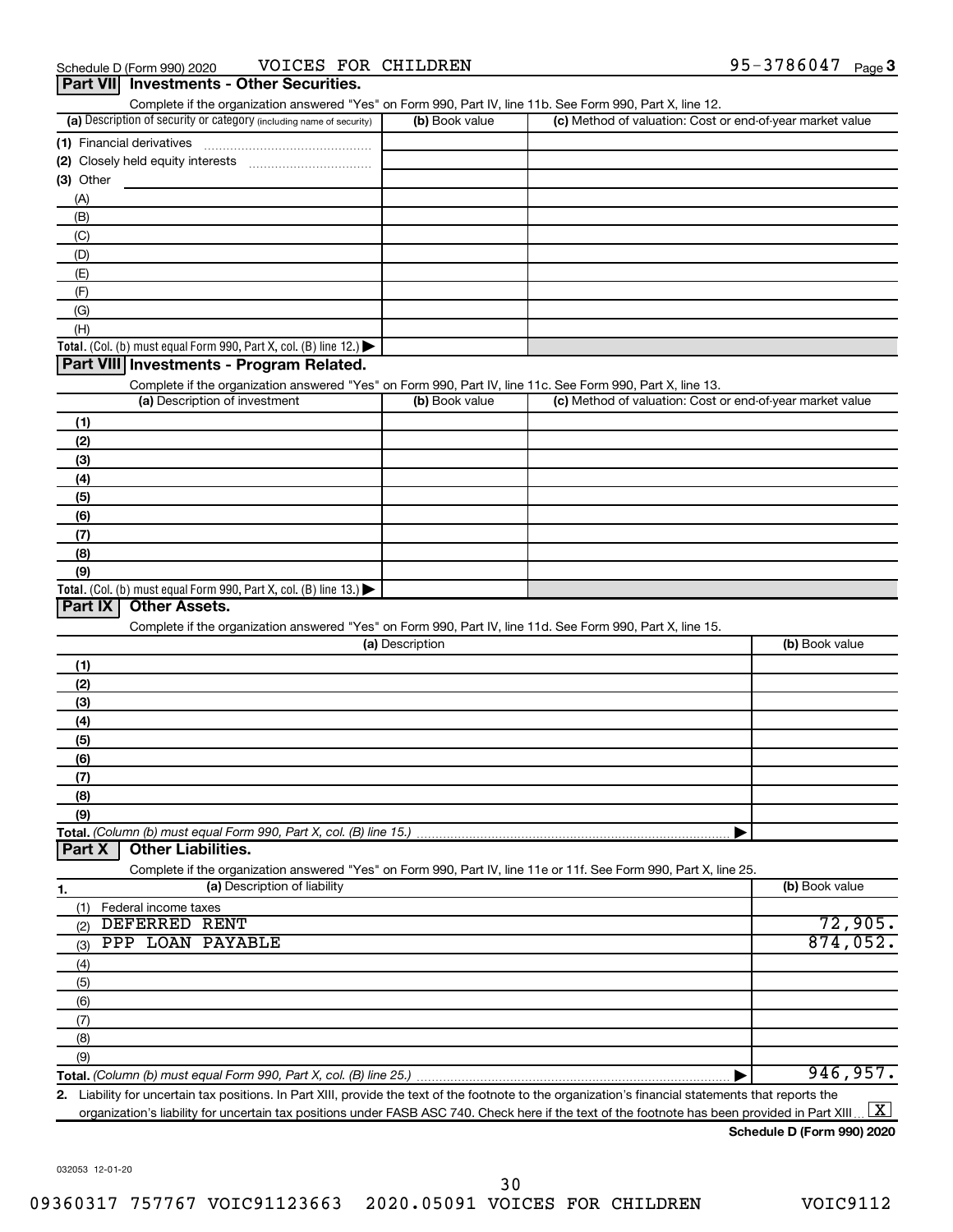|    | VOICES FOR CHILDREN<br>Schedule D (Form 990) 2020                                                                                                           |                |         |                | 95-3786047 Page 4 |          |
|----|-------------------------------------------------------------------------------------------------------------------------------------------------------------|----------------|---------|----------------|-------------------|----------|
|    | Reconciliation of Revenue per Audited Financial Statements With Revenue per Return.<br><b>Part XI</b>                                                       |                |         |                |                   |          |
|    | Complete if the organization answered "Yes" on Form 990, Part IV, line 12a.                                                                                 |                |         |                |                   |          |
| 1  | Total revenue, gains, and other support per audited financial statements [11] [11] Total revenue, gains, and other support per audited financial statements |                |         | $\blacksquare$ | 8,717,039.        |          |
| 2  | Amounts included on line 1 but not on Form 990, Part VIII, line 12:                                                                                         |                |         |                |                   |          |
| a  | Net unrealized gains (losses) on investments [111] [12] Met unrealized gains (losses) on investments                                                        | 2a             | 70,498. |                |                   |          |
| b  |                                                                                                                                                             | 2 <sub>b</sub> | 39,815. |                |                   |          |
| c  |                                                                                                                                                             | 2c             |         |                |                   |          |
| d  |                                                                                                                                                             | 2d             | 61,915. |                |                   |          |
| e  | Add lines 2a through 2d <b>contract and all anominal contract and all anominal contract anominal contract and all a</b>                                     |                |         | 2е             |                   | 172,228. |
| з  |                                                                                                                                                             |                |         | 3              | 8,544,811.        |          |
|    | Amounts included on Form 990. Part VIII. line 12, but not on line 1:                                                                                        |                |         |                |                   |          |
| a  | Investment expenses not included on Form 990, Part VIII, line 7b                                                                                            | 4a             | 1,484.  |                |                   |          |
|    |                                                                                                                                                             | 4 <sub>b</sub> |         |                |                   |          |
| c. | Add lines 4a and 4b                                                                                                                                         |                |         | 4c             |                   | 1,484.   |
| 5  |                                                                                                                                                             |                |         | 5              | 8,546,295.        |          |
|    | Part XII   Reconciliation of Expenses per Audited Financial Statements With Expenses per Return.                                                            |                |         |                |                   |          |
|    | Complete if the organization answered "Yes" on Form 990, Part IV, line 12a.                                                                                 |                |         |                |                   |          |
| 1  |                                                                                                                                                             |                |         | $\blacksquare$ | 6, 223, 141.      |          |
| 2  | Amounts included on line 1 but not on Form 990, Part IX, line 25:                                                                                           |                |         |                |                   |          |
| a  |                                                                                                                                                             | 2a             | 39,815. |                |                   |          |
|    |                                                                                                                                                             | 2 <sub>b</sub> |         |                |                   |          |
| c. |                                                                                                                                                             | 2c             |         |                |                   |          |
| d  |                                                                                                                                                             | 2d             | 61,915. |                |                   |          |
|    |                                                                                                                                                             |                |         | 2e             |                   | 101,730. |
| з  |                                                                                                                                                             |                |         | $\mathbf{a}$   | 6, 121, 411.      |          |
| 4  | Amounts included on Form 990, Part IX, line 25, but not on line 1:                                                                                          |                |         |                |                   |          |
| a  |                                                                                                                                                             | 4a l           | 1,484.  |                |                   |          |
| b  |                                                                                                                                                             | 4b             |         |                |                   |          |
|    | c Add lines 4a and 4b                                                                                                                                       |                |         | 4c             |                   | 1,484.   |
|    |                                                                                                                                                             |                |         | 5              | 6, 122, 895.      |          |
|    | Part XIII Supplemental Information.                                                                                                                         |                |         |                |                   |          |

Provide the descriptions required for Part II, lines 3, 5, and 9; Part III, lines 1a and 4; Part IV, lines 1b and 2b; Part V, line 4; Part X, line 2; Part XI, lines 2d and 4b; and Part XII, lines 2d and 4b. Also complete this part to provide any additional information.

# PART X, LINE 2:

| THE ORGANIZATION FOLLOWS ACCOUNTING STANDARDS WHICH PROVIDE ACCOUNTING AND |
|----------------------------------------------------------------------------|
| DISCLOSURE GUIDANCE ABOUT POSITIONS TAKEN BY AN ENTITY IN ITS TAX RETURNS  |
| THAT MIGHT BE UNCERTAIN. MANAGEMENT HAS CONSIDERED ITS TAX POSITION AND    |
| BELIEVES THAT ALL OF THE POSITIONS TAKEN IN ITS EXEMPT ORGANIZATION TAX    |
| RETURNS ARE MORE LIKELY THAN NOT TO BE SUSTAINED UPON EXAMINATION. AS OF   |
| JUNE 30, 2021 AND 2020, THE ORGANIZATION HAS NOT ACCRUED INTEREST OR       |
| PENALTIES RELATED TO UNCERTAIN TAX POSITIONS. THE ORGANIZATION FILES TAX   |
| RETURNS IN THE U.S. FEDERAL JURISDICTION AND THE STATE OF CALIFORNIA.      |

# PART XI, LINE 2D - OTHER ADJUSTMENTS:

# SPECIAL EVENT EXPENSES 119,858.

032054 12-01-20

**Schedule D (Form 990) 2020**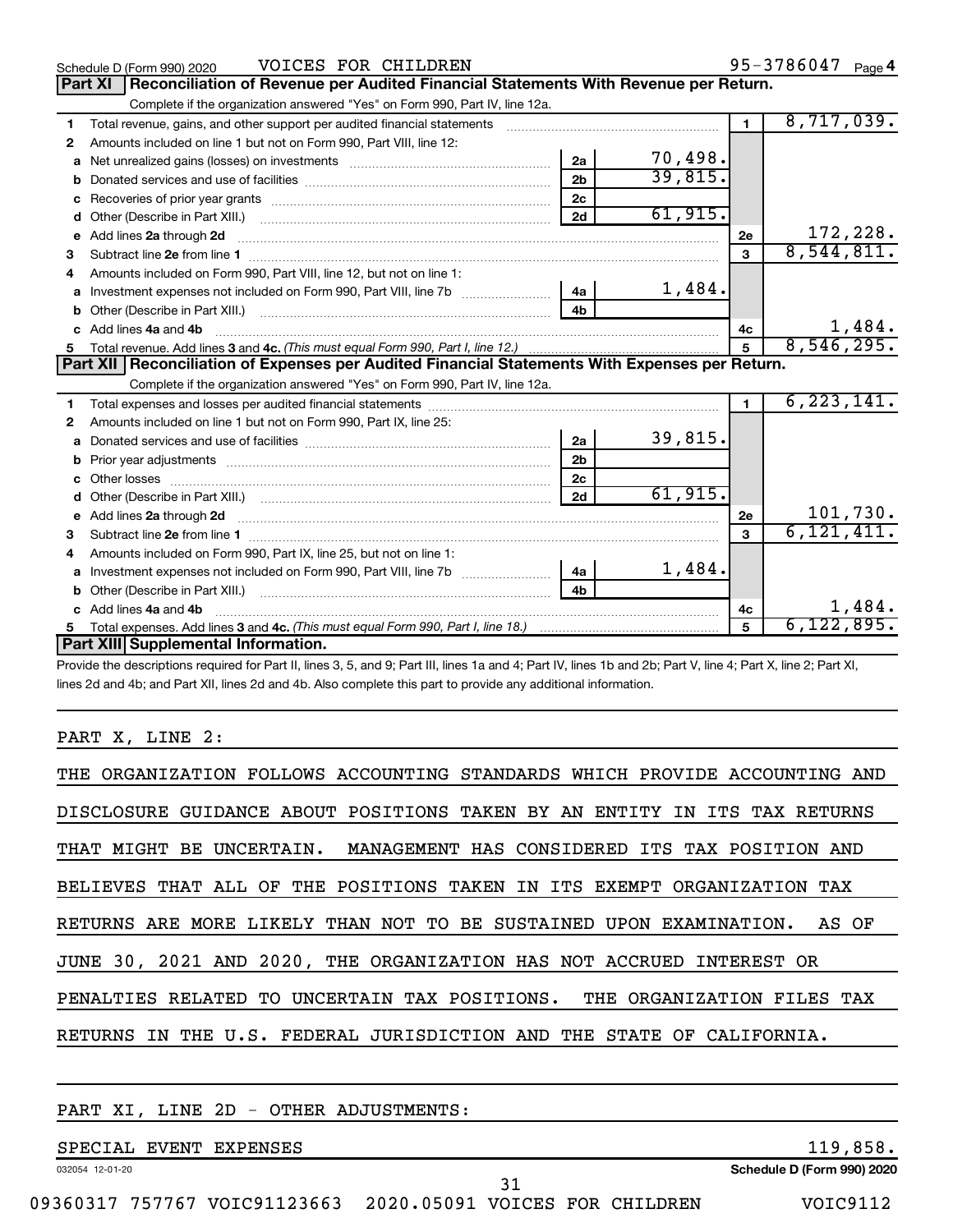| VOICES FOR CHILDREN<br>Schedule D (Form 990) 2020     | $95 - 3786047$ Page 5          |
|-------------------------------------------------------|--------------------------------|
| <b>Part XIII Supplemental Information (continued)</b> |                                |
| SPECIAL EVENT DIRECT BENEFIT TO DONORS                | $-57,943.$                     |
| TOTAL TO SCHEDULE D, PART XI, LINE 2D                 | 61,915.                        |
|                                                       |                                |
| PART XII, LINE 2D - OTHER ADJUSTMENTS:                |                                |
| SPECIAL EVENT EXPENSES                                | 119,858.                       |
| SPECIAL EVENT DIRECT BENEFIT TO DONORS                | $-57,943.$                     |
| TOTAL TO SCHEDULE D, PART XII, LINE 2D                | 61,915.                        |
|                                                       |                                |
|                                                       |                                |
|                                                       |                                |
|                                                       |                                |
|                                                       |                                |
|                                                       |                                |
|                                                       |                                |
|                                                       |                                |
|                                                       |                                |
|                                                       |                                |
|                                                       |                                |
|                                                       |                                |
|                                                       |                                |
|                                                       |                                |
| 032055 12-01-20                                       | Schedule D (Form 990) 2020     |
| 32<br>755565 1105801100660<br>0.001<br>$\Omega$       | $T^{\sim}$ $T^{\sim}$ $\sim$ 1 |

09360317 757767 VOIC91123663 2020.05091 VOICES FOR CHILDREN VOIC9112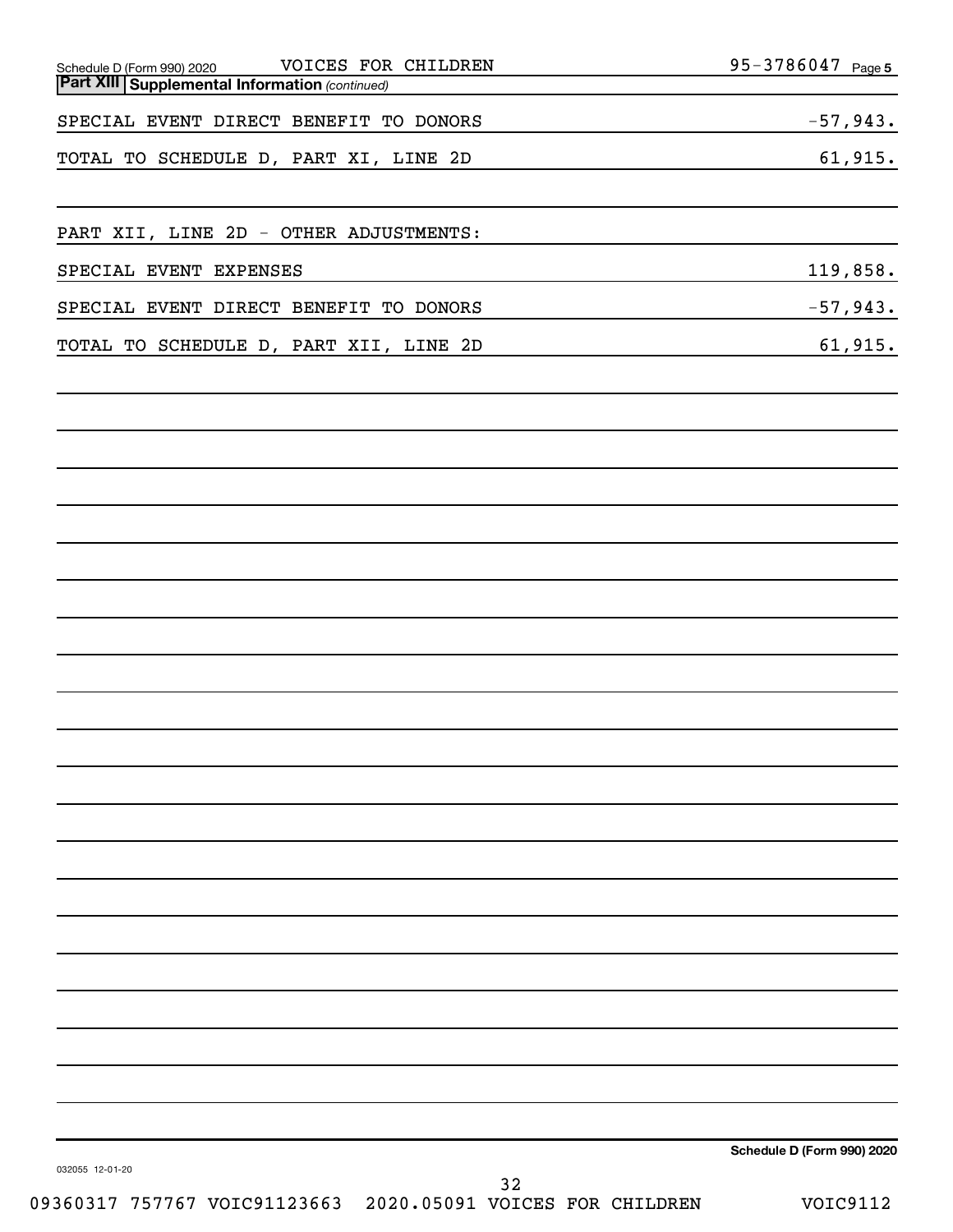| <b>SCHEDULE G</b>                                 |                                  | <b>Supplemental Information Regarding Fundraising or Gaming Activities</b>                                                                                          |              |                                 |                                       |                                        | OMB No. 1545-0047                     |
|---------------------------------------------------|----------------------------------|---------------------------------------------------------------------------------------------------------------------------------------------------------------------|--------------|---------------------------------|---------------------------------------|----------------------------------------|---------------------------------------|
| (Form 990 or 990-EZ)                              |                                  | Complete if the organization answered "Yes" on Form 990, Part IV, line 17, 18, or 19, or if the<br>organization entered more than \$15,000 on Form 990-EZ, line 6a. |              |                                 |                                       |                                        |                                       |
| Department of the Treasury                        |                                  | Attach to Form 990 or Form 990-EZ.                                                                                                                                  |              |                                 |                                       |                                        | <b>Open to Public</b>                 |
| Internal Revenue Service                          |                                  | Go to www.irs.gov/Form990 for instructions and the latest information.                                                                                              |              |                                 |                                       |                                        | Inspection                            |
| Name of the organization                          |                                  | VOICES FOR CHILDREN                                                                                                                                                 |              |                                 |                                       | 95-3786047                             | <b>Employer identification number</b> |
| Part I                                            |                                  | Fundraising Activities. Complete if the organization answered "Yes" on Form 990, Part IV, line 17. Form 990-EZ filers are not                                       |              |                                 |                                       |                                        |                                       |
|                                                   | required to complete this part.  |                                                                                                                                                                     |              |                                 |                                       |                                        |                                       |
| Mail solicitations<br>a                           |                                  | 1 Indicate whether the organization raised funds through any of the following activities. Check all that apply.<br>е                                                |              |                                 | Solicitation of non-government grants |                                        |                                       |
| b                                                 | Internet and email solicitations | f                                                                                                                                                                   |              |                                 | Solicitation of government grants     |                                        |                                       |
| Phone solicitations<br>с                          |                                  | Special fundraising events<br>g                                                                                                                                     |              |                                 |                                       |                                        |                                       |
| In-person solicitations<br>d                      |                                  |                                                                                                                                                                     |              |                                 |                                       |                                        |                                       |
|                                                   |                                  | 2 a Did the organization have a written or oral agreement with any individual (including officers, directors, trustees, or                                          |              |                                 |                                       |                                        |                                       |
|                                                   |                                  | key employees listed in Form 990, Part VII) or entity in connection with professional fundraising services?                                                         |              |                                 |                                       | Yes                                    | <b>No</b>                             |
| compensated at least \$5,000 by the organization. |                                  | b If "Yes," list the 10 highest paid individuals or entities (fundraisers) pursuant to agreements under which the fundraiser is to be                               |              |                                 |                                       |                                        |                                       |
|                                                   |                                  |                                                                                                                                                                     |              |                                 |                                       |                                        |                                       |
| (i) Name and address of individual                |                                  |                                                                                                                                                                     |              | (iii) Did<br>fundraiser         | (iv) Gross receipts                   | (v) Amount paid<br>to (or retained by) | (vi) Amount paid                      |
| or entity (fundraiser)                            |                                  | (ii) Activity                                                                                                                                                       | have custody | or control of<br>contributions? | from activity                         | fundraiser<br>listed in col. (i)       | to (or retained by)<br>organization   |
|                                                   |                                  |                                                                                                                                                                     | <b>Yes</b>   | No                              |                                       |                                        |                                       |
|                                                   |                                  |                                                                                                                                                                     |              |                                 |                                       |                                        |                                       |
|                                                   |                                  |                                                                                                                                                                     |              |                                 |                                       |                                        |                                       |
|                                                   |                                  |                                                                                                                                                                     |              |                                 |                                       |                                        |                                       |
|                                                   |                                  |                                                                                                                                                                     |              |                                 |                                       |                                        |                                       |
|                                                   |                                  |                                                                                                                                                                     |              |                                 |                                       |                                        |                                       |
|                                                   |                                  |                                                                                                                                                                     |              |                                 |                                       |                                        |                                       |
|                                                   |                                  |                                                                                                                                                                     |              |                                 |                                       |                                        |                                       |
|                                                   |                                  |                                                                                                                                                                     |              |                                 |                                       |                                        |                                       |
|                                                   |                                  |                                                                                                                                                                     |              |                                 |                                       |                                        |                                       |
|                                                   |                                  |                                                                                                                                                                     |              |                                 |                                       |                                        |                                       |
|                                                   |                                  |                                                                                                                                                                     |              |                                 |                                       |                                        |                                       |
|                                                   |                                  |                                                                                                                                                                     |              |                                 |                                       |                                        |                                       |
| Total                                             |                                  |                                                                                                                                                                     |              |                                 |                                       |                                        |                                       |
| or licensing.                                     |                                  | 3 List all states in which the organization is registered or licensed to solicit contributions or has been notified it is exempt from registration                  |              |                                 |                                       |                                        |                                       |
|                                                   |                                  |                                                                                                                                                                     |              |                                 |                                       |                                        |                                       |
|                                                   |                                  |                                                                                                                                                                     |              |                                 |                                       |                                        |                                       |
|                                                   |                                  |                                                                                                                                                                     |              |                                 |                                       |                                        |                                       |
|                                                   |                                  |                                                                                                                                                                     |              |                                 |                                       |                                        |                                       |
|                                                   |                                  |                                                                                                                                                                     |              |                                 |                                       |                                        |                                       |
|                                                   |                                  |                                                                                                                                                                     |              |                                 |                                       |                                        |                                       |
|                                                   |                                  |                                                                                                                                                                     |              |                                 |                                       |                                        |                                       |
|                                                   |                                  |                                                                                                                                                                     |              |                                 |                                       |                                        |                                       |
|                                                   |                                  |                                                                                                                                                                     |              |                                 |                                       |                                        |                                       |
|                                                   |                                  |                                                                                                                                                                     |              |                                 |                                       |                                        |                                       |

**For Paperwork Reduction Act Notice, see the Instructions for Form 990 or 990-EZ. Schedule G (Form 990 or 990-EZ) 2020** LHA

032081 11-25-20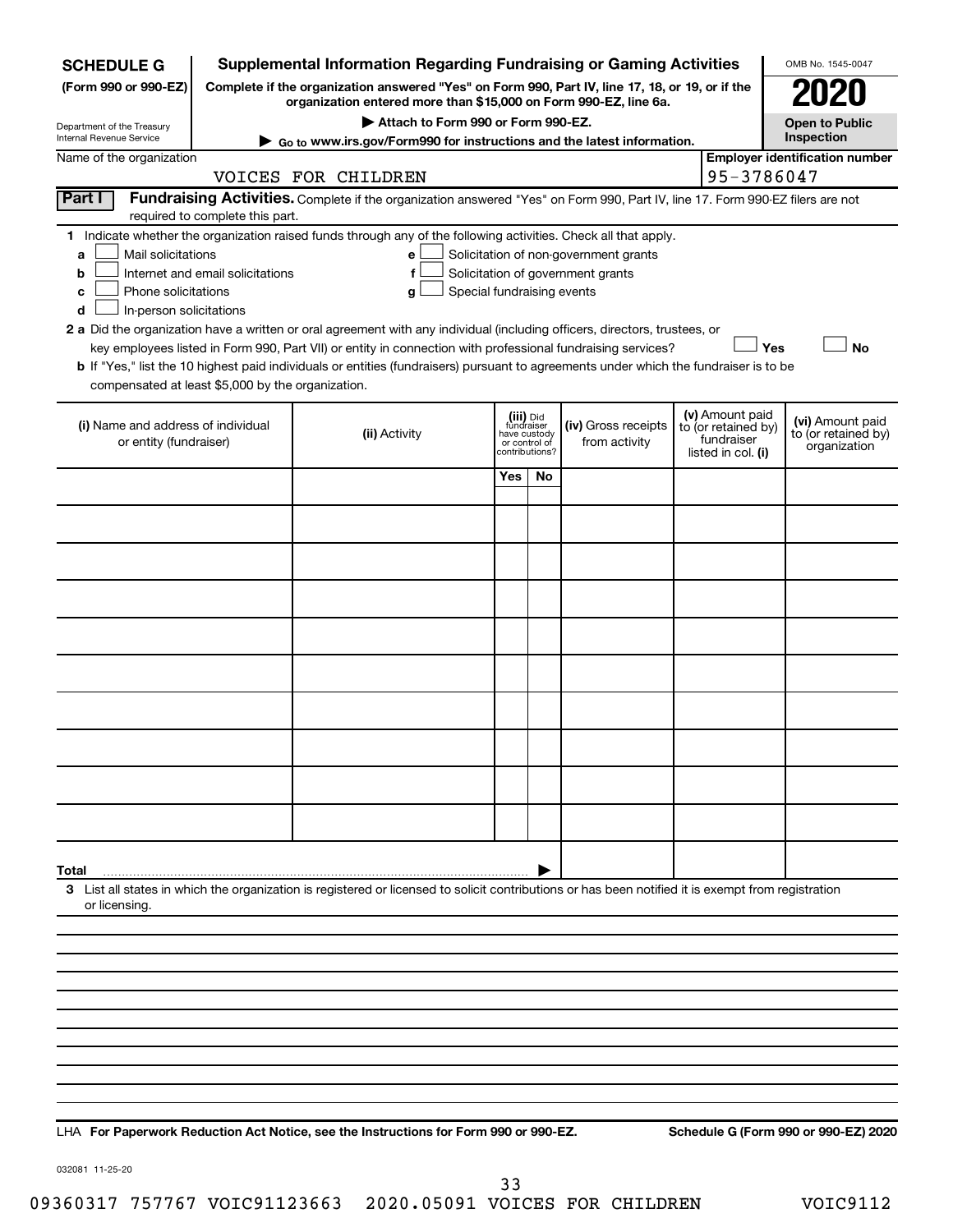# Schedule G (Form 990 or 990-EZ) 2020  $\sqrt{\text{VOLCES}}$   $\sqrt{\text{PDENN}}$  Page  $\sqrt{\text{PDENN}}$  95 - 3786047  $\sqrt{\text{Page}}$

Part II | Fundraising Events. Complete if the organization answered "Yes" on Form 990, Part IV, line 18, or reported more than \$15,000 of fundraising event contributions and gross income on Form 990-EZ, lines 1 and 6b. List events with gross receipts greater than \$5,000.

|                        |              | OF IDITIONS IN POSTED SHOWING THE ORIGINAL CONTRACT ON A SUBSTRAINING OF THE STATES OF SHOWING STREET IN A SUBSTRAINER ON A SUBSTRAINER ON A SUBSTRAINER ON A SUBSTRAINER ON A SUBSTRAINER ON A SUBSTRAINER ON A SUBSTRAINER O |                          |                         |                  |                               |
|------------------------|--------------|--------------------------------------------------------------------------------------------------------------------------------------------------------------------------------------------------------------------------------|--------------------------|-------------------------|------------------|-------------------------------|
|                        |              |                                                                                                                                                                                                                                | (a) Event $#1$           | $(b)$ Event #2          | (c) Other events | (d) Total events              |
|                        |              |                                                                                                                                                                                                                                | STARRY                   | FOSTERING               |                  |                               |
|                        |              |                                                                                                                                                                                                                                | STARRY NIGHTHOPE GOLF CL |                         | $\overline{2}$   | (add col. (a) through         |
|                        |              |                                                                                                                                                                                                                                | (event type)             | (event type)            | (total number)   | col. (c)                      |
|                        |              |                                                                                                                                                                                                                                |                          |                         |                  |                               |
| Revenue                | 1.           |                                                                                                                                                                                                                                | 1,272,750.               | 185,422.                | 21,993.          | 1,480,165.                    |
|                        |              |                                                                                                                                                                                                                                |                          |                         |                  |                               |
|                        |              |                                                                                                                                                                                                                                | 471,240.                 | 125,000.                | 10,000.          | 606, 240.                     |
|                        |              |                                                                                                                                                                                                                                |                          |                         |                  |                               |
|                        | 3            | Gross income (line 1 minus line 2)                                                                                                                                                                                             | 801,510.                 | 60,422.                 | 11,993.          | 873,925.                      |
|                        |              |                                                                                                                                                                                                                                |                          |                         |                  |                               |
|                        |              |                                                                                                                                                                                                                                |                          |                         |                  |                               |
|                        |              |                                                                                                                                                                                                                                |                          |                         |                  |                               |
|                        | 5            |                                                                                                                                                                                                                                | 1,354.                   |                         |                  | 1,354.                        |
|                        |              |                                                                                                                                                                                                                                |                          |                         |                  |                               |
|                        | 6            |                                                                                                                                                                                                                                |                          | 39,898.                 |                  | 39,898.                       |
|                        |              |                                                                                                                                                                                                                                |                          |                         |                  |                               |
| Direct Expenses        |              |                                                                                                                                                                                                                                | 10,264.                  |                         |                  | 10,264.                       |
|                        |              |                                                                                                                                                                                                                                |                          |                         |                  |                               |
|                        | 8            |                                                                                                                                                                                                                                |                          |                         |                  |                               |
|                        | 9            |                                                                                                                                                                                                                                | 49,531.                  | 13,906.                 | 4,905.           | 68, 342.                      |
|                        | 10           | Direct expense summary. Add lines 4 through 9 in column (d)                                                                                                                                                                    |                          |                         |                  | 119,858.                      |
|                        |              |                                                                                                                                                                                                                                |                          |                         |                  | 754,067.                      |
| <b>Part III</b>        |              | Gaming. Complete if the organization answered "Yes" on Form 990, Part IV, line 19, or reported more than                                                                                                                       |                          |                         |                  |                               |
|                        |              | \$15,000 on Form 990-EZ, line 6a.                                                                                                                                                                                              |                          |                         |                  |                               |
|                        |              |                                                                                                                                                                                                                                |                          | (b) Pull tabs/instant   |                  | (d) Total gaming (add         |
|                        |              |                                                                                                                                                                                                                                | (a) Bingo                | bingo/progressive bingo | (c) Other gaming | col. (a) through col. (c))    |
| Revenue                |              |                                                                                                                                                                                                                                |                          |                         |                  |                               |
|                        | 1.           |                                                                                                                                                                                                                                |                          |                         |                  |                               |
|                        |              |                                                                                                                                                                                                                                |                          |                         |                  |                               |
|                        |              |                                                                                                                                                                                                                                |                          |                         |                  |                               |
|                        |              |                                                                                                                                                                                                                                |                          |                         |                  |                               |
|                        | 3            |                                                                                                                                                                                                                                |                          |                         |                  |                               |
| <b>Direct Expenses</b> |              |                                                                                                                                                                                                                                |                          |                         |                  |                               |
|                        | 4            |                                                                                                                                                                                                                                |                          |                         |                  |                               |
|                        |              |                                                                                                                                                                                                                                |                          |                         |                  |                               |
|                        |              |                                                                                                                                                                                                                                |                          |                         |                  |                               |
|                        |              |                                                                                                                                                                                                                                | Yes<br>%                 | Yes<br>%                | Yes<br>%         |                               |
|                        |              | 6 Volunteer labor                                                                                                                                                                                                              | No                       | No                      | No               |                               |
|                        |              |                                                                                                                                                                                                                                |                          |                         |                  |                               |
|                        | $\mathbf{7}$ | Direct expense summary. Add lines 2 through 5 in column (d)                                                                                                                                                                    |                          |                         |                  |                               |
|                        |              |                                                                                                                                                                                                                                |                          |                         |                  |                               |
|                        |              |                                                                                                                                                                                                                                |                          |                         |                  |                               |
|                        |              |                                                                                                                                                                                                                                |                          |                         |                  |                               |
| 9                      |              | Enter the state(s) in which the organization conducts gaming activities: $\rm CA$                                                                                                                                              |                          |                         |                  |                               |
|                        |              |                                                                                                                                                                                                                                |                          |                         |                  | $\lfloor x \rfloor$ No<br>Yes |
|                        |              | b If "No," explain: ORGANIZATION FILED A NON-PROFIT RAFFLE REPORT WITH THE OFFICE<br>OF THE ATTORNEY GENERAL.                                                                                                                  |                          |                         |                  |                               |
|                        |              |                                                                                                                                                                                                                                |                          |                         |                  |                               |
|                        |              |                                                                                                                                                                                                                                |                          |                         |                  |                               |
|                        |              | 10a Were any of the organization's gaming licenses revoked, suspended, or terminated during the tax year?                                                                                                                      |                          |                         |                  | $\lfloor x \rfloor$ No<br>Yes |
|                        |              | <b>b</b> If "Yes," explain:                                                                                                                                                                                                    |                          |                         |                  |                               |
|                        |              |                                                                                                                                                                                                                                |                          |                         |                  |                               |
|                        |              |                                                                                                                                                                                                                                |                          |                         |                  |                               |
|                        |              |                                                                                                                                                                                                                                |                          |                         |                  |                               |

34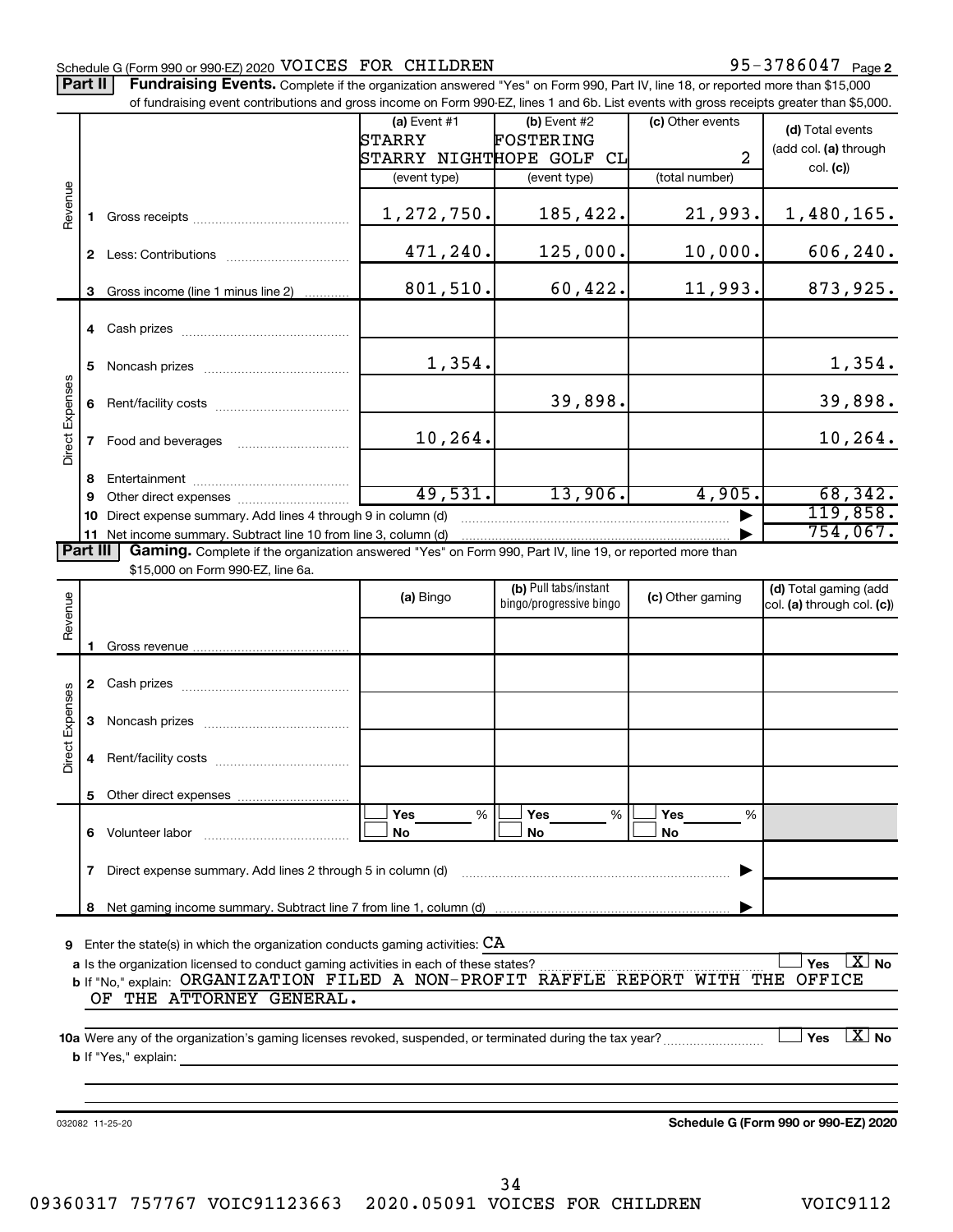|                | Schedule G (Form 990 or 990-EZ) 2020 VOICES FOR CHILDREN                                                                                           | 95-3786047 $_{Page 3}$               |                           |
|----------------|----------------------------------------------------------------------------------------------------------------------------------------------------|--------------------------------------|---------------------------|
| 11.            |                                                                                                                                                    | ∫ Yes                                | $\mathbf{X}$<br><b>No</b> |
|                | 12 Is the organization a grantor, beneficiary or trustee of a trust, or a member of a partnership or other entity formed                           |                                      |                           |
|                |                                                                                                                                                    | Yes                                  | $\mathbf{X}$ No           |
|                | 13 Indicate the percentage of gaming activity conducted in:                                                                                        |                                      |                           |
|                |                                                                                                                                                    |                                      |                           |
|                |                                                                                                                                                    | 13 <sub>b</sub>                      | %                         |
|                |                                                                                                                                                    |                                      | $\%$                      |
|                | 14 Enter the name and address of the person who prepares the organization's gaming/special events books and records:                               |                                      |                           |
|                |                                                                                                                                                    |                                      |                           |
|                | Name $\blacktriangleright$<br><u> 1989 - Johann Barbara, martin amerikan basal dan berasal dan berasal dalam basal dan berasal dan berasal dan</u> |                                      |                           |
|                |                                                                                                                                                    |                                      |                           |
|                |                                                                                                                                                    |                                      |                           |
|                |                                                                                                                                                    |                                      |                           |
|                |                                                                                                                                                    |                                      |                           |
|                |                                                                                                                                                    |                                      |                           |
|                |                                                                                                                                                    |                                      |                           |
|                | of gaming revenue retained by the third party $\triangleright$ \$                                                                                  |                                      |                           |
|                |                                                                                                                                                    |                                      |                           |
|                | c If "Yes," enter name and address of the third party:                                                                                             |                                      |                           |
|                |                                                                                                                                                    |                                      |                           |
|                | Name $\blacktriangleright$ $\blacksquare$                                                                                                          |                                      |                           |
|                |                                                                                                                                                    |                                      |                           |
|                |                                                                                                                                                    |                                      |                           |
|                |                                                                                                                                                    |                                      |                           |
| 16             | Gaming manager information:                                                                                                                        |                                      |                           |
|                |                                                                                                                                                    |                                      |                           |
|                | Name $\blacktriangleright$ $\blacksquare$                                                                                                          |                                      |                           |
|                |                                                                                                                                                    |                                      |                           |
|                |                                                                                                                                                    |                                      |                           |
|                | Gaming manager compensation > \$                                                                                                                   |                                      |                           |
|                |                                                                                                                                                    |                                      |                           |
|                |                                                                                                                                                    |                                      |                           |
|                |                                                                                                                                                    |                                      |                           |
|                |                                                                                                                                                    |                                      |                           |
|                |                                                                                                                                                    |                                      |                           |
|                | Director/officer<br><b>Employee</b><br>Independent contractor                                                                                      |                                      |                           |
|                |                                                                                                                                                    |                                      |                           |
|                | <b>17</b> Mandatory distributions:                                                                                                                 |                                      |                           |
|                | <b>a</b> Is the organization required under state law to make charitable distributions from the gaming proceeds to                                 |                                      |                           |
|                |                                                                                                                                                    |                                      | $\Box$ Yes $\Box X$ No    |
|                |                                                                                                                                                    |                                      |                           |
|                | <b>b</b> Enter the amount of distributions required under state law to be distributed to other exempt organizations or spent in the                |                                      |                           |
|                | organization's own exempt activities during the tax year $\triangleright$ \$                                                                       |                                      |                           |
| <b>Part IV</b> | Supplemental Information. Provide the explanations required by Part I, line 2b, columns (iii) and (v); and Part III, lines 9, 9b, 10b,             |                                      |                           |
|                | 15b, 15c, 16, and 17b, as applicable. Also provide any additional information. See instructions.                                                   |                                      |                           |
|                |                                                                                                                                                    |                                      |                           |
|                |                                                                                                                                                    |                                      |                           |
|                |                                                                                                                                                    |                                      |                           |
|                |                                                                                                                                                    |                                      |                           |
|                |                                                                                                                                                    |                                      |                           |
|                |                                                                                                                                                    |                                      |                           |
|                |                                                                                                                                                    |                                      |                           |
|                |                                                                                                                                                    |                                      |                           |
|                |                                                                                                                                                    |                                      |                           |
|                |                                                                                                                                                    |                                      |                           |
|                |                                                                                                                                                    |                                      |                           |
|                |                                                                                                                                                    |                                      |                           |
|                |                                                                                                                                                    |                                      |                           |
|                |                                                                                                                                                    |                                      |                           |
|                |                                                                                                                                                    |                                      |                           |
|                |                                                                                                                                                    |                                      |                           |
|                |                                                                                                                                                    |                                      |                           |
|                |                                                                                                                                                    |                                      |                           |
|                |                                                                                                                                                    |                                      |                           |
|                | 032083 11-25-20                                                                                                                                    | Schedule G (Form 990 or 990-EZ) 2020 |                           |
|                | 35                                                                                                                                                 |                                      |                           |

09360317 757767 VOIC91123663 2020.05091 VOICES FOR CHILDREN VOIC9112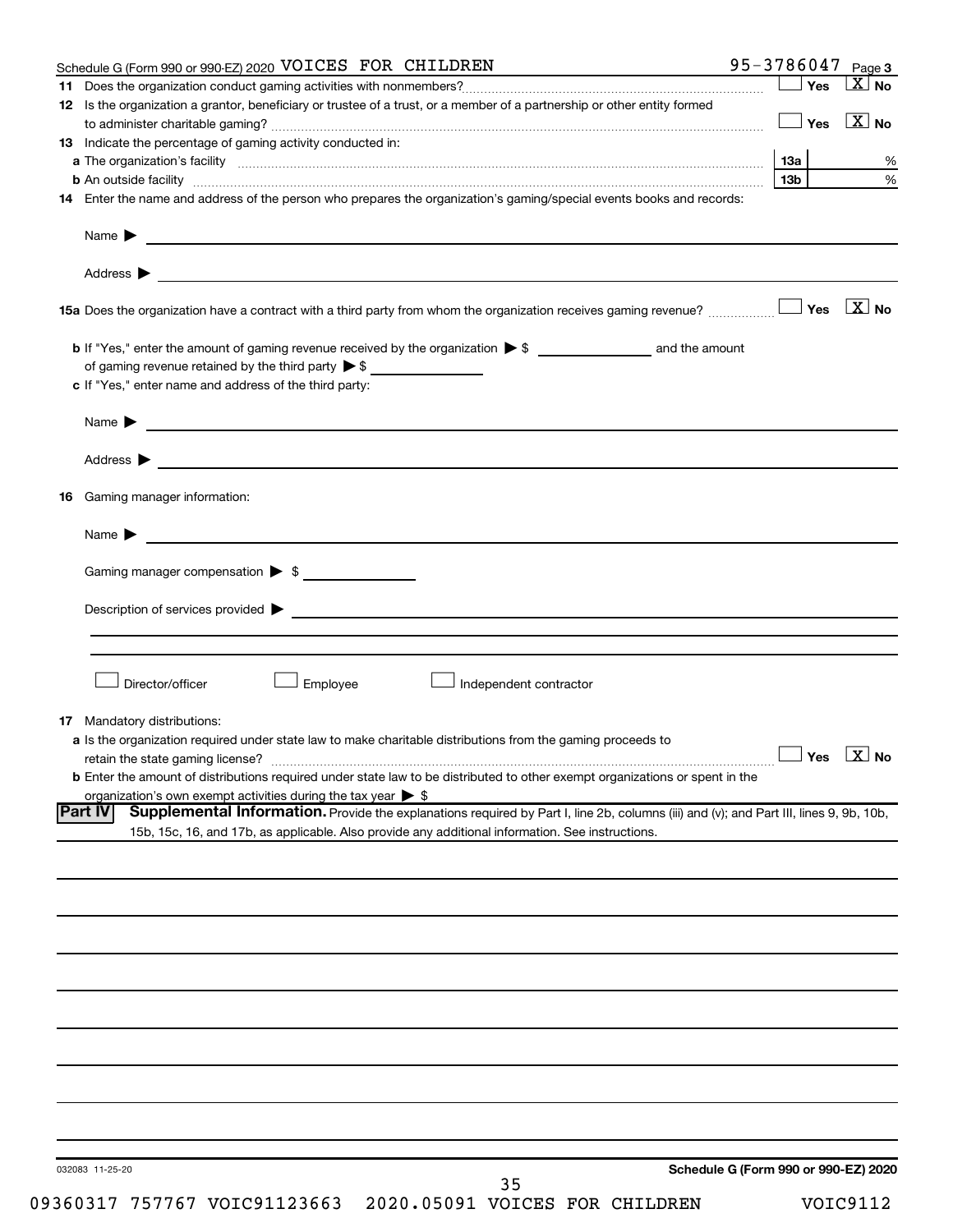|  | Schedule G (Form 990 or 990-EZ) |
|--|---------------------------------|
|  |                                 |
|  |                                 |
|  |                                 |
|  |                                 |
|  |                                 |
|  |                                 |
|  |                                 |
|  |                                 |
|  |                                 |
|  |                                 |
|  |                                 |
|  |                                 |
|  |                                 |
|  |                                 |
|  |                                 |
|  |                                 |
|  |                                 |
|  |                                 |
|  |                                 |
|  |                                 |
|  |                                 |
|  |                                 |
|  |                                 |
|  |                                 |
|  |                                 |
|  |                                 |
|  |                                 |
|  |                                 |
|  |                                 |
|  |                                 |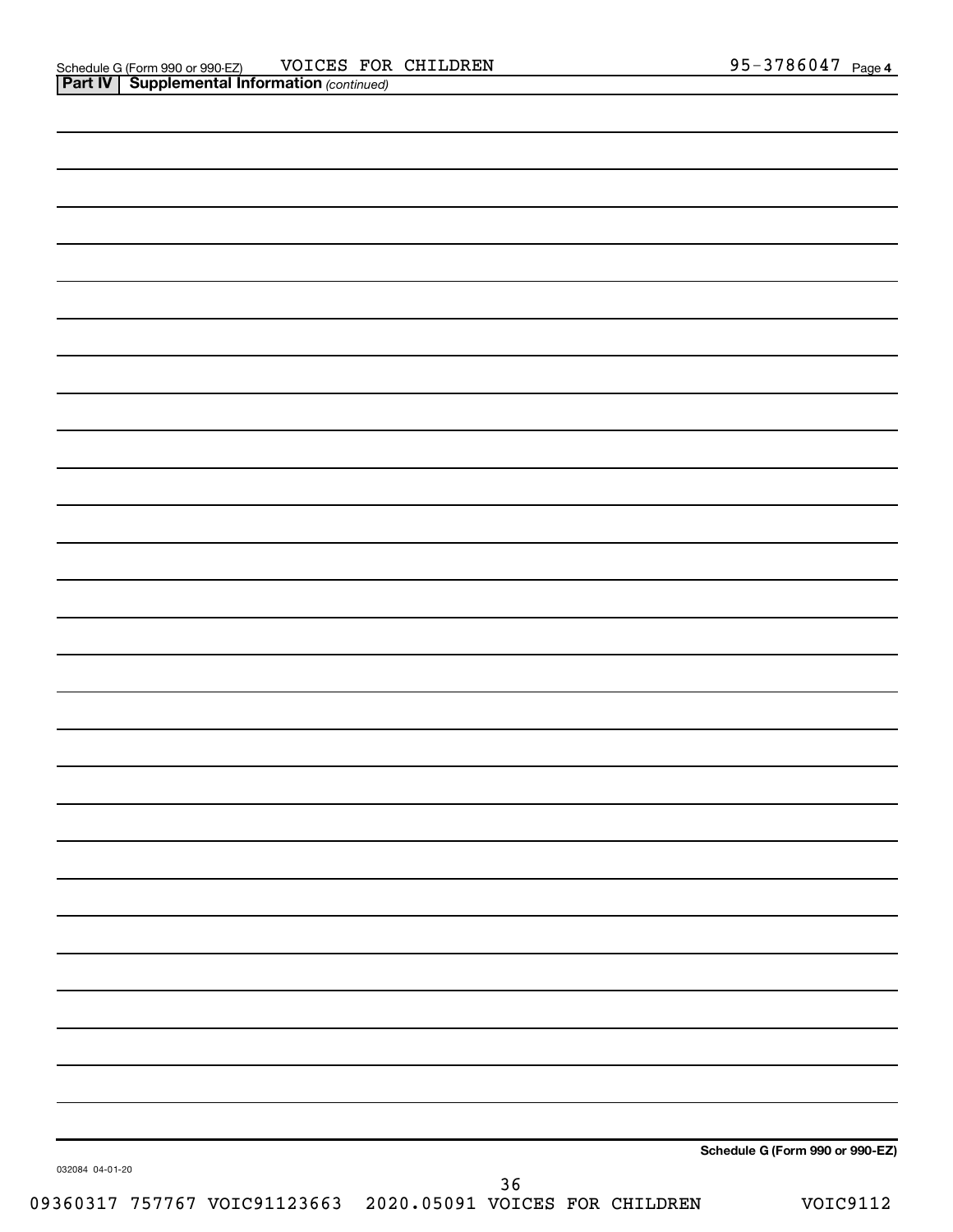|                                                        | <b>Grants and Other Assistance to Organizations,</b><br><b>SCHEDULE I</b><br>(Form 990)<br>Governments, and Individuals in the United States<br>Complete if the organization answered "Yes" on Form 990, Part IV, line 21 or 22.                                                                                                                                                                          |                                                                                                                                                                                                                                                                                           |                     |                                                                                                                                                                    |                                                                              |  |                                       | OMB No. 1545-0047<br>21 |   |                                                     |                       |
|--------------------------------------------------------|-----------------------------------------------------------------------------------------------------------------------------------------------------------------------------------------------------------------------------------------------------------------------------------------------------------------------------------------------------------------------------------------------------------|-------------------------------------------------------------------------------------------------------------------------------------------------------------------------------------------------------------------------------------------------------------------------------------------|---------------------|--------------------------------------------------------------------------------------------------------------------------------------------------------------------|------------------------------------------------------------------------------|--|---------------------------------------|-------------------------|---|-----------------------------------------------------|-----------------------|
| Department of the Treasury<br>Internal Revenue Service |                                                                                                                                                                                                                                                                                                                                                                                                           |                                                                                                                                                                                                                                                                                           |                     |                                                                                                                                                                    | Attach to Form 990.<br>Go to www.irs.gov/Form990 for the latest information. |  |                                       |                         |   | <b>Open to Public</b><br>Inspection                 |                       |
|                                                        | Name of the organization                                                                                                                                                                                                                                                                                                                                                                                  |                                                                                                                                                                                                                                                                                           | VOICES FOR CHILDREN |                                                                                                                                                                    |                                                                              |  |                                       |                         |   | <b>Employer identification number</b><br>95-3786047 |                       |
| Part I                                                 |                                                                                                                                                                                                                                                                                                                                                                                                           | <b>General Information on Grants and Assistance</b>                                                                                                                                                                                                                                       |                     |                                                                                                                                                                    |                                                                              |  |                                       |                         |   |                                                     |                       |
| $\mathbf 1$<br>$\mathbf{2}$                            |                                                                                                                                                                                                                                                                                                                                                                                                           | Does the organization maintain records to substantiate the amount of the grants or assistance, the grantees' eligibility for the grants or assistance, and the selection<br>Describe in Part IV the organization's procedures for monitoring the use of grant funds in the United States. |                     |                                                                                                                                                                    |                                                                              |  |                                       |                         |   |                                                     | $\boxed{\text{X}}$ No |
| Part II                                                |                                                                                                                                                                                                                                                                                                                                                                                                           |                                                                                                                                                                                                                                                                                           |                     | Grants and Other Assistance to Domestic Organizations and Domestic Governments. Complete if the organization answered "Yes" on Form 990, Part IV, line 21, for any |                                                                              |  |                                       |                         |   |                                                     |                       |
|                                                        | recipient that received more than \$5,000. Part II can be duplicated if additional space is needed.<br>(f) Method of<br>1 (a) Name and address of organization<br>(d) Amount of<br>(g) Description of<br>$(b)$ EIN<br>(c) IRC section<br>(e) Amount of<br>valuation (book,<br>noncash assistance<br>or government<br>(if applicable)<br>cash grant<br>non-cash<br>FMV, appraisal,<br>assistance<br>other) |                                                                                                                                                                                                                                                                                           |                     |                                                                                                                                                                    |                                                                              |  | (h) Purpose of grant<br>or assistance |                         |   |                                                     |                       |
|                                                        |                                                                                                                                                                                                                                                                                                                                                                                                           |                                                                                                                                                                                                                                                                                           |                     |                                                                                                                                                                    |                                                                              |  |                                       |                         |   |                                                     |                       |
|                                                        |                                                                                                                                                                                                                                                                                                                                                                                                           |                                                                                                                                                                                                                                                                                           |                     |                                                                                                                                                                    |                                                                              |  |                                       |                         |   |                                                     |                       |
|                                                        |                                                                                                                                                                                                                                                                                                                                                                                                           |                                                                                                                                                                                                                                                                                           |                     |                                                                                                                                                                    |                                                                              |  |                                       |                         |   |                                                     |                       |
|                                                        |                                                                                                                                                                                                                                                                                                                                                                                                           |                                                                                                                                                                                                                                                                                           |                     |                                                                                                                                                                    |                                                                              |  |                                       |                         |   |                                                     |                       |
| $\mathbf{2}$<br>3                                      |                                                                                                                                                                                                                                                                                                                                                                                                           |                                                                                                                                                                                                                                                                                           |                     | Enter total number of section 501(c)(3) and government organizations listed in the line 1 table                                                                    |                                                                              |  |                                       |                         | ▶ |                                                     |                       |

**For Paperwork Reduction Act Notice, see the Instructions for Form 990. Schedule I (Form 990) 2020** LHA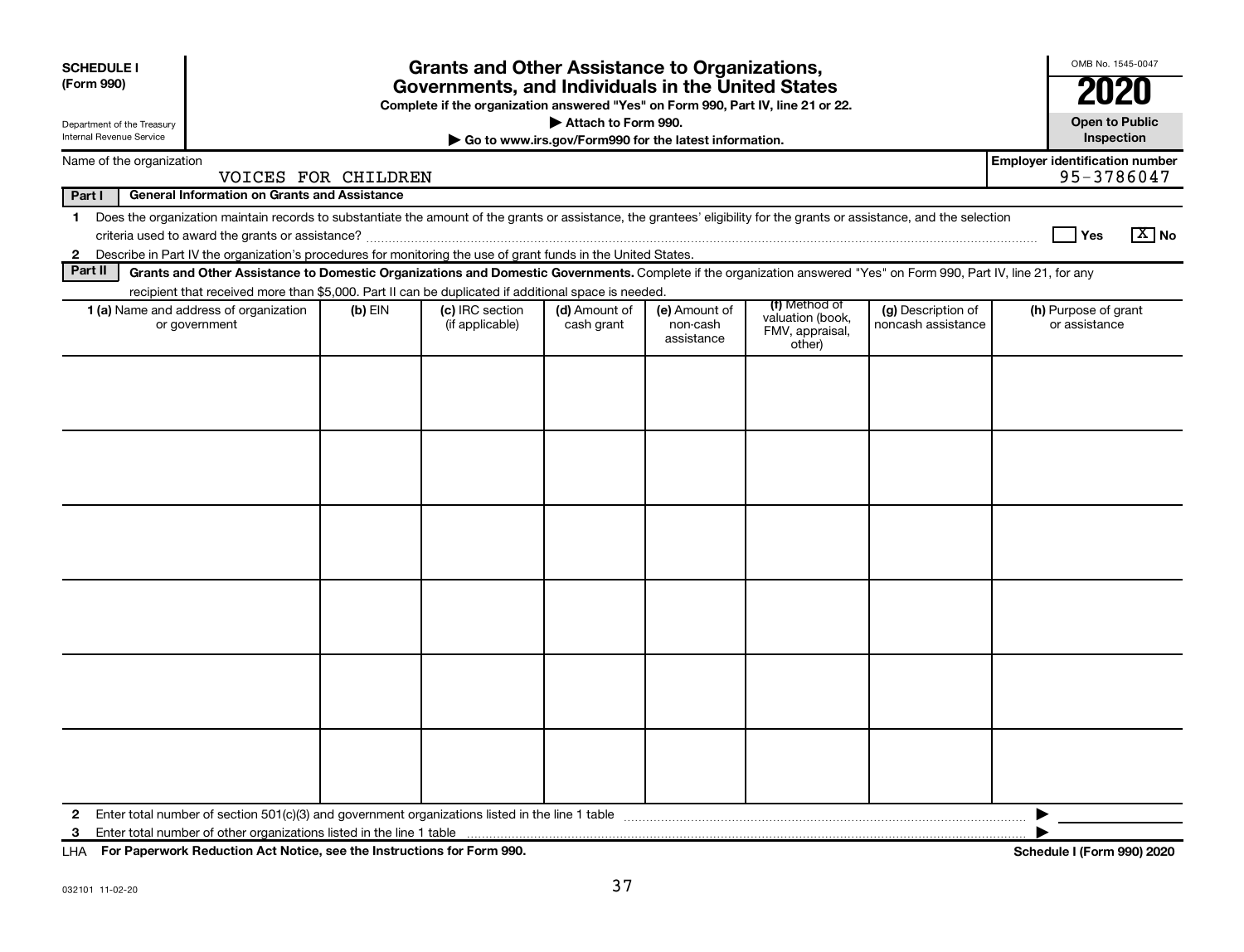Part III | Grants and Other Assistance to Domestic Individuals. Complete if the organization answered "Yes" on Form 990, Part IV, line 22. Part III can be duplicated if additional space is needed.

| (a) Type of grant or assistance | (b) Number of<br>recipients | (c) Amount of<br>cash grant | (d) Amount of non-<br>cash assistance | (e) Method of valuation<br>(book, FMV, appraisal, other) | (f) Description of noncash assistance                                  |
|---------------------------------|-----------------------------|-----------------------------|---------------------------------------|----------------------------------------------------------|------------------------------------------------------------------------|
| CHILDREN'S ASSISTANCE DONATIONS | 1100                        | 78,888.                     |                                       | $0.$ FMV                                                 | TOYS, GIFT CARDS, BACKPACKS<br>AND OTHER ITEMS FOR FOSTER<br>CHILDREN. |
|                                 |                             |                             |                                       |                                                          |                                                                        |
|                                 |                             |                             |                                       |                                                          |                                                                        |
|                                 |                             |                             |                                       |                                                          |                                                                        |
|                                 |                             |                             |                                       |                                                          |                                                                        |

Part IV | Supplemental Information. Provide the information required in Part I, line 2; Part III, column (b); and any other additional information.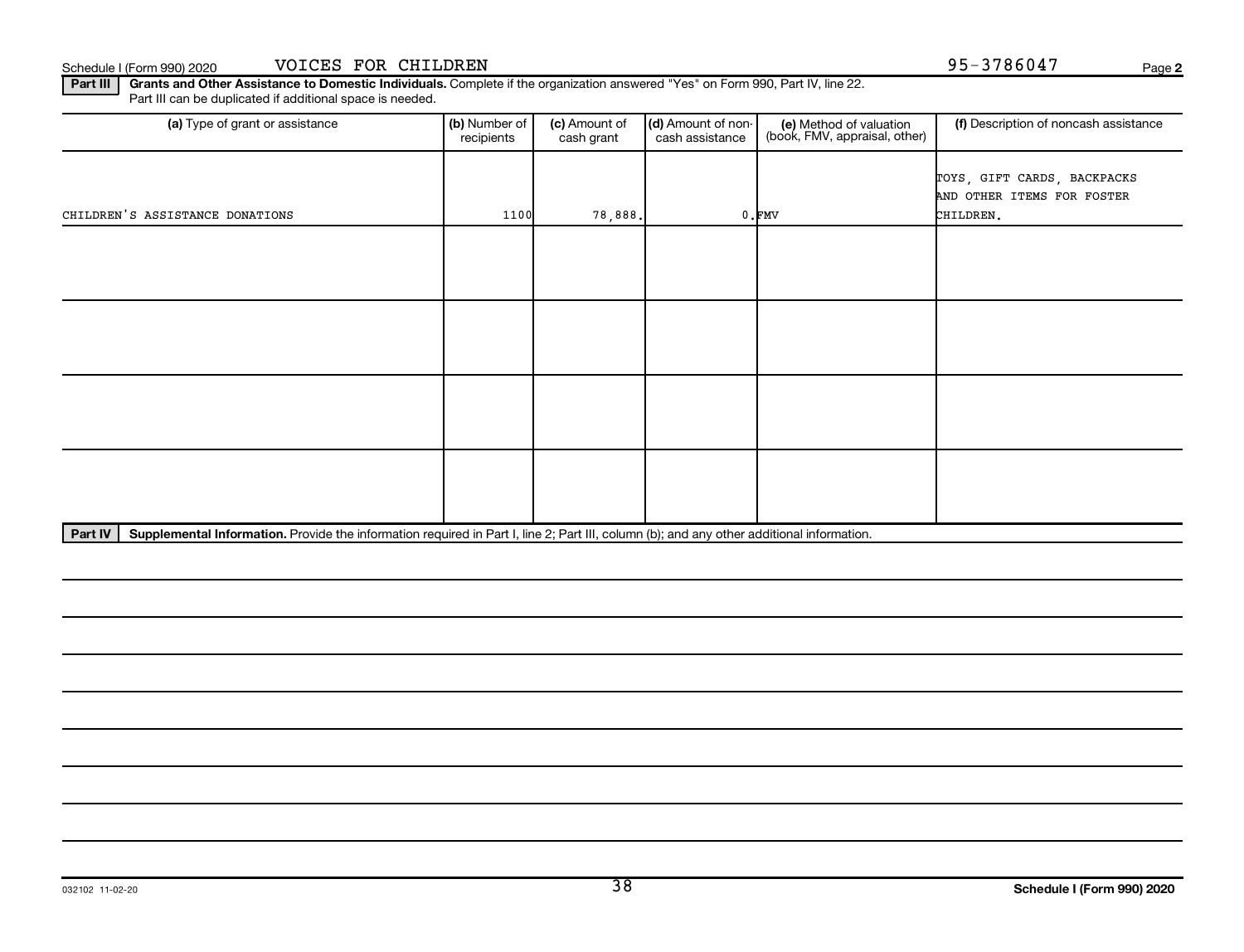| <b>Compensation Information</b><br>OMB No. 1545-0047<br><b>SCHEDULE J</b> |                                                                                            |                                                                                                                           |                                       |                            |     |                         |  |  |
|---------------------------------------------------------------------------|--------------------------------------------------------------------------------------------|---------------------------------------------------------------------------------------------------------------------------|---------------------------------------|----------------------------|-----|-------------------------|--|--|
|                                                                           | (Form 990)                                                                                 | For certain Officers, Directors, Trustees, Key Employees, and Highest                                                     |                                       | <b>2020</b>                |     |                         |  |  |
|                                                                           |                                                                                            | <b>Compensated Employees</b>                                                                                              |                                       |                            |     |                         |  |  |
|                                                                           | Department of the Treasury                                                                 | Complete if the organization answered "Yes" on Form 990, Part IV, line 23.<br>Attach to Form 990.                         |                                       | <b>Open to Public</b>      |     |                         |  |  |
|                                                                           | Internal Revenue Service                                                                   | Go to www.irs.gov/Form990 for instructions and the latest information.                                                    |                                       | Inspection                 |     |                         |  |  |
|                                                                           | Name of the organization                                                                   |                                                                                                                           | <b>Employer identification number</b> |                            |     |                         |  |  |
|                                                                           |                                                                                            | VOICES FOR CHILDREN                                                                                                       |                                       | 95-3786047                 |     |                         |  |  |
|                                                                           | Part I                                                                                     | <b>Questions Regarding Compensation</b>                                                                                   |                                       |                            |     |                         |  |  |
|                                                                           |                                                                                            |                                                                                                                           |                                       |                            | Yes | No                      |  |  |
|                                                                           |                                                                                            | 1a Check the appropriate box(es) if the organization provided any of the following to or for a person listed on Form 990, |                                       |                            |     |                         |  |  |
|                                                                           |                                                                                            | Part VII, Section A, line 1a. Complete Part III to provide any relevant information regarding these items.                |                                       |                            |     |                         |  |  |
|                                                                           | First-class or charter travel                                                              | Housing allowance or residence for personal use                                                                           |                                       |                            |     |                         |  |  |
|                                                                           | Travel for companions                                                                      | Payments for business use of personal residence                                                                           |                                       |                            |     |                         |  |  |
|                                                                           | Tax indemnification and gross-up payments<br>Health or social club dues or initiation fees |                                                                                                                           |                                       |                            |     |                         |  |  |
|                                                                           |                                                                                            | Discretionary spending account<br>Personal services (such as maid, chauffeur, chef)                                       |                                       |                            |     |                         |  |  |
|                                                                           |                                                                                            |                                                                                                                           |                                       |                            |     |                         |  |  |
|                                                                           |                                                                                            | <b>b</b> If any of the boxes on line 1a are checked, did the organization follow a written policy regarding payment or    |                                       |                            |     |                         |  |  |
|                                                                           |                                                                                            | reimbursement or provision of all of the expenses described above? If "No," complete Part III to explain                  |                                       | 1b                         |     |                         |  |  |
| 2                                                                         |                                                                                            | Did the organization require substantiation prior to reimbursing or allowing expenses incurred by all directors,          |                                       |                            |     |                         |  |  |
|                                                                           |                                                                                            | trustees, and officers, including the CEO/Executive Director, regarding the items checked on line 1a?                     |                                       | $\mathbf{2}$               | х   |                         |  |  |
|                                                                           |                                                                                            |                                                                                                                           |                                       |                            |     |                         |  |  |
| 3                                                                         |                                                                                            | Indicate which, if any, of the following the organization used to establish the compensation of the organization's        |                                       |                            |     |                         |  |  |
|                                                                           |                                                                                            | CEO/Executive Director. Check all that apply. Do not check any boxes for methods used by a related organization to        |                                       |                            |     |                         |  |  |
|                                                                           |                                                                                            | establish compensation of the CEO/Executive Director, but explain in Part III.                                            |                                       |                            |     |                         |  |  |
|                                                                           | Compensation committee                                                                     | Written employment contract                                                                                               |                                       |                            |     |                         |  |  |
|                                                                           |                                                                                            | $ \mathbf{X} $ Compensation survey or study<br>Independent compensation consultant                                        |                                       |                            |     |                         |  |  |
|                                                                           | $X$ Form 990 of other organizations                                                        | $\mathbf{X}$ Approval by the board or compensation committee                                                              |                                       |                            |     |                         |  |  |
| 4                                                                         |                                                                                            | During the year, did any person listed on Form 990, Part VII, Section A, line 1a, with respect to the filing              |                                       |                            |     |                         |  |  |
|                                                                           | organization or a related organization:                                                    |                                                                                                                           |                                       |                            |     |                         |  |  |
|                                                                           |                                                                                            | Receive a severance payment or change-of-control payment?                                                                 |                                       | 4a                         |     | х                       |  |  |
| b                                                                         |                                                                                            |                                                                                                                           |                                       | 4b                         |     | $\overline{\mathbf{x}}$ |  |  |
| с                                                                         |                                                                                            |                                                                                                                           |                                       | 4c                         |     | $\overline{\text{x}}$   |  |  |
|                                                                           |                                                                                            | If "Yes" to any of lines 4a-c, list the persons and provide the applicable amounts for each item in Part III.             |                                       |                            |     |                         |  |  |
|                                                                           |                                                                                            |                                                                                                                           |                                       |                            |     |                         |  |  |
|                                                                           |                                                                                            | Only section 501(c)(3), 501(c)(4), and 501(c)(29) organizations must complete lines 5-9.                                  |                                       |                            |     |                         |  |  |
|                                                                           |                                                                                            | For persons listed on Form 990, Part VII, Section A, line 1a, did the organization pay or accrue any compensation         |                                       |                            |     |                         |  |  |
|                                                                           | contingent on the revenues of:                                                             |                                                                                                                           |                                       |                            |     |                         |  |  |
|                                                                           |                                                                                            |                                                                                                                           |                                       | 5а                         |     | X.                      |  |  |
|                                                                           |                                                                                            |                                                                                                                           |                                       | 5b                         |     | $\overline{\mathbf{X}}$ |  |  |
|                                                                           |                                                                                            | If "Yes" on line 5a or 5b, describe in Part III.                                                                          |                                       |                            |     |                         |  |  |
| 6                                                                         |                                                                                            | For persons listed on Form 990, Part VII, Section A, line 1a, did the organization pay or accrue any compensation         |                                       |                            |     |                         |  |  |
|                                                                           | contingent on the net earnings of:                                                         |                                                                                                                           |                                       |                            |     |                         |  |  |
|                                                                           |                                                                                            |                                                                                                                           |                                       |                            |     |                         |  |  |
|                                                                           |                                                                                            |                                                                                                                           |                                       |                            |     |                         |  |  |
|                                                                           |                                                                                            | If "Yes" on line 6a or 6b, describe in Part III.                                                                          |                                       |                            |     |                         |  |  |
|                                                                           |                                                                                            | 7 For persons listed on Form 990, Part VII, Section A, line 1a, did the organization provide any nonfixed payments        |                                       |                            |     |                         |  |  |
|                                                                           |                                                                                            |                                                                                                                           |                                       | 7                          |     | х                       |  |  |
| 8                                                                         |                                                                                            | Were any amounts reported on Form 990, Part VII, paid or accrued pursuant to a contract that was subject to the           |                                       |                            |     |                         |  |  |
|                                                                           |                                                                                            |                                                                                                                           |                                       | 8                          |     | х                       |  |  |
| 9                                                                         |                                                                                            | If "Yes" on line 8, did the organization also follow the rebuttable presumption procedure described in                    |                                       |                            |     |                         |  |  |
|                                                                           |                                                                                            |                                                                                                                           |                                       | 9                          |     |                         |  |  |
|                                                                           |                                                                                            | LHA For Paperwork Reduction Act Notice, see the Instructions for Form 990.                                                |                                       | Schedule J (Form 990) 2020 |     |                         |  |  |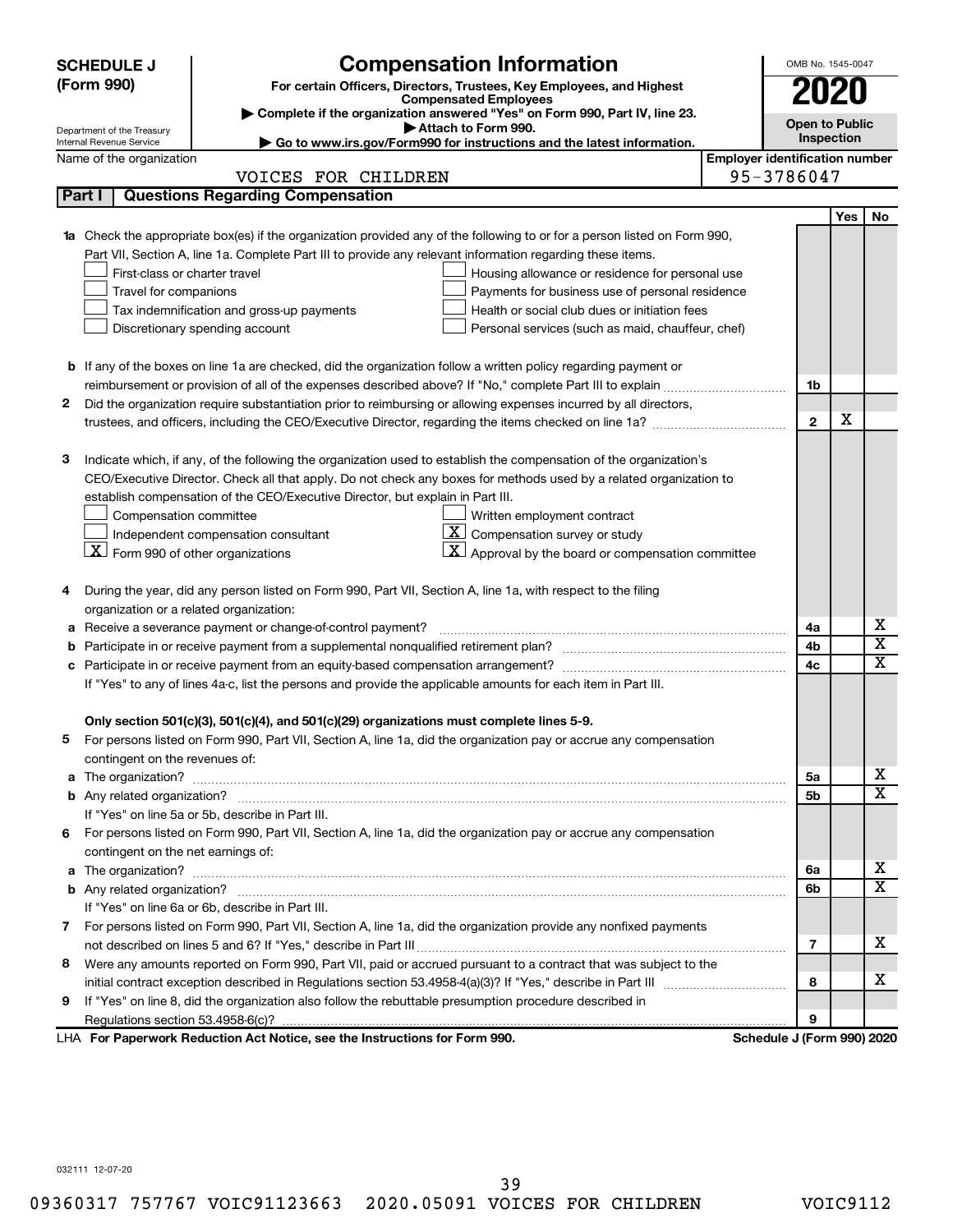### Part II | Officers, Directors, Trustees, Key Employees, and Highest Compensated Employees. Use duplicate copies if additional space is needed.

For each individual whose compensation must be reported on Schedule J, report compensation from the organization on row (i) and from related organizations, described in the instructions, on row (ii). Do not list any individuals that aren't listed on Form 990, Part VII.

Note: The sum of columns (B)(i)-(iii) for each listed individual must equal the total amount of Form 990, Part VII, Section A, line 1a, applicable column (D) and (E) amounts for that individual.

|                      | (B) Breakdown of W-2 and/or 1099-MISC compensation |                          |                                           | (C) Retirement and                        | (D) Nontaxable                 | (E) Total of columns        | (F) Compensation            |                                                            |
|----------------------|----------------------------------------------------|--------------------------|-------------------------------------------|-------------------------------------------|--------------------------------|-----------------------------|-----------------------------|------------------------------------------------------------|
| (A) Name and Title   |                                                    | (i) Base<br>compensation | (ii) Bonus &<br>incentive<br>compensation | (iii) Other<br>reportable<br>compensation | other deferred<br>compensation | benefits                    | $(B)(i)$ - $(D)$            | in column (B)<br>reported as deferred<br>on prior Form 990 |
| KELLY DOUGLAS<br>(1) | (i)                                                | 215,502.                 | $\overline{0}$ .                          | $\overline{0}$ .                          | $\overline{0}$ .               | 707.                        | 216, 209.                   | $\overline{0}$ .                                           |
| PREISDENT/CEO        | (ii)                                               | $\overline{0}$ .         | $\overline{\mathfrak{o}}$ .               | $\overline{0}$ .                          | $\overline{0}$ .               | $\overline{\mathfrak{o}}$ . | $\overline{\mathfrak{o}}$ . | $\overline{0}$ .                                           |
|                      | (i)                                                |                          |                                           |                                           |                                |                             |                             |                                                            |
|                      | (ii)                                               |                          |                                           |                                           |                                |                             |                             |                                                            |
|                      | (i)                                                |                          |                                           |                                           |                                |                             |                             |                                                            |
|                      | (ii)                                               |                          |                                           |                                           |                                |                             |                             |                                                            |
|                      | (i)                                                |                          |                                           |                                           |                                |                             |                             |                                                            |
|                      | (ii)                                               |                          |                                           |                                           |                                |                             |                             |                                                            |
|                      | (i)                                                |                          |                                           |                                           |                                |                             |                             |                                                            |
|                      | (ii)                                               |                          |                                           |                                           |                                |                             |                             |                                                            |
|                      | (i)                                                |                          |                                           |                                           |                                |                             |                             |                                                            |
|                      | (ii)                                               |                          |                                           |                                           |                                |                             |                             |                                                            |
|                      | (i)                                                |                          |                                           |                                           |                                |                             |                             |                                                            |
|                      | (ii)                                               |                          |                                           |                                           |                                |                             |                             |                                                            |
|                      | (i)                                                |                          |                                           |                                           |                                |                             |                             |                                                            |
|                      | (ii)                                               |                          |                                           |                                           |                                |                             |                             |                                                            |
|                      | (i)<br>(ii)                                        |                          |                                           |                                           |                                |                             |                             |                                                            |
|                      | (i)                                                |                          |                                           |                                           |                                |                             |                             |                                                            |
|                      | (ii)                                               |                          |                                           |                                           |                                |                             |                             |                                                            |
|                      | (i)                                                |                          |                                           |                                           |                                |                             |                             |                                                            |
|                      | (ii)                                               |                          |                                           |                                           |                                |                             |                             |                                                            |
|                      | (i)                                                |                          |                                           |                                           |                                |                             |                             |                                                            |
|                      | (ii)                                               |                          |                                           |                                           |                                |                             |                             |                                                            |
|                      | (i)                                                |                          |                                           |                                           |                                |                             |                             |                                                            |
|                      | (ii)                                               |                          |                                           |                                           |                                |                             |                             |                                                            |
|                      | (i)                                                |                          |                                           |                                           |                                |                             |                             |                                                            |
|                      | (ii)                                               |                          |                                           |                                           |                                |                             |                             |                                                            |
|                      | (i)                                                |                          |                                           |                                           |                                |                             |                             |                                                            |
|                      | (ii)                                               |                          |                                           |                                           |                                |                             |                             |                                                            |
|                      | (i)                                                |                          |                                           |                                           |                                |                             |                             |                                                            |
|                      | (ii)                                               |                          |                                           |                                           |                                |                             |                             |                                                            |

**Schedule J (Form 990) 2020**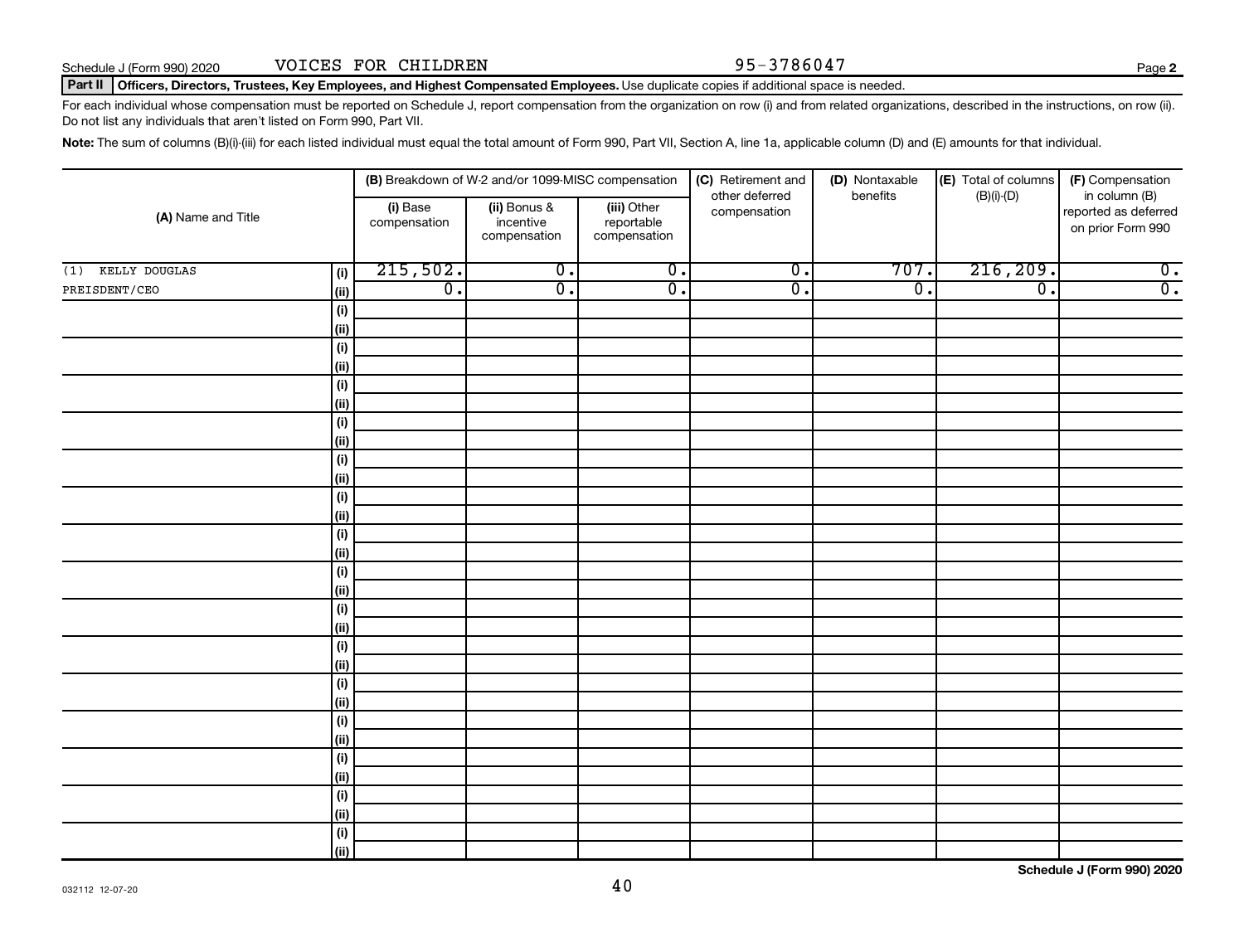# **Part III Supplemental Information**

Provide the information, explanation, or descriptions required for Part I, lines 1a, 1b, 3, 4a, 4b, 4c, 5a, 5b, 6a, 6b, 7, and 8, and for Part II. Also complete this part for any additional information.

**Schedule J (Form 990) 2020**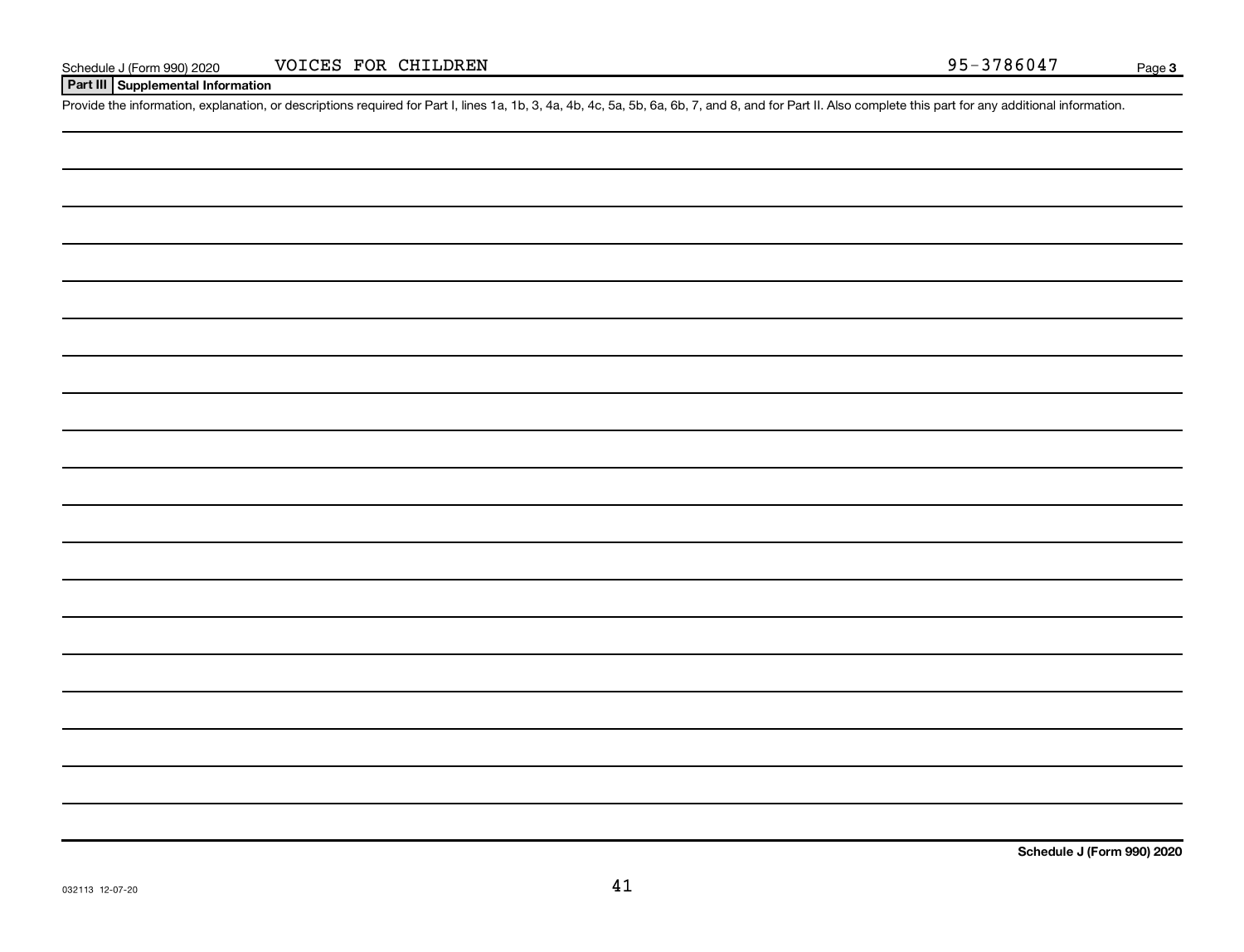# **SCHEDULE M (Form 990)**

# **Noncash Contributions**

OMB No. 1545-0047

| Department of the Treasury |
|----------------------------|
| Internal Revenue Service   |

◆ Complete if the organizations answered "Yes" on Form 990, Part IV, lines 29 or 30.<br>● Complete if the organizations answered "Yes" on Form 990, Part IV, lines 29 or 30. **Attach to Form 990.**  $\blacktriangleright$ 

**Open to Public Inspection**

| Name of the organization |  |
|--------------------------|--|

 **Go to www.irs.gov/Form990 for instructions and the latest information.** J

| <b>Employer identification number</b> |  |
|---------------------------------------|--|
| $95 - 3786047$                        |  |

| VOICES FOR CI |  |
|---------------|--|

|               | VOICES FOR CHILDREN                                                                                                            | 95-3786047                    |                                      |                                                                                                      |                                                       |     |          |   |
|---------------|--------------------------------------------------------------------------------------------------------------------------------|-------------------------------|--------------------------------------|------------------------------------------------------------------------------------------------------|-------------------------------------------------------|-----|----------|---|
| <b>Part I</b> | <b>Types of Property</b>                                                                                                       |                               |                                      |                                                                                                      |                                                       |     |          |   |
|               |                                                                                                                                | (a)<br>Check if<br>applicable | (b)<br>Number of<br>contributions or | (c)<br>Noncash contribution<br>amounts reported on<br>items contributed Form 990, Part VIII, line 1g | Method of determining<br>noncash contribution amounts | (d) |          |   |
| 1.            |                                                                                                                                |                               |                                      |                                                                                                      |                                                       |     |          |   |
| 2             | Art - Historical treasures                                                                                                     |                               |                                      |                                                                                                      |                                                       |     |          |   |
| з             | Art - Fractional interests                                                                                                     |                               |                                      |                                                                                                      |                                                       |     |          |   |
| 4             | Books and publications                                                                                                         |                               |                                      |                                                                                                      |                                                       |     |          |   |
| 5             | Clothing and household goods                                                                                                   |                               |                                      |                                                                                                      |                                                       |     |          |   |
| 6             |                                                                                                                                |                               |                                      |                                                                                                      |                                                       |     |          |   |
| 7             |                                                                                                                                |                               |                                      |                                                                                                      |                                                       |     |          |   |
| 8             |                                                                                                                                |                               |                                      |                                                                                                      |                                                       |     |          |   |
| 9             | Securities - Publicly traded                                                                                                   | $\overline{\text{x}}$         | 18                                   | 446, 712.                                                                                            |                                                       |     |          |   |
| 10            | Securities - Closely held stock                                                                                                |                               |                                      |                                                                                                      |                                                       |     |          |   |
| 11            | Securities - Partnership, LLC, or                                                                                              |                               |                                      |                                                                                                      |                                                       |     |          |   |
|               | trust interests                                                                                                                |                               |                                      |                                                                                                      |                                                       |     |          |   |
| 12            | Securities - Miscellaneous                                                                                                     |                               |                                      |                                                                                                      |                                                       |     |          |   |
| 13            | Qualified conservation contribution -                                                                                          |                               |                                      |                                                                                                      |                                                       |     |          |   |
|               |                                                                                                                                |                               |                                      |                                                                                                      |                                                       |     |          |   |
| 14            | Qualified conservation contribution - Other                                                                                    |                               |                                      |                                                                                                      |                                                       |     |          |   |
| 15            | Real estate - Residential                                                                                                      |                               |                                      |                                                                                                      |                                                       |     |          |   |
| 16            | Real estate - Commercial                                                                                                       |                               |                                      |                                                                                                      |                                                       |     |          |   |
| 17            |                                                                                                                                |                               |                                      |                                                                                                      |                                                       |     |          |   |
| 18            |                                                                                                                                |                               |                                      |                                                                                                      |                                                       |     |          |   |
| 19            |                                                                                                                                |                               |                                      |                                                                                                      |                                                       |     |          |   |
| 20            | Drugs and medical supplies                                                                                                     |                               |                                      |                                                                                                      |                                                       |     |          |   |
| 21            |                                                                                                                                |                               |                                      |                                                                                                      |                                                       |     |          |   |
| 22            |                                                                                                                                |                               |                                      |                                                                                                      |                                                       |     |          |   |
| 23            |                                                                                                                                |                               |                                      |                                                                                                      |                                                       |     |          |   |
| 24            | Archeological artifacts                                                                                                        |                               |                                      |                                                                                                      |                                                       |     |          |   |
| 25            | $($ FURNITURE AND $)$<br>Other $\blacktriangleright$                                                                           | $\overline{\textbf{x}}$       | 2                                    | 29,275.FMV                                                                                           |                                                       |     |          |   |
| 26            | (GIFT CARDS<br>Other $\blacktriangleright$                                                                                     | $\overline{\text{x}}$         |                                      | 10,950.FMV                                                                                           |                                                       |     |          |   |
| 27            | 5,901.FMV<br>(BACKPACKS<br>$\overline{\texttt{x}}$<br>4<br>Other $\blacktriangleright$                                         |                               |                                      |                                                                                                      |                                                       |     |          |   |
| 28            | EVENT TICKETS<br>Other $\blacktriangleright$                                                                                   | X                             |                                      |                                                                                                      | 240.FMV                                               |     |          |   |
| 29            | Number of Forms 8283 received by the organization during the tax year for contributions                                        |                               |                                      |                                                                                                      |                                                       |     |          |   |
|               | for which the organization completed Form 8283, Part V, Donee Acknowledgement                                                  |                               |                                      | 29                                                                                                   |                                                       |     |          |   |
|               |                                                                                                                                |                               |                                      |                                                                                                      |                                                       |     | $Yes$ No |   |
|               | 30a During the year, did the organization receive by contribution any property reported in Part I, lines 1 through 28, that it |                               |                                      |                                                                                                      |                                                       |     |          |   |
|               | must hold for at least three years from the date of the initial contribution, and which isn't required to be used for          |                               |                                      |                                                                                                      |                                                       |     |          |   |
|               | х<br>30a                                                                                                                       |                               |                                      |                                                                                                      |                                                       |     |          |   |
|               | <b>b</b> If "Yes," describe the arrangement in Part II.                                                                        |                               |                                      |                                                                                                      |                                                       |     |          |   |
| 31            | Does the organization have a gift acceptance policy that requires the review of any nonstandard contributions?                 |                               |                                      |                                                                                                      |                                                       | 31  |          | х |
|               | 32a Does the organization hire or use third parties or related organizations to solicit, process, or sell noncash              |                               |                                      |                                                                                                      |                                                       |     |          |   |
|               | contributions?                                                                                                                 |                               |                                      |                                                                                                      |                                                       | 32a |          | х |
|               | <b>b</b> If "Yes," describe in Part II.                                                                                        |                               |                                      |                                                                                                      |                                                       |     |          |   |

**For Paperwork Reduction Act Notice, see the Instructions for Form 990. Schedule M (Form 990) 2020** LHA describe in Part II.

032141 11-23-20

42

**33** If the organization didn't report an amount in column (c) for a type of property for which column (a) is checked,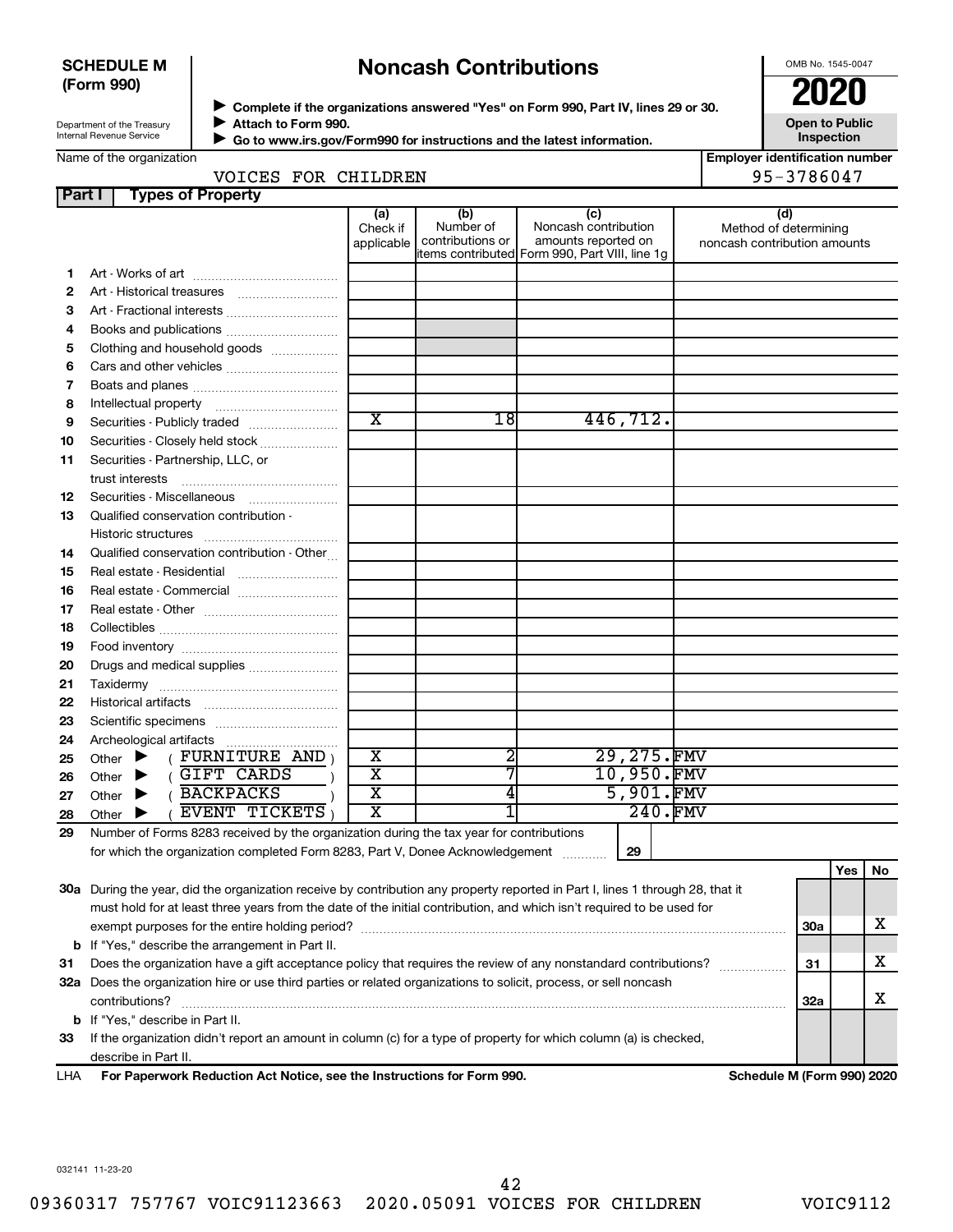Part II | Supplemental Information. Provide the information required by Part I, lines 30b, 32b, and 33, and whether the organization is reporting in Part I, column (b), the number of contributions, the number of items received, or a combination of both. Also complete this part for any additional information.

### PART I, OTHER TYPES OF PROPERTY:

ELECTRONICS

(A) CHECK IF APPLICABLE = X

- (B) NUMBER OF CONTRIBUTIONS = 1
- (C) REVENUE REPORTED ON FORM 990, PART VIII \$ 145.

(D) METHOD OF DETERMINING REVENUE: FMV

**Schedule M (Form 990) 2020**

032142 11-23-20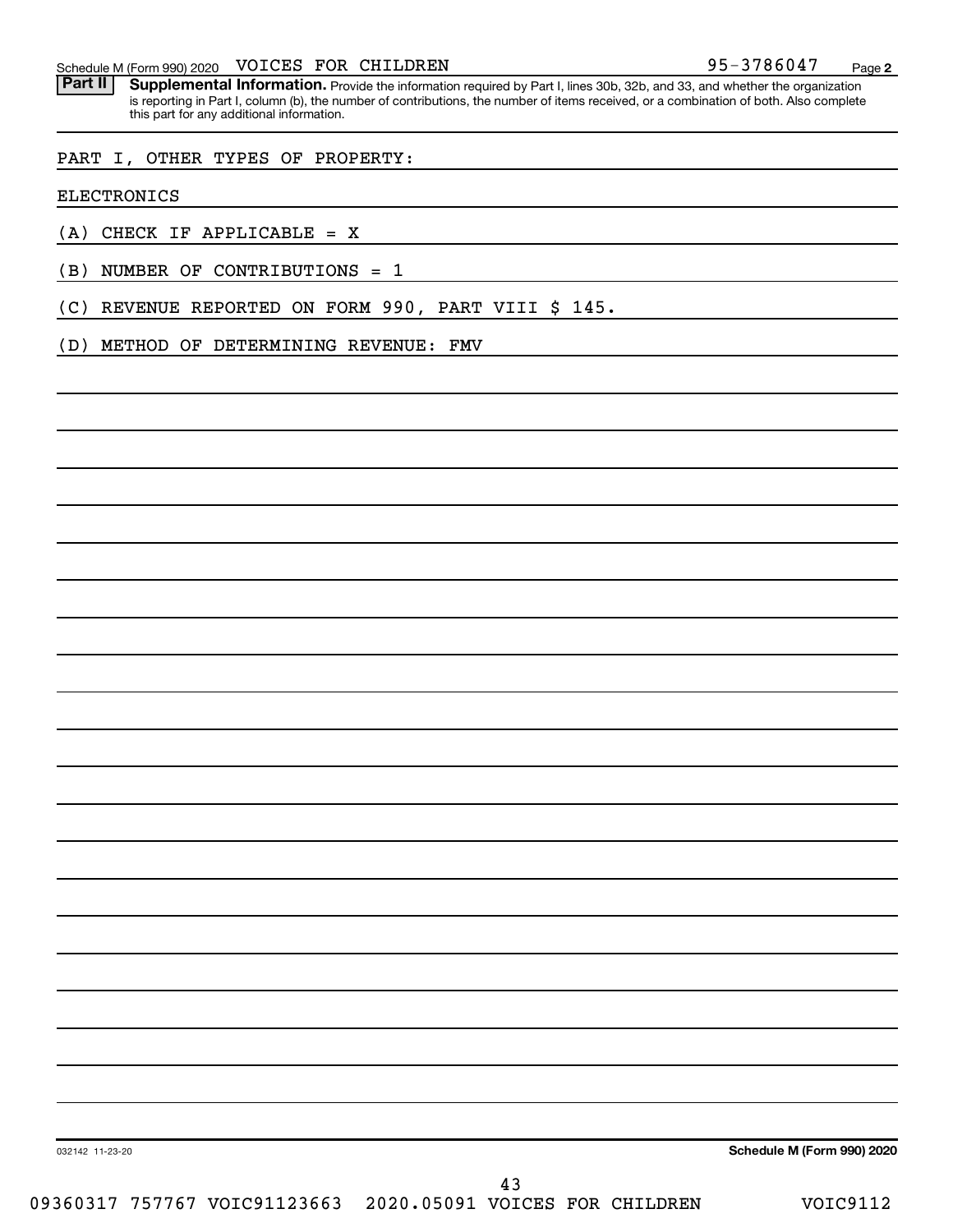**(Form 990 or 990-EZ)**

**Complete to provide information for responses to specific questions on Form 990 or 990-EZ or to provide any additional information. | Attach to Form 990 or 990-EZ. | Go to www.irs.gov/Form990 for the latest information. SCHEDULE O Supplemental Information to Form 990 or 990-EZ 2020**<br>(Form 990 or 990-EZ) Complete to provide information for responses to specific questions on

Department of the Treasury Internal Revenue Service Name of the organization

VOICES FOR CHILDREN 195-3786047

**Employer identification number**

OMB No. 1545-0047

**Open to Public Inspection**

FORM 990, PART III, LINE 4A, PROGRAM SERVICE ACCOMPLISHMENTS:

CONDUCTED A THOROUGH NEEDS ASSESSMENT FOR 1,167 CHILDREN WHO ENTERED

FOSTER CARE. IN ADDITION, 467 CHILDREN IN RIVERSIDE COUNTY ARE BEING

SERVED BY CASAS. CASAS WORK CLOSELY WITH VFC STAFF TO PREPARE REPORTS

FOR EACH JUVENILE COURT HEARING, AND DEVELOP APPROPRIATE CASE PLANS FOR

THE CHILDREN. THIS INFORMATION HELPS SUPERIOR COURT DEPENDENCY JUDGES

MAKE THE MOST INFORMED DECISIONS TO HELP EACH CHILD BE SAFE, HEALTHY,

AND SUCCESSFUL. IN ADDITION, EACH YEAR VFC CASAS AND CASE LIAISONS

PREPARE AND SUBMIT THOUSANDS OF REPORTS TO THE JUVENILE COURT JUDGES

OVERSEEING THE CASES OF CHILDREN IN THE FOSTER CARE SYSTEM. THOSE

REPORTS PROVIDE CRITICAL INFORMATION AND UPDATES ON THE CHILDREN, THEIR

PROGRESS, AND THEIR NEEDS.

FORM 990, PART VI, SECTION B, LINE 11B:

THE ORGANIZATION'S GOVERNING BODY, BY AND THROUGH ITS FINANCE COMMITTEE, CONDUCTS A REVIEW OF THE FORM 990. UPON ACCEPTANCE, THE FORM 990 IS FILED. IN ADVANCE OF THE FILING, THE FORM 990 IS DISTRIBUTED TO ALL MEMBERS OF THE ORGANIZATION'S BOARD OF DIRECTORS.

FORM 990, PART VI, SECTION B, LINE 12C:

ALL BOARD MEMBERS UPON ELECTION TO THE BOARD ARE PROVIDED WITH OUR FORMAL WRITTEN CONFLICT OF INTEREST POLICY. WE RETAIN SIGNED STATEMENTS FROM EACH MEMBER CONFIRMING THAT THEY HAVE READ THE CONFLICT OF INTEREST POLICY AND AGREE TO ABIDE BY ITS TERMS AND CONDITIONS. IF A PERSON HAS A CONFLICT, THEY ARE NOT ALLOWED TO VOTE ON THE TRANSACTION.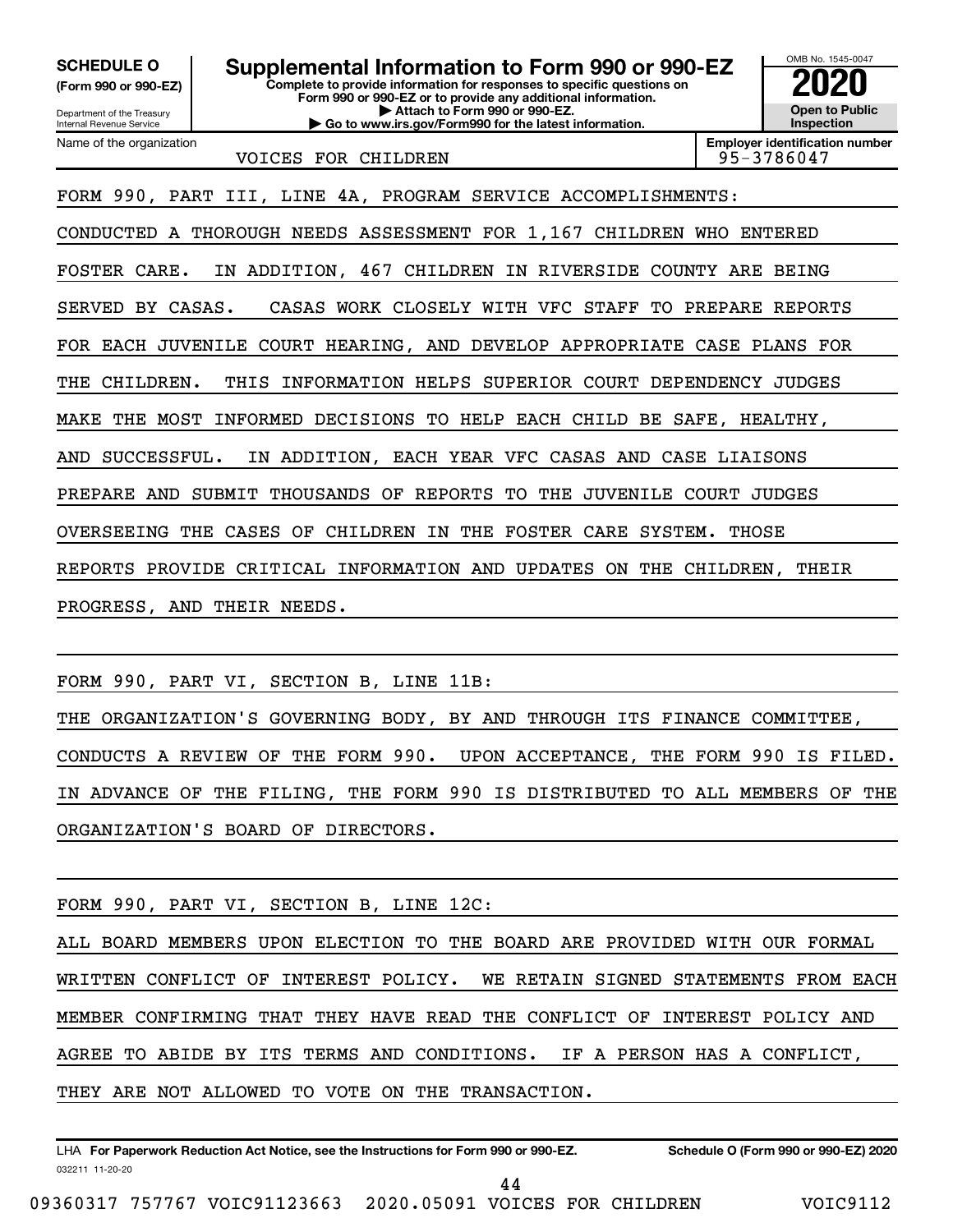| Schedule O (Form 990 or 990-EZ) 2020            | Page 2                                              |
|-------------------------------------------------|-----------------------------------------------------|
| Name of the organization<br>VOICES FOR CHILDREN | <b>Employer identification number</b><br>95-3786047 |
|                                                 |                                                     |

FORM 990, PART VI, SECTION B, LINE 15:

THE ORGANIZATION PERFORMS EVALUATIONS AND REVIEW OF ALL EMPLOYEES RECEIVING

COMPENSATION. COMPENSATION IS BASED ON THE EVALUATIONS AND REVIEWS, AND

APPROVAL OF THE BUDGET BY THE BOARD.

FORM 990, PART VI, SECTION C, LINE 19:

UPON REQUEST, AND VIA THEIR WEBSITE, THE ORGANIZATION MAKES ITS GOVERNING

DOCUMENTS, CONFLICT OF INTEREST POLICY, ANNUAL REPORTS, AND AUDITED

FINANCIAL STATEMENTS AVAILABLE TO THE PUBLIC.

FORM 990, PART XII, LINE 2C

THERE WAS NO CHANGE DURING THE YEAR.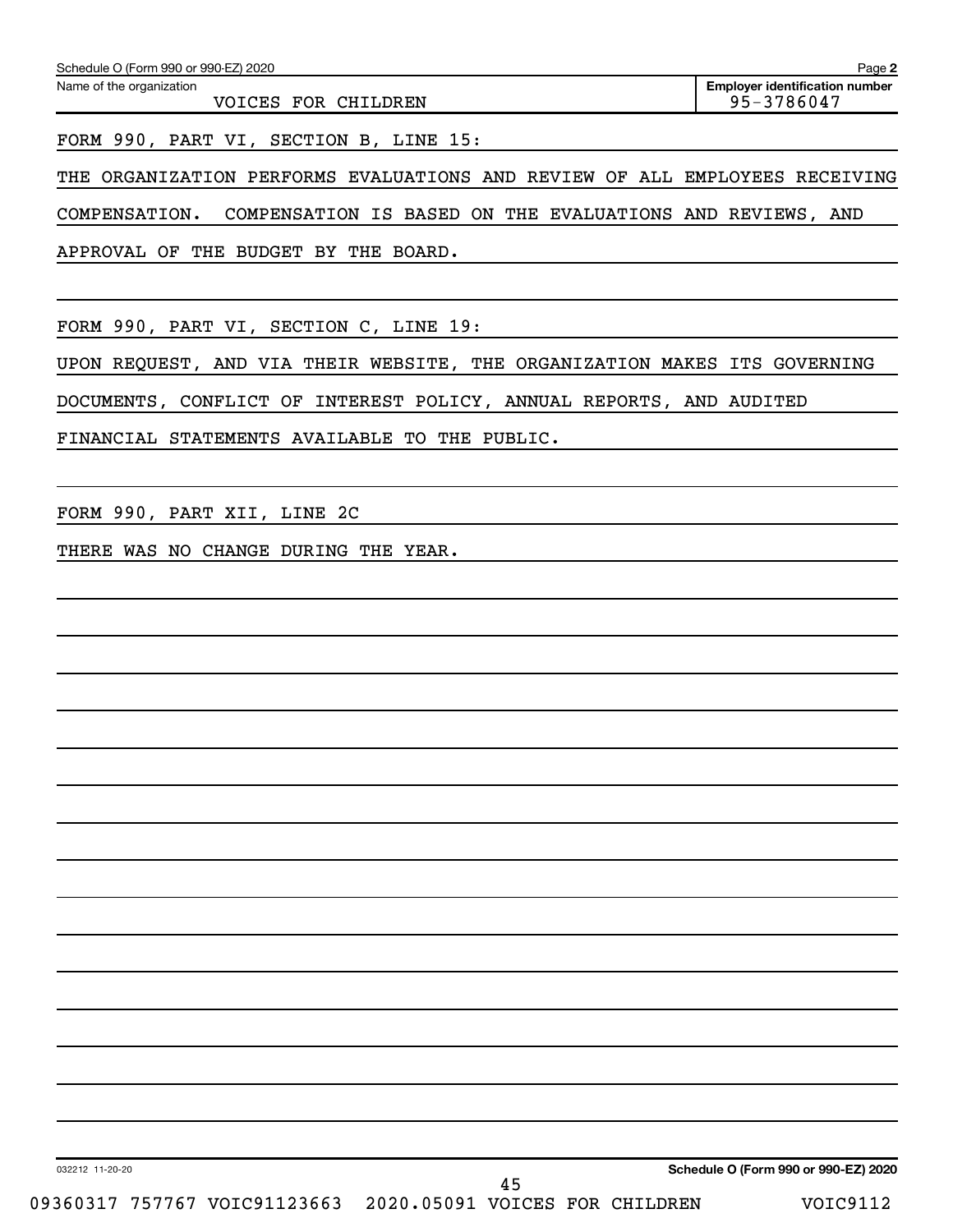# FORM 990 PAGE 10 990

| Asset<br>No. | Description                                 | Date<br>Acquired | Method | Life | $_{\rm o}^{\rm C}$<br>n<br>$\mathsf{v}$ | Line | Unadjusted<br>Cost Or Basis | Bus<br>$\%$<br>Excl | Section 179<br>Expense | Reduction In<br><b>Basis</b> | <b>Basis For</b><br>Depreciation | Beginning<br>Accumulated<br>Depreciation | Current<br>Sec 179<br>Expense | <b>Current Year</b><br>Deduction | Ending<br>Accumulated<br>Depreciation |
|--------------|---------------------------------------------|------------------|--------|------|-----------------------------------------|------|-----------------------------|---------------------|------------------------|------------------------------|----------------------------------|------------------------------------------|-------------------------------|----------------------------------|---------------------------------------|
|              | 2 BOOKCASES                                 | $01/01/84$ SL    |        | 5.00 |                                         | 16   | 750.                        |                     |                        |                              | 750                              | 750.                                     |                               | 0.                               | 750.                                  |
|              | 4 BOOKCASE                                  | 12/01/83 SL      |        | 5.00 |                                         | 16   | 55.                         |                     |                        |                              | 55                               | 55.                                      |                               | $\mathbf{0}$                     | $55.$                                 |
|              | 20 STORAGE CABINETS                         | 12/01/90 SL      |        | 5.00 |                                         | 16   | 406.                        |                     |                        |                              | 406                              | 406.                                     |                               | $\mathfrak o$ .                  | 406.                                  |
|              | 54 6 OAK L-SHAPED DESKS                     | 10/19/98 SL      |        | 5.00 |                                         | 16   | 2,600.                      |                     |                        |                              | 2,600                            | 2,600.                                   |                               | $\mathbf{0}$ .                   | 2,600.                                |
|              | 55 WALNUT L-SHAPED DESK                     | $10/19/98$ SL    |        | 5,00 |                                         | 16   | 396.                        |                     |                        |                              | 396                              | 396.                                     |                               | $\mathbf 0$ .                    | 396.                                  |
|              | 56 3 FOOT ROUND TABLE                       | 10/19/98 SL      |        | 5.00 |                                         | 16   | 108.                        |                     |                        |                              | 108                              | 108.                                     |                               | $\mathbf{0}$ .                   | 108.                                  |
|              | 57 2 2-DRAWER 36" LATERAL FILES 10/19/98 SL |                  |        | 5,00 |                                         | 16   | 290.                        |                     |                        |                              | 290                              | 290.                                     |                               | 0.                               | 290.                                  |
|              | 58 WALNUT END TABLE                         | $10/19/98$ SL    |        | 5.00 |                                         | 16   | 42.                         |                     |                        |                              | 42.                              | 42.                                      |                               | $\mathbf{0}$                     | 42.                                   |
|              | 61 60 CHAIRS                                | 11/05/98 SL      |        | 5.00 |                                         | 16   | 2,044.                      |                     |                        |                              | 2,044                            | 2,044.                                   |                               | 0.                               | 2,044.                                |
|              | 62 DOLLY                                    | 11/05/98 SL      |        | 5.00 |                                         | 16   | 79.                         |                     |                        |                              | 79                               | 79.                                      |                               | $\mathbf{0}$                     | 79.                                   |
|              | 63 8 TABLES                                 | 11/05/98 SL      |        | 5.00 |                                         | 16   | 667.                        |                     |                        |                              | 667.                             | 667.                                     |                               | 0.                               | 667.                                  |
|              | 64 REFRIGERATOR                             | 11/19/98 SL      |        | 5,00 |                                         | 16   | 733.                        |                     |                        |                              | 733                              | 733.                                     |                               | $\mathbf{0}$ .                   | 733.                                  |
|              | 67 4 TASK CHAIRS                            | $01/13/99$ SL    |        | 5,00 |                                         | 16   | 345.                        |                     |                        |                              | 345                              | 345.                                     |                               | 0.                               | 345.                                  |
|              | 69 4 FILING CABINETS                        | 02/09/99 SL      |        | 5.00 |                                         | 16   | 465.                        |                     |                        |                              | 465.                             | 465.                                     |                               | $\mathbf{0}$                     | 465.                                  |
|              | OAK SECRETARY DESKS W/<br>78 RETURNS        | 12/15/99 SL      |        | 5.00 |                                         | 16   | 574.                        |                     |                        |                              | 574                              | 574.                                     |                               | 0.                               | 574.                                  |
|              | 80 CREDENZA                                 | $02/15/00$ SL    |        | 5,00 |                                         | 16   | 98.                         |                     |                        |                              | 98                               | 98.                                      |                               | $\mathbf{0}$ .                   | 98.                                   |
|              | 82 PROJECTOR                                | $01/24/01$ SL    |        | 5,00 |                                         | 16   | 2,390.                      |                     |                        |                              | 2,390                            | 2,390.                                   |                               | 0.                               | 2,390.                                |
|              | 84 PS BUSINESS INTERIO                      | 11/30/01 SL      |        | 7.00 |                                         | 16   | 2,116.                      |                     |                        |                              | 2,116.                           | 2,116.                                   |                               | $\mathsf{0}\,.$                  | 2,116.                                |

028111 04-01-20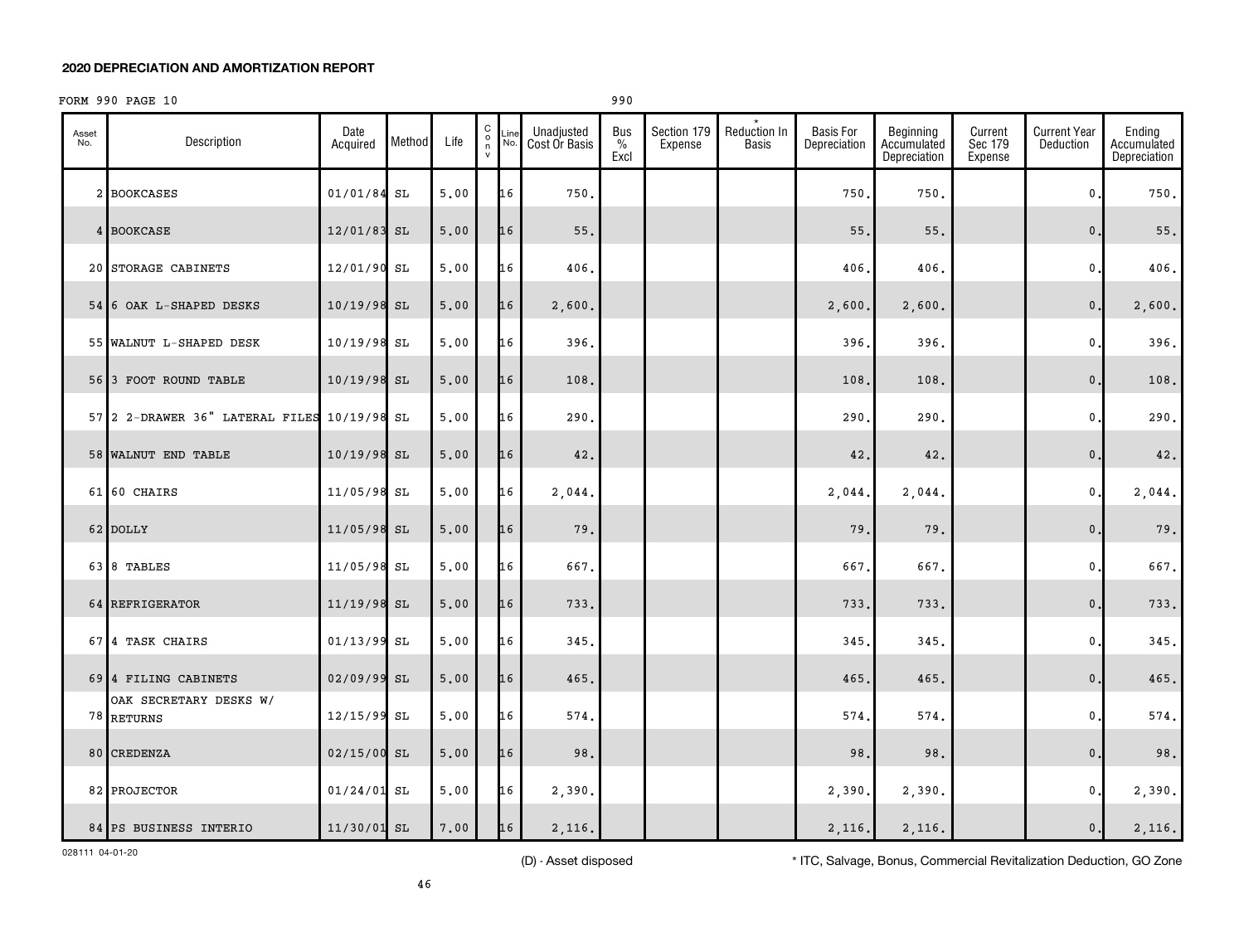# FORM 990 PAGE 10 990

| Asset<br>No. | Description                            | Date<br>Acquired | Method | Life | $\begin{matrix} 0 \\ 0 \\ n \end{matrix}$<br>Line<br>No.<br>$\mathsf{v}$ | Unadjusted<br>Cost Or Basis | <b>Bus</b><br>$\%$<br>Excl | Section 179<br>Expense | Reduction In<br>Basis | <b>Basis For</b><br>Depreciation | Beginning<br>Accumulated<br>Depreciation | Current<br>Sec 179<br>Expense | <b>Current Year</b><br>Deduction | Ending<br>Accumulated<br>Depreciation |
|--------------|----------------------------------------|------------------|--------|------|--------------------------------------------------------------------------|-----------------------------|----------------------------|------------------------|-----------------------|----------------------------------|------------------------------------------|-------------------------------|----------------------------------|---------------------------------------|
|              | 91 OAK DESKS                           | 06/01/03 SL      |        | 5,00 | 16                                                                       | 551.                        |                            |                        |                       | 551                              | 551.                                     |                               | 0                                | 551.                                  |
|              | 101 HERMAN MILLER DESK CHAIRS          | $06/22/06$ SL    |        | 5.00 | 16                                                                       | 6,000.                      |                            |                        |                       | 6,000.                           | 6,000.                                   |                               | $\mathbf{0}$ .                   | 6,000.                                |
|              | 105 BOOKCASE                           | 04/05/07 SL      |        | 5.00 | 16                                                                       | 75.                         |                            |                        |                       | 75                               | 75.                                      |                               | $\mathbf{0}$                     | 75.                                   |
|              | 106 OAK LEFT HAND L-DESK               | 04/05/07 SL      |        | 5.00 | 16                                                                       | 377.                        |                            |                        |                       | 377                              | 377.                                     |                               | $\mathbf{0}$                     | 377.                                  |
|              | 107 OAK LEFT HAND L-DESK               | 04/05/07 SL      |        | 5.00 | 16                                                                       | 458.                        |                            |                        |                       | 458                              | 458.                                     |                               | $\mathbf{0}$                     | 458.                                  |
|              | 108 OAK RIGHT HAND L-DESK              | 04/05/07 SL      |        | 5.00 | 16                                                                       | 458.                        |                            |                        |                       | 458                              | 458.                                     |                               | $\mathbf{0}$                     | 458.                                  |
|              | 112 COMPUTER                           | 06/16/08 SL      |        | 5,00 | 16                                                                       | 5,137.                      |                            |                        |                       | 5,137.                           | 5,137.                                   |                               | $\mathbf 0$ .                    | 5,137.                                |
|              | 114 PRINTERS                           | 03/17/08 SL      |        | 5.00 | 16                                                                       | 3,424.                      |                            |                        |                       | 3,424.                           | 3,424.                                   |                               | $\mathbf{0}$ .                   | 3,424.                                |
|              | 116 BLACKBAUD                          | 02/17/09 SL      |        | 7.00 | 16                                                                       | 22,881                      |                            |                        |                       | 22,881                           | 22,881.                                  |                               | 0.                               | 22,881.                               |
|              | 120 EQUIPMENT                          | 04/21/09 SL      |        | 5.00 | 16                                                                       | 1,445.                      |                            |                        |                       | 1,445.                           | 1,445.                                   |                               | $\mathbf{0}$ .                   | 1,445.                                |
|              | 121 FLEPPER DOOR                       | $01/15/09$ SL    |        | 5.00 | 16                                                                       | 1,031.                      |                            |                        |                       | 1,031                            | 1,031.                                   |                               | 0.                               | 1,031.                                |
|              | 122 INTERIORS                          | 12/01/08 SL      |        | 5.00 | 16                                                                       | 15,658.                     |                            |                        |                       | 15,658                           | 15,658.                                  |                               | $\mathbf{0}$ .                   | 15,658.                               |
|              | 124 SIGN INSTALLALTION                 | 10/30/08 SL      |        | 7.00 | 16                                                                       | 2,581.                      |                            |                        |                       | 2,581.                           | 2,581.                                   |                               | 0.                               | 2,581.                                |
|              | 126 WORKSTATION SET                    | 10/01/08 SL      |        | 7.00 | 16                                                                       | 140,926.                    |                            |                        |                       | 140,926.                         | 140,926.                                 |                               | $\mathbf{0}$ .                   | 140,926.                              |
|              | 132 LASERJET P4515 PRINTER             | $05/24/10$ SL    |        | 5.00 | 16                                                                       | 1,675.                      |                            |                        |                       | 1,675                            | 1,675.                                   |                               | 0.                               | 1,675.                                |
|              | 133 LASERJET P4515 PRINTER             | $05/24/10$ SL    |        | 5.00 | 16                                                                       | 1,675.                      |                            |                        |                       | 1,675                            | 1,675.                                   |                               | 0.                               | 1,675.                                |
|              | ADOBE CREATIVE SUITE 4<br>135 SOFTWARE | 06/28/10 SL      |        | 5,00 | 16                                                                       | 750.                        |                            |                        |                       | 750                              | 750.                                     |                               | $\mathbf 0$ .                    | 750.                                  |
|              | 136 SERVER                             | 12/03/10 SL      |        | 5.00 | 16                                                                       | 7,961.                      |                            |                        |                       | 7,961.                           | 7,961.                                   |                               | 0.                               | 7,961.                                |

028111 04-01-20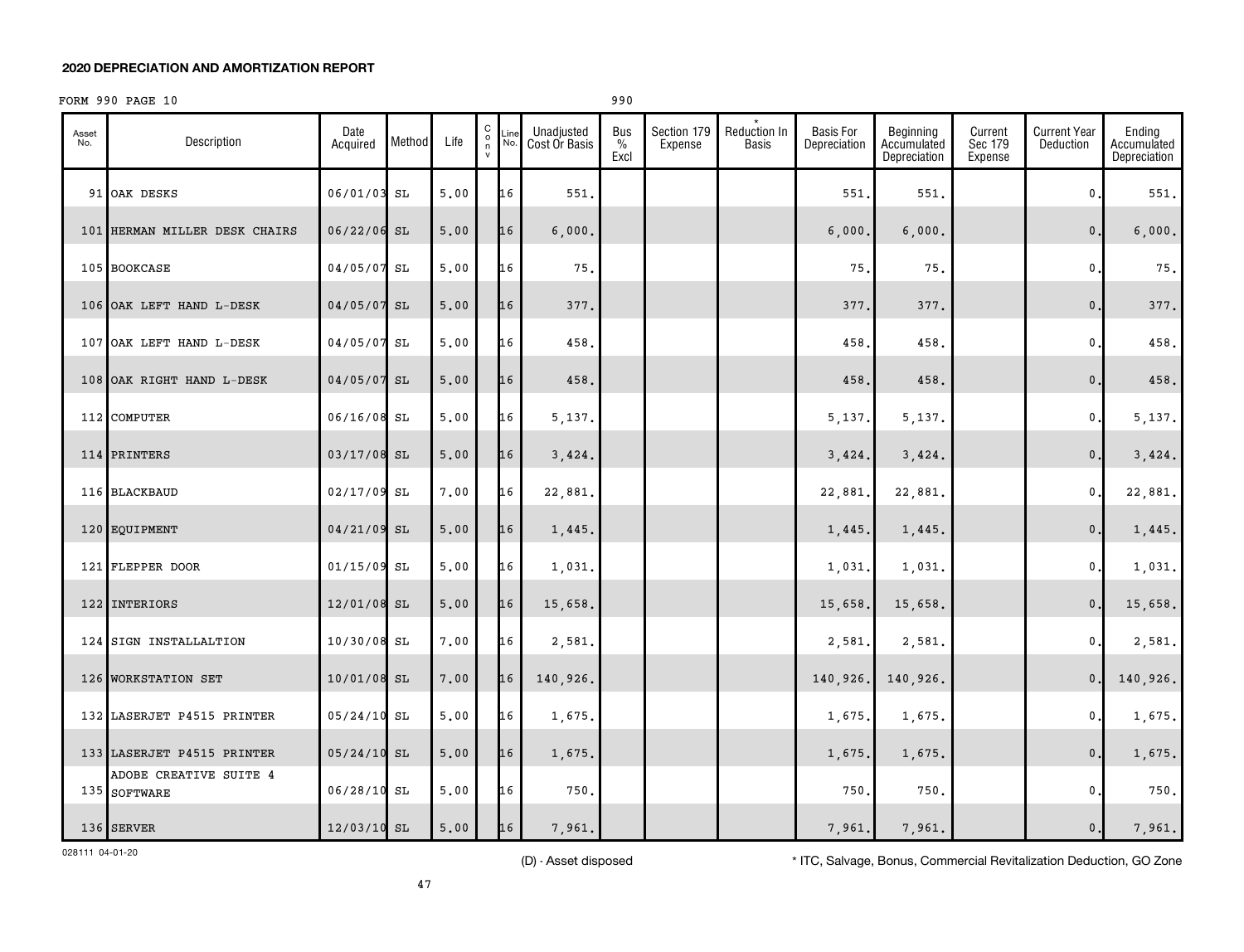# FORM 990 PAGE 10 990

| Asset<br>No. | Description                              | Date<br>Acquired | Method | Life | $\begin{smallmatrix}&&&\&\&\&\&\&\&\&\&\&\&\&\end{smallmatrix}$<br>Line<br>No. | Unadjusted<br>Cost Or Basis | Bus<br>$\%$<br>Excl | Section 179<br>Expense | Reduction In<br>Basis | <b>Basis For</b><br>Depreciation | Beginning<br>Accumulated<br>Depreciation | Current<br>Sec 179<br>Expense | <b>Current Year</b><br>Deduction | Ending<br>Accumulated<br>Depreciation |
|--------------|------------------------------------------|------------------|--------|------|--------------------------------------------------------------------------------|-----------------------------|---------------------|------------------------|-----------------------|----------------------------------|------------------------------------------|-------------------------------|----------------------------------|---------------------------------------|
|              | 137 TABLE AND CHAIR                      | $12/14/10$ SL    |        | 5.00 | 16                                                                             | 582.                        |                     |                        |                       | 582.                             | 582.                                     |                               | 0                                | 582.                                  |
|              | 138 LASERJET P451                        | $01/11/11$ SL    |        | 5.00 | 16                                                                             | 1,728.                      |                     |                        |                       | 1,728.                           | 1,728.                                   |                               | $\mathbf{0}$ .                   | 1,728.                                |
|              | 139 VOSTRO 3500                          | 02/18/11 SL      |        | 5.00 | 16                                                                             | 856.                        |                     |                        |                       | 856                              | 856.                                     |                               | 0.                               | 856.                                  |
|              | 140 USED IT EQUIP                        | $07/28/11$ SL    |        | 5.00 | 16                                                                             | 15,720.                     |                     |                        |                       | 15,720                           | 15,720.                                  |                               | $\mathbf{0}$ .                   | 15,720.                               |
|              | 141 REFRIGERATOR                         | $02/24/12$ SL    |        | 5,00 | 16                                                                             | 960.                        |                     |                        |                       | 960                              | 960.                                     |                               | $\mathfrak o$ .                  | 960.                                  |
|              | 142 PERIMUTTER - PLASTIC CHARIS          | $02/24/12$ SL    |        | 5.00 | 16                                                                             | 524.                        |                     |                        |                       | 524.                             | 524.                                     |                               | $\mathbf{0}$ .                   | 524.                                  |
|              | 143 BDR BACKUP                           | 03/15/12 SL      |        | 5.00 | 16                                                                             | 3,248.                      |                     |                        |                       | 3,248.                           | 3,248.                                   |                               | 0.                               | 3,248.                                |
|              | OFFICE FURNITURE - 2ND DESK<br>144 JAMES | $04/27/12$ SL    |        | 5.00 | 16                                                                             | 638.                        |                     |                        |                       | 638.                             | 638.                                     |                               | $\mathbf{0}$ .                   | 638.                                  |
|              | 145 OFFICE FURNITURE & PHONES            | 04/27/12 SL      |        | 5.00 | 16                                                                             | 1,351.                      |                     |                        |                       | 1,351                            | 1,351.                                   |                               | 0.                               | 1,351.                                |
|              | 147 FURNITURE & EQUIPMENT                | $12/31/12$ SL    |        | 5.00 | 16                                                                             | 2,118.                      |                     |                        |                       | 2,118                            | 2,118.                                   |                               | $\mathbf{0}$ .                   | 2,118.                                |
|              | 148 FURNITURE & EQUIPMENT                | 02/06/13 SL      |        | 7.00 | 16                                                                             | 1,529.                      |                     |                        |                       | 1,529.                           | 1,529.                                   |                               | 0.                               | 1,529.                                |
|              | 149 FURNITURE & EQUIPMENT                | 02/23/13 SL      |        | 5.00 | 16                                                                             | 322.                        |                     |                        |                       | 322.                             | 322.                                     |                               | $\mathbf{0}$ .                   | 322.                                  |
|              | 151 PHONE SYSTEM                         | 04/08/13 SL      |        | 5.00 | 16                                                                             | 6,258.                      |                     |                        |                       | 6, 258.                          | 6, 258.                                  |                               | 0.                               | 6,258.                                |
|              | 152 PHONE SYSTEM                         | 04/08/13 SL      |        | 5.00 | 16                                                                             | 6,006.                      |                     |                        |                       | 6,006.                           | 6,006.                                   |                               | $\mathbf{0}$ .                   | 6,006.                                |
|              | 153 FURNITURE & EQUIPMENT                | 05/03/13 SL      |        | 7.00 | 16                                                                             | 324.                        |                     |                        |                       | 324                              | 324.                                     |                               | 0.                               | 324.                                  |
|              | 154 FURNITURE & EQUIPMENT                | 05/08/13 SL      |        | 7.00 | 16                                                                             | 4,817.                      |                     |                        |                       | 4,817.                           | 4,817.                                   |                               | $\mathbf{0}$ .                   | 4,817.                                |
|              | 155 EQUIPMENT                            | 05/15/13 SL      |        | 7.00 | 16                                                                             | 1,242.                      |                     |                        |                       | 1,242.                           | 1,242.                                   |                               | 0.                               | 1,242.                                |
|              | 156 EQUIPMENT                            | 05/30/13 SL      |        | 7.00 | 16                                                                             | 2,252.                      |                     |                        |                       | 2,252.                           | 2,252.                                   |                               | $\mathbf 0$ .                    | 2,252.                                |

028111 04-01-20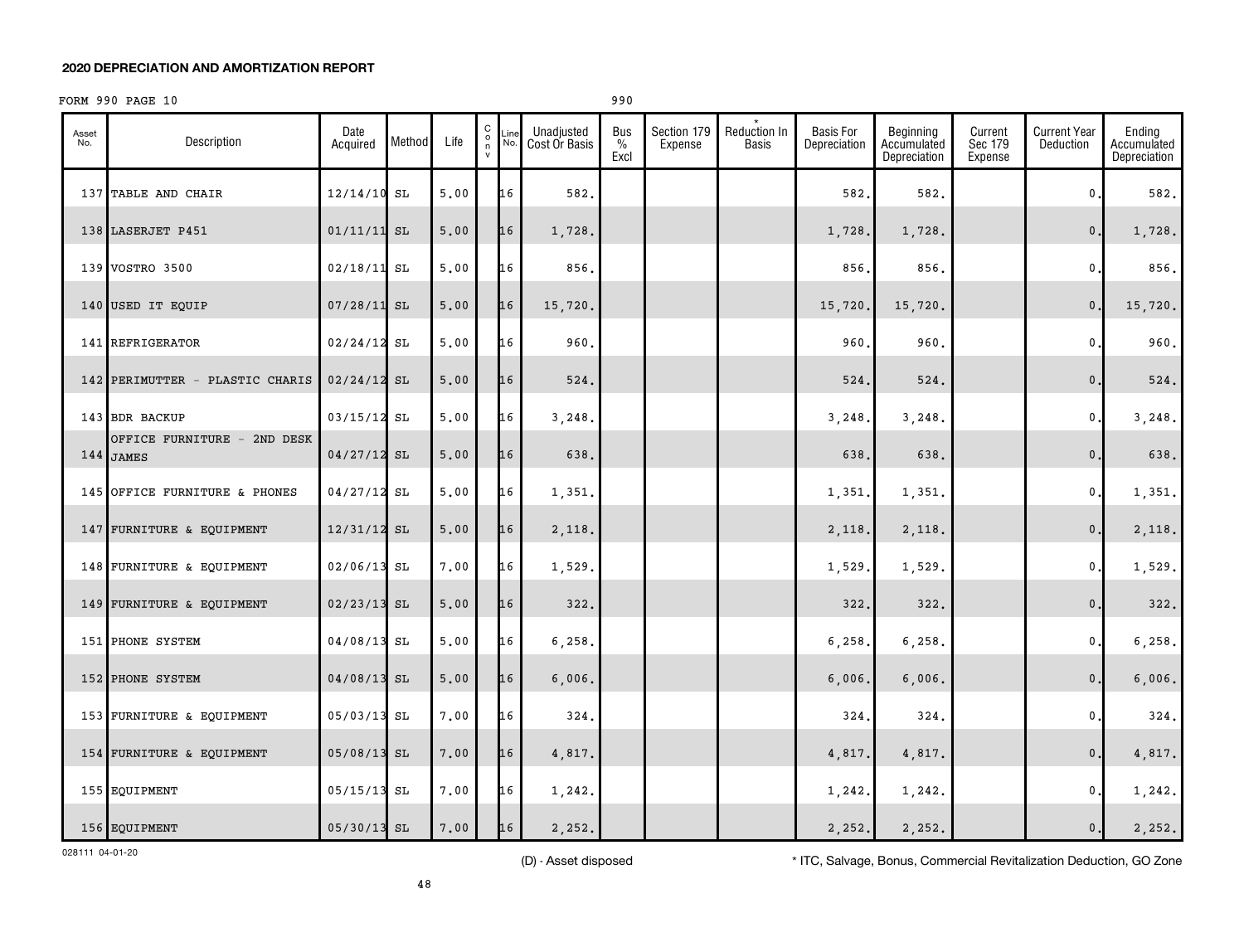# FORM 990 PAGE 10 990

| Asset<br>No. | Description                                | Date<br>Acquired | Method | Life | $\begin{matrix} 0 \\ 0 \\ n \end{matrix}$<br>$\mathsf{v}$ | Line<br>No. | Unadjusted<br>Cost Or Basis | <b>Bus</b><br>$\%$<br>Excl | Section 179<br>Expense | Reduction In<br>Basis | <b>Basis For</b><br>Depreciation | Beginning<br>Accumulated<br>Depreciation | Current<br>Sec 179<br>Expense | <b>Current Year</b><br>Deduction | Ending<br>Accumulated<br>Depreciation |
|--------------|--------------------------------------------|------------------|--------|------|-----------------------------------------------------------|-------------|-----------------------------|----------------------------|------------------------|-----------------------|----------------------------------|------------------------------------------|-------------------------------|----------------------------------|---------------------------------------|
|              | HP PRINTER & NOTEBOOK PC FOR<br>$157$ JULI | $07/08/12$ SL    |        | 5.00 |                                                           | 16          | 711.                        |                            |                        |                       | 711                              | 711.                                     |                               | 0                                | 711.                                  |
|              | 158 COMPUTER                               | $11/19/12$ SL    |        | 5.00 |                                                           | 16          | 1,725.                      |                            |                        |                       | 1,725.                           | 1,725.                                   |                               | $\mathbf{0}$ .                   | 1,725.                                |
|              | 159 COMPUTER                               | 12/31/12         | SL     | 5.00 |                                                           | 16          | 400.                        |                            |                        |                       | 400                              | 400.                                     |                               | 0                                | 400.                                  |
|              | 160 EPSON EX3212 PROJECTOR                 | $03/05/13$ SL    |        | 5,00 |                                                           | 16          | 432.                        |                            |                        |                       | 432                              | 432.                                     |                               | $\mathbf 0$                      | 432.                                  |
|              | 161 DELL COMPUTER                          | $03/26/13$ SL    |        | 5,00 |                                                           | 16          | 7,913.                      |                            |                        |                       | 7,913                            | 7,913.                                   |                               | $\mathbf{0}$                     | 7,913.                                |
|              | 162 COMPUTER                               | 03/30/13 SL      |        | 5.00 |                                                           | 16          | 7,828.                      |                            |                        |                       | 7,828                            | 7,828.                                   |                               | $\mathsf{0}$ .                   | 7,828.                                |
|              | 163 SOFTWARE                               | 04/06/13 SL      |        | 5,00 |                                                           | 16          | 1,141.                      |                            |                        |                       | 1,141                            | 1,141.                                   |                               | 0                                | 1,141.                                |
|              | 164 DELL COMPUTER                          | $04/17/13$ SL    |        | 5.00 |                                                           | 16          | 1,642.                      |                            |                        |                       | 1,642.                           | 1,642.                                   |                               | $\mathbf{0}$ .                   | 1,642.                                |
|              | 165 DELL COMPUTER                          | $04/23/13$ SL    |        | 5,00 |                                                           | 16          | 498                         |                            |                        |                       | 498                              | 498.                                     |                               | 0                                | 498.                                  |
|              | 166 DELL COMPUTER                          | $04/23/13$ SL    |        | 5.00 |                                                           | 16          | 1,710.                      |                            |                        |                       | 1,710                            | 1,710.                                   |                               | $\mathbf{0}$ .                   | 1,710.                                |
|              | 167 DELL COMPUTER                          | $04/24/13$ SL    |        | 5,00 |                                                           | 16          | 966.                        |                            |                        |                       | 966                              | 966.                                     |                               | 0                                | 966.                                  |
|              | 168 DELL COMPUTER                          | $04/26/13$ SL    |        | 5,00 |                                                           | 16          | 1,956.                      |                            |                        |                       | 1,956                            | 1,956.                                   |                               | $\mathbf{0}$ .                   | 1,956.                                |
|              | 169 COMPUTER                               | $05/15/13$ SL    |        | 5.00 |                                                           | 16          | 388.                        |                            |                        |                       | 388                              | 388.                                     |                               | 0                                | 388.                                  |
|              | 170 COMPUTER                               | $06/05/13$ SL    |        | 5.00 |                                                           | 16          | 973.                        |                            |                        |                       | 973                              | 973.                                     |                               | $\mathbf{0}$ .                   | 973.                                  |
|              | 171 COMPUTER                               | 06/30/13 SL      |        | 5,00 |                                                           | 16          | 447.                        |                            |                        |                       | 447                              | 447.                                     |                               | 0                                | 447.                                  |
|              | 172 COMPUTER                               | $06/30/13$ SL    |        | 5.00 |                                                           | 16          | 223.                        |                            |                        |                       | 223                              | 223.                                     |                               | $\mathbf{0}$ .                   | 223.                                  |
|              | 173 COMPUTERS                              | $10/05/13$ SL    |        | 5.00 |                                                           | 16          | 717.                        |                            |                        |                       | 717                              | 717.                                     |                               | 0                                | 717.                                  |
|              | 174 FURNITURE                              | $10/16/13$ SL    |        | 7,00 |                                                           | 16          | 3,395.                      |                            |                        |                       | 3,395.                           | 3,274.                                   |                               | 121.                             | 3,395.                                |

028111 04-01-20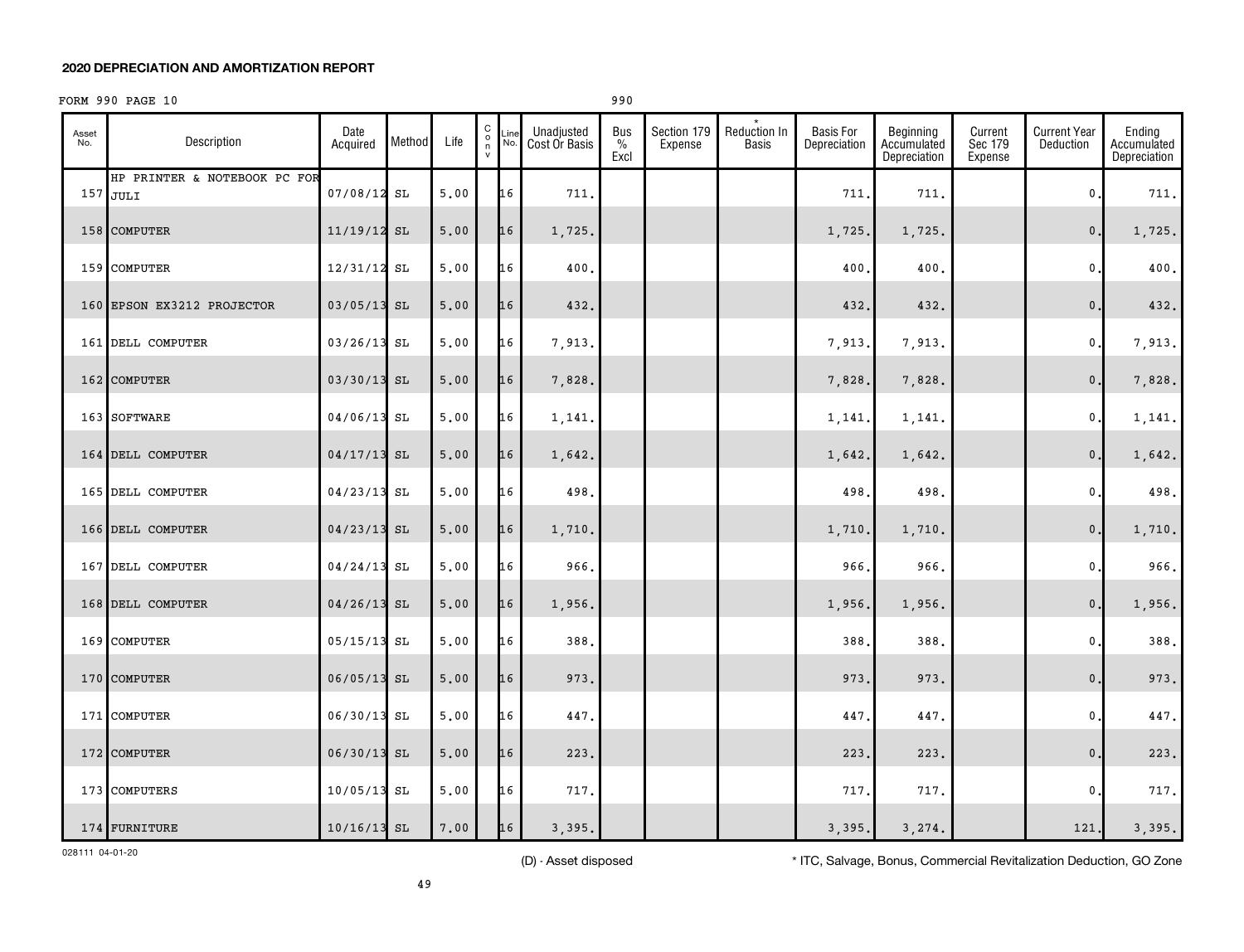# FORM 990 PAGE 10 990

| Asset<br>No. | Description                                  | Date<br>Acquired | Method | Life | $\begin{matrix} 0 \\ 0 \\ n \end{matrix}$<br>$\mathsf{v}$ | Line<br>No. | Unadjusted<br>Cost Or Basis | Bus<br>$\%$<br>Excl | Section 179<br>Expense | Reduction In<br><b>Basis</b> | <b>Basis For</b><br>Depreciation | Beginning<br>Accumulated<br>Depreciation | Current<br>Sec 179<br>Expense | <b>Current Year</b><br>Deduction | Ending<br>Accumulated<br>Depreciation |
|--------------|----------------------------------------------|------------------|--------|------|-----------------------------------------------------------|-------------|-----------------------------|---------------------|------------------------|------------------------------|----------------------------------|------------------------------------------|-------------------------------|----------------------------------|---------------------------------------|
|              | 175 FURNITURE                                | 10/31/13         | SL     | 7.00 |                                                           | 16          | 580.                        |                     |                        |                              | 580                              | 560.                                     |                               | 20                               | 580                                   |
|              | 176 DONATED FURNITURE                        | 10/31/13         | SL     | 7.00 |                                                           | 16          | 3,598.                      |                     |                        |                              | 3,598                            | 2,830.                                   |                               | 514                              | 3,344.                                |
|              | 177 3 DELL XPS WORKSTATIONS                  | 11/03/13         | SL     | 5,00 |                                                           | 16          | 2,197                       |                     |                        |                              | 2,197                            | 2,197.                                   |                               | 0.                               | 2,197.                                |
|              | 178 6 VIEWSONIC MONITORS                     | $11/05/13$ SL    |        | 5,00 |                                                           | 16          | 748.                        |                     |                        |                              | 748                              | 748.                                     |                               | $\mathbf{0}$                     | 748.                                  |
|              | 179 TECHSOUP - SOFTWARE LICENSE              | 11/06/13 SL      |        | 5.00 |                                                           | 16          | 820                         |                     |                        |                              | 820                              | 820                                      |                               | 0                                | 820                                   |
|              | GM BUSINESS INTERIORS -<br>180 CUBICLE PARTS | 12/13/13         | SL     | 7.00 |                                                           | 16          | 1,537.                      |                     |                        |                              | 1,537                            | 1,448.                                   |                               | 89,                              | 1,537.                                |
|              | 181 CASA MANAGER SOFTWARE                    | 12/09/13         | SL     | 5,00 |                                                           | 16          | 43,390                      |                     |                        |                              | 43,390                           | 43,390.                                  |                               | $\mathbf{0}$                     | 43,390.                               |
|              | OFFICE FURNITURE - MIRAMAR<br>$182$ OFFICE   | $01/06/14$ SL    |        | 7.00 |                                                           | 16          | 700.                        |                     |                        |                              | 700                              | 650.                                     |                               | $50.$                            | 700.                                  |
|              | 183 COMPUTER EQUIPMENT                       | 02/06/14         | SL     | 5.00 |                                                           | 16          | 518                         |                     |                        |                              | 518                              | 518.                                     |                               | $\mathbf 0$ .                    | 518.                                  |
|              | 184 8 DELL INSERION LAPTOPS                  | 04/03/14 SL      |        | 5,00 |                                                           | 16          | 3,751.                      |                     |                        |                              | 3,751                            | 3,751.                                   |                               | $\mathbf{0}$ .                   | 3,751.                                |
|              | 185 COMPUTER EQUIPMENT                       | 04/06/14 SL      |        | 5,00 |                                                           | 16          | 525.                        |                     |                        |                              | 525                              | 525.                                     |                               | 0                                | 525.                                  |
|              | 5 KOBE MOBILE TRAINING<br>186 TABLES         | $05/06/14$ SL    |        | 7.00 |                                                           | 16          | 959.                        |                     |                        |                              | 959                              | 845.                                     |                               | 114                              | 959.                                  |
|              | 187 3 DELL XPS 8700 DESKTOPS                 | 05/03/14 SL      |        | 5,00 |                                                           | 16          | 2,188.                      |                     |                        |                              | 2,188                            | 2,188.                                   |                               | 0.                               | 2,188.                                |
|              | DELL DESKTOP + 3 VIEWSONIC<br>188 MONITORS   | $05/05/14$ SL    |        | 5,00 |                                                           | 16          | 1,198.                      |                     |                        |                              | 1,198                            | 1,198.                                   |                               | $\mathbf{0}$ .                   | 1,198.                                |
|              | 196 DESKS                                    | 08/14/14         | SL     | 7.00 |                                                           | 16          | 1,597.                      |                     |                        |                              | 1,597                            | 1,349.                                   |                               | 228                              | 1,577.                                |
|              | 197 APPLE IPADS                              | 08/06/14 SL      |        | 5,00 |                                                           | 16          | 1,516.                      |                     |                        |                              | 1,516                            | 1,516.                                   |                               | $\mathbf{0}$                     | 1,516.                                |
|              | 198 CASA MANAGER CUSTOMIZATION               | 08/22/14 SL      |        | 5,00 |                                                           | 16          | 1,155.                      |                     |                        |                              | 1,155                            | 1,155.                                   |                               | $\mathbf{0}$ .                   | 1,155.                                |
|              | 12 DELL XPS 8700<br>199 WORKSTATIONS         | 09/03/14 SL      |        | 5.00 |                                                           | 16          | 9,467.                      |                     |                        |                              | 9,467.                           | 9,467.                                   |                               | $\mathsf{0}\,.$                  | 9,467.                                |

028111 04-01-20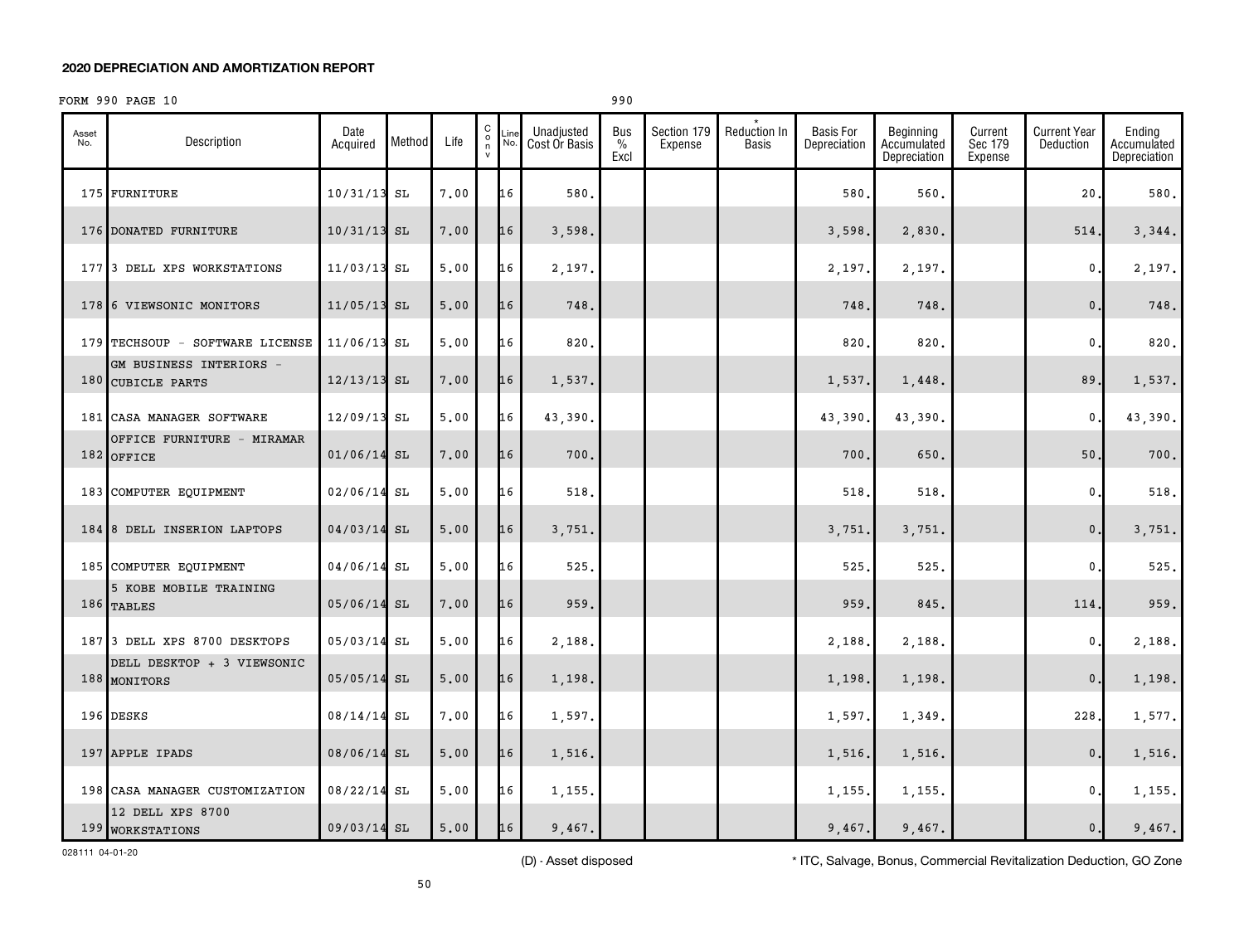# FORM 990 PAGE 10 990

| Asset<br>No. | Description                         | Date<br>Acquired | Method | Life | $\mathsf C$<br>$\overline{0}$<br>${\mathsf v}$ | Line<br>No. | Unadjusted<br>Cost Or Basis | Bus<br>$\%$<br>Excl | Section 179<br>Expense | Reduction In<br>Basis | <b>Basis For</b><br>Depreciation | Beginning<br>Accumulated<br>Depreciation | Current<br>Sec 179<br>Expense | <b>Current Year</b><br>Deduction | Ending<br>Accumulated<br>Depreciation |
|--------------|-------------------------------------|------------------|--------|------|------------------------------------------------|-------------|-----------------------------|---------------------|------------------------|-----------------------|----------------------------------|------------------------------------------|-------------------------------|----------------------------------|---------------------------------------|
|              | 200 LAPTOP                          | 11/05/14         | SL     | 5,00 |                                                | 16          | 702.                        |                     |                        |                       | 702                              | 702.                                     |                               | 0                                | 702.                                  |
|              | 201 LAPTOPS                         | $03/05/15$ SL    |        | 5.00 |                                                | 16          | 1,705.                      |                     |                        |                       | 1,705.                           | 1,705.                                   |                               | $\mathbf{0}$                     | 1,705.                                |
|              | SHOER OFFICE FURNITURE<br>202 DESKS | $04/27/15$ SL    |        | 7.00 |                                                | 16          | 4,153                       |                     |                        |                       | 4,153                            | 3, 113,                                  |                               | 593.                             | 3,706.                                |
|              | 203 COMPUTER EQUIP                  | 04/05/15 SL      |        | 5.00 |                                                | 16          | 632.                        |                     |                        |                       | 632                              | 632.                                     |                               | $\mathbf 0$ .                    | 632.                                  |
|              | 204 DELL DESKTOPS                   | $06/03/15$ SL    |        | 5,00 |                                                | 16          | 6,986.                      |                     |                        |                       | 6,986                            | 6,986.                                   |                               | 0.                               | 6,986.                                |
|              | 205 DELL DESKTOPS                   | 06/04/15 SL      |        | 5,00 |                                                | 16          | 6,997.                      |                     |                        |                       | 6,997.                           | 6,997.                                   |                               | $\mathbf{0}$ .                   | 6,997.                                |
|              | 206 DELL DESKTOPS                   | 06/12/15 SL      |        | 5.00 |                                                | 16          | 3,223,                      |                     |                        |                       | 3,223                            | 3,223,                                   |                               | 0.                               | 3,223.                                |
|              | 207 DELL DESKTOPS                   | $06/12/15$ SL    |        | 5.00 |                                                | 16          | 3,868.                      |                     |                        |                       | 3,868                            | 3,868.                                   |                               | $\mathbf{0}$ .                   | 3,868.                                |
|              | 208 LATERAL FILES - SHORE           | 06/30/15 SL      |        | 7.00 |                                                | 16          | 1,239                       |                     |                        |                       | 1,239                            | 900                                      |                               | 177.                             | 1,077.                                |
|              | 209 DELL DESKTOPS                   | $09/05/15$ SL    |        | 5.00 |                                                | 16          | 739.                        |                     |                        |                       | 739                              | 715.                                     |                               | 24.                              | 739.                                  |
|              | 210 CARPET                          | 06/30/16 SL      |        | 7.00 |                                                | 16          | 10,718.                     |                     |                        |                       | 10,718                           | 6, 252.                                  |                               | 1,531.                           | 7,783.                                |
|              | 211 PORTBALE PROJECTOR              | 06/30/16 SL      |        | 5,00 |                                                | 16          | 856.                        |                     |                        |                       | 856                              | 698.                                     |                               | 158,                             | 856.                                  |
|              | 212 DONATED ARTWORK                 | $06/15/16$ SL    |        | 7.00 |                                                | 16          | 12,285.                     |                     |                        |                       | 12,285.                          | 7,165.                                   |                               | 1,755.                           | 8,920.                                |
|              | 213 PRINTER - COURT REPORTS         | 09/05/16 SL      |        | 5,00 |                                                | 16          | 765.                        |                     |                        |                       | 765                              | 587.                                     |                               | 153                              | 740.                                  |
| 214          | <b>COMPUTER</b>                     | $11/05/16$ SL    |        | 5,00 |                                                | 16          | 458.                        |                     |                        |                       | 458                              | 337.                                     |                               | 92,                              | 429.                                  |
|              | 215 DONOR WALL                      | 12/07/16 SL      |        | 7.00 |                                                | 16          | 700.                        |                     |                        |                       | 700                              | 358.                                     |                               | 100                              | 458.                                  |
|              | 216 COMPUTER                        | $12/05/16$ SL    |        | 5.00 |                                                | 16          | 578.                        |                     |                        |                       | 578                              | 415.                                     |                               | 116,                             | 531.                                  |
|              | 217 2 INSPIRON 3650 COMPUTERS       | $01/05/17$ SL    |        | 5,00 |                                                | 16          | 1,071.                      |                     |                        |                       | 1,071.                           | 749.                                     |                               | 214.                             | 963.                                  |

028111 04-01-20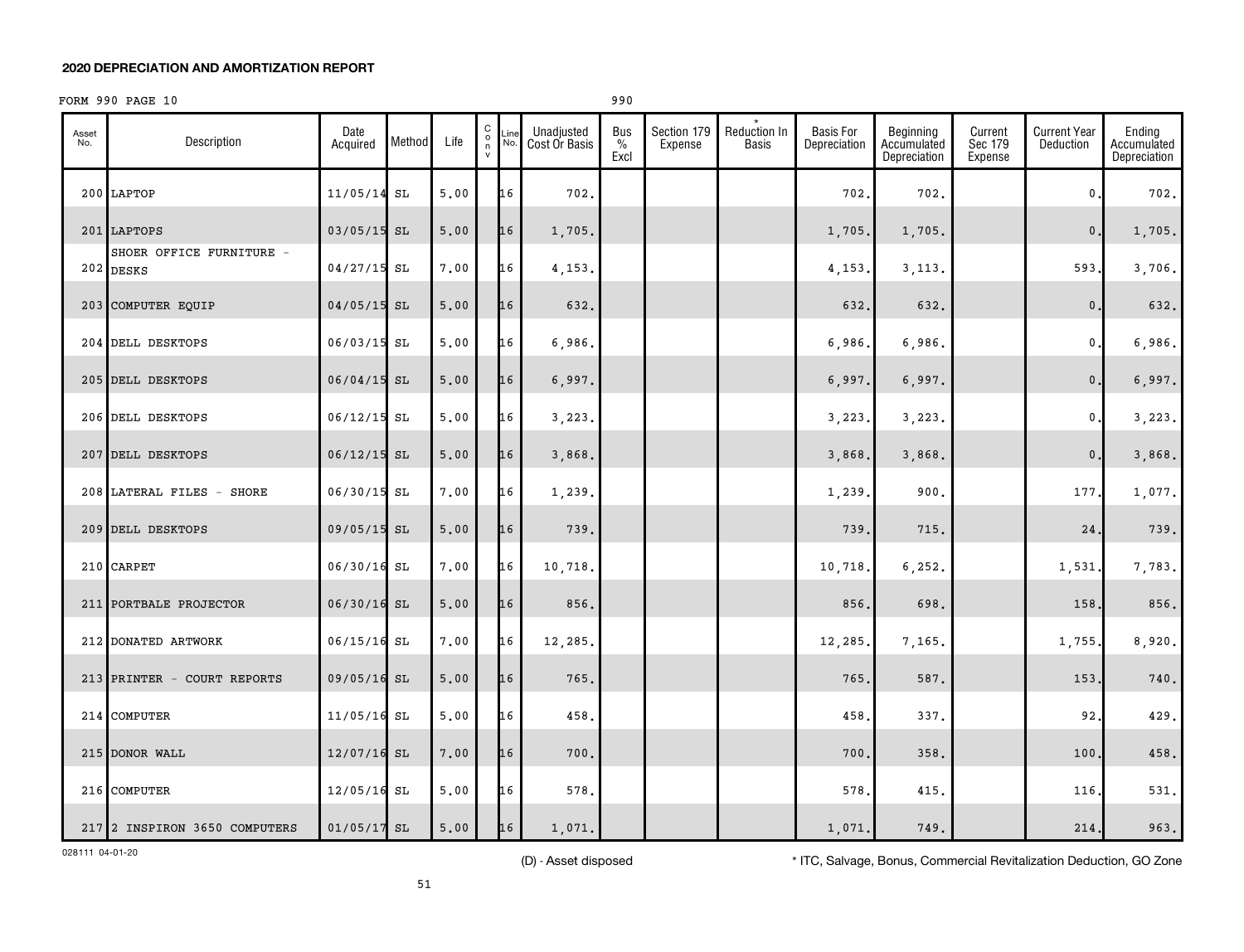# FORM 990 PAGE 10 990

| Asset<br>No. | Description                                           | Date<br>Acquired | Method | Life | C<br>$\overline{0}$ | Line<br>No. | Unadjusted<br>Cost Or Basis | <b>Bus</b><br>$\%$<br>Excl | Section 179<br>Expense | Reduction In<br>Basis | <b>Basis For</b><br>Depreciation | Beginning<br>Accumulated<br>Depreciation | Current<br>Sec 179<br>Expense | <b>Current Year</b><br>Deduction | Ending<br>Accumulated<br>Depreciation |
|--------------|-------------------------------------------------------|------------------|--------|------|---------------------|-------------|-----------------------------|----------------------------|------------------------|-----------------------|----------------------------------|------------------------------------------|-------------------------------|----------------------------------|---------------------------------------|
|              | 218 1 DELL INSPIRON COMPUTER                          | $01/05/17$ SL    |        | 5,00 |                     | 16          | 612.                        |                            |                        |                       | 612                              | 427.                                     |                               | 122                              | 549.                                  |
|              | 219 DONOR WALL                                        | 02/09/17         | SL     | 7.00 |                     | 16          | 2,150.                      |                            |                        |                       | 2,150.                           | 1,049.                                   |                               | 307.                             | 1,356.                                |
|              | 220 DONOR WALL                                        | 03/01/17 SL      |        | 7.00 |                     | 16          | 2,150.                      |                            |                        |                       | 2,150                            | 1,023                                    |                               | 307                              | 1,330.                                |
|              | TYCO INTGRTD SECURITY SYS -<br>221 NEW ACCESS CONTROL | $03/02/17$ SL    |        | 5,00 |                     | 16          | 4,433.                      |                            |                        |                       | 4,433                            | 2,957.                                   |                               | 887                              | 3,844.                                |
|              | 222 LAPTOPS - QTY 3                                   | 03/05/17 SL      |        | 5,00 |                     | 16          | 2,051.                      |                            |                        |                       | 2,051                            | 1,367.                                   |                               | 410.                             | 1,777.                                |
|              | 223 LAPTOPS - QTY 3                                   | 03/05/17 SL      |        | 5.00 |                     | 16          | 1,740.                      |                            |                        |                       | 1,740                            | 1,160.                                   |                               | 348                              | 1,508.                                |
|              | 224 PRINTER-LASERJET                                  | 03/05/17 SL      |        | 5,00 |                     | 16          | 663.                        |                            |                        |                       | 663                              | 443.                                     |                               | 133                              | 576.                                  |
|              | 225 COMPUTER                                          | 04/05/17         | SL     | 5.00 |                     | 16          | 689.                        |                            |                        |                       | 689                              | 448.                                     |                               | 138                              | 586.                                  |
|              | 226 TYCO ALARM SYSTEM                                 | 05/01/17         | SL     | 5.00 |                     | 16          | 19,201                      |                            |                        |                       | 19,201                           | 10,887.                                  |                               | 3,840                            | 14,727.                               |
|              | 227 FURNITURE                                         | 09/28/17         | SL     | 7.00 |                     | 16          | 542.                        |                            |                        |                       | 542.                             | 218.                                     |                               | 77                               | 295.                                  |
|              | 228 COMPUTER                                          | $10/28/17$ SL    |        | 5,00 |                     | 16          | 630.                        |                            |                        |                       | 630                              | 347.                                     |                               | 126                              | 473.                                  |
|              | 229 EQUIPMENT - CAMERA LENS                           | $02/13/18$ SL    |        | 5,00 |                     | 16          | 700.                        |                            |                        |                       | 700                              | 338.                                     |                               | 140                              | 478.                                  |
|              | 230 EQUIPMENT - CAMERA                                | $02/28/18$ SL    |        | 5.00 |                     | 16          | 1,380.                      |                            |                        |                       | 1,380                            | 667.                                     |                               | 276                              | 943.                                  |
|              | 231 COMPUTER                                          | 03/28/18 SL      |        | 5.00 |                     | 16          | 638.                        |                            |                        |                       | 638                              | 299.                                     |                               | 128                              | 427.                                  |
|              | 232 TELEPHONE DEPOSIT                                 | $07/01/18$ SL    |        | 5.00 |                     | 16          | 30,310.                     |                            |                        |                       | 30,310                           | 12,124.                                  |                               | 6,062.                           | 18,186.                               |
|              | 233 FURNITURE                                         | $06/12/18$ SL    |        | 7.00 |                     | 16          | 1,671.                      |                            |                        |                       | 1,671.                           | 498.                                     |                               | 239                              | 737.                                  |
|              | 234 DELL BUSINESS                                     | 07/01/18 SL      |        | 5.00 |                     | 16          | 23, 142.                    |                            |                        |                       | 23,142                           | 9,256.                                   |                               | 4,628.                           | 13,884.                               |
|              | 235 COMPUTER - MACBOOK                                | $07/28/18$ SL    |        | 5,00 |                     | 16          | 2,063.                      |                            |                        |                       | 2,063.                           | 791.                                     |                               | 413.                             | 1,204.                                |

028111 04-01-20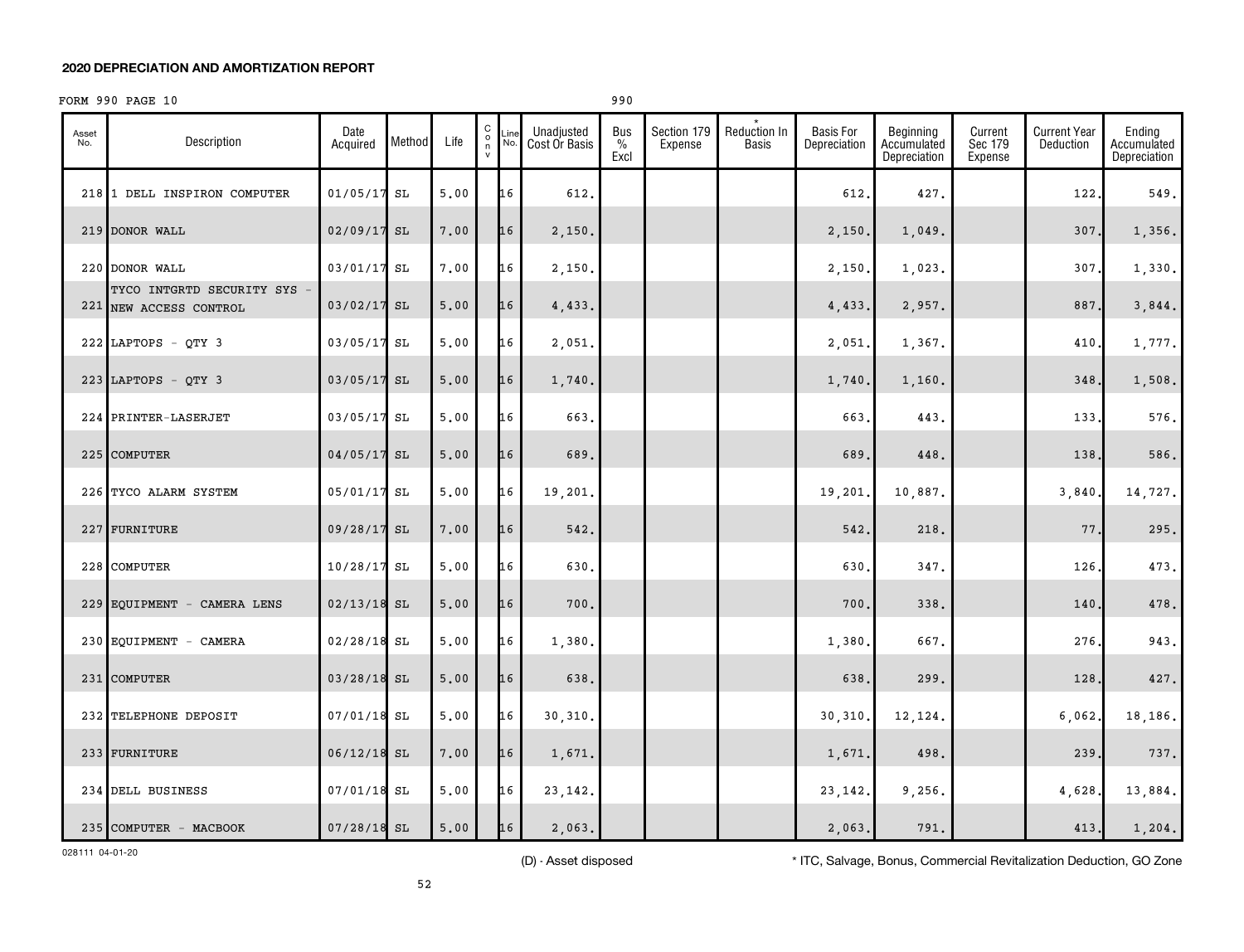# FORM 990 PAGE 10 990

| Asset<br>No. | Description                                  | Date<br>Acquired | Method | Life | 0000<br>Line<br>No. | Unadjusted<br>Cost Or Basis | <b>Bus</b><br>$\%$<br>Excl | Section 179<br>Expense | Reduction In<br>Basis | <b>Basis For</b><br>Depreciation | Beginning<br>Accumulated<br>Depreciation | Current<br>Sec 179<br>Expense | <b>Current Year</b><br>Deduction | Ending<br>Accumulated<br>Depreciation |
|--------------|----------------------------------------------|------------------|--------|------|---------------------|-----------------------------|----------------------------|------------------------|-----------------------|----------------------------------|------------------------------------------|-------------------------------|----------------------------------|---------------------------------------|
|              | 236 TELEPHONE - TELDATA SYSTEM               | $07/17/18$ SL    |        | 5.00 | 16                  | 15,059.                     |                            |                        |                       | 15,059                           | 5,773.                                   |                               | 3,012                            | 8,785.                                |
|              | 237 COMPUTER                                 | $07/20/18$ SL    |        | 5.00 | 16                  | 648.                        |                            |                        |                       | 648.                             | 249.                                     |                               | 130                              | 379.                                  |
|              | 238 COMPUTER EQUIP                           | 09/18/18 SL      |        | 5.00 | 16                  | 740.                        |                            |                        |                       | 740                              | 259.                                     |                               | 148                              | 407.                                  |
|              | 239 COMPUTER EQUIP                           | 09/28/18 SL      |        | 5.00 | 16                  | 2,178.                      |                            |                        |                       | 2,178                            | 763.                                     |                               | 436.                             | 1,199.                                |
|              | 240 COPIER                                   | 10/08/18 SL      |        | 5.00 | 16                  | 4,843.                      |                            |                        |                       | 4,843                            | 1,695.                                   |                               | 969                              | 2,664.                                |
|              | 241 EQUIPMENT                                | $10/28/18$ SL    |        | 5.00 | 16                  | 614.                        |                            |                        |                       | 614                              | 205.                                     |                               | 123                              | 328.                                  |
|              | 242 FURNITURE                                | $11/28/18$ SL    |        | 7.00 | 16                  | 2,230.                      |                            |                        |                       | 2,230                            | 505.                                     |                               | 319                              | 824.                                  |
|              | 243 COMPUTER EQUIP                           | $11/28/18$ SL    |        | 5.00 | 16                  | 2,300.                      |                            |                        |                       | 2,300                            | 728.                                     |                               | 460                              | 1,188.                                |
|              | 244 CHAIR RAIL                               | $12/18/18$ SL    |        | 7.00 | 16                  | 890.                        |                            |                        |                       | 890                              | 191.                                     |                               | 127                              | 318.                                  |
|              | $245$ LAPTOP                                 | $02/13/19$ SL    |        | 5.00 | 16                  | 36,156.                     |                            |                        |                       | 36,156                           | 10,244.                                  |                               | 5,646.                           | 15,890.                               |
|              | 246 COMPUTERS                                | 05/28/19 SL      |        | 5.00 | 16                  | 1,661.                      |                            |                        |                       | 1,661                            | 360.                                     |                               | 332                              | 692.                                  |
|              | 247 COMPUTERS                                | 09/28/19 SL      |        | 5.00 | 16                  | 2,052.                      |                            |                        |                       | 2,052.                           | 308.                                     |                               | 410                              | 718.                                  |
|              | 248 TELDATA PHONES FOR MEDOWLARK 12/17/19 SL |                  |        | 5.00 | 16                  | 1,022.                      |                            |                        |                       | 1,022.                           | 102.                                     |                               | 204                              | 306.                                  |
|              | 249 LENOVO LAPTOPS                           | $01/14/20$ SL    |        | 5.00 | 16                  | 20,051.                     |                            |                        |                       | 20,051                           | 1,056.                                   |                               | 4,010.                           | 5,066.                                |
|              | 250 LENOVO LAPTOPS                           | 02/01/20 SL      |        | 5.00 | 16                  | 5,629.                      |                            |                        |                       | 5,629                            | 469.                                     |                               | 1,126.                           | 1,595.                                |
|              | 251 COMPUTERS                                | $05/28/20$ SL    |        | 5.00 | 16                  | 2,423.                      |                            |                        |                       | 2,423                            | 40.                                      |                               | 485                              | 525.                                  |
|              | 252 COMPUTERS                                | 05/28/20 SL      |        | 5.00 | 16                  | 2,850.                      |                            |                        |                       | 2,850                            | 48.                                      |                               | 570                              | 618.                                  |
|              | 253 COMPUTERS                                | $05/28/20$ SL    |        | 5.00 | 16                  | 1,468.                      |                            |                        |                       | 1,468.                           | 24.                                      |                               | 294.                             | 318.                                  |

028111 04-01-20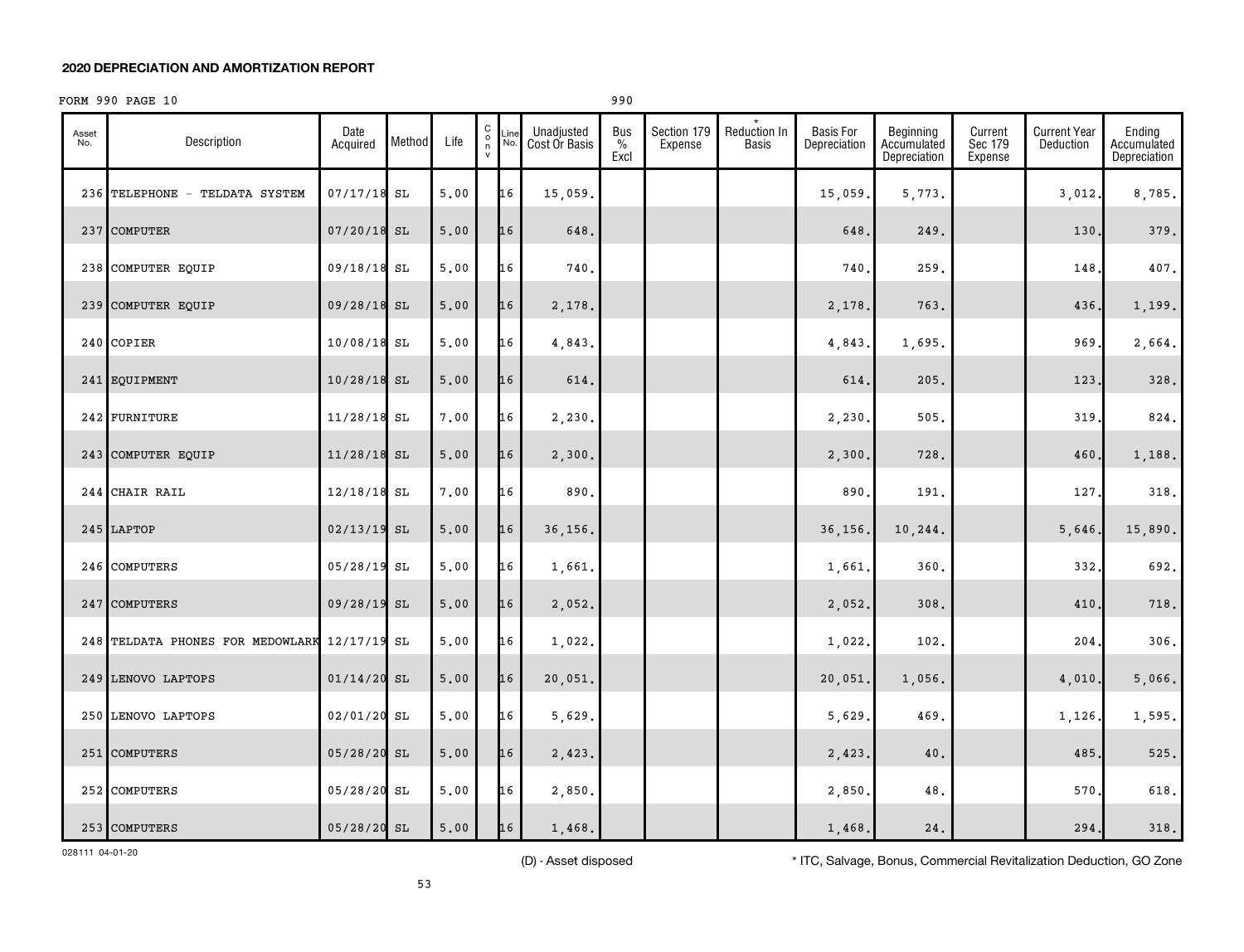# FORM 990 PAGE 10 990

| Asset<br>No. | Description                | Date<br>Acquired | Method | Life | 0000<br>Line<br>No. | Unadjusted<br>Cost Or Basis | Bus<br>$\%$<br>Excl | Section 179<br>Expense | Reduction In<br><b>Basis</b> | <b>Basis For</b><br>Depreciation | Beginning<br>Accumulated<br>Depreciation | Current<br>Sec 179<br>Expense | <b>Current Year</b><br>Deduction | Ending<br>Accumulated<br>Depreciation |
|--------------|----------------------------|------------------|--------|------|---------------------|-----------------------------|---------------------|------------------------|------------------------------|----------------------------------|------------------------------------------|-------------------------------|----------------------------------|---------------------------------------|
|              | 254 FURNITURE              | 07/01/20 SL      |        | 7.00 | 16                  | 2,239.                      |                     |                        |                              | 2,239.                           |                                          |                               | 320                              | 320.                                  |
|              | 255 FURNITURE              | 07/28/19 SL      |        | 7.00 | 16                  | 1,371.                      |                     |                        |                              | 1,371.                           | 180.                                     |                               | 196.                             | 376.                                  |
|              | 256 COMPUTERS              | $07/28/19$ SL    |        | 5.00 | 16                  | 712.                        |                     |                        |                              | 712.                             | 131.                                     |                               | 142                              | 273.                                  |
|              | $257$ CDW - SERVER         | 08/19/20 SL      |        | 5.00 | 16                  | 16,762.                     |                     |                        |                              | 16,762.                          |                                          |                               | 2,794.                           | 2,794.                                |
|              | 258 COMPUTERS              | $10/28/20$ SL    |        | 5,00 | 16                  | 1,454.                      |                     |                        |                              | 1,454.                           |                                          |                               | 194                              | 194.                                  |
|              | 259 COMPUTERS              | $04/28/21$ SL    |        | 5.00 | 16                  | 2,151.                      |                     |                        |                              | 2,151.                           |                                          |                               | 72.                              | 72.                                   |
|              | 260 BKM DONATRED FURNITURE | 11/01/20 SL      |        | 7.00 | 16                  | 27,000.                     |                     |                        |                              | 27,000                           |                                          |                               | 2,571.                           | 2,571.                                |
|              | 261 FURNITURE - KIDS       | 11/28/20 SL      |        | 5.00 | 16                  | 658.                        |                     |                        |                              | 658.                             |                                          |                               | 77                               | 77.                                   |
|              | 262 FURNITURE - KIDS       | 03/28/21 SL      |        | 7.00 | 16                  | 2,387.                      |                     |                        |                              | 2,387                            |                                          |                               | 85                               | 85.                                   |
|              | $263$ FURNITURE - KIDS     | $04/06/21$ SL    |        | 7.00 | 16                  | 552.                        |                     |                        |                              | 552.                             |                                          |                               | 20 <sub>1</sub>                  | 20.                                   |
|              | 264 FURNITURE - KIDS       | 05/28/21 SL      |        | 7.00 | 16                  | 240.                        |                     |                        |                              | 240                              |                                          |                               | 3 <sub>1</sub>                   | 3.                                    |
|              | 265 LOBBY SIGNAGE          | 06/08/21 SL      |        | 7.00 | 16                  | 1,330.                      |                     |                        |                              | 1,330.                           |                                          |                               | 16                               | 16.                                   |
|              | 266 LOBBY TV               | 06/22/21 SL      |        | 5.00 | 16                  | 1,226.                      |                     |                        |                              | 1,226.                           |                                          |                               | $\mathbf{0}$                     |                                       |
|              | * TOTAL 990 PAGE 10 DEPR   |                  |        |      |                     | 700,541.                    |                     |                        |                              | 700,541.                         | 498,826.                                 |                               | 49,921                           | 548, 747.                             |
|              |                            |                  |        |      |                     |                             |                     |                        |                              |                                  |                                          |                               |                                  |                                       |
|              | CURRENT YEAR ACTIVITY      |                  |        |      |                     |                             |                     |                        |                              |                                  |                                          |                               |                                  |                                       |
|              | BEGINNING BALANCE          |                  |        |      |                     | 644,542.                    |                     |                        | $\mathbf{0}$ .               | 644,542.                         | 498,826.                                 |                               |                                  | 542, 595.                             |
|              | ACQUISITIONS               |                  |        |      |                     | 55,999.                     |                     |                        | 0.                           | 55,999.                          | $\mathbf 0$ .                            |                               |                                  | 6,152.                                |

028111 04-01-20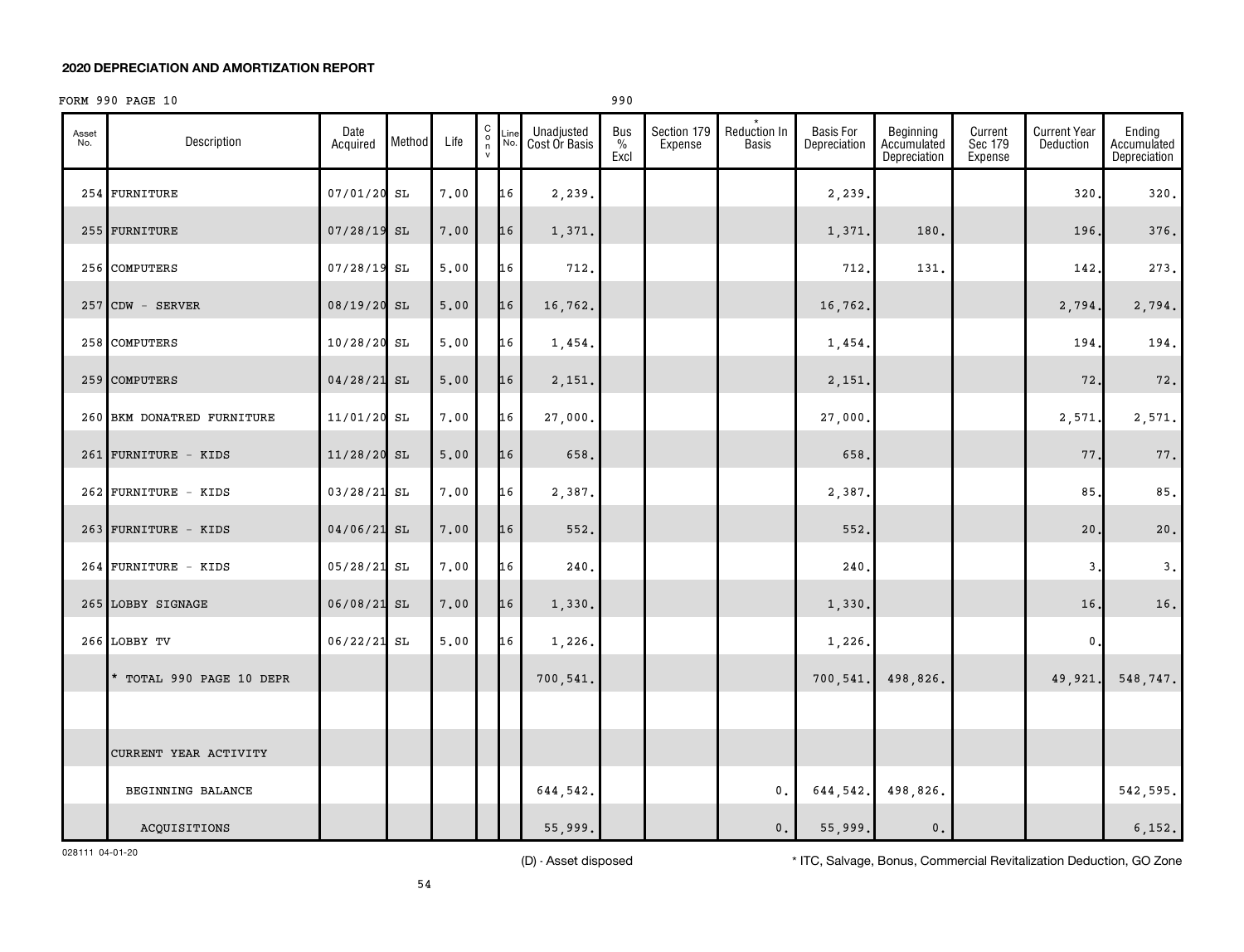# FORM 990 PAGE 10 990

| Asset<br>No. | Description          | Date<br>Acquired | Method | Life | $\begin{matrix} 0 \\ 0 \\ \mathsf{v} \end{matrix}$ | Line<br>No. | Unadjusted<br>Cost Or Basis | <b>Bus</b><br>$\frac{\%}{\text{Excl}}$ | Section 179<br>Expense | $\star$<br>Reduction In<br>Basis | Basis For<br>Depreciation | Beginning<br>Accumulated<br>Depreciation | Current<br>Sec 179<br>Expense | <b>Current Year</b><br>Deduction | Ending<br>Accumulated<br>Depreciation |
|--------------|----------------------|------------------|--------|------|----------------------------------------------------|-------------|-----------------------------|----------------------------------------|------------------------|----------------------------------|---------------------------|------------------------------------------|-------------------------------|----------------------------------|---------------------------------------|
|              | DISPOSITIONS/RETIRED |                  |        |      |                                                    |             | $\mathfrak o$ .             |                                        |                        | $\mathbf 0$ .                    | $\mathbf 0$ .             | $\mathfrak o$ .                          |                               |                                  | $\mathbf 0$ .                         |
|              | ENDING BALANCE       |                  |        |      |                                                    |             | 700, 541.                   |                                        |                        | $\mathbf 0$ .                    | 700,541.                  | 498,826.                                 |                               |                                  | 548, 747.                             |
|              | ENDING ACCUM DEPR    |                  |        |      |                                                    |             |                             |                                        |                        |                                  |                           | 548,747.                                 |                               |                                  |                                       |
|              | ENDING BOOK VALUE    |                  |        |      |                                                    |             |                             |                                        |                        |                                  |                           | 151,794.                                 |                               |                                  |                                       |
|              |                      |                  |        |      |                                                    |             |                             |                                        |                        |                                  |                           |                                          |                               |                                  |                                       |
|              |                      |                  |        |      |                                                    |             |                             |                                        |                        |                                  |                           |                                          |                               |                                  |                                       |
|              |                      |                  |        |      |                                                    |             |                             |                                        |                        |                                  |                           |                                          |                               |                                  |                                       |
|              |                      |                  |        |      |                                                    |             |                             |                                        |                        |                                  |                           |                                          |                               |                                  |                                       |
|              |                      |                  |        |      |                                                    |             |                             |                                        |                        |                                  |                           |                                          |                               |                                  |                                       |
|              |                      |                  |        |      |                                                    |             |                             |                                        |                        |                                  |                           |                                          |                               |                                  |                                       |
|              |                      |                  |        |      |                                                    |             |                             |                                        |                        |                                  |                           |                                          |                               |                                  |                                       |
|              |                      |                  |        |      |                                                    |             |                             |                                        |                        |                                  |                           |                                          |                               |                                  |                                       |
|              |                      |                  |        |      |                                                    |             |                             |                                        |                        |                                  |                           |                                          |                               |                                  |                                       |
|              |                      |                  |        |      |                                                    |             |                             |                                        |                        |                                  |                           |                                          |                               |                                  |                                       |
|              |                      |                  |        |      |                                                    |             |                             |                                        |                        |                                  |                           |                                          |                               |                                  |                                       |
|              |                      |                  |        |      |                                                    |             |                             |                                        |                        |                                  |                           |                                          |                               |                                  |                                       |
|              |                      |                  |        |      |                                                    |             |                             |                                        |                        |                                  |                           |                                          |                               |                                  |                                       |
|              |                      |                  |        |      |                                                    |             |                             |                                        |                        |                                  |                           |                                          |                               |                                  |                                       |

028111 04-01-20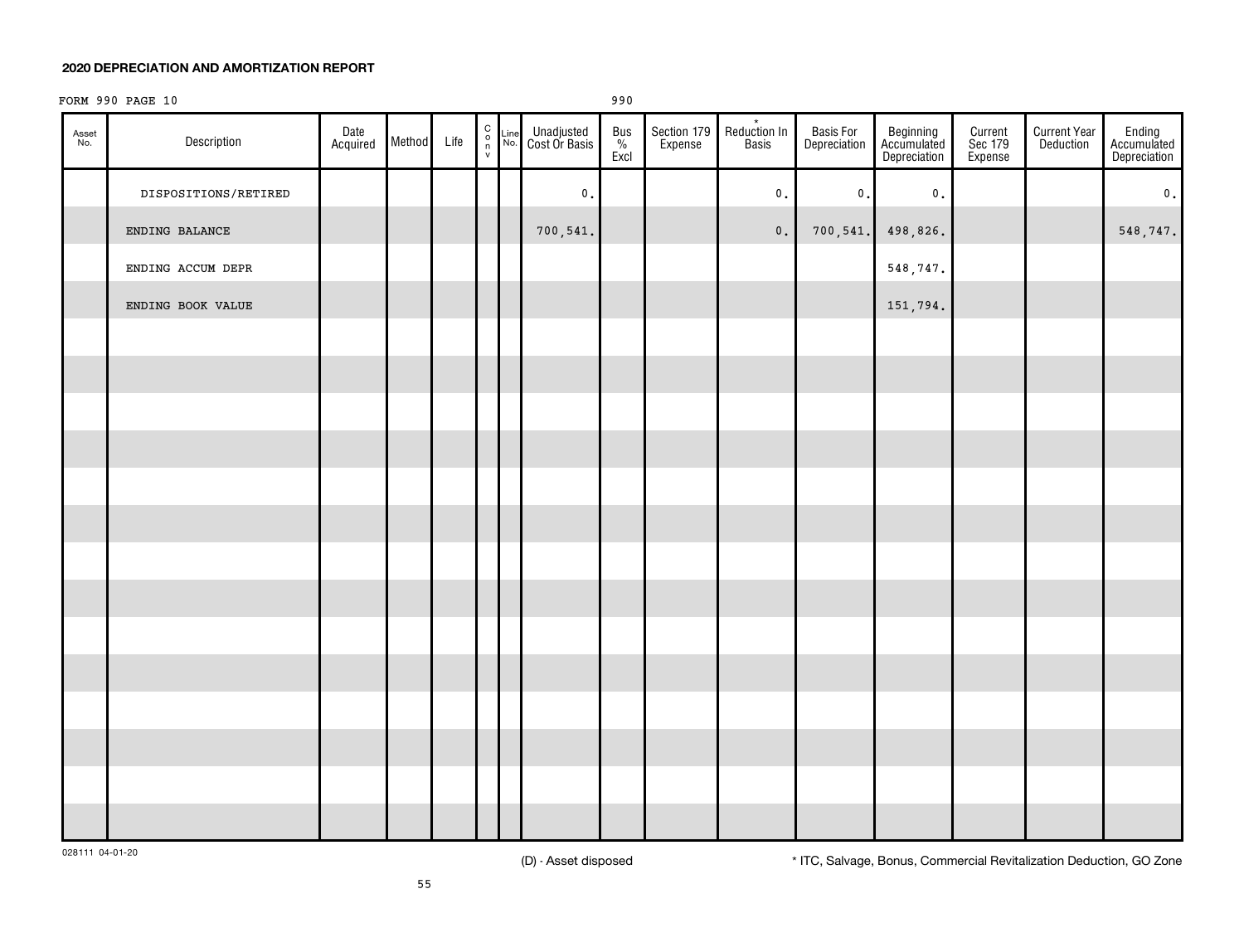| Form                                                   |
|--------------------------------------------------------|
| Department of the Treasury<br>Internal Revenue Service |
| $modo$ choun c                                         |

# **4562 Depreciation and Amortization**<br>(Including Information on Listed Property) 990 **2020**

**(Including Information on Listed Property)**

990

**| Attach to your tax return.**

**nternal Revenue Service**  $\left(99\right)$  **Go to www.irs.gov/Form4562 for instructions and the latest information.** Sequence No. 179<br>Name(s) shown on return and the lates and the lates are activity to which this form relates and

Attachment Sequence No.

OMB No. 1545-0172

|        | VOICES FOR CHILDREN                                                                                                                                                                                                            |                           |                                                      |                              |                        | <b>FORM 990 PAGE 10</b> |            | 95-3786047                 |
|--------|--------------------------------------------------------------------------------------------------------------------------------------------------------------------------------------------------------------------------------|---------------------------|------------------------------------------------------|------------------------------|------------------------|-------------------------|------------|----------------------------|
| Part I | Election To Expense Certain Property Under Section 179 Note: If you have any listed property, complete Part V before you complete Part I.                                                                                      |                           |                                                      |                              |                        |                         |            |                            |
|        | <b>1</b> Maximum amount (see instructions)                                                                                                                                                                                     |                           |                                                      |                              |                        |                         | 1          | 1,040,000.                 |
| 2      |                                                                                                                                                                                                                                |                           |                                                      |                              |                        |                         | 2          |                            |
| З      | Threshold cost of section 179 property before reduction in limitation [11] manuscription control cost of section 179 property before reduction in limitation [11] manuscription of the section 179 property section in limitat |                           |                                                      |                              |                        |                         | 3          | 2,590,000.                 |
| 4      |                                                                                                                                                                                                                                |                           |                                                      |                              |                        |                         | 4          |                            |
| 5      |                                                                                                                                                                                                                                |                           |                                                      |                              |                        |                         | 5          |                            |
| 6      | (a) Description of property                                                                                                                                                                                                    |                           |                                                      | (b) Cost (business use only) |                        | (c) Elected cost        |            |                            |
|        |                                                                                                                                                                                                                                |                           |                                                      |                              |                        |                         |            |                            |
|        |                                                                                                                                                                                                                                |                           |                                                      |                              |                        |                         |            |                            |
|        |                                                                                                                                                                                                                                |                           |                                                      |                              |                        |                         |            |                            |
|        | 7 Listed property. Enter the amount from line 29                                                                                                                                                                               |                           |                                                      |                              |                        |                         |            |                            |
|        |                                                                                                                                                                                                                                |                           |                                                      |                              |                        |                         | 8          |                            |
|        |                                                                                                                                                                                                                                |                           |                                                      |                              |                        |                         | 9          |                            |
|        |                                                                                                                                                                                                                                |                           |                                                      |                              |                        |                         | 10         |                            |
|        |                                                                                                                                                                                                                                |                           |                                                      |                              |                        |                         | 11         |                            |
|        |                                                                                                                                                                                                                                |                           |                                                      |                              |                        |                         | 12         |                            |
|        | 13 Carryover of disallowed deduction to 2021. Add lines 9 and 10, less line 12                                                                                                                                                 |                           |                                                      |                              | 13                     |                         |            |                            |
|        | Note: Don't use Part II or Part III below for listed property. Instead, use Part V.                                                                                                                                            |                           |                                                      |                              |                        |                         |            |                            |
|        | ∣ Part II<br>Special Depreciation Allowance and Other Depreciation (Don't include listed property.)                                                                                                                            |                           |                                                      |                              |                        |                         |            |                            |
|        | 14 Special depreciation allowance for qualified property (other than listed property) placed in service during                                                                                                                 |                           |                                                      |                              |                        |                         |            |                            |
|        | the tax year                                                                                                                                                                                                                   |                           |                                                      |                              |                        |                         | 14         |                            |
|        |                                                                                                                                                                                                                                |                           |                                                      |                              |                        |                         | 15         |                            |
|        | <b>16</b> Other depreciation (including ACRS)                                                                                                                                                                                  |                           |                                                      |                              |                        |                         | 16         | 49,921.                    |
|        | ∣ Part III<br>MACRS Depreciation (Don't include listed property. See instructions.)                                                                                                                                            |                           |                                                      |                              |                        |                         |            |                            |
|        |                                                                                                                                                                                                                                |                           | <b>Section A</b>                                     |                              |                        |                         |            |                            |
|        |                                                                                                                                                                                                                                |                           |                                                      |                              |                        |                         | 17         |                            |
|        | 18 If you are electing to group any assets placed in service during the tax year into one or more general asset accounts, check here                                                                                           |                           |                                                      |                              |                        |                         |            |                            |
|        | Section B - Assets Placed in Service During 2020 Tax Year Using the General Depreciation System                                                                                                                                | (b) Month and             | (c) Basis for depreciation                           |                              |                        |                         |            |                            |
|        | (a) Classification of property                                                                                                                                                                                                 | year placed<br>in service | (business/investment use<br>only - see instructions) |                              | (d) Recovery<br>period | (e) Convention          | (f) Method | (g) Depreciation deduction |
| 19a    | 3-year property                                                                                                                                                                                                                |                           |                                                      |                              |                        |                         |            |                            |
| b      | 5-year property                                                                                                                                                                                                                |                           |                                                      |                              |                        |                         |            |                            |
| c      | 7-year property                                                                                                                                                                                                                |                           |                                                      |                              |                        |                         |            |                            |
| d      | 10-year property                                                                                                                                                                                                               |                           |                                                      |                              |                        |                         |            |                            |
| е      | 15-year property                                                                                                                                                                                                               |                           |                                                      |                              |                        |                         |            |                            |
| f      | 20-year property                                                                                                                                                                                                               |                           |                                                      |                              |                        |                         |            |                            |
| g      | 25-year property                                                                                                                                                                                                               |                           |                                                      |                              | 25 yrs.                |                         | S/L        |                            |
| h      | Residential rental property                                                                                                                                                                                                    | $\prime$                  |                                                      |                              | 27.5 yrs.              | мм                      | S/L        |                            |
|        |                                                                                                                                                                                                                                | $\prime$                  |                                                      |                              | 27.5 yrs.              | мм                      | S/L        |                            |
| j.     | Nonresidential real property                                                                                                                                                                                                   | $\prime$                  |                                                      |                              | 39 yrs.                | мм                      | S/L        |                            |
|        | Section C - Assets Placed in Service During 2020 Tax Year Using the Alternative Depreciation System                                                                                                                            |                           |                                                      |                              |                        | ΜМ                      | S/L        |                            |
|        |                                                                                                                                                                                                                                |                           |                                                      |                              |                        |                         |            |                            |
| 20a    | Class life                                                                                                                                                                                                                     |                           |                                                      |                              | 12 yrs.                |                         | S/L<br>S/L |                            |
| b      | 12-year<br>30-year                                                                                                                                                                                                             |                           |                                                      |                              | 30 yrs.                | ΜМ                      | S/L        |                            |
| с<br>d | 40-year                                                                                                                                                                                                                        | $\sqrt{2}$<br>$\prime$    |                                                      |                              | 40 yrs.                | МM                      | S/L        |                            |
|        | <b>Part IV</b><br><b>Summary (See instructions.)</b>                                                                                                                                                                           |                           |                                                      |                              |                        |                         |            |                            |
|        | 21 Listed property. Enter amount from line 28                                                                                                                                                                                  |                           |                                                      |                              |                        |                         | 21         |                            |
|        | 22 Total. Add amounts from line 12, lines 14 through 17, lines 19 and 20 in column (g), and line 21.                                                                                                                           |                           |                                                      |                              |                        |                         |            |                            |
|        | Enter here and on the appropriate lines of your return. Partnerships and S corporations - see instr.                                                                                                                           |                           |                                                      |                              |                        |                         | 22         | 49,921.                    |
|        | 23 For assets shown above and placed in service during the current year, enter the                                                                                                                                             |                           |                                                      |                              |                        |                         |            |                            |
|        |                                                                                                                                                                                                                                |                           |                                                      |                              | 23                     |                         |            |                            |

016251 12-18-20 LHA **For Paperwork Reduction Act Notice, see separate instructions.<br>
Form 4562 (2020)** 09360317 757767 VOIC91123663 2020.05091 VOICES FOR CHILDREN VOIC9112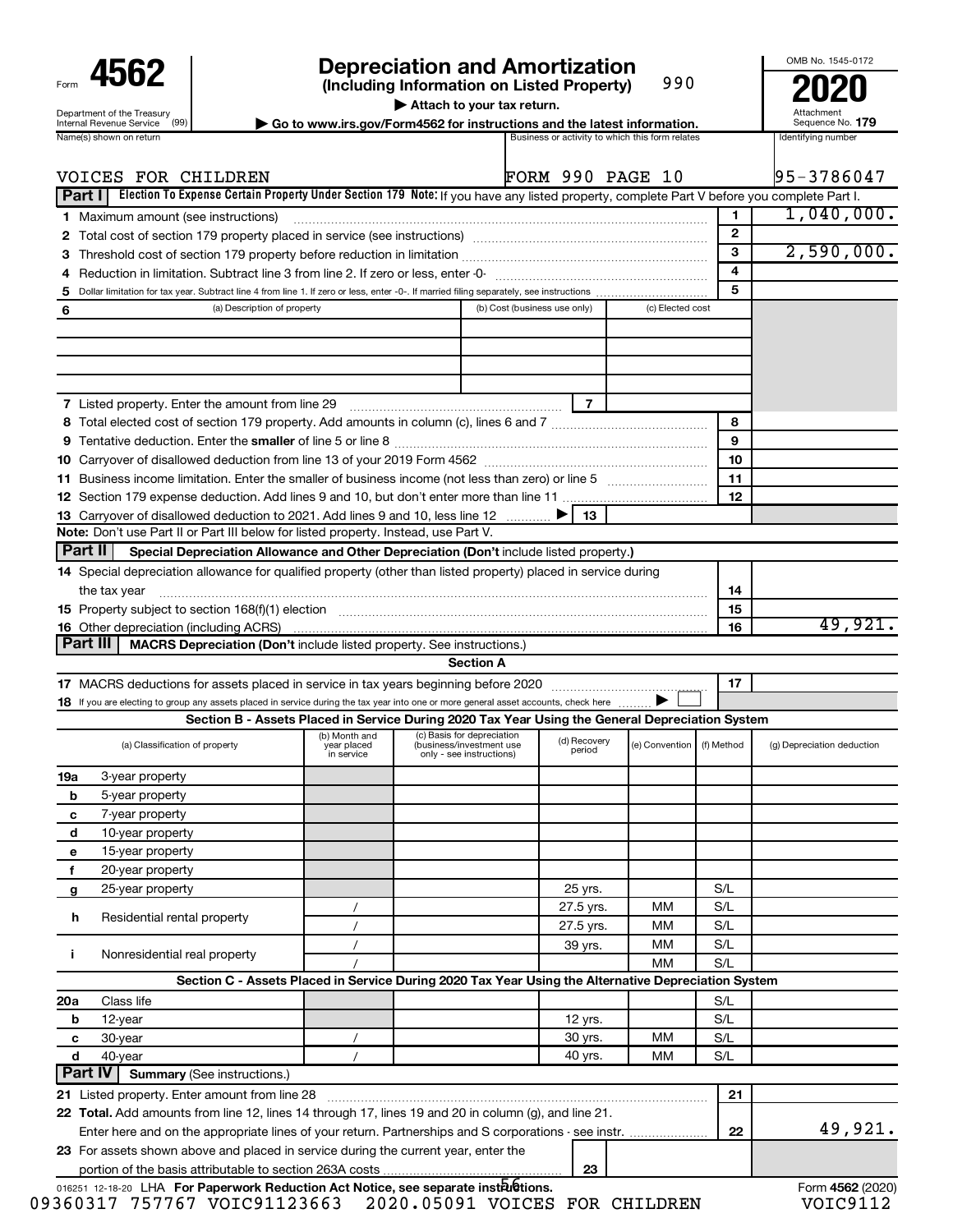|                                                                                                                                                                                                                                                                                                                                                                                                                                                                                                                                                                                                          | Section A - Depreciation and Other Information (Caution: See the instructions for limits for passenger automobiles.) |                                                                                     |                             |                                            |                       |                                                                    |     | 24b, columns (a) through (c) of Section A, all of Section B, and Section C if applicable. |                                             |                                      |            |                                  |                               |                        |
|----------------------------------------------------------------------------------------------------------------------------------------------------------------------------------------------------------------------------------------------------------------------------------------------------------------------------------------------------------------------------------------------------------------------------------------------------------------------------------------------------------------------------------------------------------------------------------------------------------|----------------------------------------------------------------------------------------------------------------------|-------------------------------------------------------------------------------------|-----------------------------|--------------------------------------------|-----------------------|--------------------------------------------------------------------|-----|-------------------------------------------------------------------------------------------|---------------------------------------------|--------------------------------------|------------|----------------------------------|-------------------------------|------------------------|
|                                                                                                                                                                                                                                                                                                                                                                                                                                                                                                                                                                                                          |                                                                                                                      | 24a Do you have evidence to support the business/investment use claimed?            |                             |                                            |                       | Yes                                                                |     |                                                                                           | No   24b If "Yes," is the evidence written? |                                      |            |                                  | Yes                           | No                     |
| (a)<br>Type of property<br>(list vehicles first)                                                                                                                                                                                                                                                                                                                                                                                                                                                                                                                                                         | (b)<br>Date<br>placed in<br>service                                                                                  | (c)<br>Business/<br>investment<br>use percentage                                    |                             | (d)<br>Cost or<br>other basis              |                       | (e)<br>Basis for depreciation<br>(business/investment<br>use only) |     | (f)<br>Recovery<br>period                                                                 | (g)<br>Method/<br>Convention                |                                      |            | (h)<br>Depreciation<br>deduction | section 179                   | (i)<br>Elected<br>cost |
| 25 Special depreciation allowance for qualified listed property placed in service during the tax year and                                                                                                                                                                                                                                                                                                                                                                                                                                                                                                |                                                                                                                      |                                                                                     |                             |                                            |                       |                                                                    |     |                                                                                           |                                             |                                      |            |                                  |                               |                        |
|                                                                                                                                                                                                                                                                                                                                                                                                                                                                                                                                                                                                          |                                                                                                                      |                                                                                     |                             |                                            |                       |                                                                    |     |                                                                                           |                                             | 25                                   |            |                                  |                               |                        |
| 26 Property used more than 50% in a qualified business use:                                                                                                                                                                                                                                                                                                                                                                                                                                                                                                                                              |                                                                                                                      |                                                                                     |                             |                                            |                       |                                                                    |     |                                                                                           |                                             |                                      |            |                                  |                               |                        |
|                                                                                                                                                                                                                                                                                                                                                                                                                                                                                                                                                                                                          |                                                                                                                      | %                                                                                   |                             |                                            |                       |                                                                    |     |                                                                                           |                                             |                                      |            |                                  |                               |                        |
|                                                                                                                                                                                                                                                                                                                                                                                                                                                                                                                                                                                                          | ÷                                                                                                                    | %                                                                                   |                             |                                            |                       |                                                                    |     |                                                                                           |                                             |                                      |            |                                  |                               |                        |
|                                                                                                                                                                                                                                                                                                                                                                                                                                                                                                                                                                                                          |                                                                                                                      | %                                                                                   |                             |                                            |                       |                                                                    |     |                                                                                           |                                             |                                      |            |                                  |                               |                        |
| 27 Property used 50% or less in a qualified business use:                                                                                                                                                                                                                                                                                                                                                                                                                                                                                                                                                |                                                                                                                      |                                                                                     |                             |                                            |                       |                                                                    |     |                                                                                           |                                             |                                      |            |                                  |                               |                        |
|                                                                                                                                                                                                                                                                                                                                                                                                                                                                                                                                                                                                          |                                                                                                                      | %                                                                                   |                             |                                            |                       |                                                                    |     |                                                                                           | $S/L -$                                     |                                      |            |                                  |                               |                        |
|                                                                                                                                                                                                                                                                                                                                                                                                                                                                                                                                                                                                          | ÷                                                                                                                    | $\%$                                                                                |                             |                                            |                       |                                                                    |     |                                                                                           | $S/L -$                                     |                                      |            |                                  |                               |                        |
|                                                                                                                                                                                                                                                                                                                                                                                                                                                                                                                                                                                                          |                                                                                                                      | %                                                                                   |                             |                                            |                       |                                                                    |     |                                                                                           | $S/L -$                                     |                                      |            |                                  |                               |                        |
|                                                                                                                                                                                                                                                                                                                                                                                                                                                                                                                                                                                                          |                                                                                                                      |                                                                                     |                             |                                            |                       |                                                                    |     |                                                                                           |                                             | 28                                   |            |                                  |                               |                        |
|                                                                                                                                                                                                                                                                                                                                                                                                                                                                                                                                                                                                          |                                                                                                                      |                                                                                     |                             |                                            |                       |                                                                    |     |                                                                                           |                                             |                                      |            | 29                               |                               |                        |
|                                                                                                                                                                                                                                                                                                                                                                                                                                                                                                                                                                                                          |                                                                                                                      |                                                                                     |                             | Section B - Information on Use of Vehicles |                       |                                                                    |     |                                                                                           |                                             |                                      |            |                                  |                               |                        |
| Complete this section for vehicles used by a sole proprietor, partner, or other "more than 5% owner," or related person. If you provided vehicles                                                                                                                                                                                                                                                                                                                                                                                                                                                        |                                                                                                                      |                                                                                     |                             |                                            |                       |                                                                    |     |                                                                                           |                                             |                                      |            |                                  |                               |                        |
| to your employees, first answer the questions in Section C to see if you meet an exception to completing this section for those vehicles.                                                                                                                                                                                                                                                                                                                                                                                                                                                                |                                                                                                                      |                                                                                     |                             |                                            |                       |                                                                    |     |                                                                                           |                                             |                                      |            |                                  |                               |                        |
|                                                                                                                                                                                                                                                                                                                                                                                                                                                                                                                                                                                                          |                                                                                                                      |                                                                                     |                             |                                            |                       |                                                                    |     |                                                                                           |                                             |                                      |            |                                  |                               |                        |
|                                                                                                                                                                                                                                                                                                                                                                                                                                                                                                                                                                                                          |                                                                                                                      |                                                                                     |                             | (a)                                        | (b)                   |                                                                    | (c) |                                                                                           | (d)                                         |                                      | (e)        |                                  | (f)                           |                        |
| <b>30</b> Total business/investment miles driven during the                                                                                                                                                                                                                                                                                                                                                                                                                                                                                                                                              |                                                                                                                      |                                                                                     |                             | Vehicle                                    | Vehicle               |                                                                    |     | Vehicle                                                                                   | Vehicle                                     |                                      |            | Vehicle                          | Vehicle                       |                        |
| year (don't include commuting miles)                                                                                                                                                                                                                                                                                                                                                                                                                                                                                                                                                                     |                                                                                                                      |                                                                                     |                             |                                            |                       |                                                                    |     |                                                                                           |                                             |                                      |            |                                  |                               |                        |
| 31 Total commuting miles driven during the year                                                                                                                                                                                                                                                                                                                                                                                                                                                                                                                                                          |                                                                                                                      |                                                                                     |                             |                                            |                       |                                                                    |     |                                                                                           |                                             |                                      |            |                                  |                               |                        |
| 32 Total other personal (noncommuting) miles                                                                                                                                                                                                                                                                                                                                                                                                                                                                                                                                                             |                                                                                                                      |                                                                                     |                             |                                            |                       |                                                                    |     |                                                                                           |                                             |                                      |            |                                  |                               |                        |
|                                                                                                                                                                                                                                                                                                                                                                                                                                                                                                                                                                                                          |                                                                                                                      |                                                                                     |                             |                                            |                       |                                                                    |     |                                                                                           |                                             |                                      |            |                                  |                               |                        |
| 33 Total miles driven during the year.                                                                                                                                                                                                                                                                                                                                                                                                                                                                                                                                                                   |                                                                                                                      |                                                                                     |                             |                                            |                       |                                                                    |     |                                                                                           |                                             |                                      |            |                                  |                               |                        |
| 34 Was the vehicle available for personal use                                                                                                                                                                                                                                                                                                                                                                                                                                                                                                                                                            |                                                                                                                      |                                                                                     | Yes                         | No                                         | Yes                   | No                                                                 | Yes | No                                                                                        | Yes                                         | No                                   | <b>Yes</b> | No                               | Yes                           | No                     |
|                                                                                                                                                                                                                                                                                                                                                                                                                                                                                                                                                                                                          |                                                                                                                      |                                                                                     |                             |                                            |                       |                                                                    |     |                                                                                           |                                             |                                      |            |                                  |                               |                        |
| 35 Was the vehicle used primarily by a more                                                                                                                                                                                                                                                                                                                                                                                                                                                                                                                                                              |                                                                                                                      |                                                                                     |                             |                                            |                       |                                                                    |     |                                                                                           |                                             |                                      |            |                                  |                               |                        |
| than 5% owner or related person?                                                                                                                                                                                                                                                                                                                                                                                                                                                                                                                                                                         |                                                                                                                      |                                                                                     |                             |                                            |                       |                                                                    |     |                                                                                           |                                             |                                      |            |                                  |                               |                        |
|                                                                                                                                                                                                                                                                                                                                                                                                                                                                                                                                                                                                          |                                                                                                                      |                                                                                     |                             |                                            |                       |                                                                    |     |                                                                                           |                                             |                                      |            |                                  |                               |                        |
|                                                                                                                                                                                                                                                                                                                                                                                                                                                                                                                                                                                                          |                                                                                                                      |                                                                                     |                             |                                            |                       |                                                                    |     |                                                                                           |                                             |                                      |            |                                  |                               |                        |
| <b>36</b> Is another vehicle available for personal                                                                                                                                                                                                                                                                                                                                                                                                                                                                                                                                                      |                                                                                                                      |                                                                                     |                             |                                            |                       |                                                                    |     |                                                                                           |                                             |                                      |            |                                  |                               |                        |
| use?                                                                                                                                                                                                                                                                                                                                                                                                                                                                                                                                                                                                     |                                                                                                                      |                                                                                     |                             |                                            |                       |                                                                    |     |                                                                                           |                                             |                                      |            |                                  |                               |                        |
|                                                                                                                                                                                                                                                                                                                                                                                                                                                                                                                                                                                                          |                                                                                                                      | Section C - Questions for Employers Who Provide Vehicles for Use by Their Employees |                             |                                            |                       |                                                                    |     |                                                                                           |                                             |                                      |            |                                  |                               |                        |
|                                                                                                                                                                                                                                                                                                                                                                                                                                                                                                                                                                                                          |                                                                                                                      |                                                                                     |                             |                                            |                       |                                                                    |     |                                                                                           |                                             |                                      |            |                                  |                               |                        |
|                                                                                                                                                                                                                                                                                                                                                                                                                                                                                                                                                                                                          |                                                                                                                      |                                                                                     |                             |                                            |                       |                                                                    |     |                                                                                           |                                             |                                      |            |                                  | <b>Yes</b>                    |                        |
|                                                                                                                                                                                                                                                                                                                                                                                                                                                                                                                                                                                                          |                                                                                                                      |                                                                                     |                             |                                            |                       |                                                                    |     |                                                                                           |                                             |                                      |            |                                  |                               |                        |
|                                                                                                                                                                                                                                                                                                                                                                                                                                                                                                                                                                                                          |                                                                                                                      |                                                                                     |                             |                                            |                       |                                                                    |     |                                                                                           |                                             |                                      |            |                                  |                               |                        |
|                                                                                                                                                                                                                                                                                                                                                                                                                                                                                                                                                                                                          |                                                                                                                      |                                                                                     |                             |                                            |                       |                                                                    |     |                                                                                           |                                             |                                      |            |                                  |                               |                        |
|                                                                                                                                                                                                                                                                                                                                                                                                                                                                                                                                                                                                          |                                                                                                                      |                                                                                     |                             |                                            |                       |                                                                    |     |                                                                                           |                                             |                                      |            |                                  |                               |                        |
|                                                                                                                                                                                                                                                                                                                                                                                                                                                                                                                                                                                                          |                                                                                                                      |                                                                                     |                             |                                            |                       |                                                                    |     |                                                                                           |                                             |                                      |            |                                  |                               |                        |
|                                                                                                                                                                                                                                                                                                                                                                                                                                                                                                                                                                                                          |                                                                                                                      |                                                                                     |                             |                                            |                       |                                                                    |     |                                                                                           |                                             |                                      |            |                                  |                               |                        |
|                                                                                                                                                                                                                                                                                                                                                                                                                                                                                                                                                                                                          |                                                                                                                      |                                                                                     |                             |                                            |                       |                                                                    |     |                                                                                           |                                             |                                      |            |                                  |                               |                        |
| Note: If your answer to 37, 38, 39, 40, or 41 is "Yes," don't complete Section B for the covered vehicles.                                                                                                                                                                                                                                                                                                                                                                                                                                                                                               |                                                                                                                      |                                                                                     |                             |                                            |                       |                                                                    |     |                                                                                           |                                             |                                      |            |                                  |                               |                        |
| <b>Part VI   Amortization</b>                                                                                                                                                                                                                                                                                                                                                                                                                                                                                                                                                                            |                                                                                                                      |                                                                                     |                             |                                            |                       |                                                                    |     |                                                                                           |                                             |                                      |            |                                  |                               |                        |
| (a)                                                                                                                                                                                                                                                                                                                                                                                                                                                                                                                                                                                                      |                                                                                                                      |                                                                                     | (b)                         |                                            | (c)                   |                                                                    |     | (d)                                                                                       |                                             | (e)                                  |            |                                  | (f)                           |                        |
| Description of costs                                                                                                                                                                                                                                                                                                                                                                                                                                                                                                                                                                                     |                                                                                                                      |                                                                                     | Date amortization<br>begins |                                            | Amortizable<br>amount |                                                                    |     | Code<br>section                                                                           |                                             | Amortization<br>period or percentage |            |                                  | Amortization<br>for this year | <b>No</b>              |
| Answer these questions to determine if you meet an exception to completing Section B for vehicles used by employees who aren't<br>more than 5% owners or related persons.<br>37 Do you maintain a written policy statement that prohibits all personal use of vehicles, including commuting, by your<br>38 Do you maintain a written policy statement that prohibits personal use of vehicles, except commuting, by your<br>40 Do you provide more than five vehicles to your employees, obtain information from your employees about<br>42 Amortization of costs that begins during your 2020 tax year: |                                                                                                                      |                                                                                     |                             |                                            |                       |                                                                    |     |                                                                                           |                                             |                                      |            |                                  |                               |                        |
|                                                                                                                                                                                                                                                                                                                                                                                                                                                                                                                                                                                                          |                                                                                                                      |                                                                                     |                             |                                            |                       |                                                                    |     |                                                                                           |                                             |                                      |            |                                  |                               |                        |
|                                                                                                                                                                                                                                                                                                                                                                                                                                                                                                                                                                                                          |                                                                                                                      |                                                                                     |                             |                                            |                       |                                                                    |     |                                                                                           |                                             |                                      |            |                                  |                               |                        |
| 43 Amortization of costs that began before your 2020 tax year [11] content to the content that content that we                                                                                                                                                                                                                                                                                                                                                                                                                                                                                           |                                                                                                                      |                                                                                     |                             |                                            |                       |                                                                    |     |                                                                                           |                                             |                                      | 43         |                                  |                               |                        |
|                                                                                                                                                                                                                                                                                                                                                                                                                                                                                                                                                                                                          |                                                                                                                      |                                                                                     |                             |                                            |                       |                                                                    |     |                                                                                           |                                             |                                      | 44         |                                  |                               |                        |

95-3786047 Page 2 Form 4562 (2020) VOICES FOR CHILDREN Page VOICES FOR CHILDREN 95-3786047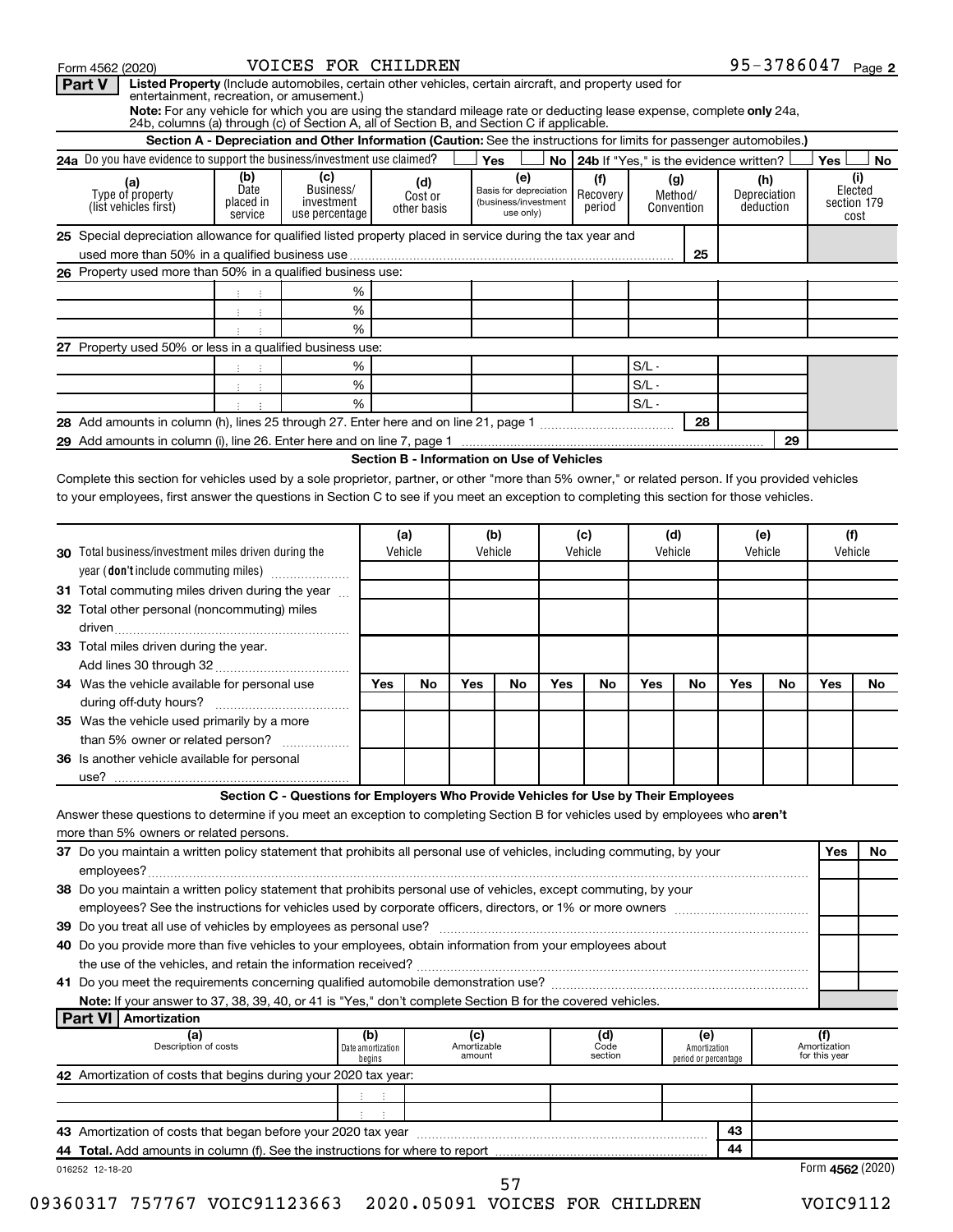| Asset<br>No. | Description                      | Date<br>Acquired | Method | Life | Unadjusted<br>Cost Or Basis | $\star$<br>Reduction In<br>Basis | <b>Basis For</b><br>Depreciation | Accumulated<br>Depreciation | Amount Of<br>Depreciation   |
|--------------|----------------------------------|------------------|--------|------|-----------------------------|----------------------------------|----------------------------------|-----------------------------|-----------------------------|
|              | 2BOOKCASES                       | 010184SL         |        | 5.00 | 750.                        |                                  | 750.                             | 750.                        | $\overline{\mathfrak{o}}$ . |
|              | 4BOOKCASE                        | 1201835L         |        | 5.00 | 55.                         |                                  | 55.                              | 55.                         | 0.                          |
|              | 20STORAGE CABINETS               | 120190SL         |        | 5.00 | 406.                        |                                  | 406.                             | 406.                        | 0.                          |
|              | 546 OAK L-SHAPED DESKS           | 101998SL         |        | 5.00 | 2,600.                      |                                  | 2,600.                           | 2,600.                      | 0.                          |
|              | 55WALNUT L-SHAPED DESK           | 1019985L         |        | 5.00 | 396.                        |                                  | 396.                             | 396.                        | $\mathbf 0$ .               |
|              | 563 FOOT ROUND TABLE             | 101998SL         |        | 5.00 | 108.                        |                                  | 108.                             | 108.                        | 0.                          |
|              | 572 2-DRAWER 36" LATERAL FILES   | 1019985L         |        | 5.00 | 290.                        |                                  | 290.                             | 290.                        | 0.                          |
|              | <b>58WALNUT END TABLE</b>        | 101998SL         |        | 5.00 | 42.                         |                                  | 42.                              | 42.                         | 0.                          |
|              | 6160 CHAIRS                      | 1105985L         |        | 5.00 | 2,044.                      |                                  | 2,044.                           | 2,044.                      | 0.                          |
|              | 62DOLLY                          | 110598SL         |        | 5.00 | 79.                         |                                  | 79.                              | 79.                         | 0.                          |
|              | 638 TABLES                       | 110598SL         |        | 5.00 | 667.                        |                                  | 667.                             | 667.                        | 0.                          |
|              | 64REFRIGERATOR                   | 111998SL         |        | 5.00 | 733.                        |                                  | 733.                             | 733.                        | 0.                          |
|              | 674 TASK CHAIRS                  | 011399SL         |        | 5.00 | 345.                        |                                  | 345.                             | 345.                        | 0.                          |
|              | 694 FILING CABINETS              | 0209995L         |        | 5.00 | 465.                        |                                  | 465.                             | 465.                        | 0.                          |
|              | 78OAK SECRETARY DESKS W/ RETURNS | 121599SL         |        | 5.00 | 574.                        |                                  | 574.                             | 574.                        | 0.                          |
|              | 80CREDENZA                       | 021500SL         |        | 5.00 | 98.                         |                                  | 98.                              | 98.                         | 0.                          |
|              | 82PROJECTOR                      | 012401SL         |        | 5.00 | 2,390.                      |                                  | 2,390.                           | 2,390.                      | 0.                          |
|              | 84PS BUSINESS INTERIO            | 113001SL         |        | 7.00 | 2,116.                      |                                  | 2,116.                           | 2,116.                      | 0.                          |
|              | 91OAK DESKS                      | 060103SL         |        | 5.00 | 551.                        |                                  | 551.                             | 551.                        | 0.                          |
|              | 101HERMAN MILLER DESK CHAIRS     | 0622065L         |        | 5.00 | 6,000.                      |                                  | 6,000.                           | 6,000.                      | $0$ .                       |
|              | 105BOOKCASE                      | 040507SL         |        | 5.00 | 75.                         |                                  | 75.                              | 75.                         | 0.                          |
|              | 106OAK LEFT HAND L-DESK          | $040507$ SL      |        | 5.00 | 377.                        |                                  | 377.                             | 377.                        | 0.                          |
|              | 107OAK LEFT HAND L-DESK          | 040507SL         |        | 5.00 | 458.                        |                                  | 458.                             | 458.                        | $\overline{0}$ .            |
|              | 108OAK RIGHT HAND L-DESK         | 0405075L         |        | 5.00 | 458.                        |                                  | 458.                             | 458.                        | 0.                          |
|              | 112COMPUTER                      | 0616085L         |        | 5.00 | 5,137.                      |                                  | 5,137.                           | 5,137.                      | 0.                          |
|              | 114PRINTERS                      | 0317085L         |        | 5.00 | 3,424.                      |                                  | 3,424.                           | 3,424.                      | $0$ .                       |
|              | 116BLACKBAUD                     | 021709SL         |        | 7.00 | 22,881.                     |                                  | 22,881.                          | 22,881.                     | 0.                          |
|              | 120EQUIPMENT                     | 042109SL         |        | 5.00 | 1,445.                      |                                  | 1,445.                           | 1,445.                      | $\mathbf 0$ .               |
|              | 121FLEPPER DOOR                  | 011509SL         |        | 5.00 | 1,031.                      |                                  | 1,031.                           | 1,031.                      | 0.                          |
|              | 122 INTERIORS                    | 120108SL         |        | 5.00 | 15,658.                     |                                  | 15,658.                          | 15,658.                     | $0$ .                       |
|              | 124SIGN INSTALLALTION            | 1030085L         |        | 7.00 | 2,581.                      |                                  | 2,581.                           | 2,581.                      | 0.                          |
|              | 126WORKSTATION SET               | 100108SL         |        | 7.00 | 140,926.                    |                                  |                                  | $140, 926.$ 140, 926.       | $0$ .                       |
|              | 132LASERJET P4515 PRINTER        | 052410SL         |        | 5.00 | 1,675.                      |                                  | 1,675.                           | 1,675.                      | 0.                          |
|              | 133LASERJET P4515 PRINTER        | 052410SL         |        | 5.00 | 1,675.                      |                                  | 1,675.                           | 1,675.                      | $0$ .                       |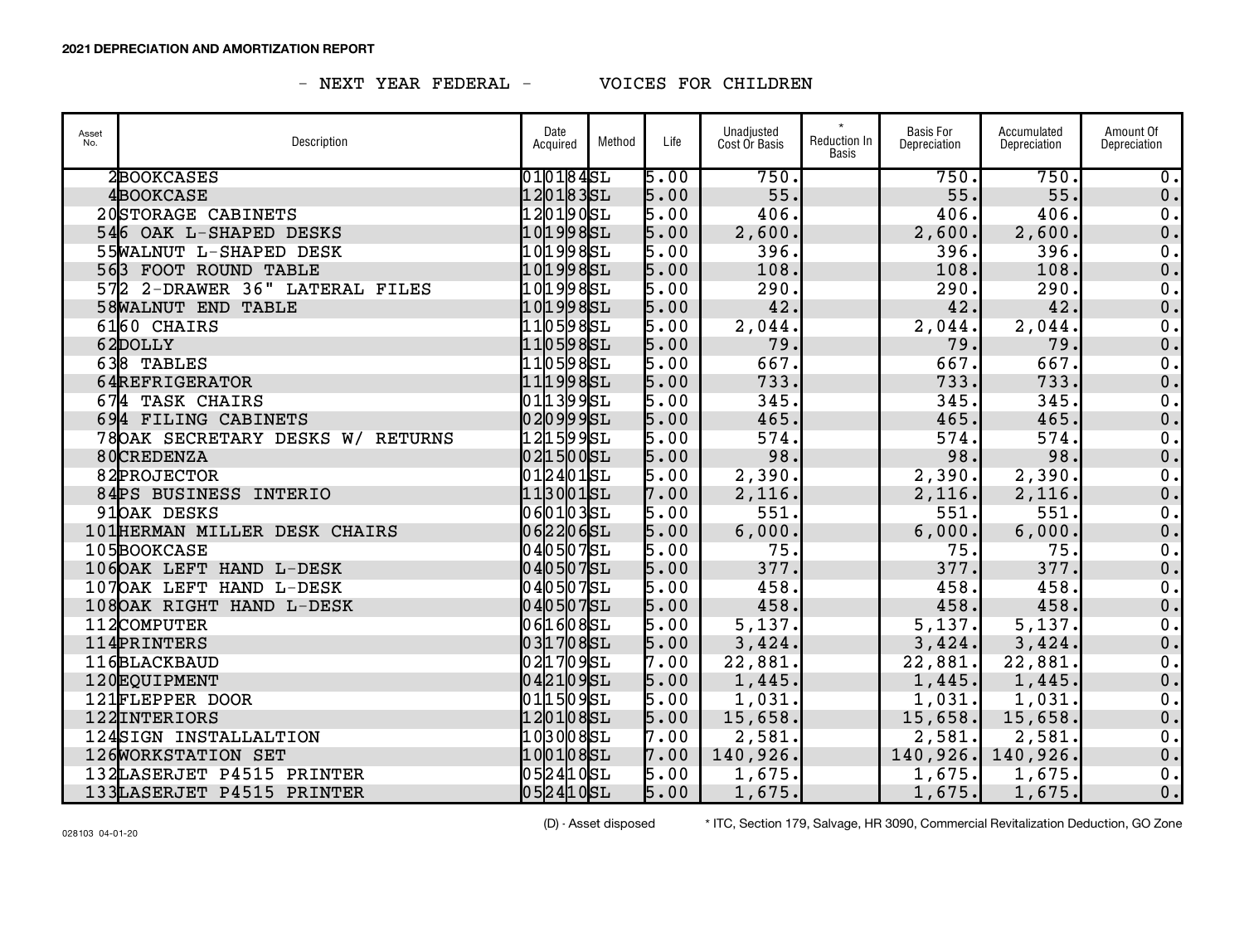| Asset<br>No. | Description                          | Date<br>Acquired | Method | Life | Unadjusted<br>Cost Or Basis | $\star$<br>Reduction In<br>Basis | <b>Basis For</b><br>Depreciation | Accumulated<br>Depreciation | Amount Of<br>Depreciation   |
|--------------|--------------------------------------|------------------|--------|------|-----------------------------|----------------------------------|----------------------------------|-----------------------------|-----------------------------|
|              | 135ADOBE CREATIVE SUITE 4 SOFTWARE   | 062810SL         |        | 5.00 | 750.                        |                                  | 750.                             | 750.                        | $\overline{\mathfrak{o}}$ . |
|              | 136SERVER                            | 1203105L         |        | 5.00 | 7,961.                      |                                  | 7,961.                           | 7,961.                      | 0.                          |
|              | 137TABLE AND CHAIR                   | 121410SL         |        | 5.00 | 582.                        |                                  | 582.                             | 582.                        | 0.                          |
|              | 138LASERJET P451                     | 011111sL         |        | 5.00 | 1,728.                      |                                  | 1,728.                           | 1,728.                      | 0.                          |
|              | 139VOSTRO 3500                       | 021811sL         |        | 5.00 | 856.                        |                                  | 856.                             | 856.                        | 0.                          |
|              | 140USED IT EQUIP                     | 0728115L         |        | 5.00 | 15,720.                     |                                  | 15,720.                          | 15,720.                     | 0.                          |
|              | 141REFRIGERATOR                      | 0224125L         |        | 5.00 | 960.                        |                                  | 960.                             | 960.                        | 0.                          |
|              | 142PERIMUTTER - PLASTIC CHARIS       | 0224125L         |        | 5.00 | 524.                        |                                  | 524.                             | 524.                        | 0.                          |
|              | 143BDR BACKUP                        | 031512SL         |        | 5.00 | 3, 248.                     |                                  | 3, 248.                          | 3,248.                      | 0.                          |
|              | 144OFFICE FURNITURE - 2ND DESK JAMES | 0427125L         |        | 5.00 | 638.                        |                                  | 638.                             | 638.                        | $0$ .                       |
|              | 145OFFICE FURNITURE & PHONES         | 0427125L         |        | 5.00 | 1,351.                      |                                  | 1,351.                           | 1,351.                      | 0.                          |
|              | 147FURNITURE & EQUIPMENT             | 123112SL         |        | 5.00 | 2,118.                      |                                  | 2,118.                           | 2,118.                      | 0.                          |
|              | 148FURNITURE & EQUIPMENT             | 0206135L         |        | 7.00 | 1,529.                      |                                  | 1,529.                           | 1,529.                      | 0.                          |
|              | 149 FURNITURE & EQUIPMENT            | 0223135L         |        | 5.00 | 322.                        |                                  | 322.                             | 322.                        | $0$ .                       |
|              | <b>151PHONE SYSTEM</b>               | 040813SL         |        | 5.00 | 6, 258.                     |                                  | 6, 258.                          | 6, 258.                     | 0.                          |
|              | <b>152PHONE SYSTEM</b>               | 040813SL         |        | 5.00 | 6,006.                      |                                  | 6,006.                           | 6,006.                      | $0$ .                       |
|              | 153FURNITURE & EQUIPMENT             | 0503135L         |        | 7.00 | 324.                        |                                  | 324.                             | 324.                        | 0.                          |
|              | 154FURNITURE & EQUIPMENT             | 0508135L         |        | 7.00 | 4,817.                      |                                  | 4,817.                           | 4,817.                      | $\mathbf 0$ .               |
|              | 155EQUIPMENT                         | 05 15 13 5 L     |        | 7.00 | 1,242.                      |                                  | 1, 242.                          | 1,242.                      | 0.                          |
|              | 156EQUIPMENT                         | 0530135L         |        | 7.00 | 2, 252.                     |                                  | 2, 252.                          | 2, 252.                     | $0$ .                       |
|              | 157HP PRINTER & NOTEBOOK PC FOR JULI | $070812$ SL      |        | 5.00 | 711.                        |                                  | 711.                             | 711.                        | 0.                          |
|              | 158COMPUTER                          | 1119125L         |        | 5.00 | 1,725.                      |                                  | 1,725.                           | 1,725.                      | $\mathbf 0$ .               |
|              | 159COMPUTER                          | 123112sL         |        | 5.00 | 400.                        |                                  | 400.                             | 400.                        | 0.                          |
|              | 160EPSON EX3212 PROJECTOR            | 0305135L         |        | 5.00 | 432.                        |                                  | 432.                             | 432.                        | 0.                          |
|              | 161DELL COMPUTER                     | 0326135L         |        | 5.00 | 7,913.                      |                                  | 7,913.                           | 7,913.                      | $\overline{0}$ .            |
|              | 162COMPUTER                          | 0330135L         |        | 5.00 | 7,828.                      |                                  | 7,828.                           | 7,828.                      | $0$ .                       |
|              | 163SOFTWARE                          | 040613SL         |        | 5.00 | 1,141.                      |                                  | 1,141.                           | 1,141.                      | 0.                          |
|              | 164DELL COMPUTER                     | 0417135L         |        | 5.00 | 1,642.                      |                                  | 1,642.                           | 1,642.                      | $0$ .                       |
|              | 165DELL COMPUTER                     | 0423135L         |        | 5.00 | 498.                        |                                  | 498.                             | 498.                        | 0.                          |
|              | 166DELL COMPUTER                     | 0423135L         |        | 5.00 | 1,710.                      |                                  | 1,710.                           | 1,710.                      | $0$ .                       |
|              | 167DELL COMPUTER                     | 0424135L         |        | 5.00 | 966.                        |                                  | 966.                             | 966.                        | 0.                          |
|              | 168DELL COMPUTER                     | 0426135L         |        | 5.00 | 1,956.                      |                                  | 1,956.                           | 1,956.                      | 0.                          |
|              | 169COMPUTER                          | 0515135L         |        | 5.00 | 388.                        |                                  | 388.                             | 388.                        | 0.                          |
|              | 170COMPUTER                          | 0605135L         |        | 5.00 | 973.                        |                                  | 973.                             | 973.                        | 0.                          |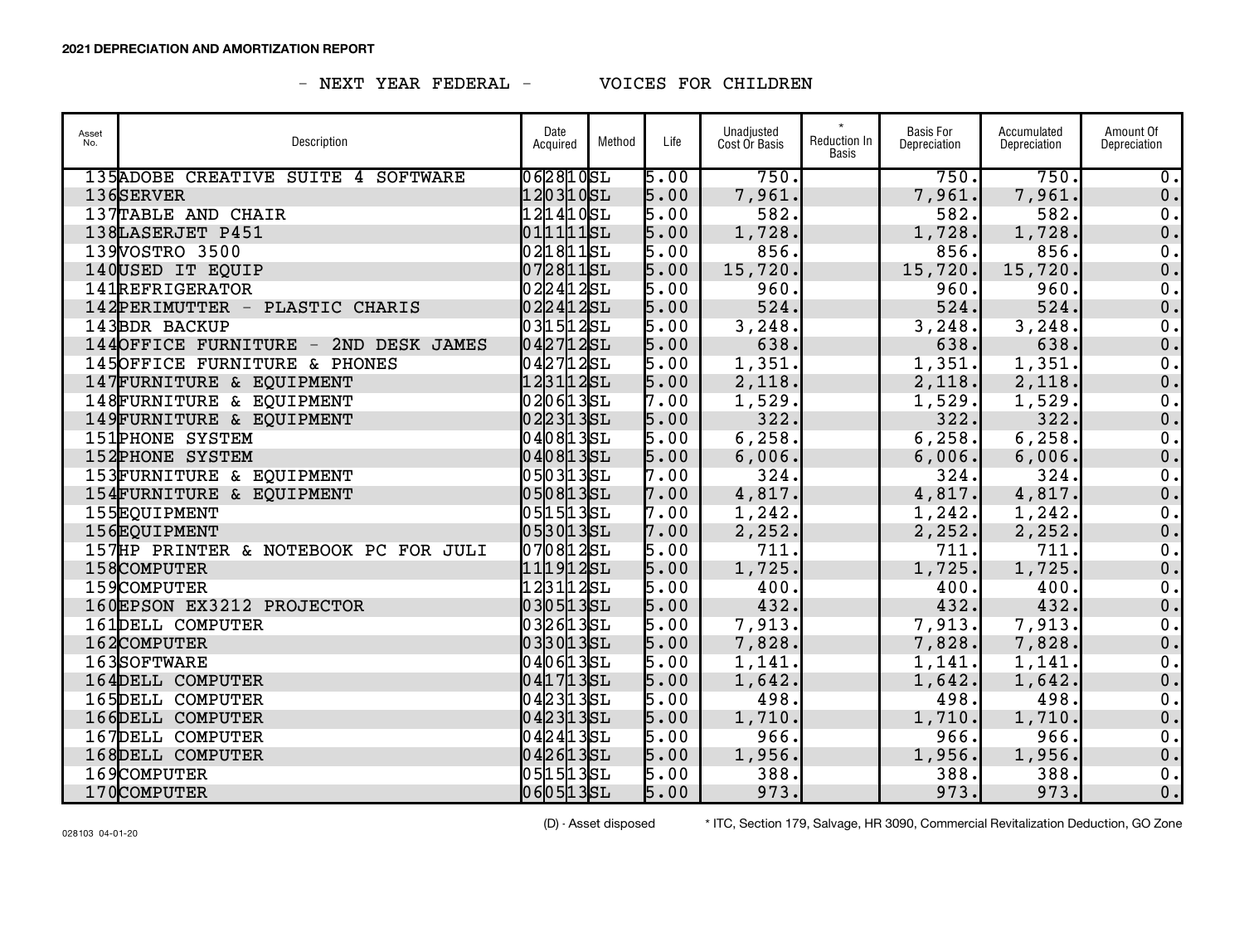| Asset<br>No. | Description                             | Date<br>Acquired | Method | Life | Unadjusted<br>Cost Or Basis | $\star$<br>Reduction In<br>Basis | <b>Basis For</b><br>Depreciation | Accumulated<br>Depreciation | Amount Of<br>Depreciation   |
|--------------|-----------------------------------------|------------------|--------|------|-----------------------------|----------------------------------|----------------------------------|-----------------------------|-----------------------------|
|              | 171COMPUTER                             | 063013SL         |        | 5.00 | 447.                        |                                  | 447.                             | 447.                        | $\overline{\mathfrak{o}}$ . |
|              | 172COMPUTER                             | 063013SL         |        | 5.00 | 223.                        |                                  | 223.                             | 223.                        | 0.                          |
|              | 173COMPUTERS                            | 1005135L         |        | 5.00 | 717.                        |                                  | 717.                             | 717.                        | $0$ .                       |
|              | 174FURNITURE                            | 101613SL         |        | 7.00 | 3,395.                      |                                  | 3,395.                           | 3,395.                      | 0.                          |
|              | 175FURNITURE                            | 1031135L         |        | 7.00 | 580.                        |                                  | 580.                             | 580.                        | 0.                          |
|              | 176DONATED FURNITURE                    | 10 31 13 SL      |        | 7.00 | 3,598.                      |                                  | 3,598.                           | 3,344.                      | 0.                          |
|              | 1773 DELL XPS WORKSTATIONS              | 1103135L         |        | 5.00 | 2,197.                      |                                  | 2,197.                           | 2,197.                      | 0.                          |
|              | 1786 VIEWSONIC MONITORS                 | 1105135L         |        | 5.00 | 748.                        |                                  | 748.                             | 748.                        | 0.                          |
|              | 179TECHSOUP - SOFTWARE LICENSE          | 1106135L         |        | 5.00 | 820.                        |                                  | 820.                             | 820.                        | 0.                          |
|              | GM BUSINESS INTERIORS - CUBICLE         |                  |        |      |                             |                                  |                                  |                             |                             |
|              | 180PARTS                                | 121313SL         |        | 7.00 | 1,537.                      |                                  | 1,537.                           | 1,537.                      | $\overline{0}$ .            |
|              | 181 CASA MANAGER SOFTWARE               | 1209135L         |        | 5.00 | 43,390.                     |                                  | 43,390.                          | 43,390.                     | $0$ .                       |
|              | 182OFFICE FURNITURE - MIRAMAR OFFICE    | 010614SL         |        | 7.00 | 700.                        |                                  | 700.                             | 700.                        | 0.                          |
|              | 183COMPUTER EQUIPMENT                   | $020614$ SL      |        | 5.00 | 518.                        |                                  | 518.                             | 518.                        | $0$ .                       |
|              | 1848 DELL INSERION LAPTOPS              | 040314SL         |        | 5.00 | 3,751.                      |                                  | 3,751.                           | 3,751.                      | 0.                          |
|              | 185COMPUTER EQUIPMENT                   | $040614$ SL      |        | 5.00 | 525.                        |                                  | 525.                             | 525.                        | $0$ .                       |
|              | 1865 KOBE MOBILE TRAINING TABLES        | 050614SL         |        | 7.00 | 959.                        |                                  | 959.                             | 959.                        | 0.                          |
|              | 1873 DELL XPS 8700 DESKTOPS             | $050314$ SL      |        | 5.00 | 2,188.                      |                                  | 2,188.                           | 2,188.                      | $0$ .                       |
|              | 188 DELL DESKTOP + 3 VIEWSONIC MONITORS | 0505145L         |        | 5.00 | 1,198.                      |                                  | 1,198.                           | 1,198.                      | 0.                          |
|              | 196DESKS                                | 0814145L         |        | 7.00 | 1,597.                      |                                  | 1,597.                           | 1,577.                      | 20.                         |
|              | 197APPLE IPADS                          | 080614SL         |        | 5.00 | 1,516.                      |                                  | 1,516.                           | 1,516.                      | 0.                          |
|              | 198 CASA MANAGER CUSTOMIZATION          | 0822145L         |        | 5.00 | 1,155.                      |                                  | 1, 155.                          | 1, 155.                     | 0.                          |
|              | 19912 DELL XPS 8700 WORKSTATIONS        | $090314$ SL      |        | 5.00 | 9,467.                      |                                  | 9,467.                           | 9,467.                      | 0.                          |
|              | 200LAPTOP                               | $110514$ SL      |        | 5.00 | 702.                        |                                  | 702.                             | 702.                        | 0.                          |
|              | 201LAPTOPS                              | 0305155L         |        | 5.00 | 1,705.                      |                                  | 1,705.                           | 1,705.                      | 0.                          |
|              | 202SHOER OFFICE FURNITURE - DESKS       | 0427155L         |        | 7.00 | 4, 153.                     |                                  | 4, 153.                          | 3,706.                      | 447.                        |
|              | 203COMPUTER EQUIP                       | 0405155L         |        | 5.00 | 632.                        |                                  | 632.                             | 632.                        | 0.                          |
|              | 204DELL DESKTOPS                        | 060315SL         |        | 5.00 | 6,986.                      |                                  | 6,986.                           | 6,986.                      | 0.                          |
|              | 205DELL DESKTOPS                        | 060415SL         |        | 5.00 | 6,997.                      |                                  | 6,997.                           | 6,997.                      | 0.                          |
|              | 206DELL DESKTOPS                        | 0612155L         |        | 5.00 | 3,223.                      |                                  | 3, 223.                          | 3, 223.                     | 0.                          |
|              | 207DELL DESKTOPS                        | 0612155L         |        | 5.00 | 3,868.                      |                                  | 3,868.                           | 3,868.                      | 0.                          |
|              | 208LATERAL FILES - SHORE                | 063015SL         |        | 7.00 | 1,239.                      |                                  | 1, 239.                          | 1,077.                      | 162.                        |
|              | 209DELL DESKTOPS                        | 0905155L         |        | 5.00 | 739.                        |                                  | 739.                             | 739.                        | 0.1                         |
|              | 210CARPET                               | 063016SL         |        | 7.00 | 10, 718.                    |                                  | 10, 718.                         | 7,783.                      | 1,531.                      |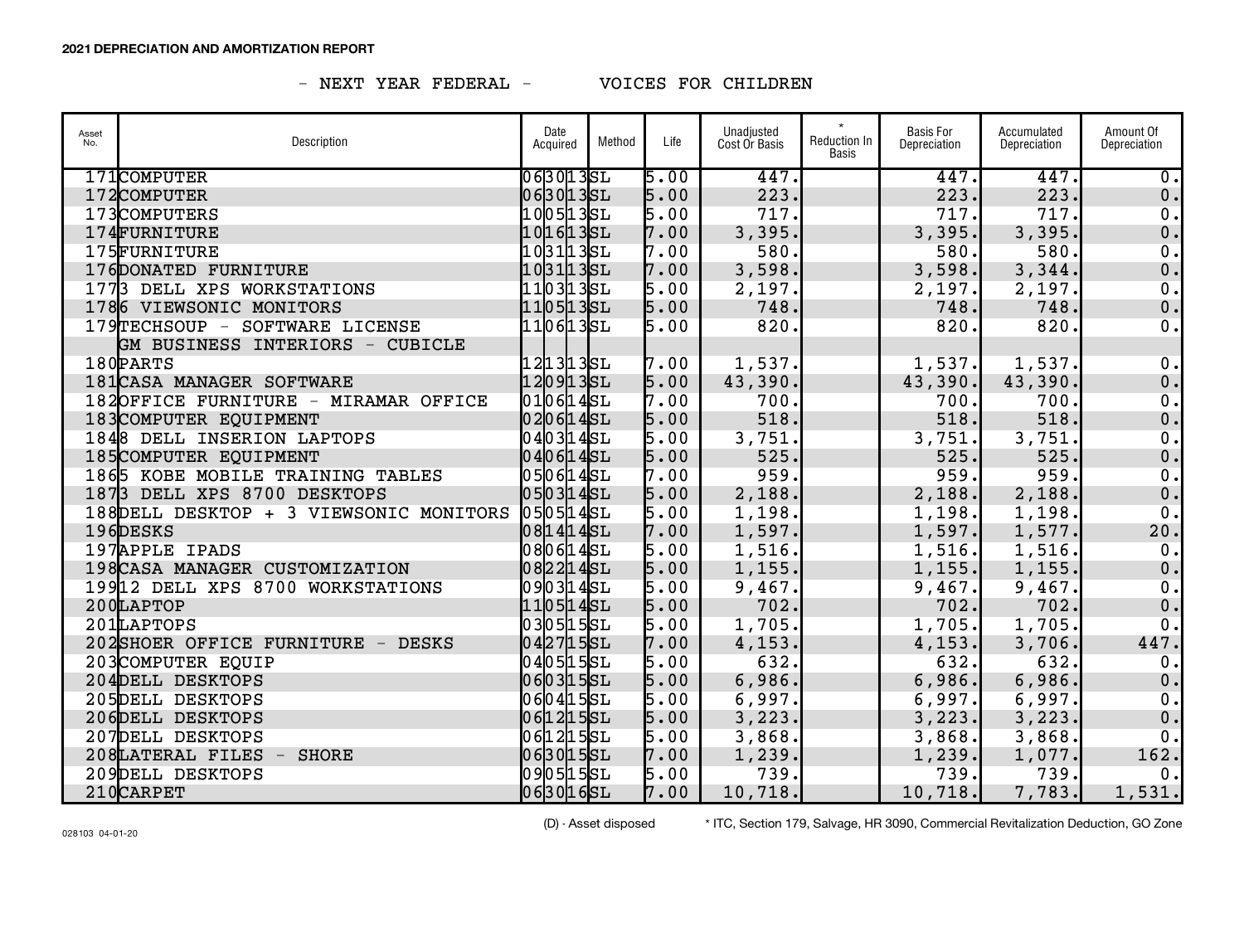| Asset<br>No. | Description                     | Date<br>Acquired | Method | Life | Unadjusted<br>Cost Or Basis | $\star$<br>Reduction In<br>Basis | <b>Basis For</b><br>Depreciation | Accumulated<br>Depreciation | Amount Of<br>Depreciation |
|--------------|---------------------------------|------------------|--------|------|-----------------------------|----------------------------------|----------------------------------|-----------------------------|---------------------------|
|              | 211 PORTBALE PROJECTOR          | 0630165L         |        | 5.00 | 856.                        |                                  | 856.                             | 856.                        | $\overline{\bullet}$      |
|              | 212DONATED ARTWORK              | 0615165L         |        | 7.00 | 12,285.                     |                                  | 12,285.                          | 8,920.                      | 1,755.                    |
|              | 213PRINTER - COURT REPORTS      | 0905165L         |        | 5.00 | 765.                        |                                  | 765.                             | 740.                        | 25.                       |
|              | 214COMPUTER                     | 1105165L         |        | 5.00 | 458.                        |                                  | 458.                             | 429.                        | 29.                       |
|              | 215DONOR WALL                   | 1207165L         |        | 7.00 | 700.                        |                                  | 700.                             | 458.                        | 100.                      |
|              | 216COMPUTER                     | 1205165L         |        | 5.00 | 578.                        |                                  | 578.                             | 531.                        | 47.                       |
|              | 2172 INSPIRON 3650 COMPUTERS    | 0105175L         |        | 5.00 | 1,071.                      |                                  | 1,071.                           | 963.                        | 108.                      |
|              | 2181 DELL INSPIRON COMPUTER     | 0105175L         |        | 5.00 | 612.                        |                                  | 612.                             | 549.                        | 63.                       |
|              | 219DONOR WALL                   | 0209175L         |        | 7.00 | 2,150.                      |                                  | 2,150.                           | 1,356.                      | 307.                      |
|              | 220DONOR WALL                   | 0301175L         |        | 7.00 | 2,150.                      |                                  | 2,150.                           | 1,330.                      | 307.                      |
|              | TYCO INTGRTD SECURITY SYS - NEW |                  |        |      |                             |                                  |                                  |                             |                           |
|              | 221 ACCESS CONTROL              | 0302175L         |        | 5.00 | 4,433.                      |                                  | 4,433.                           | 3,844.                      | 589.                      |
|              | $222LAPTOPS - QTY$ 3            | 0305175L         |        | 5.00 | 2,051.                      |                                  | 2,051.                           | 1,777.                      | 274.                      |
|              | $223$ LAPTOPS - QTY 3           | 0305175L         |        | 5.00 | 1,740.                      |                                  | 1,740.                           | 1,508.                      | 232.                      |
|              | 224PRINTER-LASERJET             | 0305175L         |        | 5.00 | 663.                        |                                  | 663.                             | 576.                        | 87.                       |
|              | 225COMPUTER                     | 0405175L         |        | 5.00 | 689.                        |                                  | 689.                             | 586.                        | 103.                      |
|              | 226TYCO ALARM SYSTEM            | 0501175L         |        | 5.00 | 19,201.                     |                                  | 19, 201.                         | 14,727.                     | 3,840.                    |
|              | 227FURNITURE                    | 0928175L         |        | 7.00 | 542.                        |                                  | 542.                             | 295.                        | 77.                       |
|              | 228COMPUTER                     | 1028175L         |        | 5.00 | 630.                        |                                  | 630.                             | 473.                        | 126.                      |
|              | 229EQUIPMENT - CAMERA LENS      | 0213185L         |        | 5.00 | 700.                        |                                  | 700.                             | 478.                        | 140.                      |
|              | 230EQUIPMENT - CAMERA           | 0228185L         |        | 5.00 | 1,380.                      |                                  | 1,380.                           | 943.                        | 276.                      |
|              | 231COMPUTER                     | 0328185L         |        | 5.00 | 638.                        |                                  | 638.                             | 427.                        | 128.                      |
|              | 232TELEPHONE DEPOSIT            | 0701185L         |        | 5.00 | 30, 310.                    |                                  | 30, 310.                         | 18, 186.                    | 6,062.                    |
|              | 233FURNITURE                    | 0612185L         |        | 7.00 | 1,671.                      |                                  | 1,671.                           | 737.                        | 239.                      |
|              | 234DELL BUSINESS                | 0701185L         |        | 5.00 | 23,142.                     |                                  | 23, 142.                         | 13,884.                     | 4,628.                    |
|              | 235COMPUTER - MACBOOK           | 0728185L         |        | 5.00 | 2,063.                      |                                  | 2,063.                           | 1, 204.                     | 413.                      |
|              | 236TELEPHONE - TELDATA SYSTEM   | 0717185L         |        | 5.00 | 15,059.                     |                                  | 15,059.                          | 8,785.                      | 3,012.                    |
|              | 237COMPUTER                     | 0720185L         |        | 5.00 | 648.                        |                                  | 648.                             | 379.                        | 130.                      |
|              | 238COMPUTER EQUIP               | 0918185L         |        | 5.00 | 740.                        |                                  | 740.                             | 407.                        | 148.                      |
|              | 239 COMPUTER EQUIP              | 0928185L         |        | 5.00 | 2,178.                      |                                  | 2,178.                           | 1,199.                      | 436.                      |
|              | 240COPIER                       | 1008185L         |        | 5.00 | 4,843.                      |                                  | 4,843.                           | 2,664.                      | 969.                      |
|              | 241EQUIPMENT                    | 1028185L         |        | 5.00 | 614.                        |                                  | 614.                             | 328.                        | 123.                      |
|              | 242FURNITURE                    | 1128185L         |        | 7.00 | 2,230.                      |                                  | 2, 230.                          | 824.                        | 319.                      |
|              | 243COMPUTER EQUIP               | 1128185L         |        | 5.00 | 2,300.                      |                                  | 2,300.                           | 1,188.                      | 460.                      |